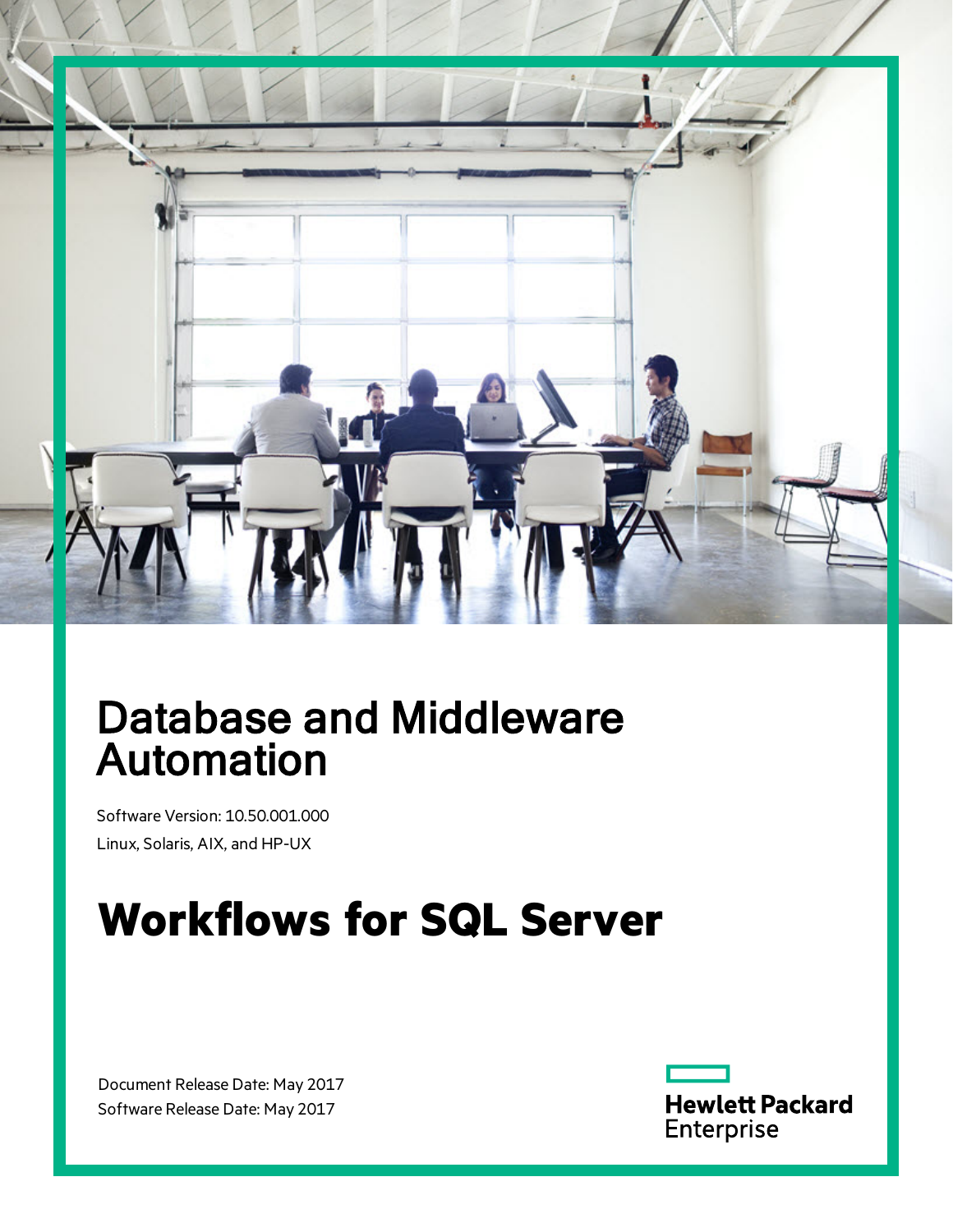### Legal Notices

### **Warranty**

The only warranties for Hewlett Packard Enterprise products and services are set forth in the express warranty statements accompanying such products and services. Nothing herein should be construed as constituting an additional warranty. Hewlett Packard Enterprise shall not be liable for technical or editorial errors or omissions contained herein. The information contained herein is subject to change without notice.

### Restricted Rights Legend

Confidential computer software. Valid license from Hewlett Packard Enterprise required for possession, use or copying. Consistent with FAR 12.211 and 12.212, Commercial<br>Computer Software, Computer Software Documentation, a license.

### Copyright Notice

© 2012-2016 Hewlett Packard Enterprise Development LP

### Trademark Notices

Adobe™ is a trademark of Adobe Systems Incorporated. Microsoft® and Windows® are U.S. registered trademarks of Microsoft Corporation. UNIX® is a registered trademark of The Open Group.

This product includes an interface of the 'zlib' general purpose compression library, which is Copyright © 1995-2002 Jean-loup Gailly and Mark Adler.

### Documentation Updates

To check for recent updates or to verify that you are using the most recent edition of a document, go to: <https://softwaresupport.hpe.com/>.

This site requires that you register for an HP Passport and to sign in. To register for an HP Passport ID, click **Register** on the HPE Software Support site or click **Create an Account** on the HP Passport login page.

You will also receive updated or new editions if you subscribe to the appropriate product support service. Contact your HPE sales representative for details.

### Support

Visit the HPE Software Support site at: <https://softwaresupport.hpe.com/>.

Most of the support areas require that you register as an HP Passport user and to sign in. Many also require a support contract. To register for an HP Passport ID, click<br>**Register** on the HPE Support site or click **Create** 

To find more information about access levels, go to: <https://softwaresupport.hpe.com/web/softwaresupport/access-levels>.

**HPE Software Solutions Now** accesses the HPSW Solution and Integration Portal website. This site enables you to explore HPE Product Solutions to meet your business needs, includes a full list of Integrations between HPE Products, as well as a listing of ITIL Processes. The URL for this website is [https://softwaresupport.hpe.com/km/KM01702731.](https://softwaresupport.hpe.com/km/KM01702731)

### About this PDF Version of Online Help

This document is a PDF version of the online help. This PDF file is provided so you can easily print multiple topics from the help information or read the online help in PDF<br>format. Because this content was originally crea be present in this PDF version. Those topics can be successfully printed from within the online help.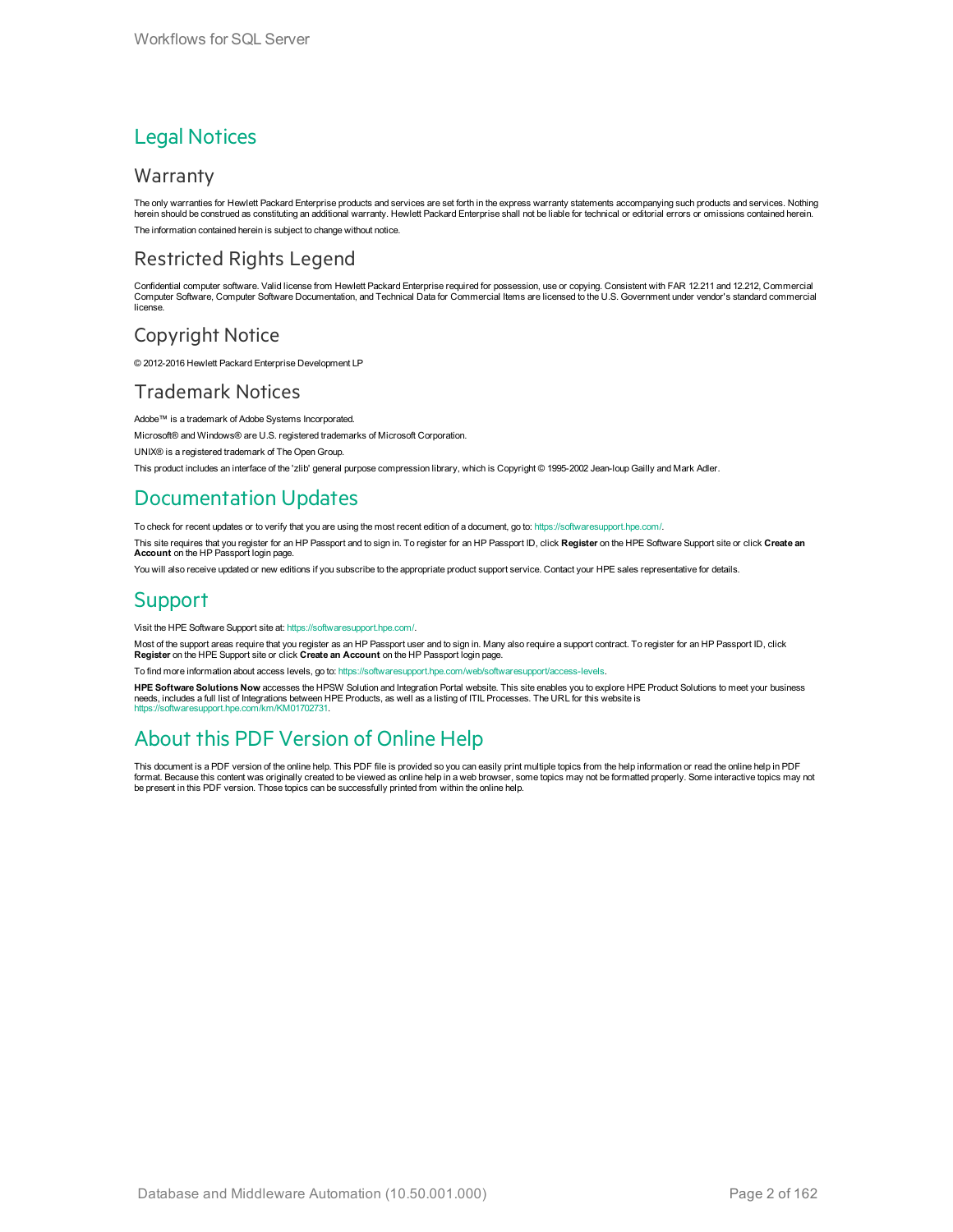# **Contents**

| Parameters for MS SQL - Install Clustered SQL Instance 32     |  |
|---------------------------------------------------------------|--|
|                                                               |  |
|                                                               |  |
|                                                               |  |
|                                                               |  |
|                                                               |  |
|                                                               |  |
|                                                               |  |
|                                                               |  |
|                                                               |  |
|                                                               |  |
|                                                               |  |
|                                                               |  |
|                                                               |  |
|                                                               |  |
| Parameters for MS SQL - Install Standalone SQL Instance 63    |  |
|                                                               |  |
|                                                               |  |
|                                                               |  |
|                                                               |  |
| Parameters for MS SQL - Upgrade Standalone SQL Instance 73    |  |
|                                                               |  |
|                                                               |  |
|                                                               |  |
|                                                               |  |
| Parameters for MSSQL - Create AlwaysOn Availability Group  80 |  |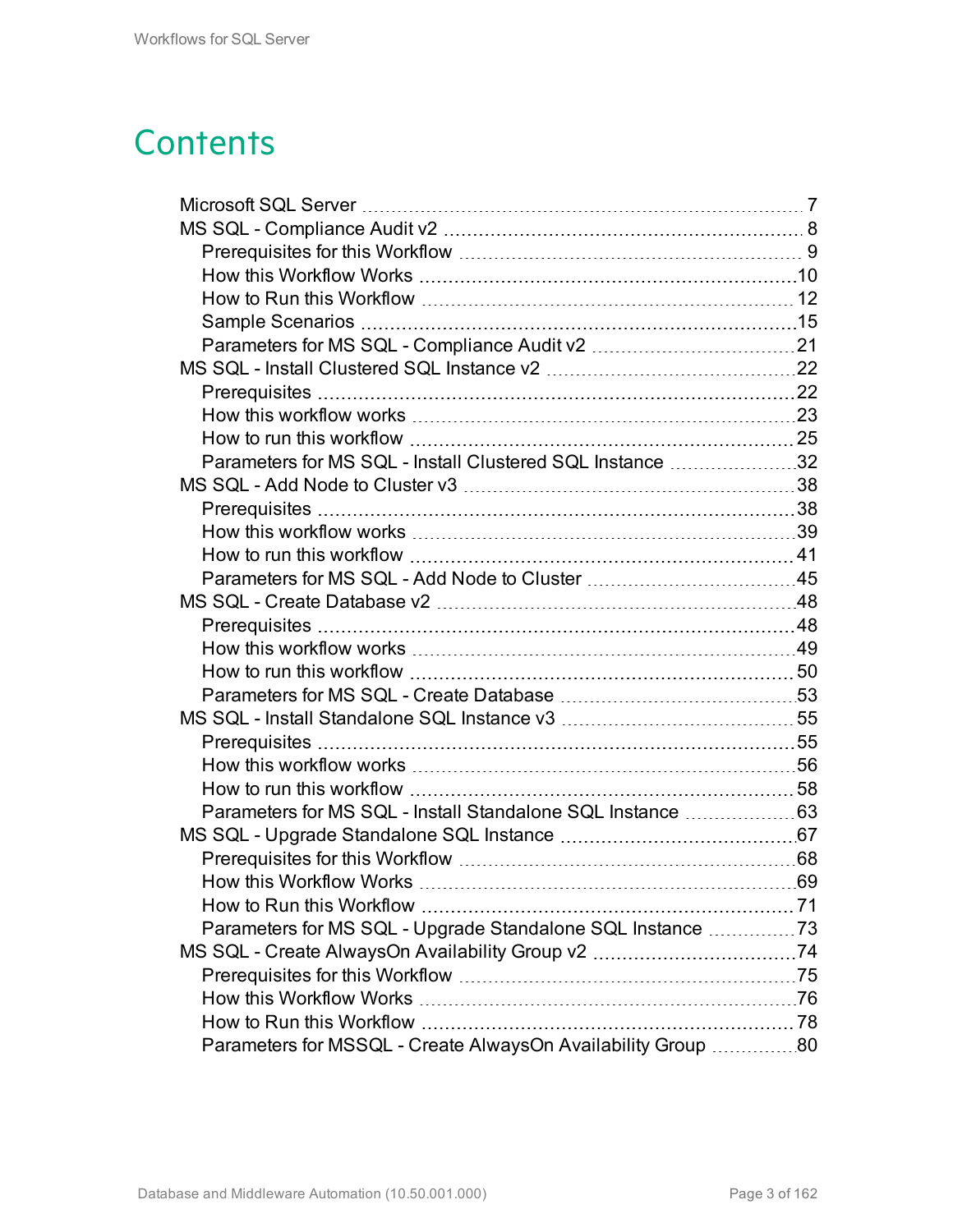| How do I install the SQL Server patch on all instances on the server? 92 |     |
|--------------------------------------------------------------------------|-----|
| How do I install the SQL Server patch on multiple cluster nodes? 92      |     |
|                                                                          |     |
|                                                                          |     |
|                                                                          |     |
|                                                                          |     |
|                                                                          |     |
|                                                                          |     |
|                                                                          |     |
|                                                                          |     |
| How do I install the SQL Server patch on all instances on the server? 96 |     |
| How do I install the SQL Server patch on multiple cluster nodes? 96      |     |
|                                                                          |     |
|                                                                          |     |
|                                                                          |     |
|                                                                          |     |
| Parameters for MS SQL Rollback Patch.                                    | 103 |
|                                                                          |     |
|                                                                          |     |
|                                                                          |     |
|                                                                          |     |
|                                                                          |     |
|                                                                          |     |
|                                                                          |     |
|                                                                          |     |
|                                                                          |     |
|                                                                          |     |
|                                                                          |     |
|                                                                          |     |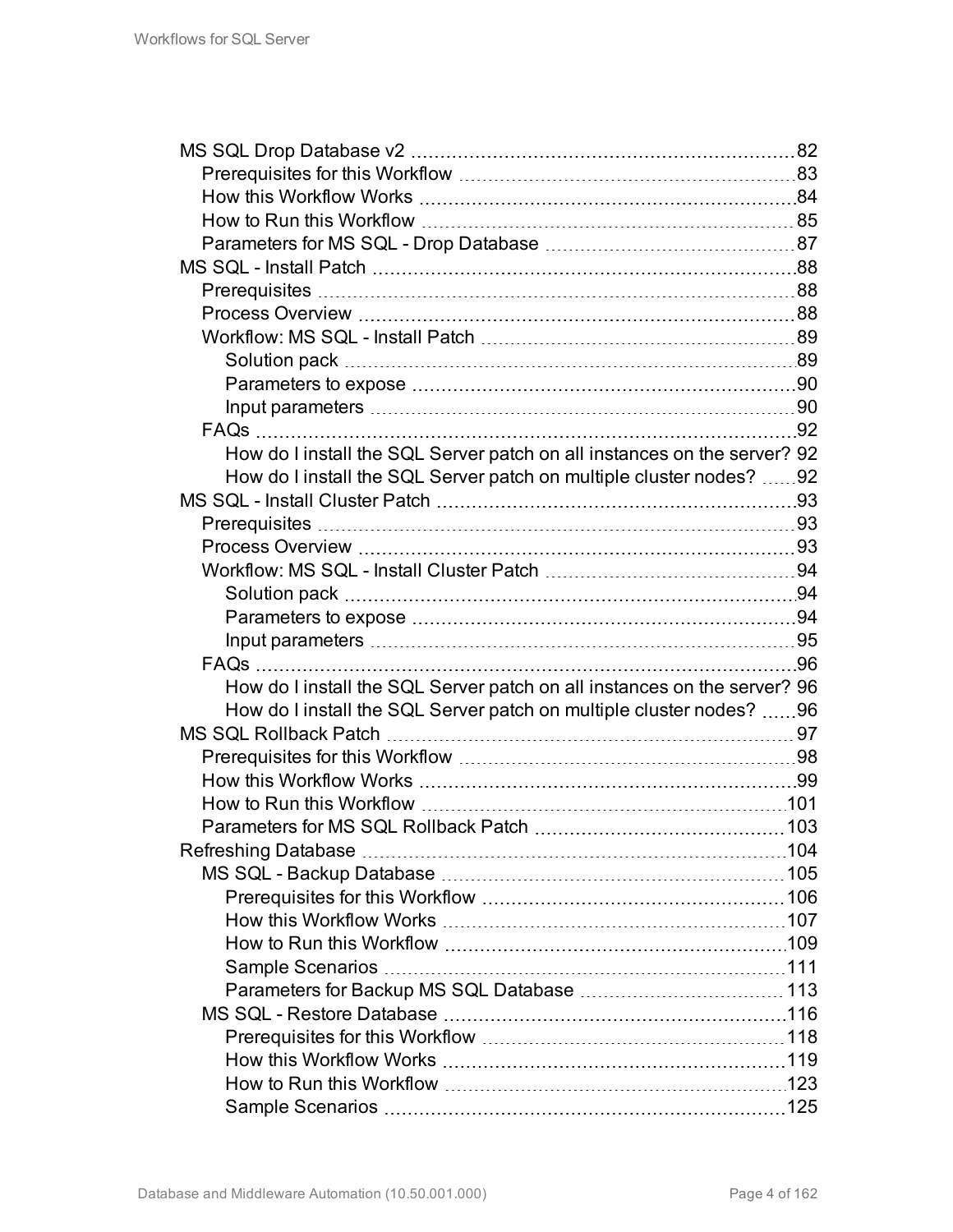| Parameters for Backup and Restore MS SQL Database  141 |     |
|--------------------------------------------------------|-----|
|                                                        |     |
|                                                        |     |
|                                                        |     |
|                                                        |     |
|                                                        |     |
|                                                        |     |
|                                                        | 162 |
|                                                        |     |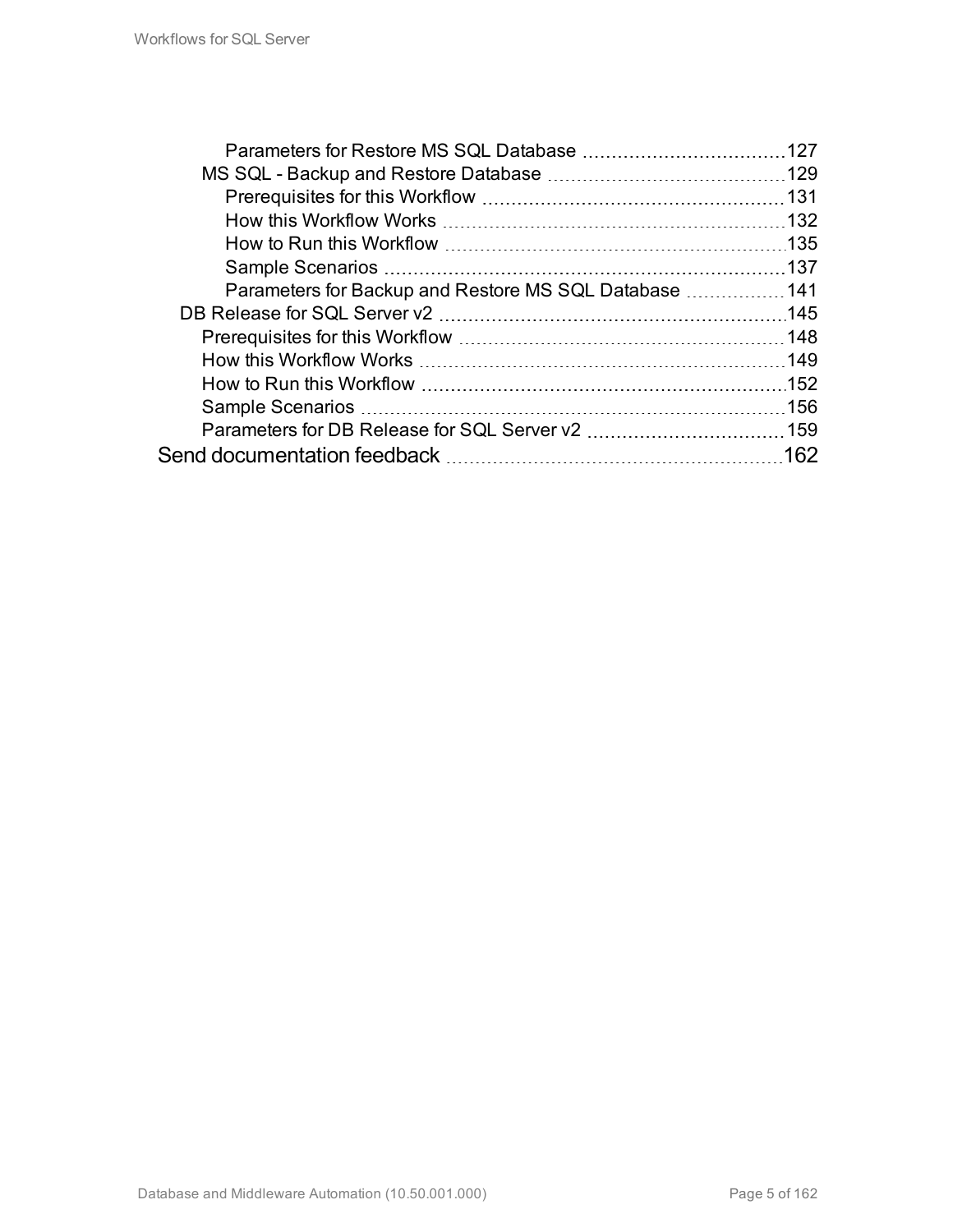Workflows for SQL Server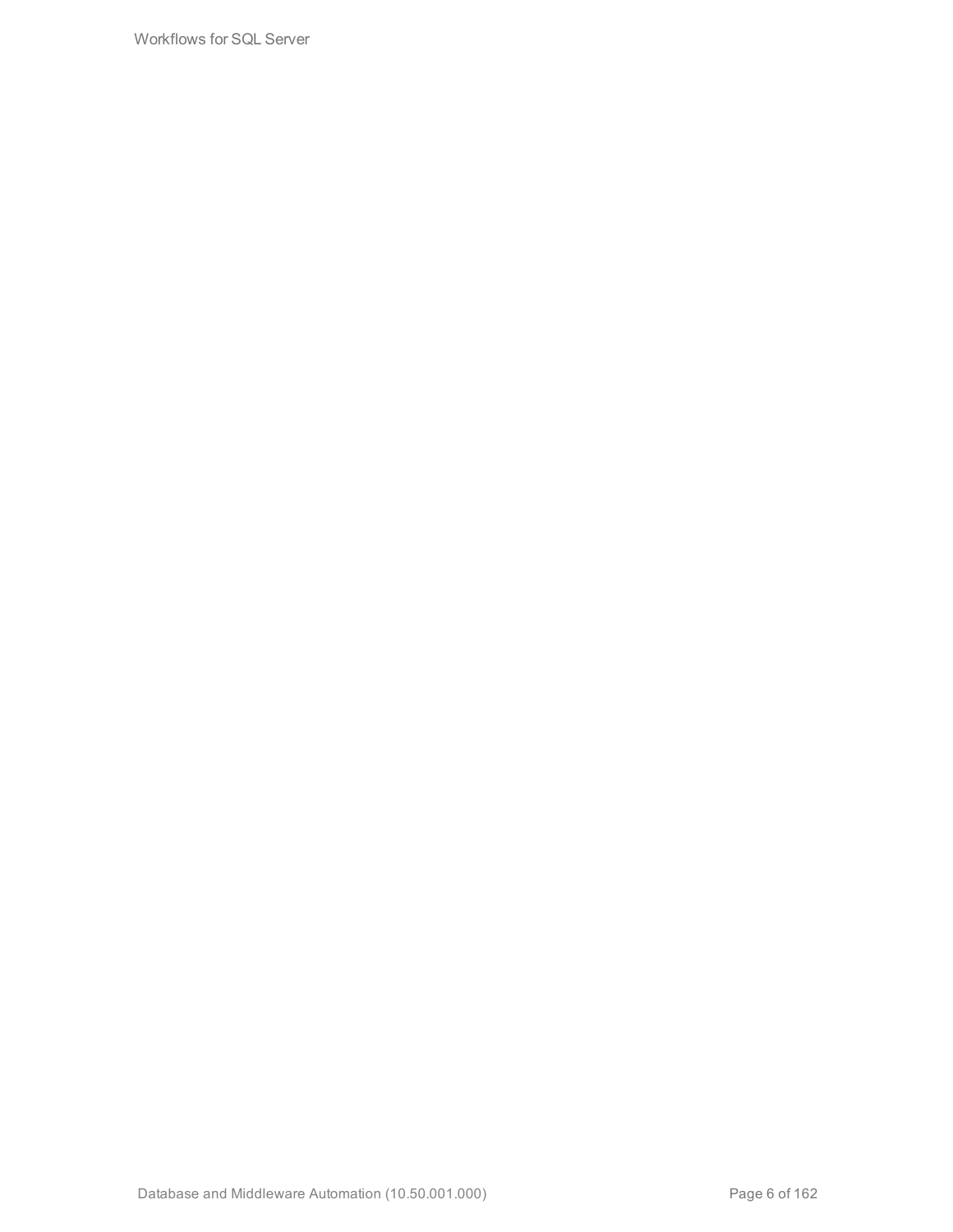# <span id="page-6-0"></span>Microsoft SQL Server

| <b>Workflow type</b> | <b>Workflow name</b>                                        |  |  |
|----------------------|-------------------------------------------------------------|--|--|
| Compliance           | "MS SQL - Compliance Audit v2" on page 8                    |  |  |
| Provisioning         | "MS SQL - Install Clustered SQL Instance v2" on page 22     |  |  |
|                      | "MS SQL - Add Node to Cluster v3" on page 38                |  |  |
|                      | "MS SQL - Create Database v2" on page 48                    |  |  |
|                      | "MS SQL - Install Standalone SQL Instance v3" on page 55    |  |  |
|                      | "MS SQL - Upgrade Standalone SQL Instance" on page 67       |  |  |
|                      | "MS SQL - Create AlwaysOn Availability Group v2" on page 74 |  |  |
| Patching             | "MS SQL - Install Patch" on page 88                         |  |  |
|                      | "MS SQL - Install Cluster Patch" on page 93                 |  |  |
|                      | "MS SQL Rollback Patch" on page 97                          |  |  |
| Refreshing           | "MS SQL - Backup Database" on page 105                      |  |  |
|                      | "MS SQL - Backup and Restore Database" on page 129          |  |  |
|                      | "MS SQL - Restore Database" on page 116                     |  |  |
| Release Management   | "DB Release for SQL Server v2" on page 145                  |  |  |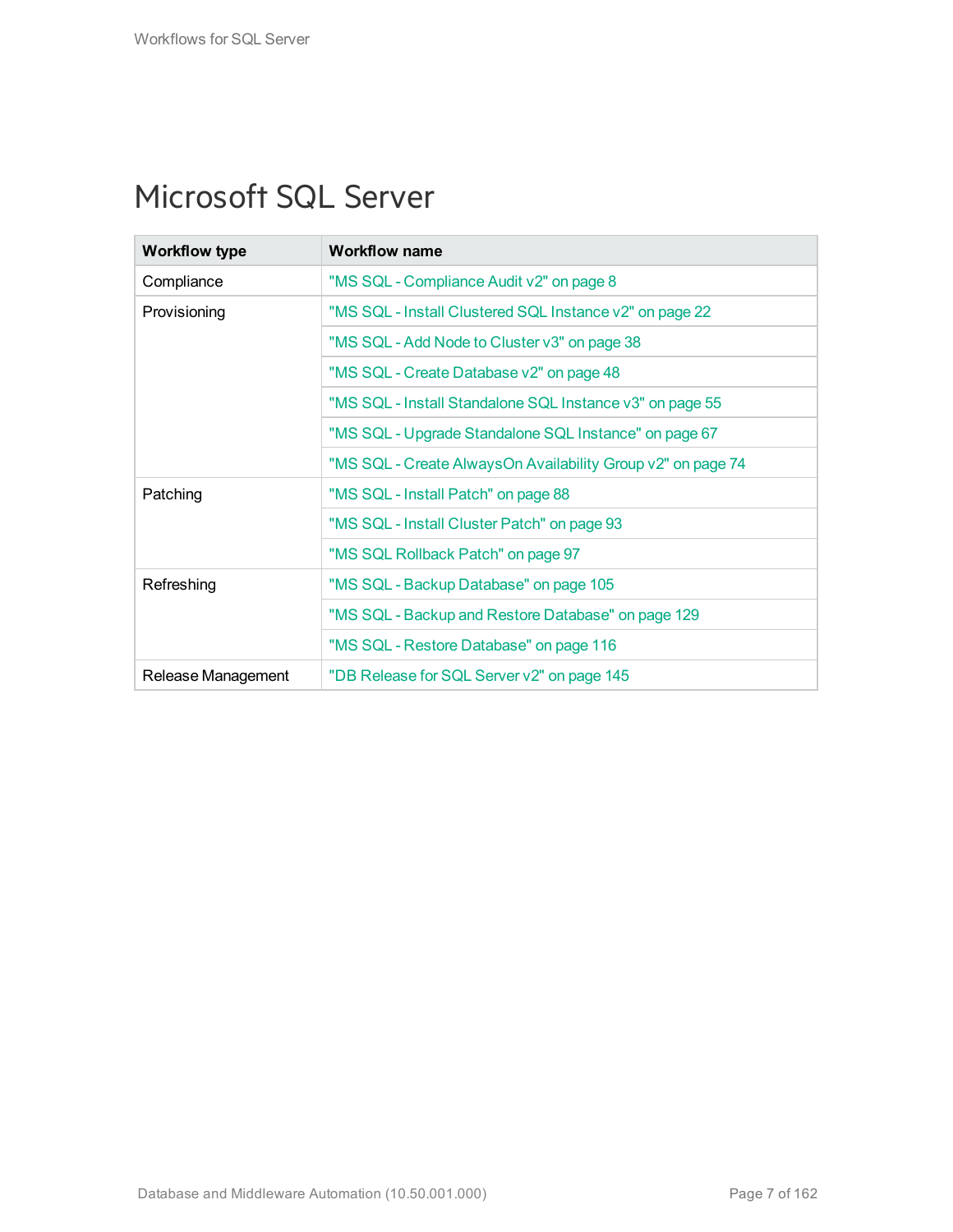# <span id="page-7-0"></span>MS SQL - Compliance Audit v2

The MS SQL - Compliance Audit workflow enables you to audit a Microsoft SQL Server instance for compliance with the following security benchmark requirements:

- Center for Internet Security (CIS) security configuration benchmarks
- Payment Card Industry (PCI) data security standard
- Sarbanes-Oxley (SOX) requirements

The workflow performs CIS Level 1 and Level 2 auditing for a SQL Server instance. The audit identifies compliance related problems with a SQL Server instance.

The workflow performs the checks included in the CIS benchmark and then maps those CIS checks to the benchmark type that you specify in the Compliance Type parameter. The audit summary email will match the Compliance Type that you specify.

| <b>Topic</b>                         | Information Included                                                                                                      |
|--------------------------------------|---------------------------------------------------------------------------------------------------------------------------|
| "Prerequisites for<br>this Workflow" | List of prerequisites that must be satisfied before you can run this workflow                                             |
| "How this Workflow"<br>Works"        | Information about what the workflow does, including validation checks<br>performed, steps executed, and step descriptions |
| "How to Run this"<br>Workflow"       | Instructions for running this workflow in your environment                                                                |
| "Sample Scenarios"                   | Examples of typical parameter values for this workflow                                                                    |
| <b>Parameters</b>                    | List of input parameters for this workflow                                                                                |

To use this workflow in your environment, see the following information: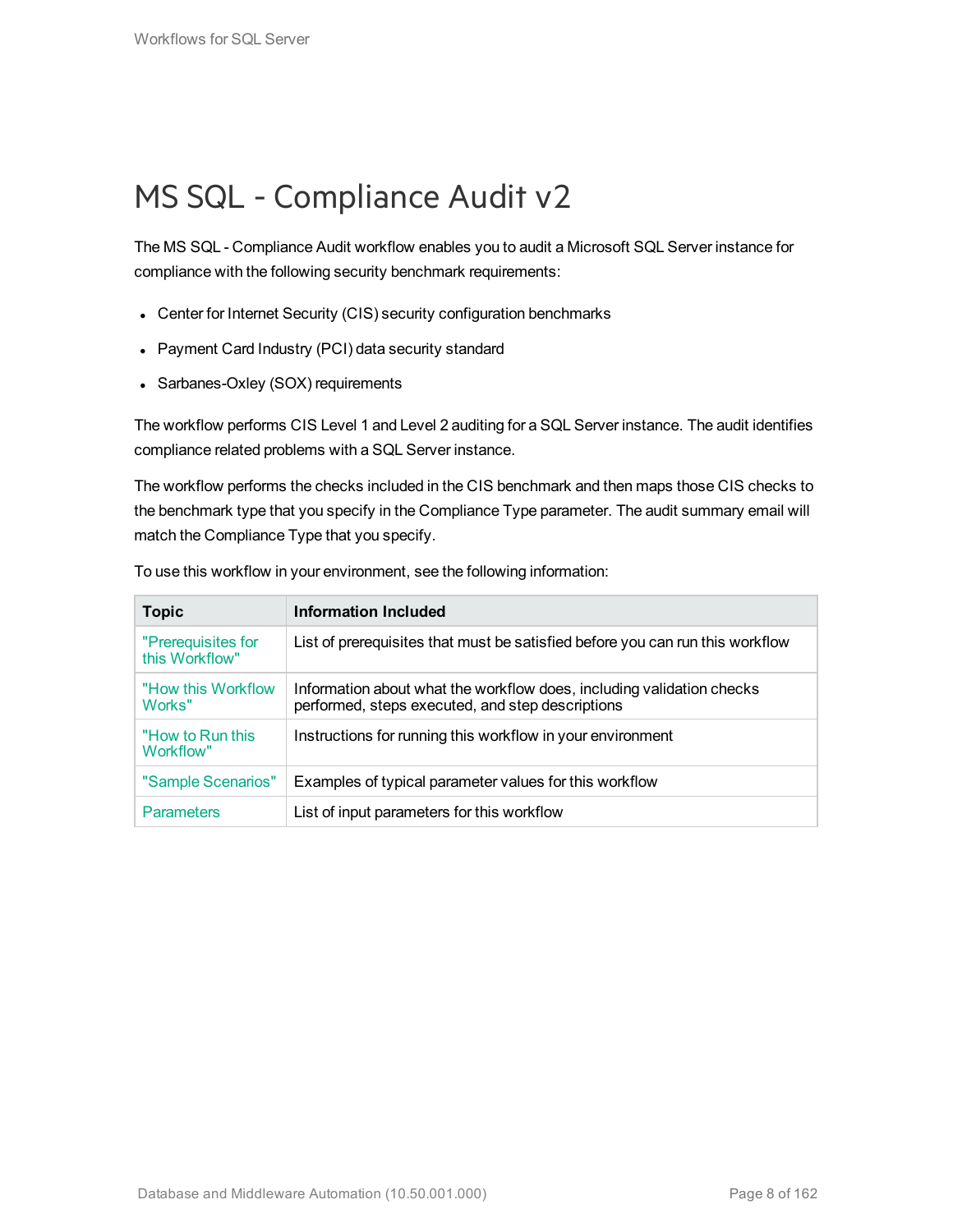### <span id="page-8-0"></span>Prerequisites for this Workflow

Be sure that the following prerequisites are satisfied before you run the MS SQL - Compliance Audit v2 workflow:

- The latest DMA solution packs require the latest DMA platform. To use the latest solution packs, update the DMA platform. DMA10.50.001.000 solution packs are supported on DMA10.50.001.000 (and later).
- You have installed the Database Compliance solution pack.

The workflow must be able to:

- Execute reg.exe (Windows Server command-line registry tool), wmic.exe (Windows Management Instrumentation Command-line tool), and "net" Windows utilities on the target server. These utilities are included in the base Windows Server installations.
- Log in to the SQL Server instance using Windows-authenticated login credentials.
- Read system tables and execute system procedures upon connecting to the SQL Server instance.

For more information about prerequisites for Microsoft SQL Server, refer to the [Microsoft SQL Server](http://msdn.microsoft.com/en-us/library) [Documentation](http://msdn.microsoft.com/en-us/library).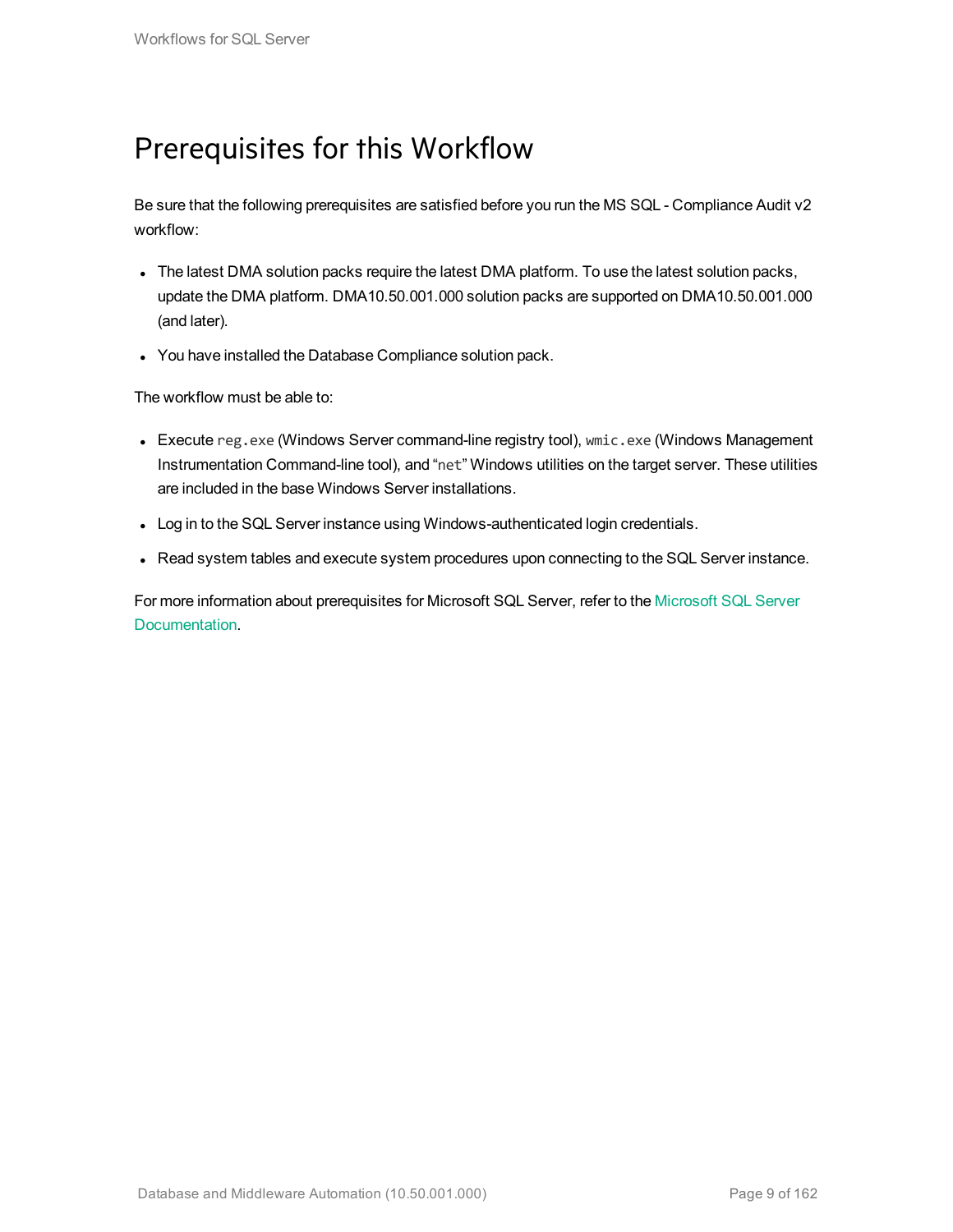### <span id="page-9-0"></span>How this Workflow Works

This workflow performs the following actions:

- Prepares to run the workflow by gathering information about the target SQLServerInstance and validating parameter values.
- Audits the various configuration settings specified in the pertinent CIS, SOX, or PCI benchmark.
- Composes and sends an email containing the results of the audit.

**Note:** The emails are sent through the mail server configured on the DMA server. You can configure the mail server in the path below:

DMA setup > Configuration > Outgoing Mail > Server.

#### **Validation Checks Performed** show

This workflow validates the following conditions:

- 1. Either sqlcmd.exe or osql.exe must be installed on the target machine.
- 2. Any Excluded Checks specified by the user refer to actual CIS, SOX, or PCI benchmark checks.
- 3. Any email addresses specified are valid addresses.
- 4. The workflow can create the temporary file that will store the compliance check results.

#### **Steps Executed** show

The MS SQL - Compliance Audit workflow includes the following steps. Each step must complete successfully before the next step can start. If a step fails, the workflow reports a failure and all subsequent steps are skipped.

|  |  |  |  | Steps Used by Run MS SQL Compliance Audit |  |
|--|--|--|--|-------------------------------------------|--|
|  |  |  |  |                                           |  |

| <b>Workflow</b><br><b>Step</b>                                           | <b>Description</b>                                                                                                                                                                                                                         |
|--------------------------------------------------------------------------|--------------------------------------------------------------------------------------------------------------------------------------------------------------------------------------------------------------------------------------------|
| MS SQL -<br>Gather<br>Parameters for<br>MS SQL<br>Compliance             | This step gathers two pieces of information: (1) the type of compliance audit to<br>perform and (2) the list of compliance checks to exclude from the audit.                                                                               |
| MS SQL -<br>Gather<br>Advanced<br>Parameters for<br>MS SQL<br>Compliance | This step gathers the information that the workflow needs to create and deliver the<br>compliance audit report via email. It also enables you to specify the name of the<br>latest available SQL Server build and the Windows domain user. |
| Validate                                                                 | This step validates the input parameters specified in the previous steps. It                                                                                                                                                               |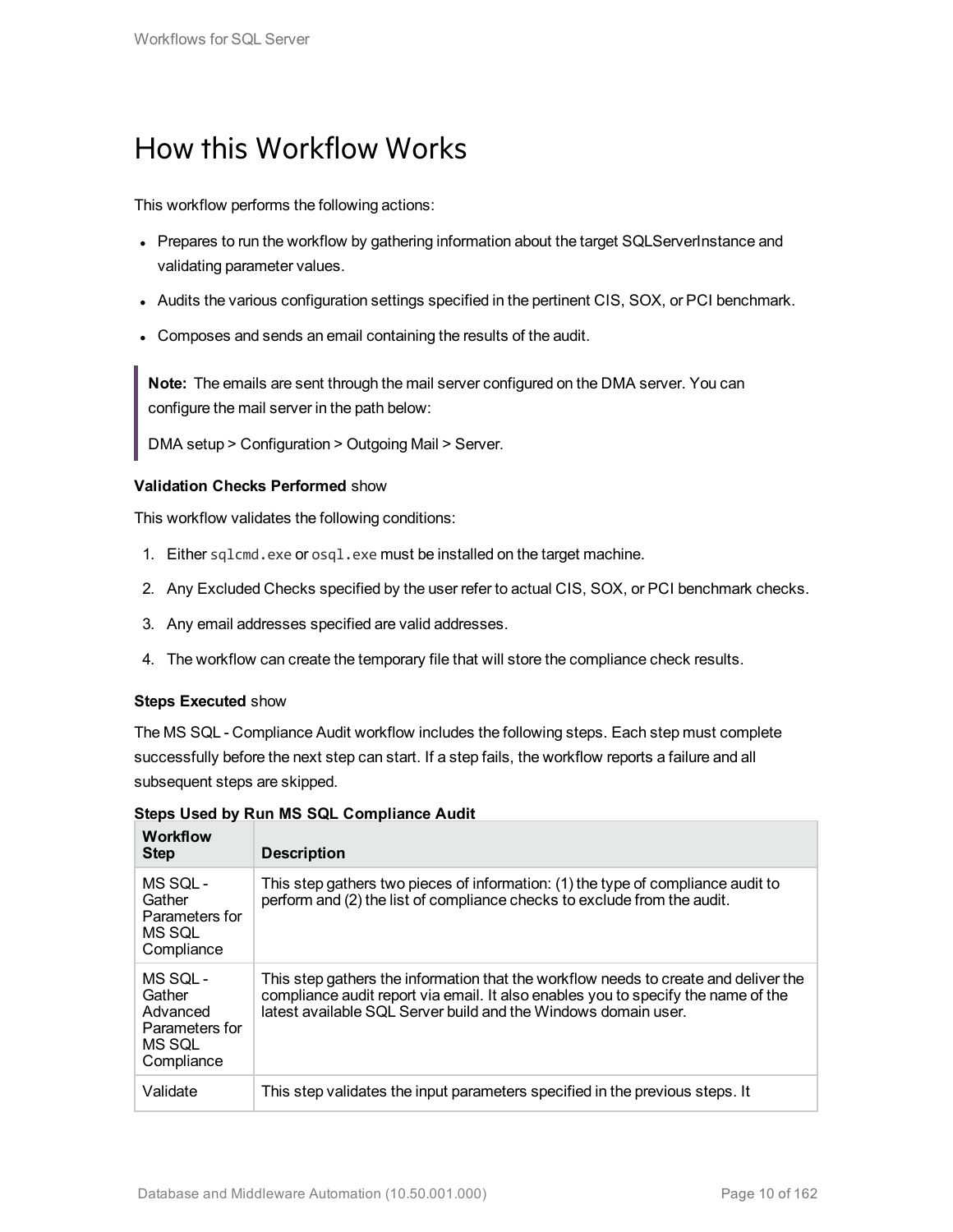| <b>Workflow</b><br><b>Step</b>               | <b>Description</b>                                                                                                                                                                                                                                                      |
|----------------------------------------------|-------------------------------------------------------------------------------------------------------------------------------------------------------------------------------------------------------------------------------------------------------------------------|
| Compliance<br>Parameters y2                  | validates the list of excluded checks to ensure that all specified checks in the list<br>correspond to actual Center for Internet Security (CIS) benchmark items. It also<br>validates the email information to ensure that all specified email addresses are<br>valid. |
|                                              | The step then creates the path to the temporary file that will store the results of the<br>current audit as the workflow is running. This file is deleted after the audit report is<br>sent.                                                                            |
| MS SQL-<br>Prepare SQL                       | This step determines whether workflow can perform the following actions on the<br>target system:                                                                                                                                                                        |
| Server<br>Compliance                         | • Check database connectivity                                                                                                                                                                                                                                           |
| Check                                        | • Query the registry                                                                                                                                                                                                                                                    |
|                                              | Check the registry for SQL Server                                                                                                                                                                                                                                       |
|                                              | • Execute Windows Management Instrumentation (WMI) API calls                                                                                                                                                                                                            |
|                                              | • Execute the net user /? command                                                                                                                                                                                                                                       |
|                                              | If the workflow can perform all of these actions, it is capable of running the Center<br>for Internet Security (CIS) Security Configuration Benchmark compliance tests.                                                                                                 |
| MS SQL -<br>Compliance<br>Checks             | This step executes all the compliance checks for MS SQL server.                                                                                                                                                                                                         |
| <b>Validate Post</b><br>Compliance<br>Checks | This step reads the temporary file that contains the results of the compliance audit<br>and prints the audit results to the DMA Console. It also creates (or updates) the<br>compliance metadata fields for the target.                                                 |
|                                              | If email addresses were specified, it also creates a report in HTML format that will<br>be emailed to those addresses by a later step in the workflow.                                                                                                                  |
| Send<br>Compliance<br>Email v2               | If email addresses are provided, this step sends the previously generated<br>compliance audit report to the specified email addresses.                                                                                                                                  |
| Delete File                                  | This step deletes the specified file on the target server.                                                                                                                                                                                                              |

### **Steps Used by Run MS SQL Compliance Audit, continued**

**Note:** For input parameter descriptions and defaults, see ["Parameters](#page-20-0) for MS SQL - Compliance [Audit](#page-20-0) v2" on page 21.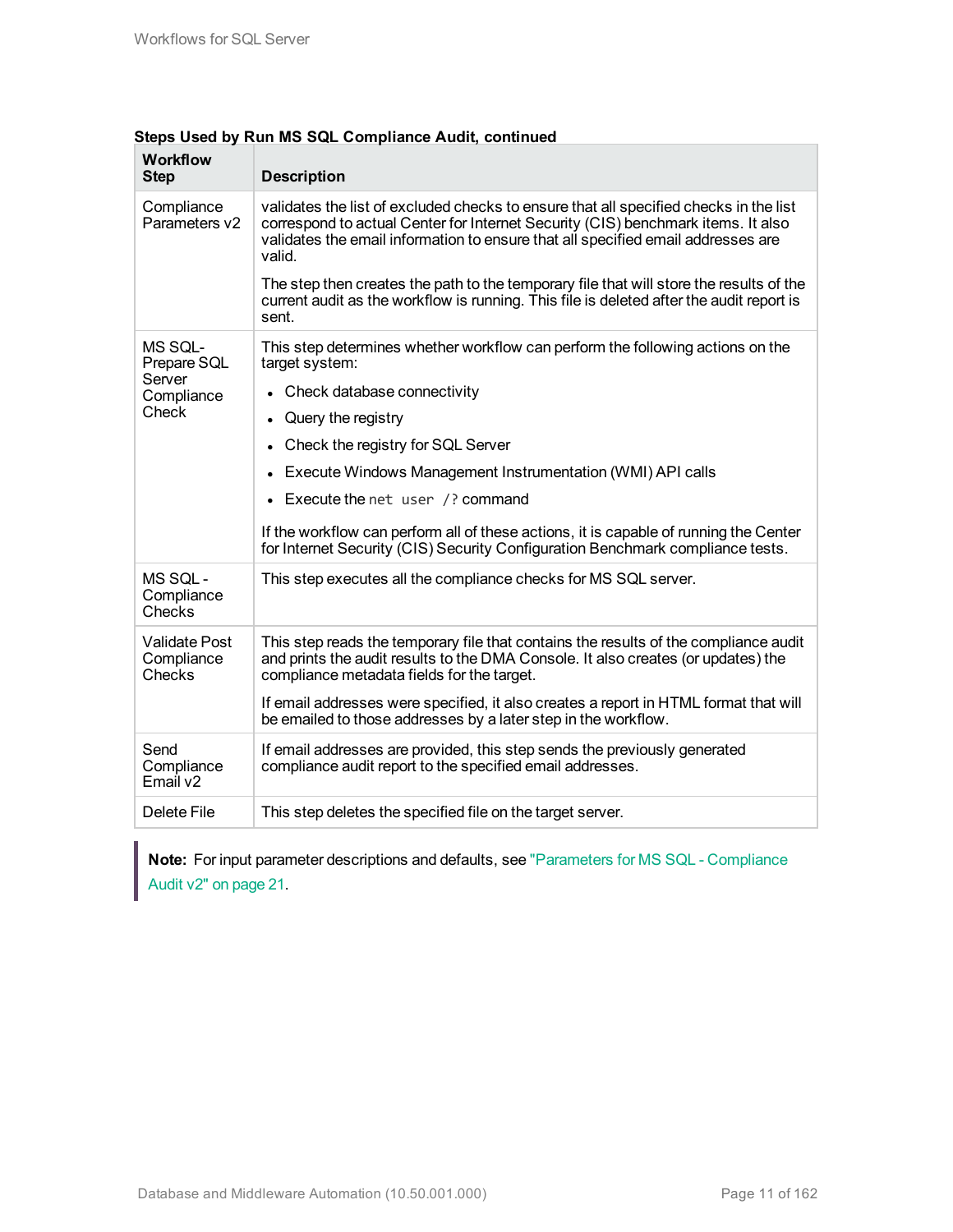### <span id="page-11-0"></span>How to Run this Workflow

The following instructions show you how to customize and run the MS SQL - Compliance Audit v2 workflow in your environment.

The workflow provides default values for some parameters. These default values are usually sufficient for a "typical" installation. You can override the defaults by specifying parameter values in the deployment. You can also expose additional parameters in the workflow, if necessary, to accomplish more advanced scenarios. Any parameters not explicitly specified in the deployment will have the default values listed in ["Parameters](#page-20-0) for MS SQL - Compliance Audit v2" on page 21.

**Note:** Before following this procedure, review the ["Prerequisites](#page-8-0) for this Workflow" on page 9, and ensure that all requirements are satisfied.

**To use the MS SQL Compliance Audit v2 workflow:**

- 1. Create a deployable copy of the workflow.
- 2. Determine the values that you will specify for the following parameters:

| <b>Parameter Name</b>  | <b>Default</b><br>Value | <b>Required</b> | <b>Description</b>                                                                                                                                      |
|------------------------|-------------------------|-----------------|---------------------------------------------------------------------------------------------------------------------------------------------------------|
| Compliance Type        | <b>CIS</b>              | optional        | Type of compliance report that will<br>be generated by the workflow.<br>Supported types are:                                                            |
|                        |                         |                 | CIS = Center for Internet Security<br>(CIS) Security Configuration<br><b>Benchmark</b>                                                                  |
|                        |                         |                 | PCI = Payment Card Industry<br>(PCI) Data Security Standard                                                                                             |
|                        |                         |                 | SOX = Sarbanes-Oxley (SOX)<br>sections 302.2, 302.4b, 302.4c,<br>and 302.5 requirements                                                                 |
| <b>Excluded Checks</b> | no default              | optional        | Comma-separated list of<br>compliance checks to exclude<br>from the audit. For example:                                                                 |
|                        |                         |                 | 1.2, 2, $3.*$ , $5*.6.1.2$                                                                                                                              |
|                        |                         |                 | <b>Note:</b> Make sure that the<br>checks specified here<br>correspond with the<br>compliance audit type (CIS,<br>PCI, or SOX) that you are<br>runnina. |

#### **Parameters Defined in this Step: Gather Parameters for SQL Server Compliance**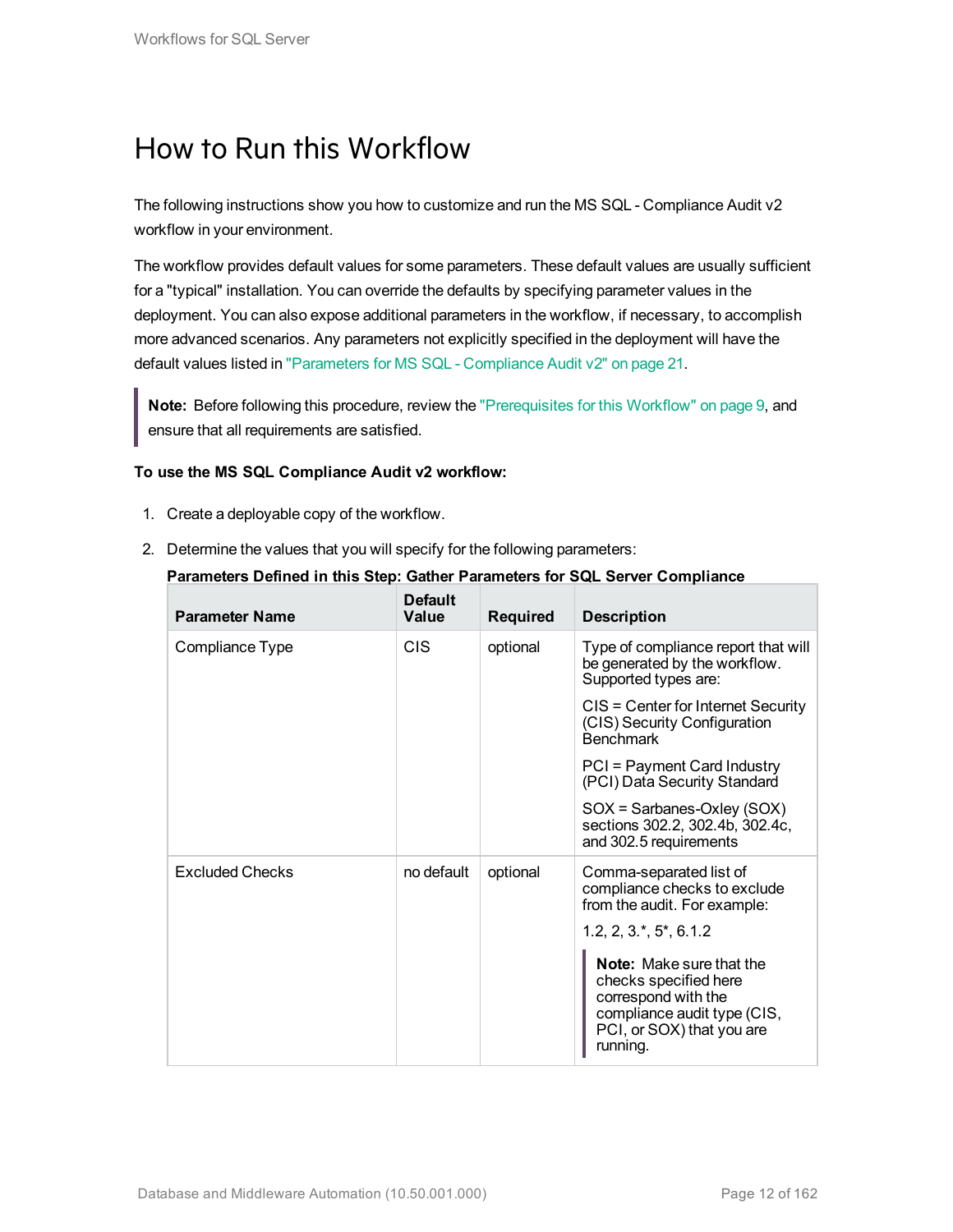| <b>Parameter Name</b>             | <b>Default</b><br>Value | <b>Required</b> | <b>Description</b>                                                                                                                          |
|-----------------------------------|-------------------------|-----------------|---------------------------------------------------------------------------------------------------------------------------------------------|
| Email Addresses to Receive Report | no default              | optional        | Comma-separated list of<br>email addresses for those<br>individuals or groups who will<br>receive a copy of the<br>compliance audit report. |
| Instance Account                  | no default              | optional        | The Windows account that<br>will perform the compliance<br>audit.                                                                           |
| Instance Password                 | no default              | optional        | The password for the<br>Windows account that will<br>perform the compliance<br>audit.                                                       |
| Latest Build to Check for         | no default              | optional        | The latest build of SQL<br>server according to<br>Microsoft. For example, build<br>4439 for SQL Server 2014<br>SP <sub>1.</sub>             |

#### **Parameters Defined in this Step: Advanced Parameter for MS SQL Compliance**

**Note:** This is the minimum set of parameters required to run this workflow. You may need to expose additional parameters depending on your objectives.

See ["Parameters](#page-20-0) for MS SQL - Compliance Audit v2" on page 21 for detailed descriptions of all input parameters for this workflow, including default values.

- 3. In the workflow editor, expose any additional parameters that you need. You will specify values for those parameters when you create the deployment or at runtime.
- 4. Save the changes to the workflow (click **Save** in the lower right corner).
- 5. Create a new deployment.
- 6. On the Parameters tab, specify values (or set the type to Runtime Value) for the required parameters listed in step 2 and any additional parameters that you have exposed. You do not need to specify values for those parameters whose default values are appropriate for your environment.
- 7. On the Targets tab, specify one or more targets for this deployment.
- 8. Save the deployment (click **Save** in the lower right corner).
- 9. Run the workflow using this deployment, specifying any runtime parameters.

#### **To verify the results:**

The workflow will complete and report SUCCESS on the Console if it has run successfully. If an error occurs during workflow execution, the error is logged, and the workflow terminates in the FAILURE state.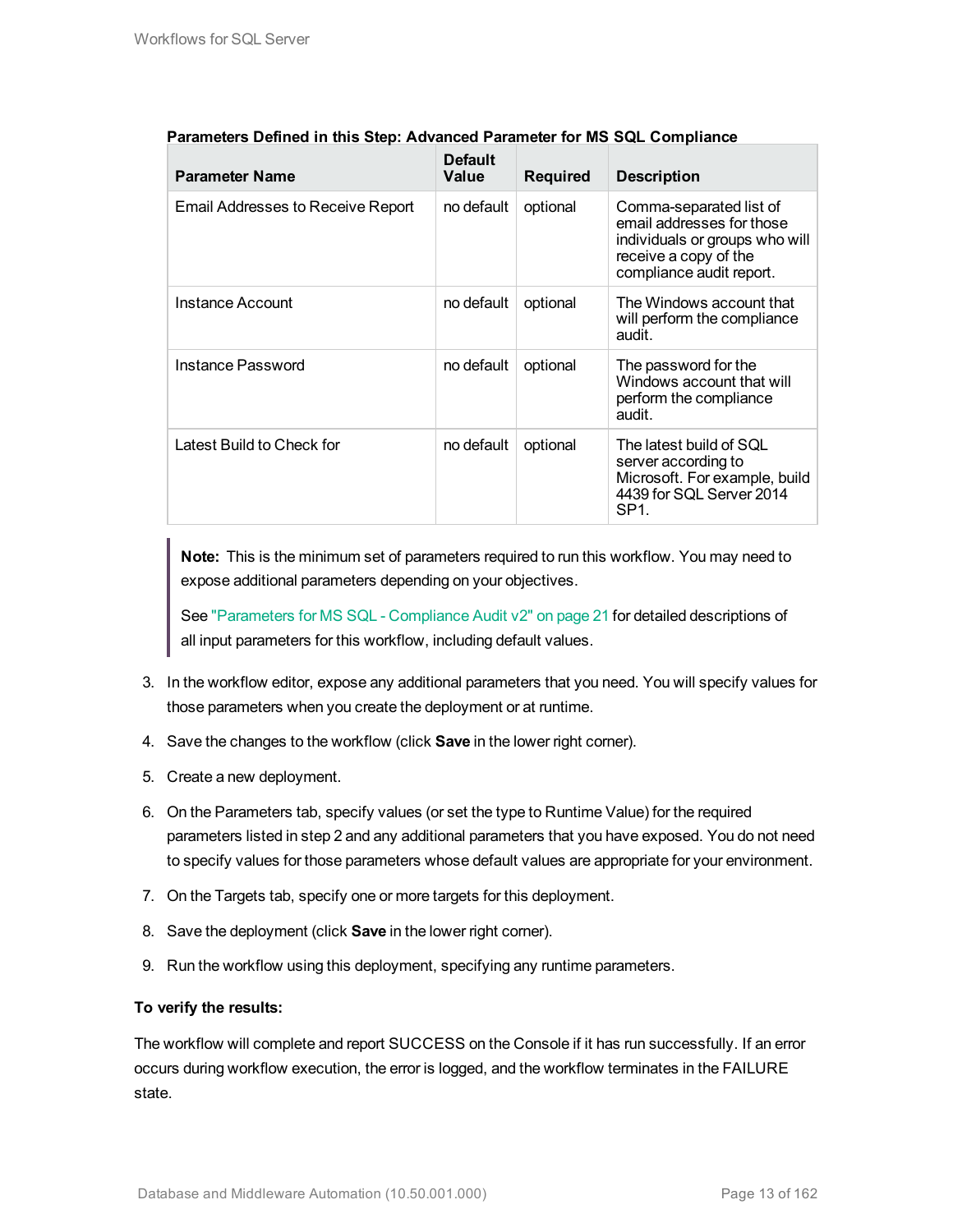Information about each compliance check is displayed in the step output on the Console (and the History page) for each of the audit steps.

A summary of the compliance audit is also displayed in the step output for the Validate Post Compliance Checks step.

#### **To view the reports:**

A compliance audit summary in HTML format is emailed to all parties on the Email Addresses to Receive Report list.

After you run this workflow, you can generate two types of compliance reports on the Reports page:

- Database Compliance Report
- Database Compliance Detail Report

#### **To access the Database Compliance reports:**

- 1. Go to the Reports page.
- 2. At the bottom of the page,specify the following settings:

For the Database Compliance Report:

- a. Select the Database Compliance report.
- b. Select the organization where your target resides.
- c. Because this report lists the latest compliance audit reports for all targets in the specified organization, you do not specify a Server, Database, or Time span.

For the Database Compliance Detail Report:

- a. Select the Database Compliance Details report.
- b. Select the organization where your target resides.
- c. Specify the Server and Instance that you selected when you created your deployment.
- 3. Click **Run report**.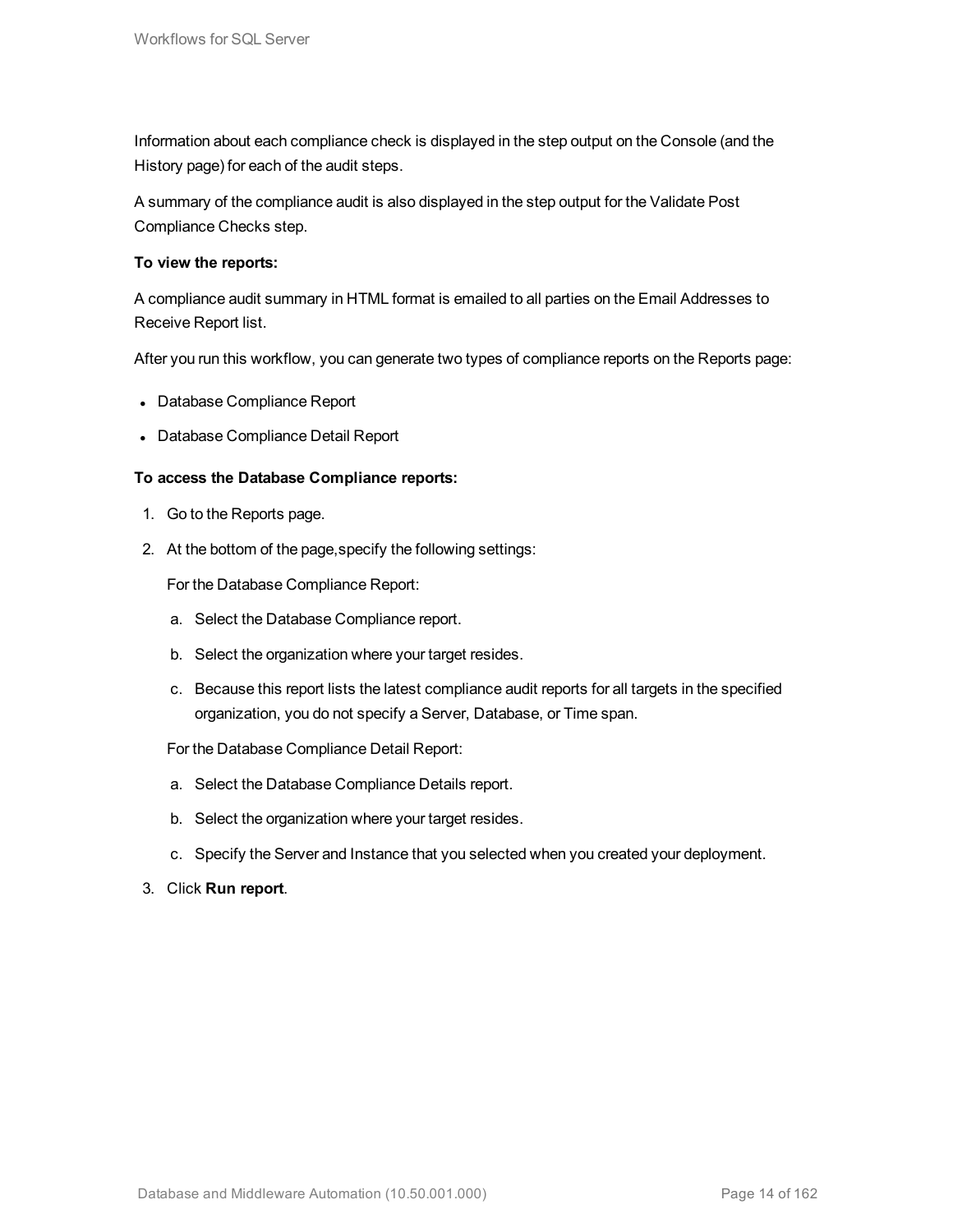# <span id="page-14-0"></span>Sample Scenarios

This topic shows you how to use various parameters to achieve the following compliance audit scenarios in your environment using the "MS SQL - [Compliance](#page-7-0) Audit v2" workflow.

#### **Scenario 1: Perform a Partial CIS Compliance Audit and Email the Results** show

In the scenario, the following checks are excluded from the audit:

- Section 7: Replication
- Section 9: Surface Area Configuration Tool

A summary report is sent to the three parties listed in the Email Addresses to Receive Report parameter.

| <b>Parameter</b><br><b>Name</b>         | <b>Example Value</b>                                                                               | <b>Description</b>                                                                                                                                         |
|-----------------------------------------|----------------------------------------------------------------------------------------------------|------------------------------------------------------------------------------------------------------------------------------------------------------------|
| Compliance<br>Type                      | <b>CIS</b>                                                                                         | Type of compliance report<br>that will be generated by<br>the workflow. Supported<br>types are:                                                            |
|                                         |                                                                                                    | $CIS = Center for Internet$<br>Security (CIS) Security<br><b>Configuration Benchmark</b>                                                                   |
|                                         |                                                                                                    | PCI = Payment Card<br>Industry (PCI) Data<br><b>Security Standard</b>                                                                                      |
|                                         |                                                                                                    | SOX = Sarbanes-Oxley<br>(SOX) sections 302.2,<br>302.4b, 302.4c, and 302.5<br>requirements                                                                 |
| Excluded<br>Compliance<br>Checks        | $7.*.9.*$                                                                                          | Comma-separated list of<br>compliance checks to<br>exclude from the audit. For<br>example:                                                                 |
|                                         |                                                                                                    | 1.2, 2, $3.*$ , $5*.6.1.2$                                                                                                                                 |
|                                         |                                                                                                    | <b>Note:</b> Make sure that<br>the checks specified<br>here correspond with<br>the compliance audit<br>type (CIS, PCI, or<br>SOX) that you are<br>running. |
| Email<br>Addresses to<br>Receive Report | SQLDBAdminTeam@mycompany.com,<br>SQLDBAdminMgr@mycompany.com,<br>CustomerSupportTeam@mycompany.com | Comma-separated list of<br>email addresses for those<br>individuals or groups who                                                                          |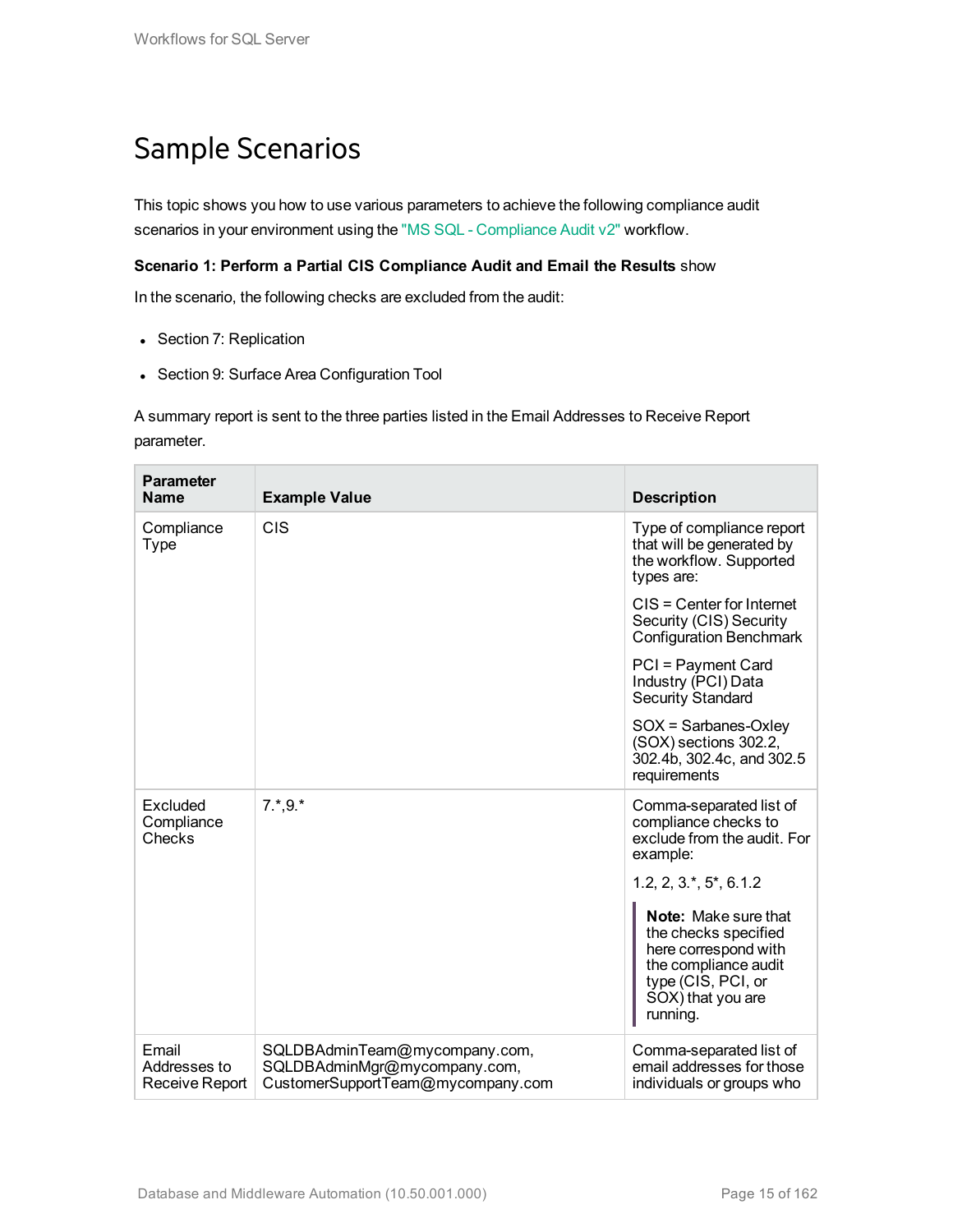| <b>Parameter</b><br><b>Name</b> | <b>Example Value</b> | <b>Description</b>                                     |
|---------------------------------|----------------------|--------------------------------------------------------|
|                                 |                      | will receive a copy of the<br>compliance audit report. |

**Note:** Some of these parameters are not exposed by default in the deployment.

Be sure that the default values for all remaining input parameters are appropriate for your environment (see ["Parameters](#page-20-0) for MS SQL - Compliance Audit v2").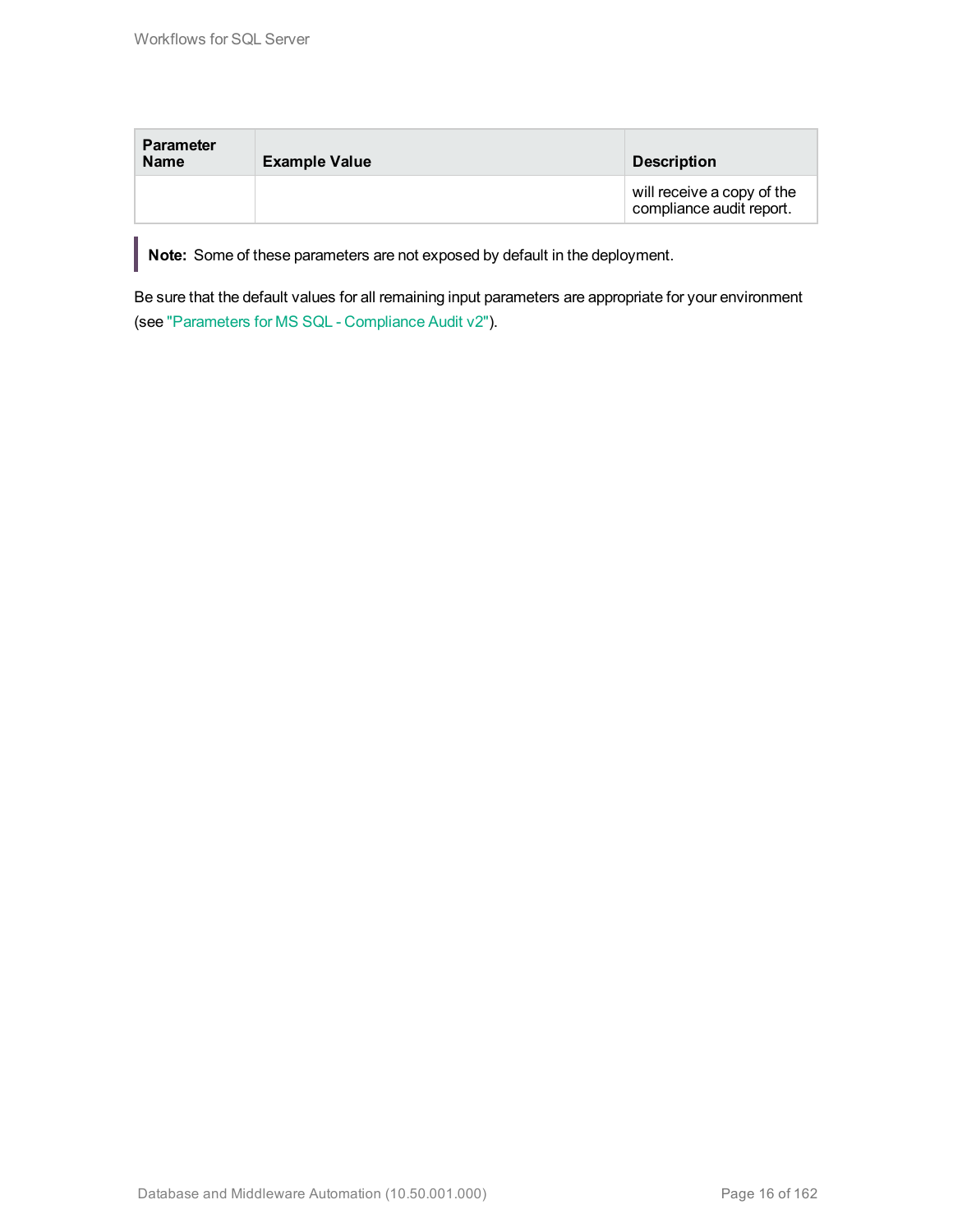#### **Scenario 2: Perform a Full PCI Compliance Audit and Email the Results** show

A summary report is sent to the three parties listed in the Email Addresses to Receive Report parameter.

| Parameter<br><b>Name</b>                   | <b>Example Value</b>                                                                               | <b>Description</b>                                                                                                                                             |
|--------------------------------------------|----------------------------------------------------------------------------------------------------|----------------------------------------------------------------------------------------------------------------------------------------------------------------|
| Compliance<br><b>Type</b>                  | PCI                                                                                                | Type of<br>compliance<br>report that<br>will be<br>generated by<br>the workflow.<br>Supported<br>types are:                                                    |
|                                            |                                                                                                    | $CIS = Center$<br>for Internet<br>Security<br>(CIS)<br>Security<br>Configuration<br><b>Benchmark</b>                                                           |
|                                            |                                                                                                    | $PCI =$<br>Payment<br>Card<br>Industry<br>(PCI) Data<br>Security<br>Standard                                                                                   |
|                                            |                                                                                                    | $SOX =$<br>Sarbanes-<br>Oxley (SOX)<br>sections<br>302.2,<br>302.4b,<br>302.4c, and<br>302.5<br>requirements                                                   |
| Email<br>Addresses<br>to Receive<br>Report | SQLDBAdminTeam@mycompany.com,<br>SQLDBAdminMgr@mycompany.com,<br>CustomerSupportTeam@mycompany.com | Comma-<br>separated list<br>of email<br>addresses<br>for those<br>individuals or<br>groups who<br>will receive a<br>copy of the<br>compliance<br>audit report. |

**Note:** Some of these parameters are not exposed by default in the deployment.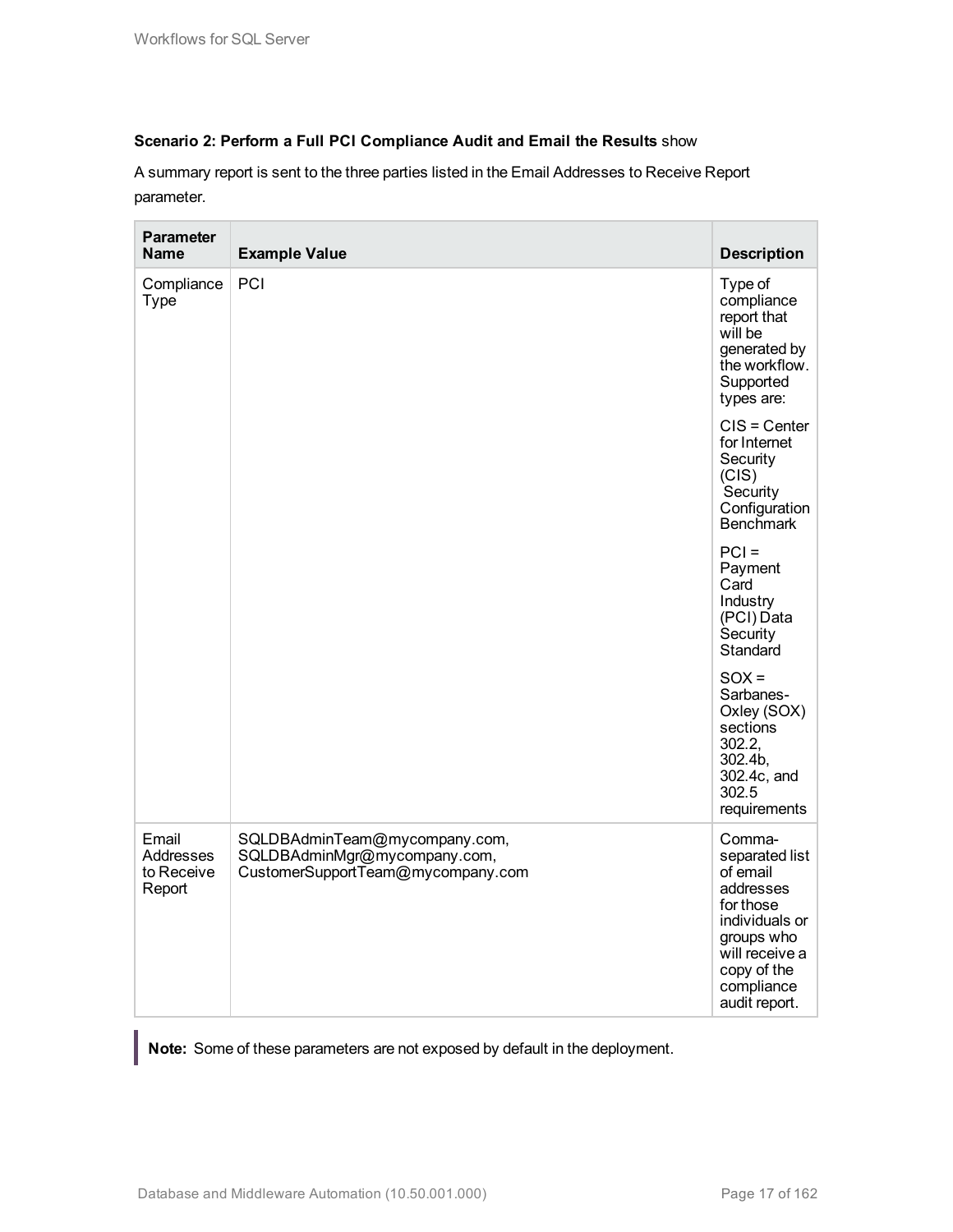Be sure that the default values for all remaining input parameters are appropriate for your environment (see ["Parameters](#page-20-0) for MS SQL - Compliance Audit v2").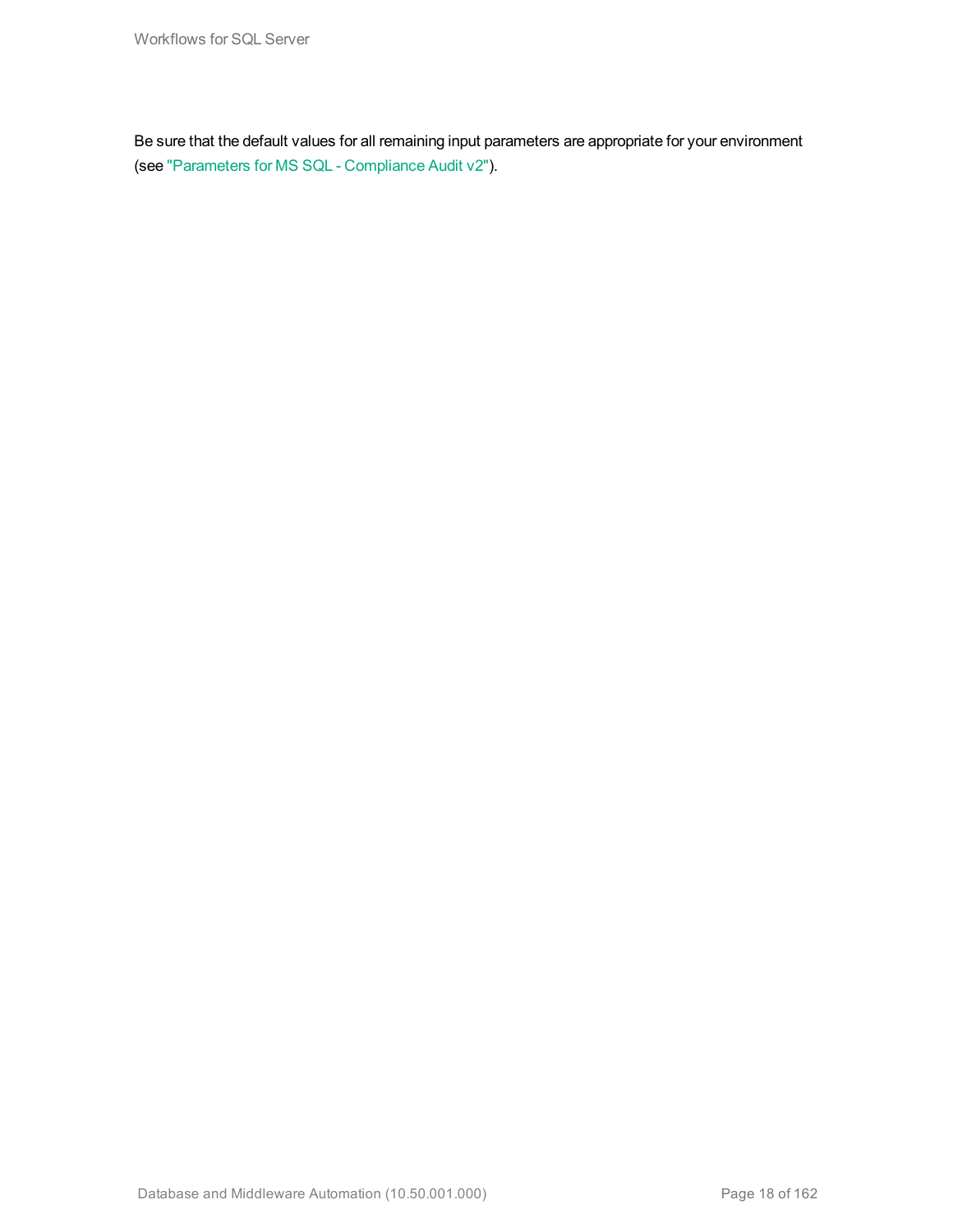### **Scenario 3: Perform a Full SOX Compliance Audit, Email the Results, and Configure Windows Domain User Using Runtime Parameters** show

A summary report is sent to the three parties listed in the Email Addresses to Receive Report parameter.

**Note:** You may want to run this workflow against a MS SQL instance that can only be accessed by a Windows user with a temporary password. By using a runtime parameter for the password, you can ensure that the password used is always the latest.

To specify the Windows domain user at the time you execute a deployment with runtime parameters, perform the following additional steps:

- 1. When you make a copy of the workflow, expand the appropriate step, and then set the Windows domain user parameters—Instance Account and Instance Password—to **- User selected -**.
- 2. When you create a deployment from the copy of the workflow, set the parameter types to **Runtime Value**.
- 3. When you execute the deployment, specify the Windows domain user account and password.

| <b>Parameter</b><br><b>Name</b>            | <b>Example Value</b>                                                                               | <b>Description</b>                                                                                                                          |
|--------------------------------------------|----------------------------------------------------------------------------------------------------|---------------------------------------------------------------------------------------------------------------------------------------------|
| Compliance<br><b>Type</b>                  | <b>SOX</b>                                                                                         | Type of compliance report<br>that will be generated by the<br>workflow. Supported types<br>are:                                             |
|                                            |                                                                                                    | $CIS = Center for Internet$<br>Security (CIS) Security<br><b>Configuration Benchmark</b>                                                    |
|                                            |                                                                                                    | PCI = Payment Card<br>Industry (PCI) Data<br><b>Security Standard</b>                                                                       |
|                                            |                                                                                                    | $SOX =$ Sarbanes-Oxley<br>(SOX) sections 302.2,<br>302.4b, 302.4c, and 302.5<br>requirements                                                |
| Email<br>Addresses to<br>Receive<br>Report | SQLDBAdminTeam@mycompany.com,<br>SQLDBAdminMgr@mycompany.com,<br>CustomerSupportTeam@mycompany.com | Comma-separated list of<br>email addresses for those<br>individuals or groups who<br>will receive a copy of the<br>compliance audit report. |
| Instance<br>Account                        | Domain\DomainUserAcct                                                                              | The Windows account that<br>will perform the compliance<br>audit.                                                                           |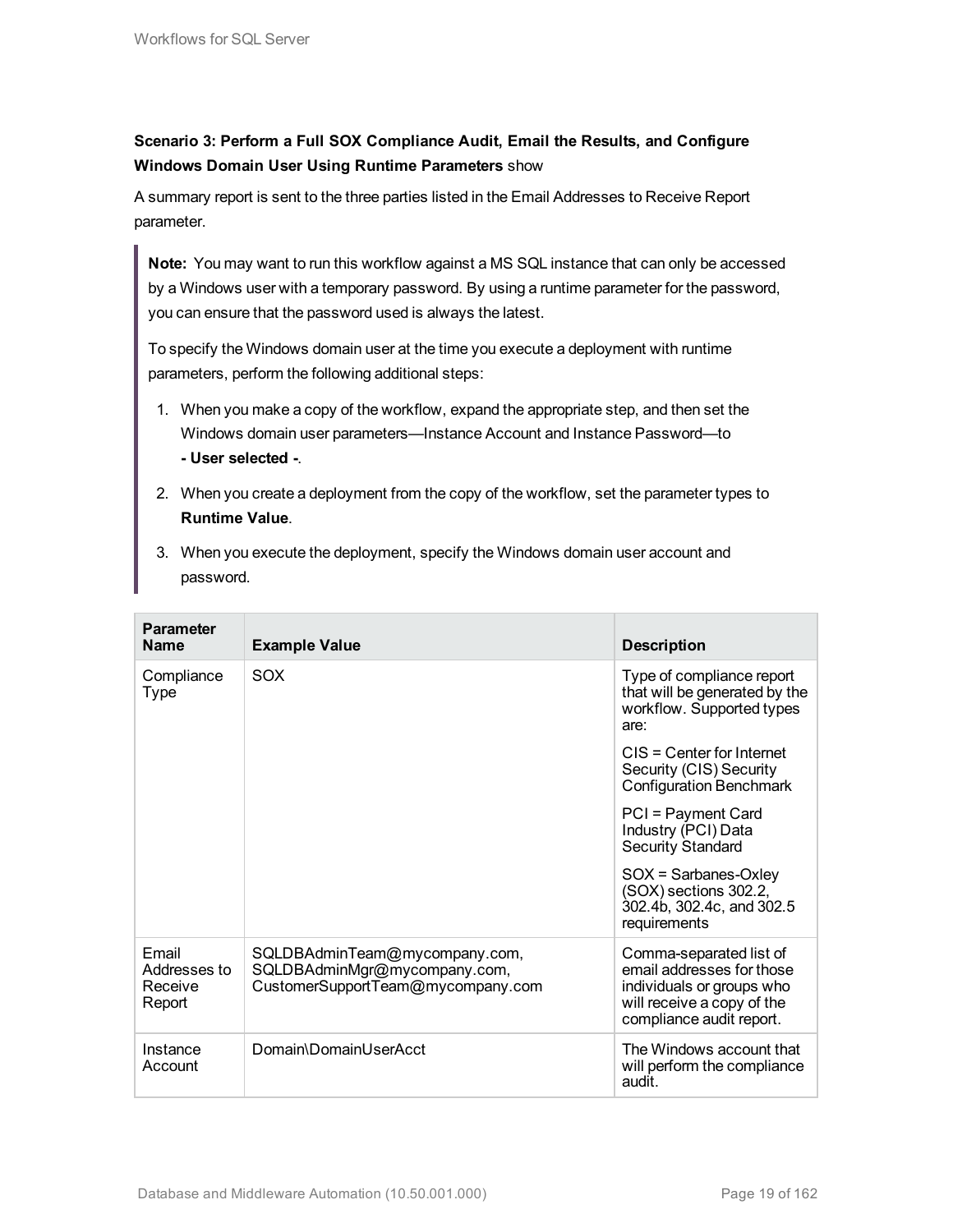| <b>Parameter</b><br><b>Name</b> | <b>Example Value</b>                      | <b>Description</b>                                                                                                                                                                                                                                                                            |
|---------------------------------|-------------------------------------------|-----------------------------------------------------------------------------------------------------------------------------------------------------------------------------------------------------------------------------------------------------------------------------------------------|
|                                 | Note: Enter at runtime.                   |                                                                                                                                                                                                                                                                                               |
| Instance<br>Password            | DomainUserPswd<br>Note: Enter at runtime. | The password for the<br>Windows account that will<br>perform the compliance<br>audit.                                                                                                                                                                                                         |
| Latest Build<br>to Check for    | 5058                                      | The latest build of Microsoft<br>SQL Server 2005, according<br>to Microsoft, Ensure that<br>instance is at least patched<br>up to indicated build level.<br>Example value would be<br>"5058" for SQL 2012's SP2.<br>If no value is given, the<br>related Compliance check<br>will be skipped. |

**Note:** Some of these parameters are not exposed by default in the deployment.

Be sure that the default values for all remaining input parameters are appropriate for your environment (see ["Parameters](#page-20-0) for MS SQL - Compliance Audit v2").

### **Scenario 4: Perform a Full CIS Compliance Audit and Display the Results on the DMA Console**show

In the scenario, all scorable checks are performed, and the compliance audit report is displayed only on the DMA Console. In this case, a summary report is not emailed. This scenario would be appropriate for initial testing.

It is not necessary to specify any input parameters in this scenario unless the SQL Server inventory file is located in a non-standard directory.

| <b>Parameter Name</b> | <b>Example Value</b> | <b>Description</b>                                                                           |
|-----------------------|----------------------|----------------------------------------------------------------------------------------------|
| Compliance Type       | <b>CIS</b>           | Type of compliance report that will be<br>generated by the workflow. Supported<br>types are: |
|                       |                      | CIS = Center for Internet Security (CIS)<br>Security Configuration Benchmark                 |
|                       |                      | PCI = Payment Card Industry (PCI) Data<br><b>Security Standard</b>                           |
|                       |                      | SOX = Sarbanes-Oxley (SOX) sections<br>302.2, 302.4b, 302.4c, and 302.5<br>requirements      |

Be sure that the default values for all remaining input parameters are appropriate for your environment (see ["Parameters](#page-20-0) for MS SQL - Compliance Audit v2").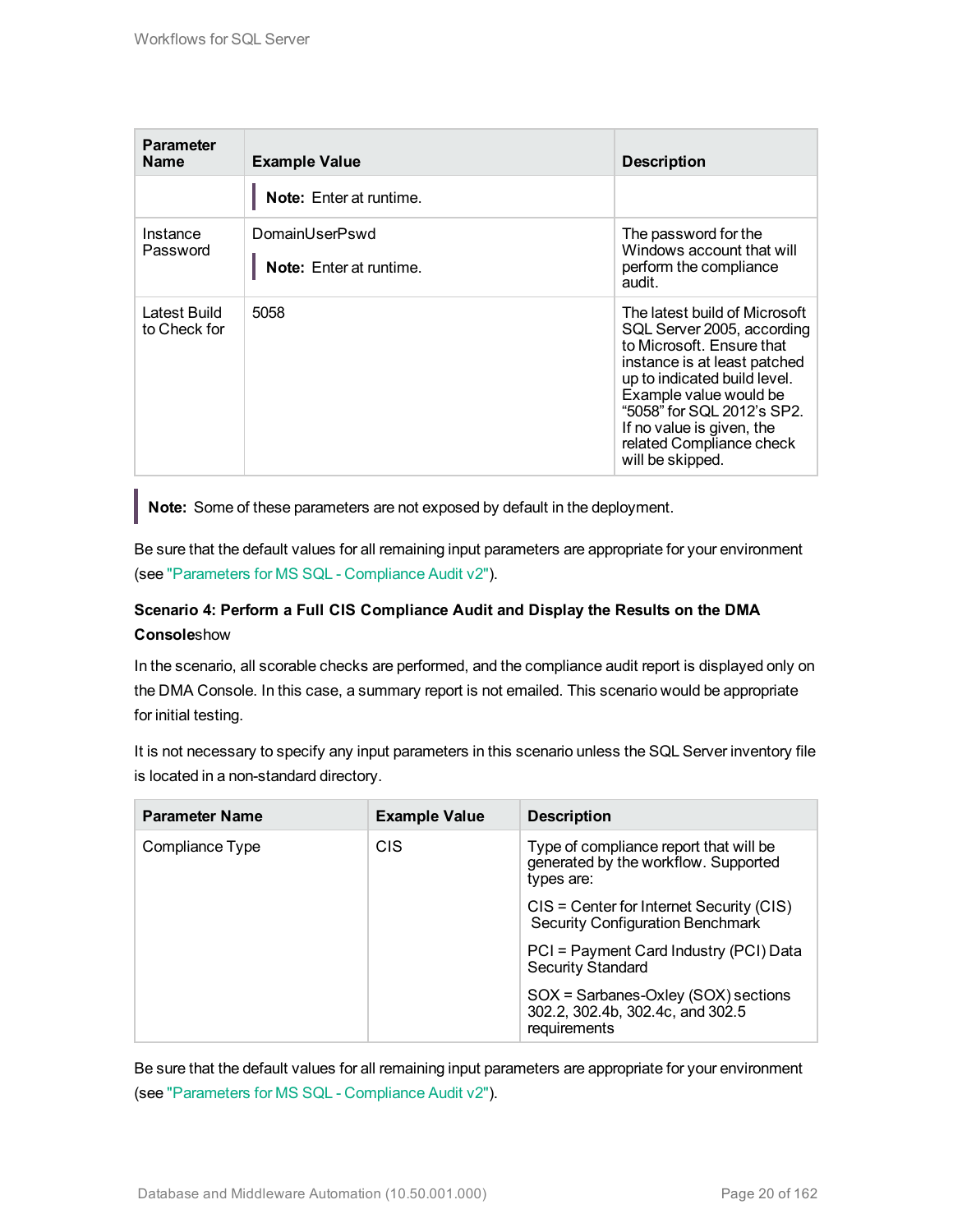## <span id="page-20-0"></span>Parameters for MS SQL - Compliance Audit v2

The following tables describe the required and optional input parameters for this workflow. Some of these parameters are not initially visible in a deployment. For most parameters, if you do not specify a value for a parameter, a default value is assigned.

Only those parameters that are configurable in a standard deployment are listed here. Input parameters that must be mapped to output parameters of previous steps are not listed.

| <b>Parameter</b><br>Name  | <b>Default</b><br>Value | <b>Required</b> | <b>Description</b>                                                                                                                      |
|---------------------------|-------------------------|-----------------|-----------------------------------------------------------------------------------------------------------------------------------------|
| Compliance<br><b>Type</b> | C <sub>I</sub> S        | optional        | Type of compliance report that will be generated by the<br>workflow. Supported types are:                                               |
|                           |                         |                 | CIS = Center for Internet Security (CIS) Security Configuration<br><b>Benchmark</b>                                                     |
|                           |                         |                 | PCI = Payment Card Industry (PCI) Data Security Standard                                                                                |
|                           |                         |                 | SOX = Sarbanes-Oxley (SOX) sections 302.2, 302.4b, 302.4c,<br>and 302.5 requirements                                                    |
| Excluded<br>Checks        | no<br>default           | optional        | Comma-separated list of compliance checks to exclude from<br>the audit. For example:                                                    |
|                           |                         |                 | 1.2, 2, $3.*$ , $5*.6.1.2$                                                                                                              |
|                           |                         |                 | Note: Make sure that the checks specified here<br>correspond with the compliance audit type (CIS, PCI, or<br>SOX) that you are running. |

**Parameters Defined in this Step: Gather Parameters for MS SQL Compliance**

#### **Parameters Defined in this Step: Gather Advanced Parameters for MS SQL Compliance**

| <b>Parameter</b><br><b>Name</b>            | <b>Default Value</b> | <b>Required</b> | <b>Description</b>                                                                                                                                                                                                                                                                |
|--------------------------------------------|----------------------|-----------------|-----------------------------------------------------------------------------------------------------------------------------------------------------------------------------------------------------------------------------------------------------------------------------------|
| Email<br>Addresses to<br>Receive<br>Report | no default           | optional        | Comma-separated list of email addresses for<br>those individuals or groups who will receive a<br>copy of the compliance audit report.                                                                                                                                             |
| Instance<br>Account                        | no default           | optional        | The Windows account that will perform the<br>compliance audit.                                                                                                                                                                                                                    |
| Instance<br>Password                       | no default           | optional        | The password for the Windows account that<br>will perform the compliance audit.                                                                                                                                                                                                   |
| Latest Build<br>to Check for               | no default           | optional        | The latest build of Microsoft SQL Server 2005,<br>according to Microsoft. Ensure that instance is<br>at least patched up to indicated build level.<br>Example value would be "5058" for SQL 2012's<br>SP2. If no value is given, the related<br>Compliance check will be skipped. |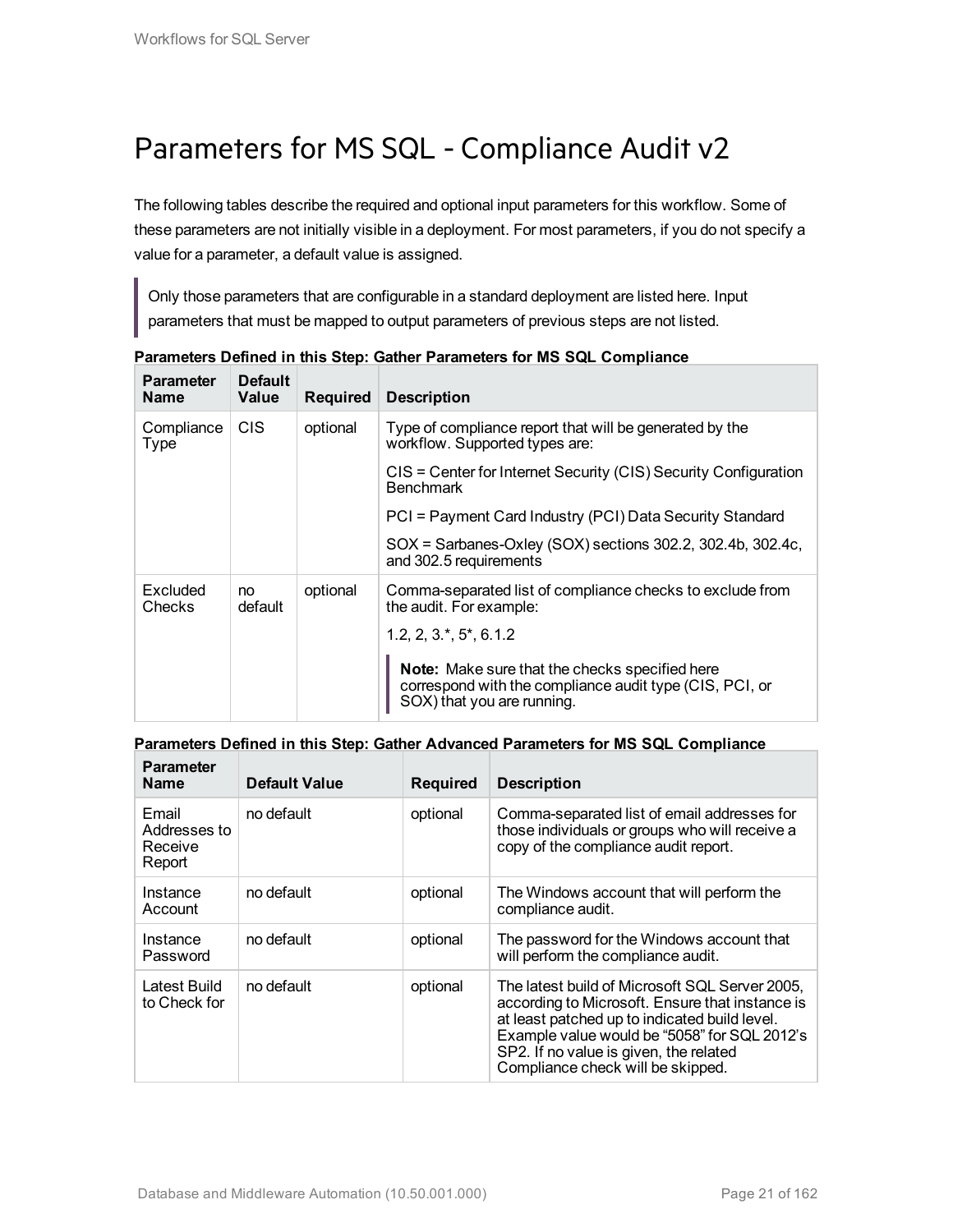# <span id="page-21-0"></span>MS SQL - Install Clustered SQL Instance v2

This workflow installs a new standalone instance of SQL Server 2008/2008 R2/2012/2014 on an already existing Windows 2003/2008/2008 R2/2012/2012 R2 server. The default deployment will only show required parameters.

To use this workflow in your environment, see the following information:

| <b>Topic</b>                                                               | Information Included                                                                                                         |
|----------------------------------------------------------------------------|------------------------------------------------------------------------------------------------------------------------------|
| "Prerequisites" on page 55                                                 | List of prerequisites that must be satisfied before you can run<br>this workflow                                             |
| "How this workflow works" on page<br>56                                    | Information about what the workflow does, including<br>validation checks performed, steps executed, and step<br>descriptions |
| "How to run this workflow" on page<br>58                                   | Instructions for running this workflow in your environment                                                                   |
| "Parameters for MS SQL - Install<br>Standalone SQL Instance" on page<br>63 | List of input parameters for this workflow                                                                                   |

## <span id="page-21-1"></span>**Prerequisites**

Before performing the procedures in this section, your environment must meet the following minimum requirements:

- An existing Windows 2008, 2008 R2, or 2012 cluster
- Installation software:

The SQL Server 2008, 2008 R2, or 2012 software installation files, obtained from Microsoft.

The installation media must be available locally or available for download from the software repository.

• Storage:

An available shared disk for SQL Server shared files

A staging directory with 4 gigabytes available to unzip the SQL Server software

• Permissions to create an SQL Server database: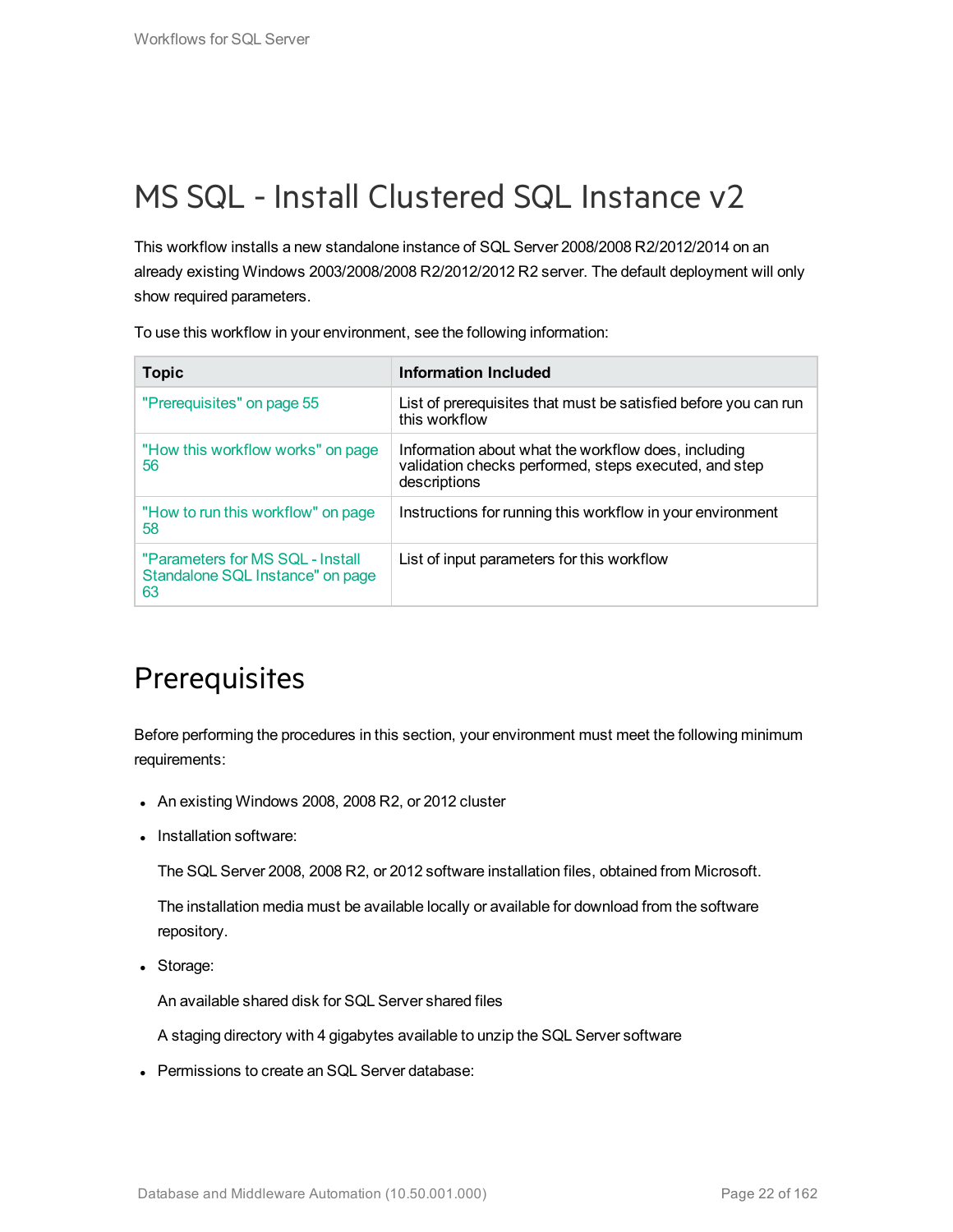System Stored Procedures (SP)

CREATE LOGIN

If using a non-default database owner, the sp\_changedbowner process is available

If a non-default database owner is specified and does not exist, permission to create the appropriate login

. NET 3.5 is installed.

**Note:** For additional information, see the "Run workflows as a Windows domain user" topic in the *DMA Administration Guide*.

• Licenses for SQL Server and DMA.

For additional requirements, see the following Microsoft documentation:

| <b>SQL Server version</b> | <b>Microsoft documentation</b>                                       |
|---------------------------|----------------------------------------------------------------------|
| 2008                      | Hardware and Software Requirements for Installing SQL Server 2008    |
| 2008 R <sub>2</sub>       | Hardware and Software Requirements for Installing SQL Server 2008 R2 |
| 2012                      | Hardware and Software Requirements for Installing SQL Server 2012    |

### <span id="page-22-0"></span>How this workflow works

This workflow performs the following actions:

Installs a new clustered instance of SQL Server 2008, 2008 R2, 2012, or 2014 on an already existing Windows 2008/2008 R2/2012/2012 R2 cluster.

#### **Steps Executed**

The MS SQL - Install Clustered SQL Instance workflow includes the following steps. Each step must complete successfully before the next step can start. If a step fails, the workflow reports a failure and all subsequent steps are skipped.

| <b>Workflow Step</b>                                                       | <b>Description</b>                                                                 |
|----------------------------------------------------------------------------|------------------------------------------------------------------------------------|
| MS SQL - Gather<br><b>Parameters For Install</b><br>Clustered SQL Instance | This step gathers all the required parameters for a clustered SQL 2008<br>install. |
| MS SQL - Gather<br>Advanced Parameters For<br>Install Clustered SQL        | This step gathers all the optional parameters for a clustered SQL 2008<br>install. |

**Steps used by MS SQL - Install Clustered SQL Instance**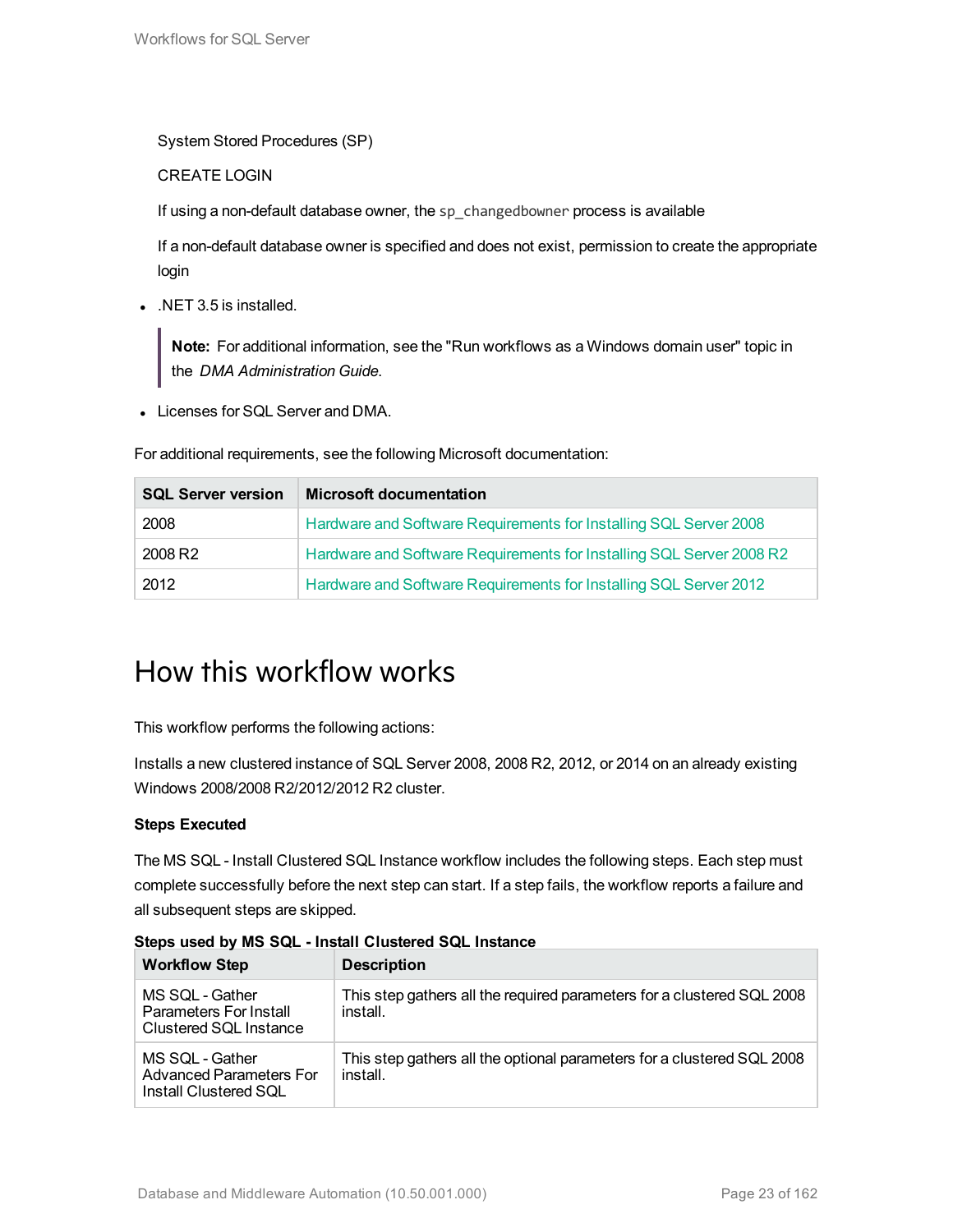| <b>Workflow Step</b>                           | <b>Description</b>                                                                                                                                                                              |
|------------------------------------------------|-------------------------------------------------------------------------------------------------------------------------------------------------------------------------------------------------|
| Instance                                       |                                                                                                                                                                                                 |
| <b>Check If Download File</b><br>Exists        | This step is designed to facilitate the complicated methodologies that<br>various companies use to distribute their software bundles for<br>installation.                                       |
| MS SQL - Create Install or<br>Upgrade Template | This step verifies that all required parameters are provided, and writes<br>any optional parameters to the template file if they are non-blank.                                                 |
| <b>Download Software</b>                       | This step automates the transfer of files from the HP SA Software<br>Library to individual managed servers for use in downstream workflow<br>steps. Verifies checksum of each file transferred. |
| <b>Unzip Archive</b>                           | This step unzips a "zip" archive, verifies that the input file exists,<br>ensures that output directory exists, creates required directories, and<br>deploys archived files.                    |
| Delete File                                    | This step verifies a specified file exists and deletes it.                                                                                                                                      |
| MS SQL - Simulate - Install<br>or Upgrade      | This step verifies that all required parameters are provided, and the<br>system meets minimum requirements.                                                                                     |
| Delete File                                    | This step verifies a specified file exists and deletes it.                                                                                                                                      |
| MS SQL - Install or<br>Upgrade v2              | This step installs SQL Server 2008 by running the setup.exe program<br>located on the installation media.                                                                                       |
| MS SQL Verify SQL<br>Installation              | This step determines if the target instance name of SQL Server is<br>currently installed.                                                                                                       |
| <b>Delete Directory</b>                        | This directory verifies a specified file exists and deletes it.                                                                                                                                 |
| Delete File                                    | This step verifies a specified file exists and deletes it.                                                                                                                                      |
| Windows Check for<br>Pending Reboot            | Check for any pending reboots. This ensures that an installation can<br>be run without a prior reboot requirement.                                                                              |
| Discover SQL Databases                         | Audits the server's physical environment looking for SQLServer<br>instances and databases.                                                                                                      |
| <b>Windows Restart Server</b>                  | Restarts a system Input Wait Time: The number of seconds to wait<br>before the reboot.                                                                                                          |
| Delete File                                    | This step verifies a specified file exists and deletes it.                                                                                                                                      |
| Windows Check for<br>Pending Reboot            | Checks for any pending reboots. This ensures that an installation can<br>be run without a prior reboot requirement.                                                                             |
| <b>Windows Wait for Restart</b>                | Waits 8 minutes for Windows server to finish restart.                                                                                                                                           |
| <b>Windows Restart Server</b>                  | Restarts a system Input Wait Time: The number of seconds to wait<br>before the reboot.                                                                                                          |
| MS SQL - Install or<br>Upgrade v2              | This step installs SQL Server 2008 by running the setup.exe program<br>located on the installation media.                                                                                       |
| <b>Windows Wait for Restart</b>                | Waits 8 minutes for Windows server to finish restart.                                                                                                                                           |
| MS SQL Verify SQL<br>Installation              | This step determines if the target instance name of SQL Server is<br>currently installed.                                                                                                       |

### **Steps used by MS SQL - Install Clustered SQL Instance, continued**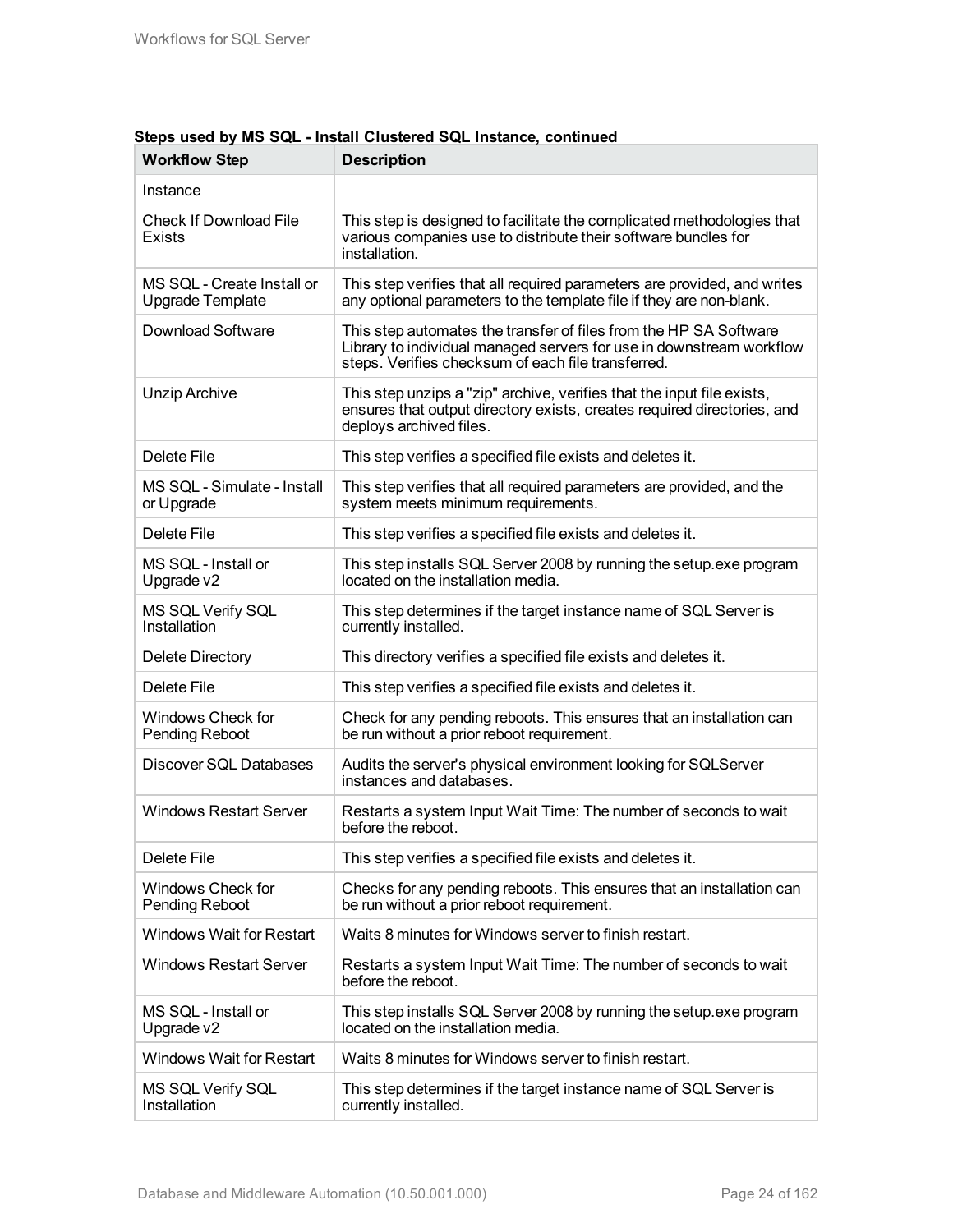### <span id="page-24-0"></span>How to run this workflow

The following instructions show you how to customize and run the MS SQL - Install Standalone SQL Instance workflow in your environment.

The workflow provides default values for some parameters. These default values are usually sufficient for a "typical" installation. You can override the defaults by specifying parameter values in the deployment. You can also expose additional parameters in the workflow, if necessary, to accomplish more advanced scenarios. Any parameters not explicitly specified in the deployment will have the default values listed in ["Parameters](#page-62-0) for MS SQL - Install Standalone SQL Instance" on page 63.

**Note:** Before following this procedure, review the ["Prerequisites"](#page-54-1) on page 55, and ensure that all requirements are satisfied.

**To use the MS SQL - Install Standalone SQL Instance workflow:**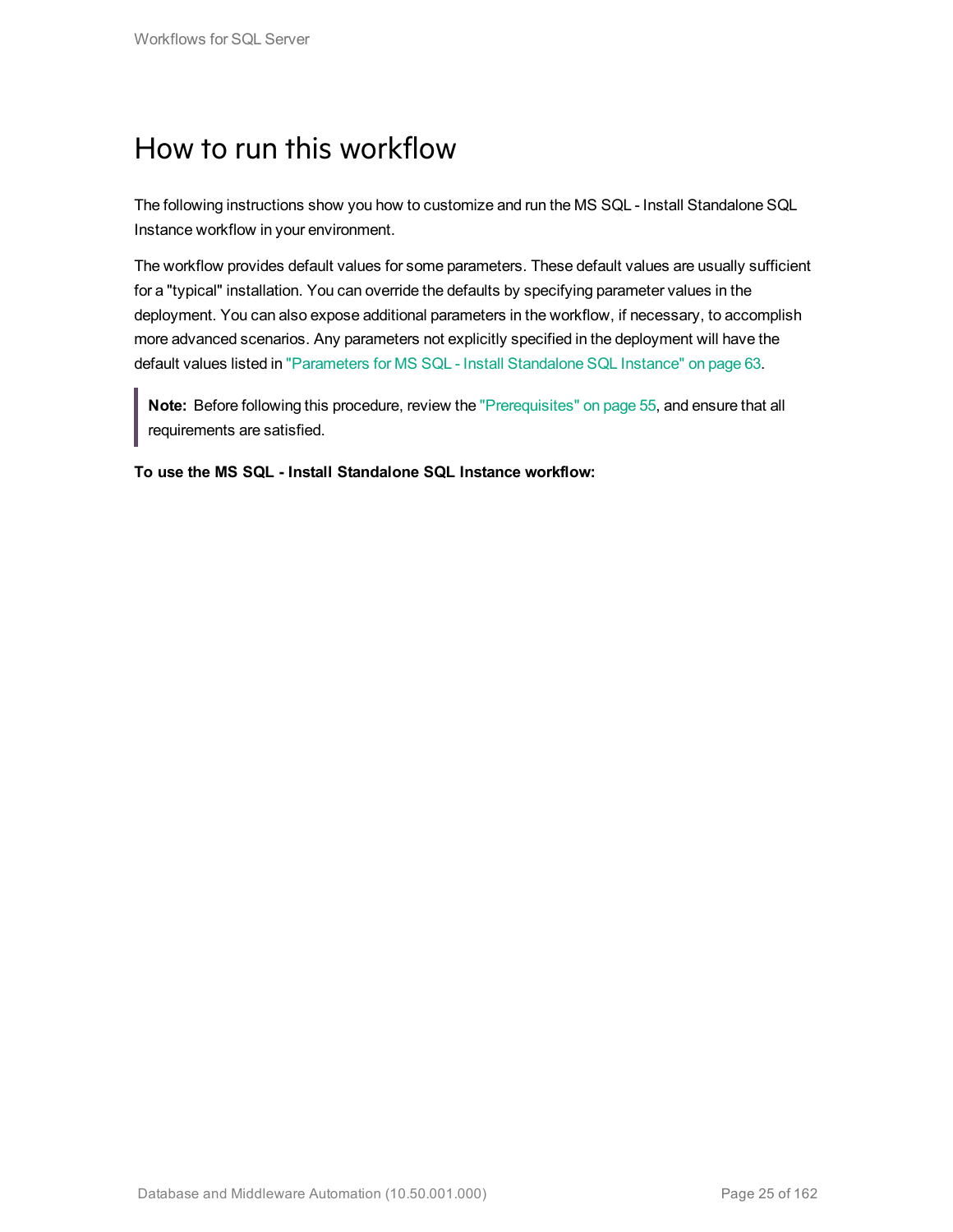1. Create a deployable copy of the workflow.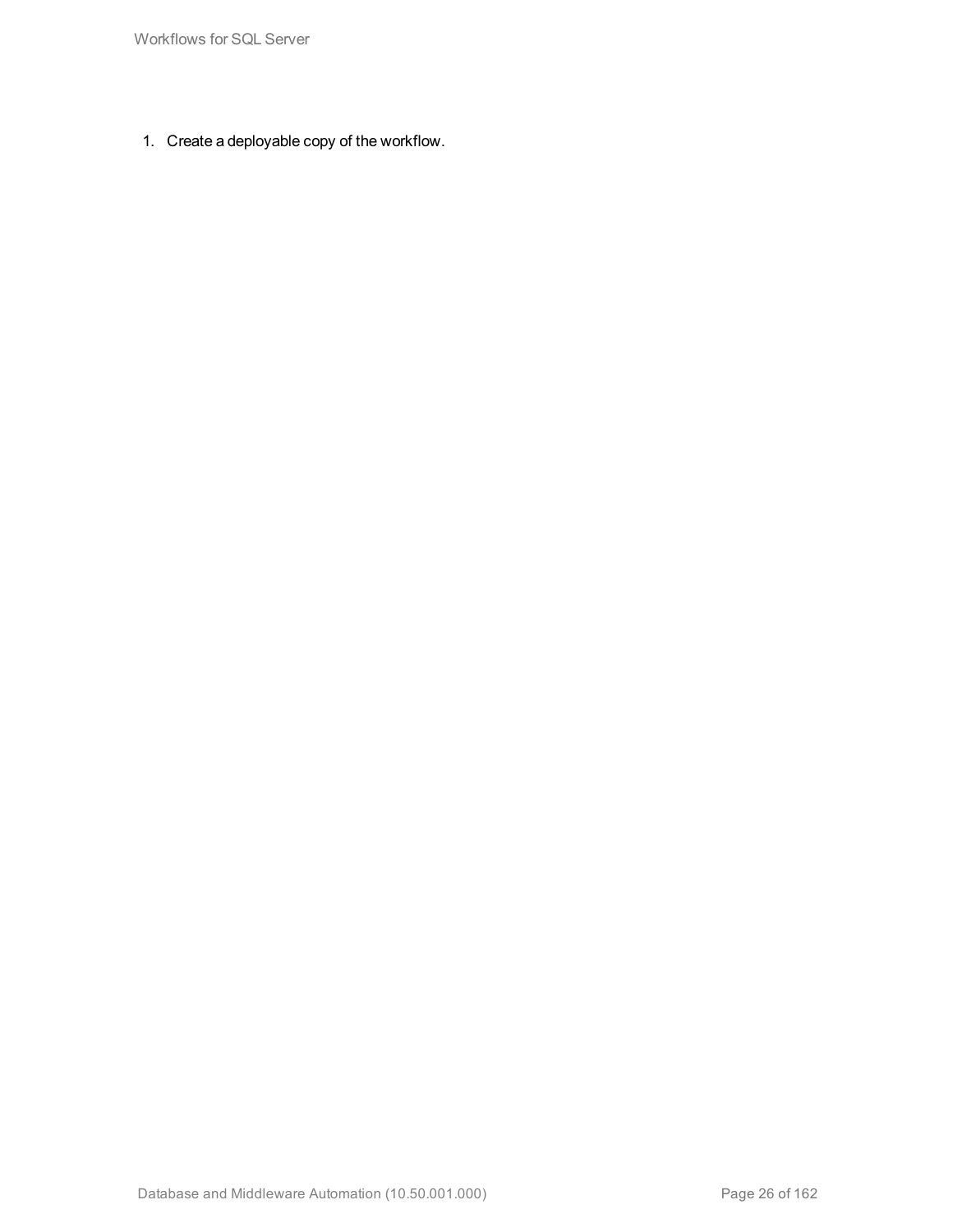Determine the values that you will specify for the following parameters.

The following tables describe the required and optional input parameters for this workflow.

**Step: MS SQL - Gather Parameters For Install Clustered SQL Instance**

| <b>Parameter</b>                       | <b>Required</b> | <b>Example Value</b>      | <b>Description</b>                                                                                                                                                                             |
|----------------------------------------|-----------------|---------------------------|------------------------------------------------------------------------------------------------------------------------------------------------------------------------------------------------|
| Cluster<br>Administrator<br>Account    | required        | Win12\Administrator       | The Windows domain user that will<br>run the setup operation. This user<br>requires elevated administrator<br>privileges on the cluster.                                                       |
|                                        |                 |                           | Format:<br><domain>\<username></username></domain>                                                                                                                                             |
| Cluster<br>Administrator<br>Password   | required        | ,,,                       | Password for the Windows domain<br>user that will run the setup operation.<br>This user requires elevated<br>administrator privileges on the<br>cluster. Must be a strong Windows<br>password. |
| Download<br>From Software<br>Directory | optional        | SQL12.zip                 | The name of the ZIP file that contains<br>the SQL Server installation software<br>files obtained from Microsoft.                                                                               |
|                                        |                 |                           | Note: If necessary, manually<br>zip the installation software files<br>up.                                                                                                                     |
| Download<br>Target                     | required        | $C:\text{temp}$           | The local directory where the<br>SQL Server setup files are stored:                                                                                                                            |
| Destination                            |                 |                           | If source files are in the software<br>repository: Location where Download<br>From Software Directory will be<br>downloaded and extracted                                                      |
|                                        |                 |                           | If source files are on the target:<br>Location where the Microsoft<br>SQL Server installation files already<br>exist-not zipped up                                                             |
|                                        |                 |                           | Upon a successful workflow<br>completion, all downloaded and<br>extracted files are cleaned up.                                                                                                |
| <b>Instance Name</b>                   | required        | SQL-<br>CLUSTER\InstanceA | The name of the newly created virtual<br>server and instance.                                                                                                                                  |
|                                        |                 |                           | Format: <virtual server="">\<instance<br>Name&gt;</instance<br></virtual>                                                                                                                      |
|                                        |                 |                           | Use MSSQLSERVER for the default<br>instance and any other alphanumeric<br>value for a named instance.                                                                                          |
| Public IP<br><b>Address</b>            | required        | <b>DHCP</b>               | Public IP Address.                                                                                                                                                                             |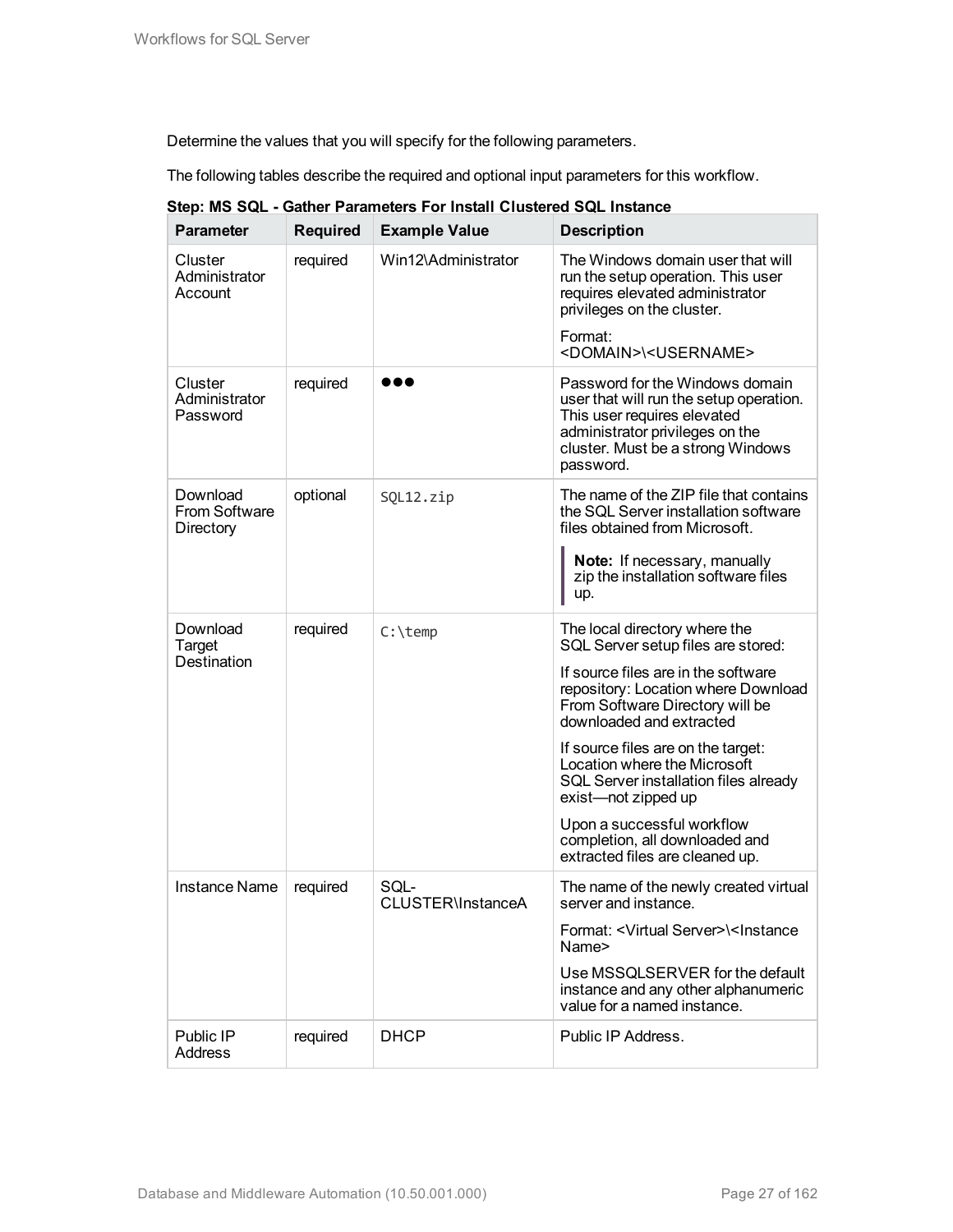| <b>Parameter</b>               | <b>Required</b> | <b>Example Value</b> | <b>Description</b>                                                                                                                                                                       |
|--------------------------------|-----------------|----------------------|------------------------------------------------------------------------------------------------------------------------------------------------------------------------------------------|
|                                |                 |                      | For SQL Server 2012 set to DHCP.                                                                                                                                                         |
| Public IP                      | required        |                      | IP Network Name for the clusters.                                                                                                                                                        |
| <b>Network Name</b>            |                 |                      | Format: <network name="">:<subnet<br>Mask&gt;</subnet<br></network>                                                                                                                      |
|                                |                 |                      | For example: Public: 255.255.255.0                                                                                                                                                       |
| <b>SQL Agent</b><br>Account    | required        | Win12\Administrator  | The login account for the SQL Server<br>Agent service. Can be a local<br>Windows user, a domain user, or a<br>built-in account (for example: NT<br><b>AUTHORITY\NETWORK</b><br>SERVICE). |
|                                |                 |                      | If not a built-in account, also specify<br>SQL Agent Password.                                                                                                                           |
|                                |                 |                      | This parameter is optional for<br>SQL Server 2008 or 2008 R2.                                                                                                                            |
| <b>SQL Agent</b><br>Password   | required        |                      | Specify if SQL Agent Account is<br>specified.                                                                                                                                            |
|                                |                 |                      | This parameter is optional for<br>SQL Server 2008 or 2008 R2.                                                                                                                            |
| <b>SQL Service</b><br>Account  | required        | Win12\Administrator  | The login account for the SQL<br>service. Can be a local Windows<br>user, a domain user, or a built-in<br>account (for example: NT<br>AUTHORITY\NETWORK<br>SERVICE).                     |
|                                |                 |                      | If not a built-in account, also specify<br><b>SQL Service Password.</b>                                                                                                                  |
|                                |                 |                      | This parameter is optional for<br>SQL Server 2008 or 2008 R2.                                                                                                                            |
| <b>SQL Service</b><br>Password | required        |                      | Specify if SQL Service Account is<br>specified.                                                                                                                                          |
|                                |                 |                      | This parameter is optional for<br>SQL Server 2008 or 2008 R2.                                                                                                                            |
| SQL Sysadmin<br>Accounts       | required        | Win12\Administrator  | A comma-delimited list of user<br>accounts that will be set as system<br>administrators.                                                                                                 |
|                                |                 |                      | Each account must either be a local<br>Windows user or a domain user.                                                                                                                    |
|                                |                 |                      | This parameter is optional for<br>SQL Server 2008 or 2008 R2.                                                                                                                            |

### **Step: MS SQL - Gather Parameters For Install Clustered SQL Instance, continued**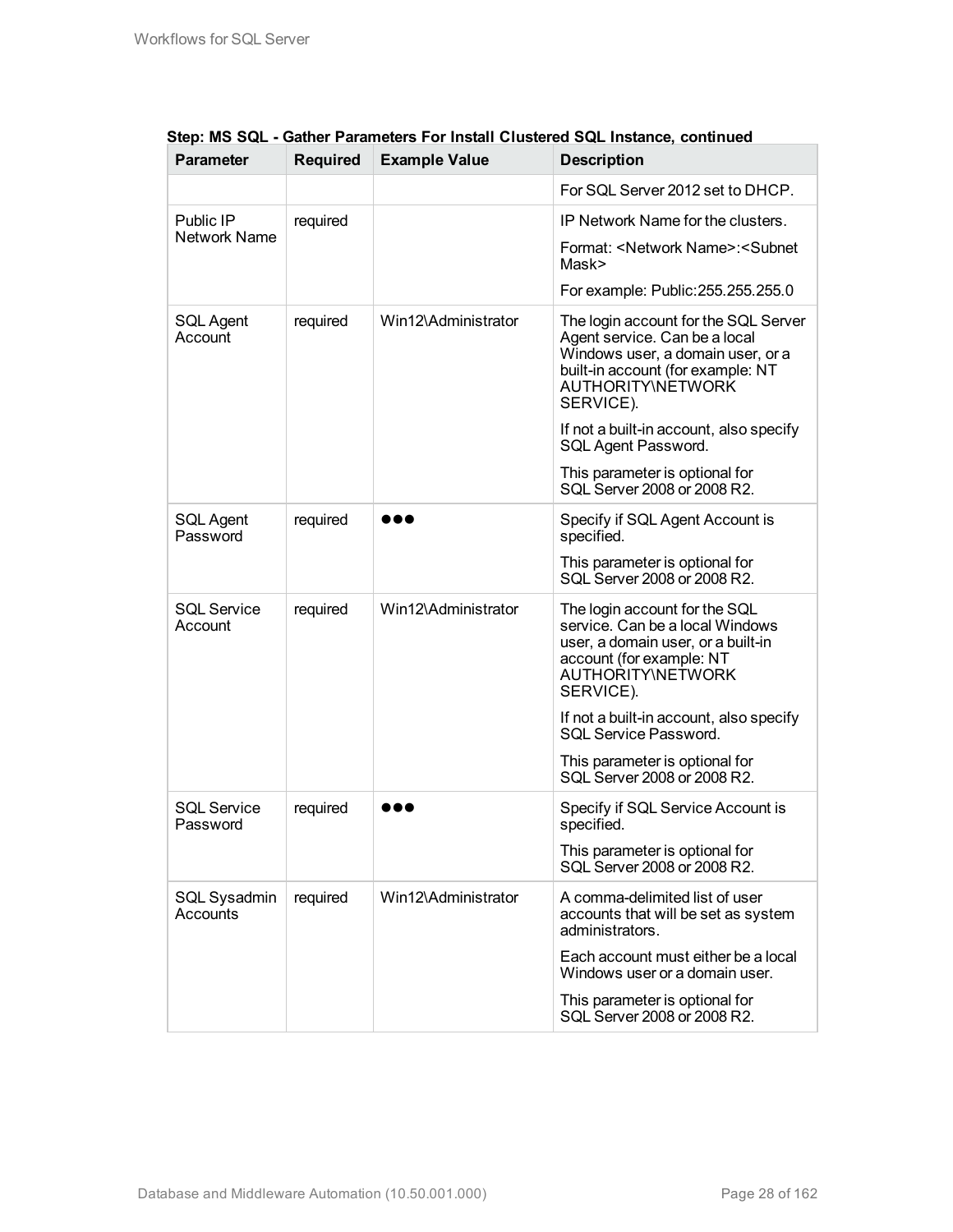| <b>Parameter</b>                     | <b>Require</b><br>d     | <b>Example Value</b>                                 | <b>Description</b>                                                                                                                                                                                                                                                                                |
|--------------------------------------|-------------------------|------------------------------------------------------|---------------------------------------------------------------------------------------------------------------------------------------------------------------------------------------------------------------------------------------------------------------------------------------------------|
| Additional<br>Template<br>Parameters | optional                | SQMREPORTING[1]<br>INSTANCEDIR "D:\SQLDirector<br>y" | Pipe-delimited ( ) list of additional<br>template parameters and values.<br>Should follow this example:<br>SQMREPORTING[1]<br>INSTANCEDIR "D:\SQLDirector<br>у"                                                                                                                                   |
| Backup<br>Directory                  |                         | ?                                                    | Specifies the directory for backup<br>files.                                                                                                                                                                                                                                                      |
| Cluster<br>Node<br>Names             | $\tilde{?}$<br>optional |                                                      | Comma-delimited list of node<br>members' hostnames, including<br>target hostname. Acceptable<br>format: [Node1Hostname],<br>[Node2Hostname]                                                                                                                                                       |
| Data File<br>Location                | optional                | $\tilde{?}$                                          | The location for the SQL Server<br>program files.                                                                                                                                                                                                                                                 |
| Database<br>Data<br>Directory        |                         | ?                                                    | Specifies the directory for the<br>data files for user databases.                                                                                                                                                                                                                                 |
| Database<br>Log<br>Directory         |                         | ?                                                    | Specifies the directory for the log<br>files for user databases.                                                                                                                                                                                                                                  |
| Failover<br>Cluster<br><b>Disks</b>  |                         | SQL Data, SQL Log                                    | Specifies the list of shared disks<br>to be included in the SQL Server<br>failover cluster resource group.                                                                                                                                                                                        |
| Install<br>Component<br>s            | optional                | ?                                                    | A comma-delimited list that<br>specifies which components to<br>install. Feature names are case<br>sensitive. For a list of<br>components for SQL Server 2008<br>R2 (as well as links to previous<br>versions), see:<br>msdn.microsoft.com/en-<br>us/library/ms144259<br>(v=SQL.105).aspx#Feature |
| Installation<br>Path                 | optional                | ?                                                    | The location for the SQL Server<br>program files.                                                                                                                                                                                                                                                 |
| Installer<br>Account                 | optional                | $\tilde{?}$                                          | The Windows account that will<br>perform the installation.                                                                                                                                                                                                                                        |
| Installer<br>Password                | optional                | $\tilde{?}$                                          | The password of the Windows<br>account that will perform the<br>installation                                                                                                                                                                                                                      |
| Product<br>Key                       | optional                | $\tilde{?}$                                          | Specifies the product key for the<br>edition of SQL Server. If this                                                                                                                                                                                                                               |

#### **Step: MS SQL - Gather Advanced Parameters For Install Clustered SQL Instance**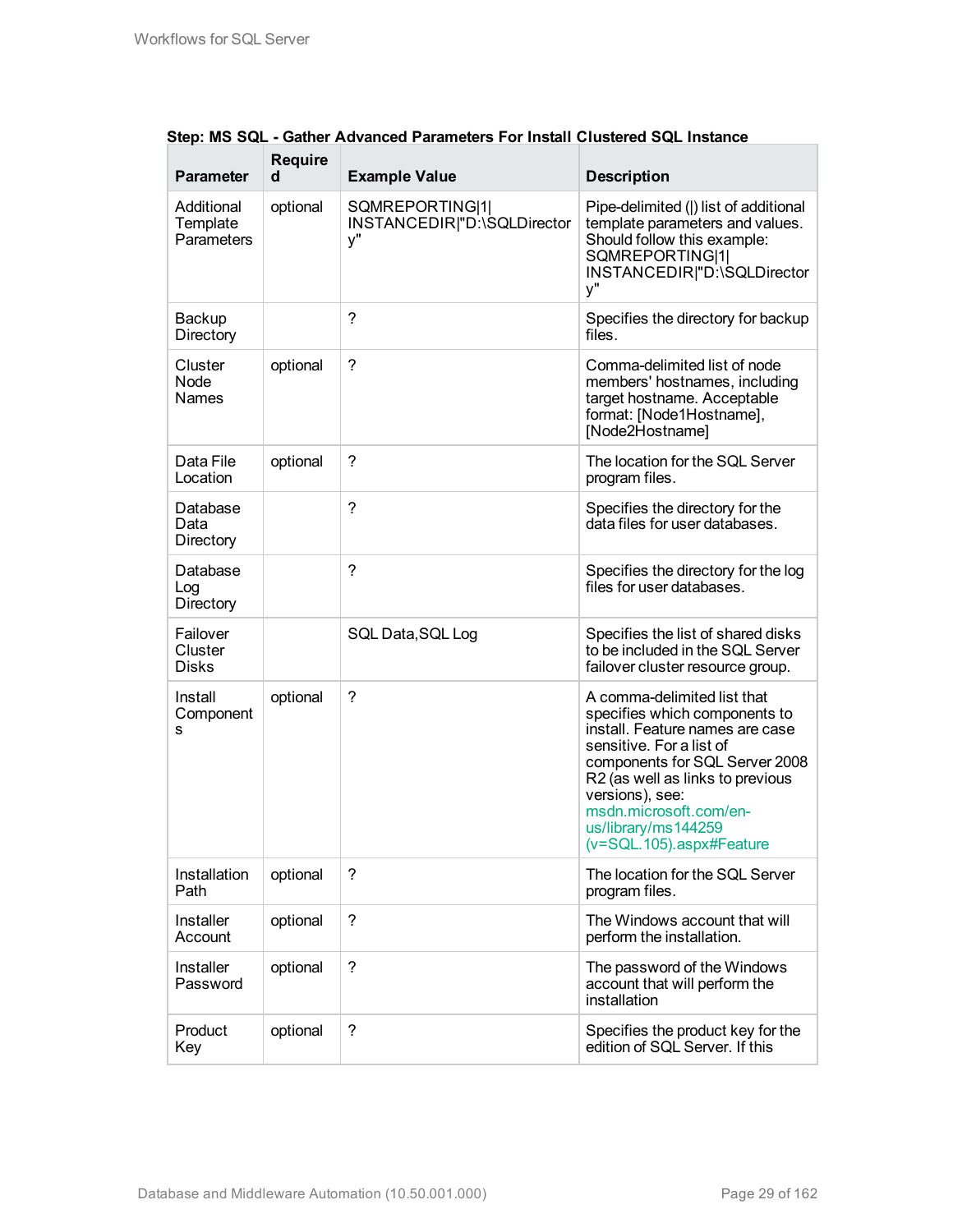| <b>Parameter</b>                    | <b>Require</b><br>d | <b>Example Value</b> | <b>Description</b>                                                                                                                                                                                                                                       |
|-------------------------------------|---------------------|----------------------|----------------------------------------------------------------------------------------------------------------------------------------------------------------------------------------------------------------------------------------------------------|
|                                     |                     |                      | parameter is not specified,<br>Evaluation is used.                                                                                                                                                                                                       |
| <b>SA</b><br>Password               | optional            | $\gamma$             | The password for the SQL Server<br>SA account. If specified, the<br>security mode will be set to SQL<br>authentication. If left blank,<br>security mode will be set to<br>Windows authentication.                                                        |
| <b>SQL Agent</b><br>Account         | optional            | Win12\Administrator  | The login account for the SQL<br>Server Agent service. Can be a<br>local Windows user, a domain<br>user, or a built-in account (for<br>example, NT<br>AUTHORITY\NETWORK<br>SERVICE). If not a built-in<br>account, also specify SQL Agent<br>Password.   |
| <b>SQL Agent</b><br>Domain<br>Group | optional            | $\tilde{?}$          | The domain group that the SQL<br>Agent Account user is a member<br>of.                                                                                                                                                                                   |
| <b>SQL Agent</b><br>Password        | optional            |                      | Specify if SQL Agent Account is<br>specified.                                                                                                                                                                                                            |
| SQL<br><b>Browser</b><br>Account    | optional            | $\overline{?}$       | The login account for the SQL<br>Server Agent service. Can be a<br>local Windows user, a domain<br>user, or a built-in account (for<br>example, NT<br>AUTHORITY\NETWORK<br>SERVICE). If not a built-in<br>account, also specify SQL<br>Browser Password. |
| SQL<br><b>Browser</b><br>Password   | required            | $\tilde{?}$          | Required if SQL Browser<br>Account is specified and is not a<br>built-in account.                                                                                                                                                                        |
| SQL<br>Cluster<br>Domain<br>Group   | optional            | ?                    | The domain group that the SQL<br>Service Account user is a<br>member of.                                                                                                                                                                                 |
| SQL<br>Cluster<br>Resource<br>Group | optional            | $\tilde{?}$          | The name of the cluster resource<br>group where the SQL cluster will<br>be installed. This cluster group<br>should already be created by a<br>system administrator. The<br>cluster resource group will have                                              |

**Step: MS SQL - Gather Advanced Parameters For Install Clustered SQL Instance, continued**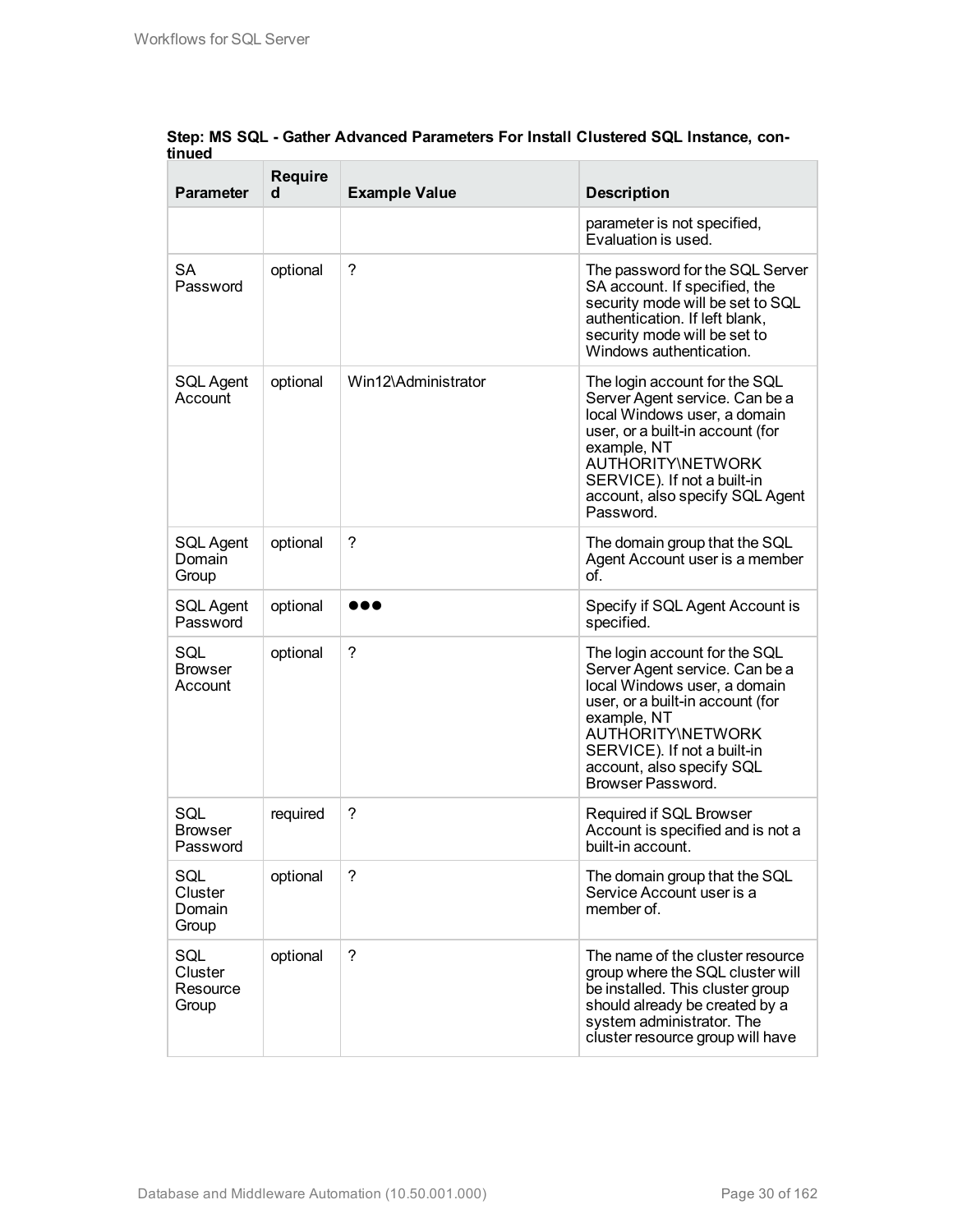| <b>Parameter</b>                      | <b>Require</b><br>d | <b>Example Value</b>     | <b>Description</b>                                                                                                                                                                                                                                                                 |
|---------------------------------------|---------------------|--------------------------|------------------------------------------------------------------------------------------------------------------------------------------------------------------------------------------------------------------------------------------------------------------------------------|
|                                       |                     |                          | the shared disks where the SQL<br>data files and shared program<br>files will be stored.                                                                                                                                                                                           |
| SQL<br>Cluster<br>Shared<br>Directory | optional            | $\overline{\phantom{0}}$ | The path to the directory where<br>the shared cluster program files<br>will be stored. Must be on a disk<br>shared by all nodes of the cluster.                                                                                                                                    |
| SQL<br>Collation                      | optional            | $\overline{?}$           | The collation of the instance. If<br>left blank, the instance will be<br>installed with the collation of the<br>OS.                                                                                                                                                                |
| SQL<br>Service<br>Account             | optional            | Win12\Administrator      | The login account for the SQL<br>Server service. Can be a local<br>Windows user, a domain user, or<br>a built-in account (for example,<br>NT AUTHORITY NETWORK<br>SERVICE). If not a built-in<br>account, also specify SQL<br>Service Password.                                    |
| SQL<br>Service<br>Password            | required            |                          | Required if SQL Service Account<br>is specified and is not a built-in<br>account.                                                                                                                                                                                                  |
| SQL<br>Sysadmin<br>Accounts           | required            | Win12\Administrator      | Optional, only applies to<br>SQL Server 2008 and 2008 R2<br>installs. Not applicable for<br>SQL Server 2005. A comma-<br>delimited list of user accounts<br>that will be set as system<br>administrators. Each account<br>must either be a local Windows<br>user or a domain user. |
|                                       |                     |                          | A comma-delimited list of user<br>accounts that will be set as<br>system administrators.                                                                                                                                                                                           |
|                                       |                     |                          | Each account must either be a<br>local Windows user or a domain<br>user.                                                                                                                                                                                                           |
|                                       |                     |                          | This parameter is optional for<br>SQL Server 2008 or 2008 R2.                                                                                                                                                                                                                      |
| Skip<br>Simulation                    | optional            |                          | If set to "YES", workflow will skip<br>Simulate step and proceed<br>directly to install/upgrade step.                                                                                                                                                                              |
| TempDB                                | ΝA                  | ΝA                       | Specifies the directory for the                                                                                                                                                                                                                                                    |

**Step: MS SQL - Gather Advanced Parameters For Install Clustered SQL Instance, continued**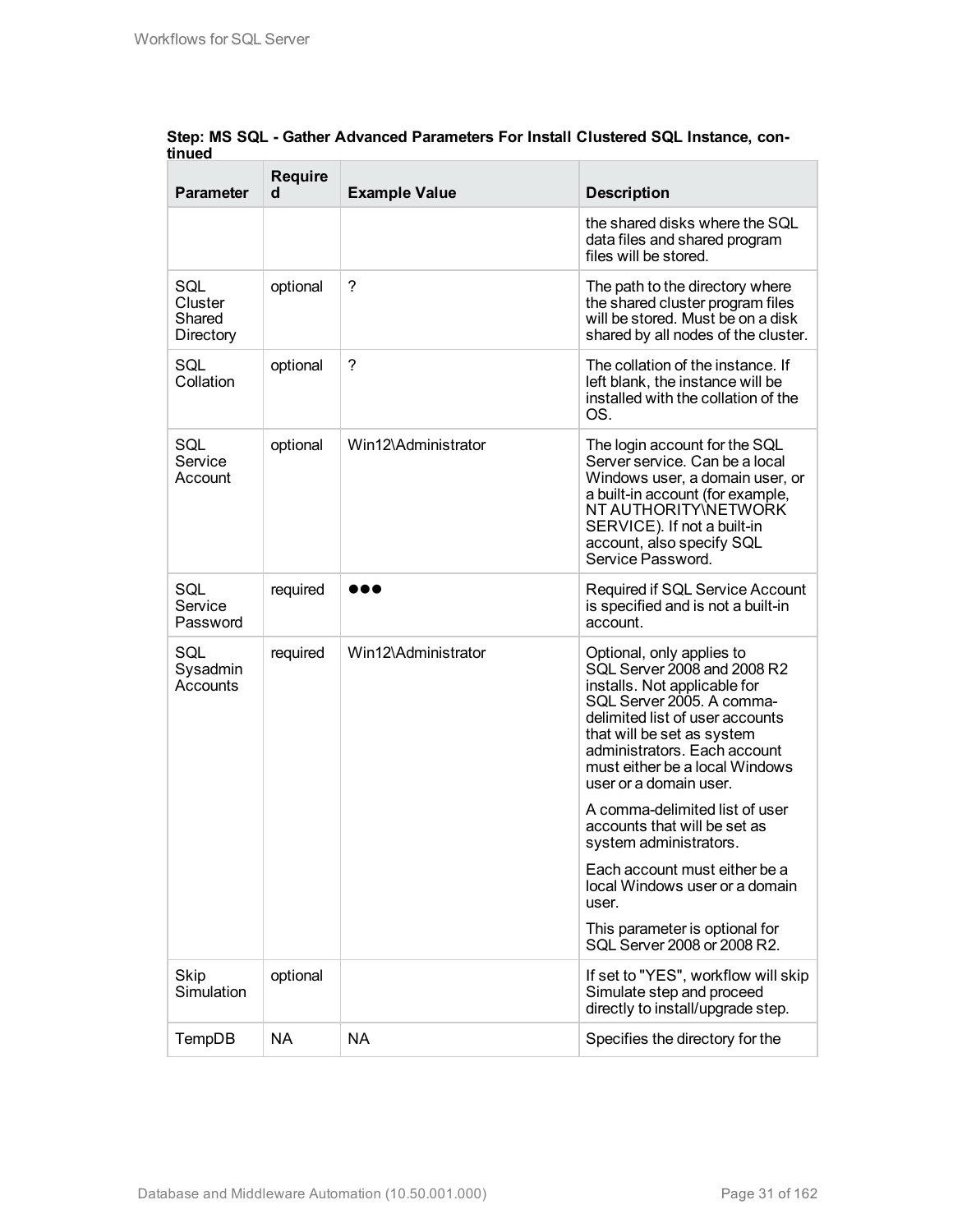| <b>Parameter</b>           | <b>Require</b><br>d | <b>Example Value</b> | <b>Description</b>                                                                                                                                                                                             |
|----------------------------|---------------------|----------------------|----------------------------------------------------------------------------------------------------------------------------------------------------------------------------------------------------------------|
| Data<br>Directory          |                     |                      | data files for tempdb.                                                                                                                                                                                         |
| TempDB<br>Log<br>Directory | <b>NA</b>           | NA.                  | Specifies the directory for the log<br>files for tempdb.                                                                                                                                                       |
| Update<br>Source           | <b>NA</b>           | MU                   | The location where SQL Server<br>setup will obtain product updates.<br>The valid values are "MU" to<br>search Microsoft Update, a valid<br>folder path, a relative path such<br>as .\MyUpdates or a UNC share. |

**Step: MS SQL - Gather Advanced Parameters For Install Clustered SQL Instance, continued**

- 2. In the workflow editor, expose any additional parameters that you need. You will specify values for those parameters when you create the deployment or at runtime.
- 3. Save the changes to the workflow (click **Save** in the lower right corner).
- 4. Create a new deployment. See "Create a Deployment" in *DMA Quick Start Tutorial* for instructions.
- 5. On the Parameters tab, specify values (or set the type to Runtime Value) for the required parameters listed in step 2 and any additional parameters that you have exposed. You do not need to specify values for those parameters whose default values are appropriate for your environment.
- 6. On the Targets tab, specify one or more targets for this deployment.
- 7. Save the deployment (click **Save** in the lower right corner).
- 8. Run the workflow using this deployment, specifying any runtime parameters. See "Run Your Workflow" in ( *DMA Quick Start Tutorial* for instructions.

#### **To verify the results:**

The workflow will complete and report SUCCESS on the Console if it has run successfully. If an error occurs during workflow execution, the error is logged, and the workflow terminates in the FAILURE state.

# <span id="page-31-0"></span>Parameters for MS SQL - Install Clustered SQL **Instance**

The following tables describe the required and optional input parameters for this workflow.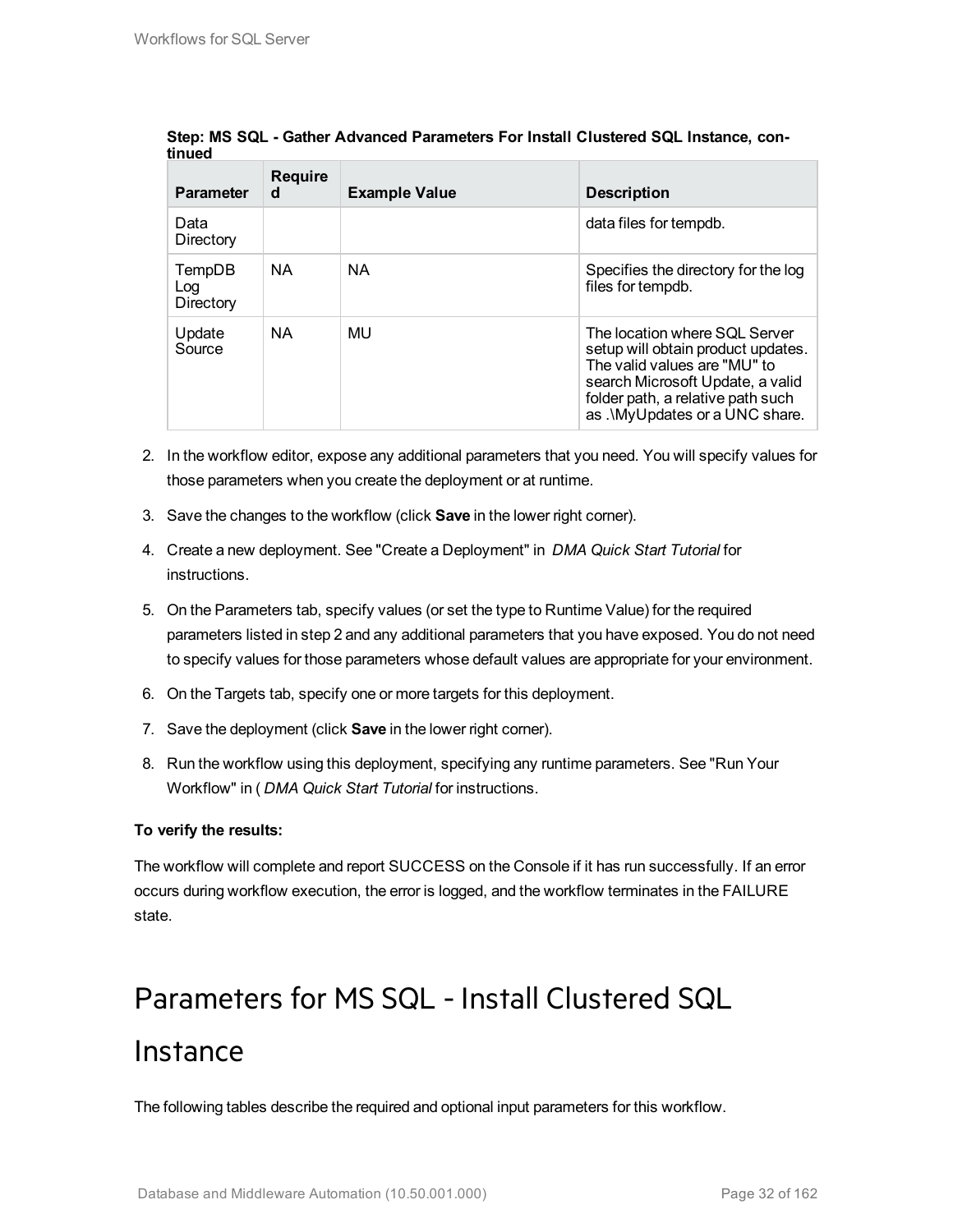| <b>Parameter</b>                       | <b>Required</b> | <b>Example Value</b>             | <b>Description</b>                                                                                                                                                                          |
|----------------------------------------|-----------------|----------------------------------|---------------------------------------------------------------------------------------------------------------------------------------------------------------------------------------------|
| Cluster<br>Administrator<br>Account    | required        | Win12\Administrator              | The Windows domain user that will run<br>the setup operation. This user requires<br>elevated administrator privileges on the<br>cluster.                                                    |
|                                        |                 |                                  | Format: <domain>\<username></username></domain>                                                                                                                                             |
| Cluster<br>Administrator<br>Password   | required        |                                  | Password for the Windows domain user<br>that will run the setup operation. This<br>user requires elevated administrator<br>privileges on the cluster. Must be a<br>strong Windows password. |
| Download From<br>Software<br>Directory | optional        | SQL12.zip                        | The name of the ZIP file that contains<br>the SQL Server installation software<br>files obtained from Microsoft.<br>Note: If necessary, manually zip<br>the installation software files up. |
| Download<br>Target                     | required        | $C:\text{temp}$                  | The local directory where the<br>SQL Server setup files are stored:                                                                                                                         |
| <b>Destination</b>                     |                 |                                  | If source files are in the software<br>repository: Location where Download<br>From Software Directory will be<br>downloaded and extracted                                                   |
|                                        |                 |                                  | If source files are on the target: Location<br>where the Microsoft SQL Server<br>installation files already exist-not<br>zipped up                                                          |
|                                        |                 |                                  | Upon a successful workflow<br>completion, all downloaded and<br>extracted files are cleaned up.                                                                                             |
| <b>Instance Name</b>                   | required        | SQL-<br><b>CLUSTER\InstanceA</b> | The name of the newly created virtual<br>server and instance.                                                                                                                               |
|                                        |                 |                                  | Format: <virtual server="">\<instance<br>Name&gt;</instance<br></virtual>                                                                                                                   |
|                                        |                 |                                  | Use MSSQLSERVER for the default<br>instance and any other alphanumeric<br>value for a named instance.                                                                                       |
| Public IP                              | required        | <b>DHCP</b>                      | Public IP Address.                                                                                                                                                                          |
| Address                                |                 |                                  | For SQL Server 2012 set to DHCP.                                                                                                                                                            |
| Public IP<br><b>Network Name</b>       | required        |                                  | IP Network Name for the clusters.                                                                                                                                                           |
|                                        |                 |                                  | Format: <network name="">:<subnet<br>Mask&gt;</subnet<br></network>                                                                                                                         |
|                                        |                 |                                  | For example: Public: 255.255.255.0                                                                                                                                                          |
| <b>SQL Agent</b>                       | required        | Win12\Administrator              | The login account for the SQL Server                                                                                                                                                        |

|  |  | Step: MS SQL - Gather Parameters For Install Clustered SQL Instance |  |  |
|--|--|---------------------------------------------------------------------|--|--|
|  |  |                                                                     |  |  |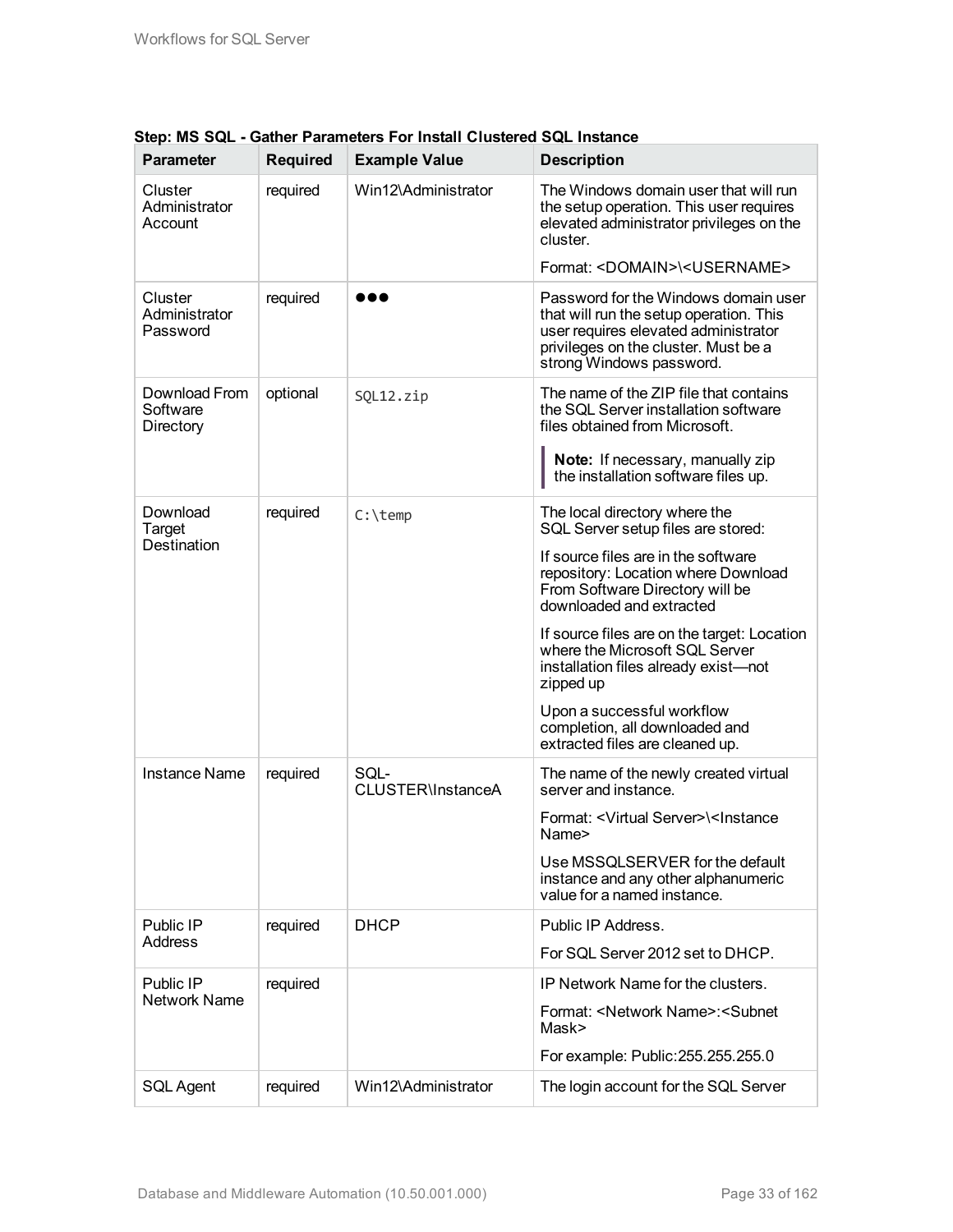| <b>Parameter</b>                | <b>Required</b> | <b>Example Value</b> | <b>Description</b>                                                                                                                                                |
|---------------------------------|-----------------|----------------------|-------------------------------------------------------------------------------------------------------------------------------------------------------------------|
| Account                         |                 |                      | Agent service. Can be a local Windows<br>user, a domain user, or a built-in account<br>(for example: NT<br>AUTHORITY\NETWORK SERVICE).                            |
|                                 |                 |                      | If not a built-in account, also specify<br>SQL Agent Password.                                                                                                    |
|                                 |                 |                      | This parameter is optional for<br>SQL Server 2008 or 2008 R2.                                                                                                     |
| <b>SQL Agent</b><br>Password    | required        | ) 0 0                | Specify if SQL Agent Account is<br>specified.                                                                                                                     |
|                                 |                 |                      | This parameter is optional for<br>SQL Server 2008 or 2008 R2.                                                                                                     |
| <b>SQL Service</b><br>Account   | required        | Win12\Administrator  | The login account for the SQL service.<br>Can be a local Windows user, a domain<br>user, or a built-in account (for example:<br>NT AUTHORITY\NETWORK<br>SERVICE). |
|                                 |                 |                      | If not a built-in account, also specify<br><b>SQL Service Password.</b>                                                                                           |
|                                 |                 |                      | This parameter is optional for<br>SQL Server 2008 or 2008 R2.                                                                                                     |
| <b>SQL Service</b><br>Password  | required        | ,,,                  | Specify if SQL Service Account is<br>specified.                                                                                                                   |
|                                 |                 |                      | This parameter is optional for<br>SQL Server 2008 or 2008 R2.                                                                                                     |
| <b>SQL Sysadmin</b><br>Accounts | required        | Win12\Administrator  | A comma-delimited list of user accounts<br>that will be set as system<br>administrators.                                                                          |
|                                 |                 |                      | Each account must either be a local<br>Windows user or a domain user.                                                                                             |
|                                 |                 |                      | This parameter is optional for<br>SQL Server 2008 or 2008 R2.                                                                                                     |

### **Step: MS SQL - Gather Parameters For Install Clustered SQL Instance, continued**

### **Step: MS SQL - Gather Advanced Parameters For Install Clustered SQL Instance**

| <b>Parameter</b>                            | <b>Required</b> | <b>Example Value</b>                                 | <b>Description</b>                                                                                                                                        |
|---------------------------------------------|-----------------|------------------------------------------------------|-----------------------------------------------------------------------------------------------------------------------------------------------------------|
| Additional<br>Template<br><b>Parameters</b> | optional        | SQMREPORTING[1]<br>INSTANCEDIR "D:\SQLDirector<br>v" | Pipe-delimited ( ) list of additional<br>template parameters and values.<br>Should follow this example:<br>SQMREPORTING[1]<br>INSTANCEDIR "D:\SQLDirector |
| Backup                                      |                 |                                                      | Specifies the directory for backup                                                                                                                        |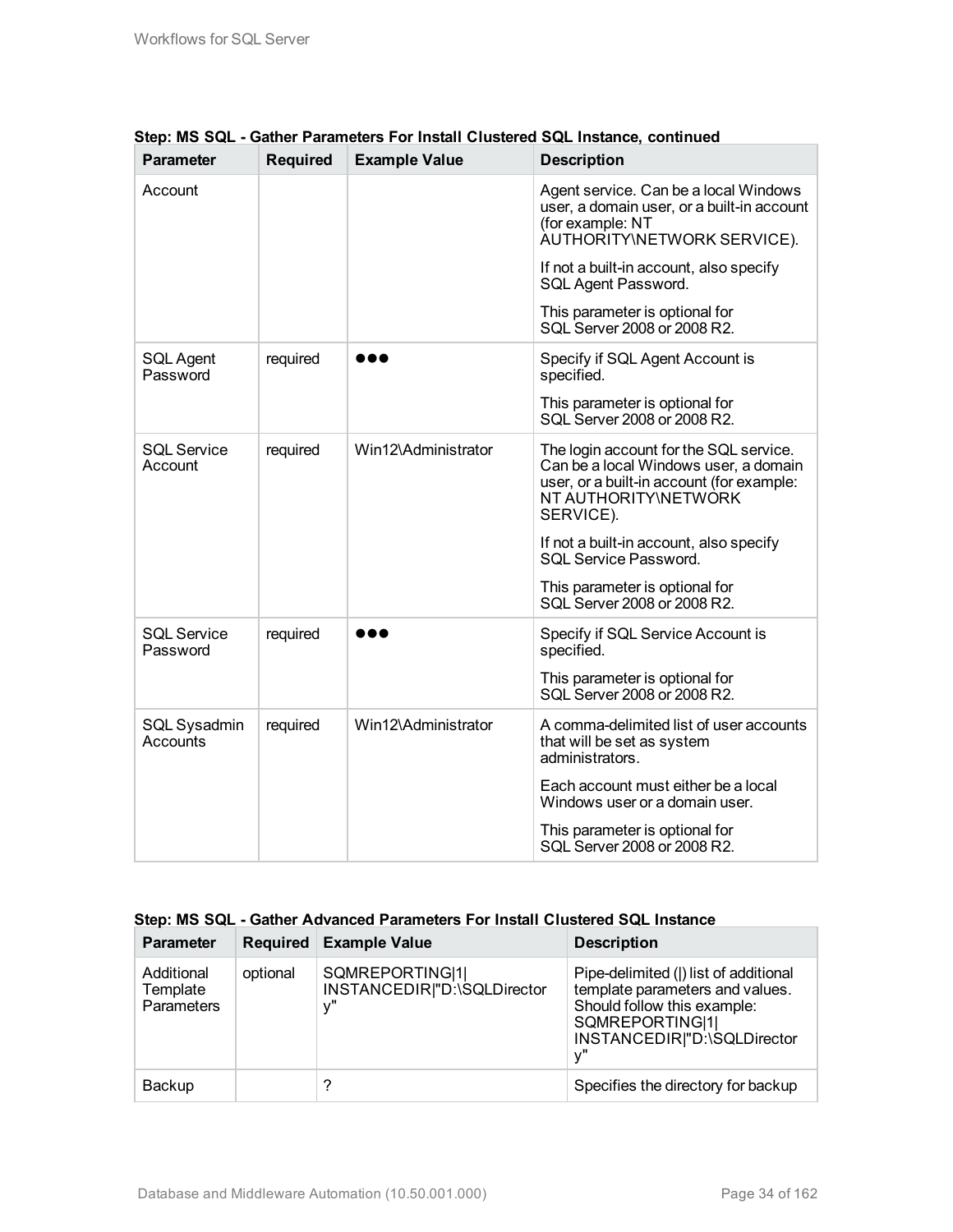| <b>Parameter</b>                    | Required | <b>Example Value</b>     | <b>Description</b>                                                                                                                                                                                                                                                                             |
|-------------------------------------|----------|--------------------------|------------------------------------------------------------------------------------------------------------------------------------------------------------------------------------------------------------------------------------------------------------------------------------------------|
| Directory                           |          |                          | files.                                                                                                                                                                                                                                                                                         |
| Cluster<br>Node<br><b>Names</b>     | optional | $\overline{\phantom{0}}$ | Comma-delimited list of node<br>members' hostnames, including<br>target hostname. Acceptable<br>format: [Node1Hostname],<br>[Node2Hostname]                                                                                                                                                    |
| Data File<br>Location               | optional | $\tilde{?}$              | The location for the SQL Server<br>program files.                                                                                                                                                                                                                                              |
| Database<br>Data<br>Directory       |          | $\overline{?}$           | Specifies the directory for the data<br>files for user databases.                                                                                                                                                                                                                              |
| Database<br>Log<br>Directory        |          | $\overline{?}$           | Specifies the directory for the log<br>files for user databases.                                                                                                                                                                                                                               |
| Failover<br>Cluster<br><b>Disks</b> |          | SQL Data, SQL Log        | Specifies the list of shared disks to<br>be included in the SQL Server<br>failover cluster resource group.                                                                                                                                                                                     |
| Install<br>Component<br>s           | optional | $\overline{?}$           | A comma-delimited list that<br>specifies which components to<br>install. Feature names are case<br>sensitive. For a list of components<br>for SQL Server 2008 R2 (as well as<br>links to previous versions), see:<br>msdn.microsoft.com/en-<br>us/library/ms144259<br>(v=SQL.105).aspx#Feature |
| Installation<br>Path                | optional | $\tilde{?}$              | The location for the SQL Server<br>program files.                                                                                                                                                                                                                                              |
| Installer<br>Account                | optional | $\tilde{?}$              | The Windows account that will<br>perform the installation.                                                                                                                                                                                                                                     |
| Installer<br>Password               | optional | $\tilde{?}$              | The password of the Windows<br>account that will perform the<br>installation                                                                                                                                                                                                                   |
| Product Key                         | optional | ?                        | Specifies the product key for the<br>edition of SQL Server. If this<br>parameter is not specified,<br>Evaluation is used.                                                                                                                                                                      |
| <b>SA</b><br>Password               | optional | $\overline{\cdot}$       | The password for the SQL Server<br>SA account. If specified, the<br>security mode will be set to SQL<br>authentication. If left blank,<br>security mode will be set to<br>Windows authentication.                                                                                              |
| <b>SQL Agent</b><br>Account         | optional | Win12\Administrator      | The login account for the SQL<br>Server Agent service. Can be a<br>local Windows user, a domain                                                                                                                                                                                                |

### **Step: MS SQL - Gather Advanced Parameters For Install Clustered SQL Instance, continued**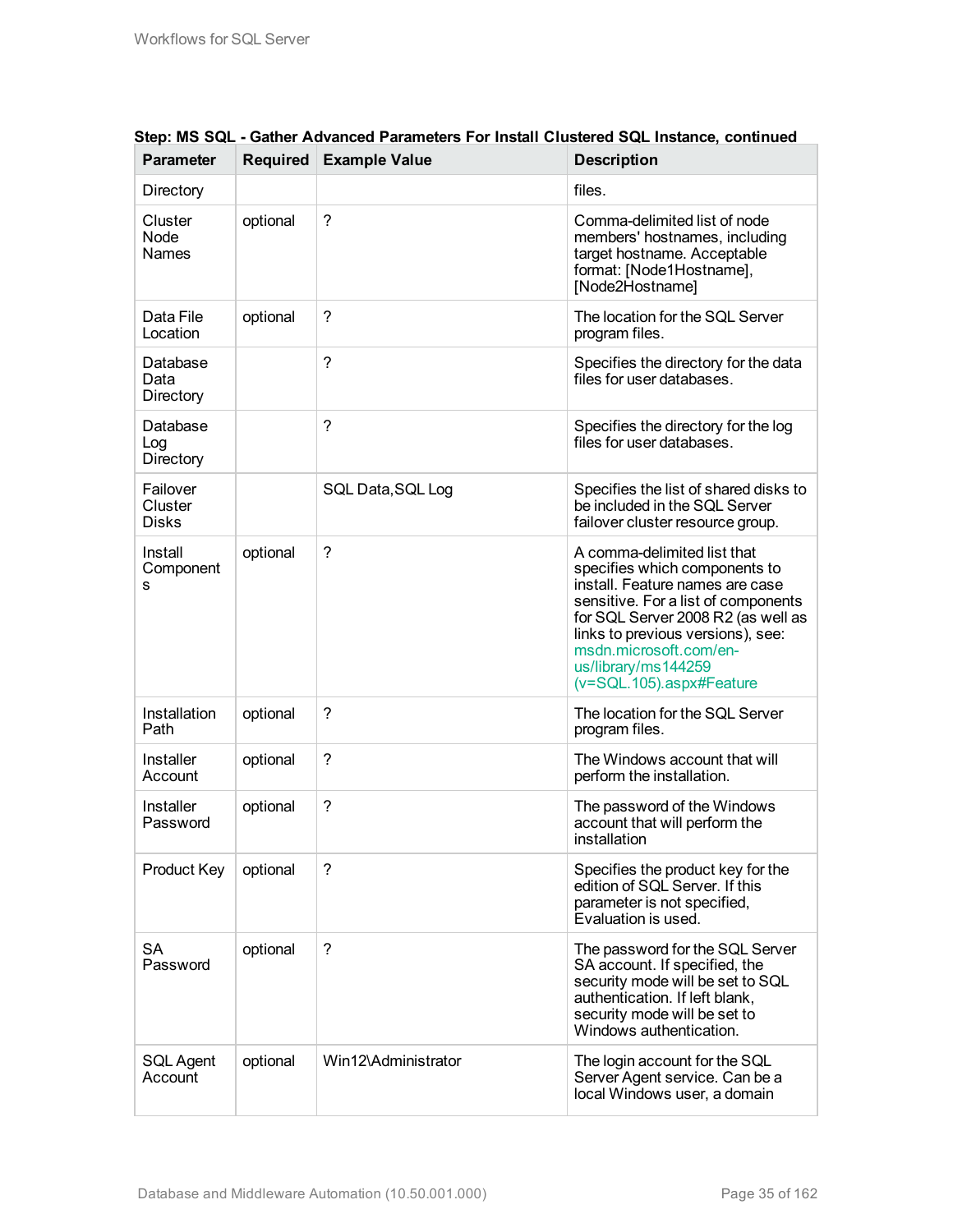| <b>Parameter</b>                              | <b>Required</b> | <b>Example Value</b>     | <b>Description</b>                                                                                                                                                                                                                                                                                   |  |
|-----------------------------------------------|-----------------|--------------------------|------------------------------------------------------------------------------------------------------------------------------------------------------------------------------------------------------------------------------------------------------------------------------------------------------|--|
|                                               |                 |                          | user, or a built-in account (for<br>example, NT<br>AUTHORITY\NETWORK<br>SERVICE). If not a built-in<br>account, also specify SQL Agent<br>Password.                                                                                                                                                  |  |
| <b>SQL Agent</b><br>Domain<br>Group           | optional        | ?                        | The domain group that the SQL<br>Agent Account user is a member<br>of.                                                                                                                                                                                                                               |  |
| <b>SQL Agent</b><br>Password                  | optional        |                          | Specify if SQL Agent Account is<br>specified.                                                                                                                                                                                                                                                        |  |
| SQL<br><b>Browser</b><br>Account              | optional        | ?                        | The login account for the SQL<br>Server Agent service. Can be a<br>local Windows user, a domain<br>user, or a built-in account (for<br>example, NT<br>AUTHORITY\NETWORK<br>SERVICE). If not a built-in<br>account, also specify SQL Browser<br>Password.                                             |  |
| SQL<br><b>Browser</b><br>Password             | required        | ?                        | Required if SQL Browser Account<br>is specified and is not a built-in<br>account.                                                                                                                                                                                                                    |  |
| <b>SQL Cluster</b><br>Domain<br>Group         | optional        | ?                        | The domain group that the SQL<br>Service Account user is a member<br>of.                                                                                                                                                                                                                             |  |
| <b>SQL Cluster</b><br>Resource<br>Group       | optional        | $\overline{\phantom{0}}$ | The name of the cluster resource<br>group where the SQL cluster will be<br>installed. This cluster group should<br>already be created by a system<br>administrator. The cluster resource<br>group will have the shared disks<br>where the SQL data files and<br>shared program files will be stored. |  |
| SQL Cluster   optional<br>Shared<br>Directory |                 | $\tilde{?}$              | The path to the directory where the<br>shared cluster program files will be<br>stored. Must be on a disk shared by<br>all nodes of the cluster.                                                                                                                                                      |  |
| SQL<br>Collation                              | optional        | ?                        | The collation of the instance. If left<br>blank, the instance will be installed<br>with the collation of the OS.                                                                                                                                                                                     |  |
| <b>SQL Service</b><br>Account                 | optional        | Win12\Administrator      | The login account for the SQL<br>Server service. Can be a local<br>Windows user, a domain user, or a<br>built-in account (for example, NT<br>AUTHORITY\NETWORK<br>SERVICE). If not a built-in<br>account, also specify SQL Service<br>Password.                                                      |  |

### **Step: MS SQL - Gather Advanced Parameters For Install Clustered SQL Instance, continued**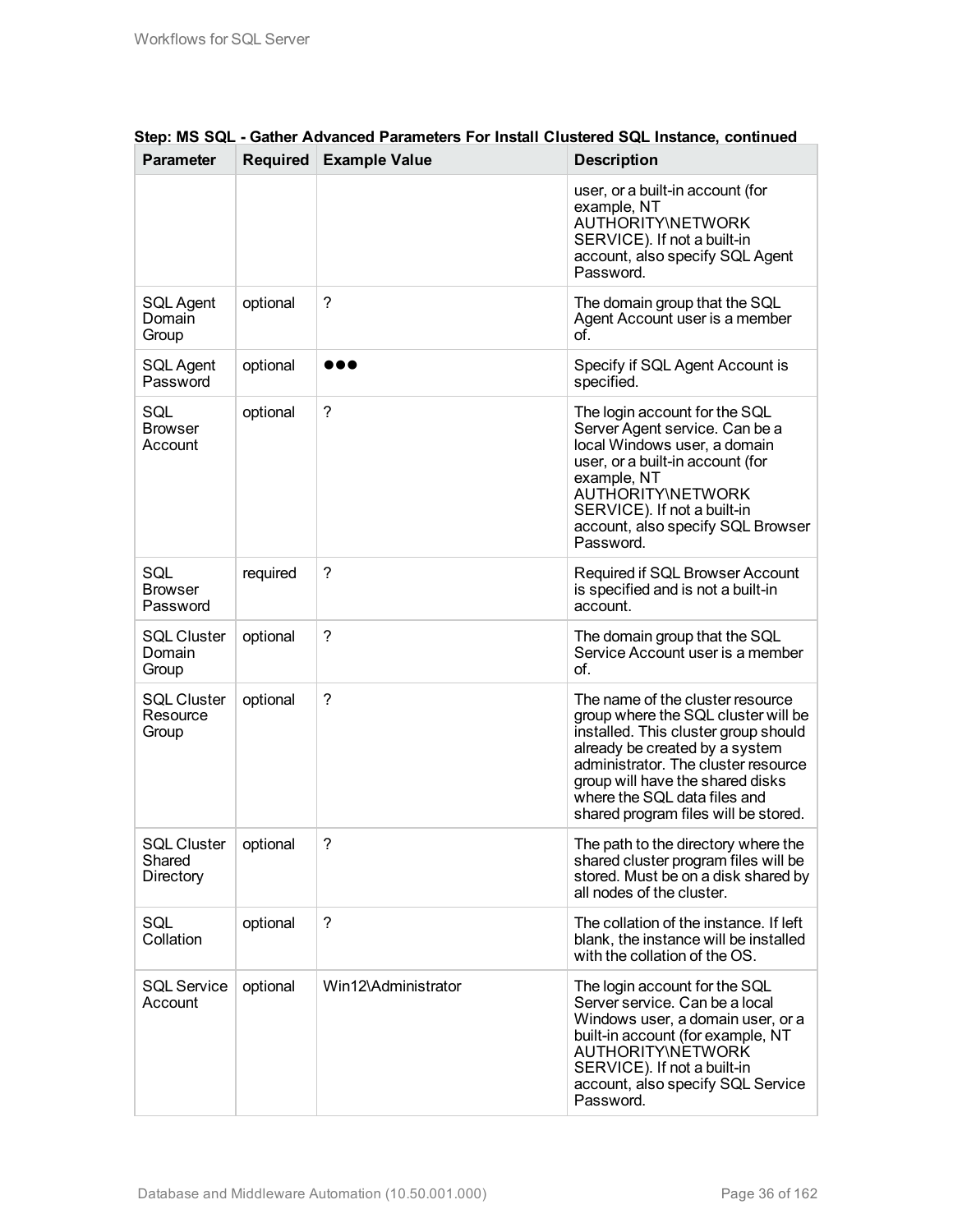| <b>Parameter</b>               | <b>Required</b> | <b>Example Value</b> | <b>Description</b>                                                                                                                                                                                                                                                                                                                                                                                                                                                                           |
|--------------------------------|-----------------|----------------------|----------------------------------------------------------------------------------------------------------------------------------------------------------------------------------------------------------------------------------------------------------------------------------------------------------------------------------------------------------------------------------------------------------------------------------------------------------------------------------------------|
| <b>SQL Service</b><br>Password | required        |                      | Required if SQL Service Account is<br>specified and is not a built-in<br>account.                                                                                                                                                                                                                                                                                                                                                                                                            |
| SQL<br>Sysadmin<br>Accounts    | required        | Win12\Administrator  | Optional, only applies to<br>SQL Server 2008 and 2008 R2<br>installs. Not applicable for<br>SQL Server 2005. A comma-<br>delimited list of user accounts that<br>will be set as system<br>administrators. Each account must<br>either be a local Windows user or a<br>domain user.<br>A comma-delimited list of user<br>accounts that will be set as system<br>administrators.<br>Each account must either be a<br>local Windows user or a domain<br>user.<br>This parameter is optional for |
|                                |                 |                      | SQL Server 2008 or 2008 R2.                                                                                                                                                                                                                                                                                                                                                                                                                                                                  |
| Skip<br>Simulation             | optional        |                      | If set to "YES", workflow will skip<br>Simulate step and proceed directly<br>to install/upgrade step.                                                                                                                                                                                                                                                                                                                                                                                        |
| TempDB<br>Data<br>Directory    | <b>NA</b>       | <b>NA</b>            | Specifies the directory for the data<br>files for tempdb.                                                                                                                                                                                                                                                                                                                                                                                                                                    |
| TempDB<br>Log<br>Directory     | <b>NA</b>       | <b>NA</b>            | Specifies the directory for the log<br>files for tempdb.                                                                                                                                                                                                                                                                                                                                                                                                                                     |
| Update<br>Source               | <b>NA</b>       | <b>MU</b>            | The location where SQL Server<br>setup will obtain product updates.<br>The valid values are "MU" to<br>search Microsoft Update, a valid<br>folder path, a relative path such as<br>.\MyUpdates or a UNC share.                                                                                                                                                                                                                                                                               |

**Step: MS SQL - Gather Advanced Parameters For Install Clustered SQL Instance, continued**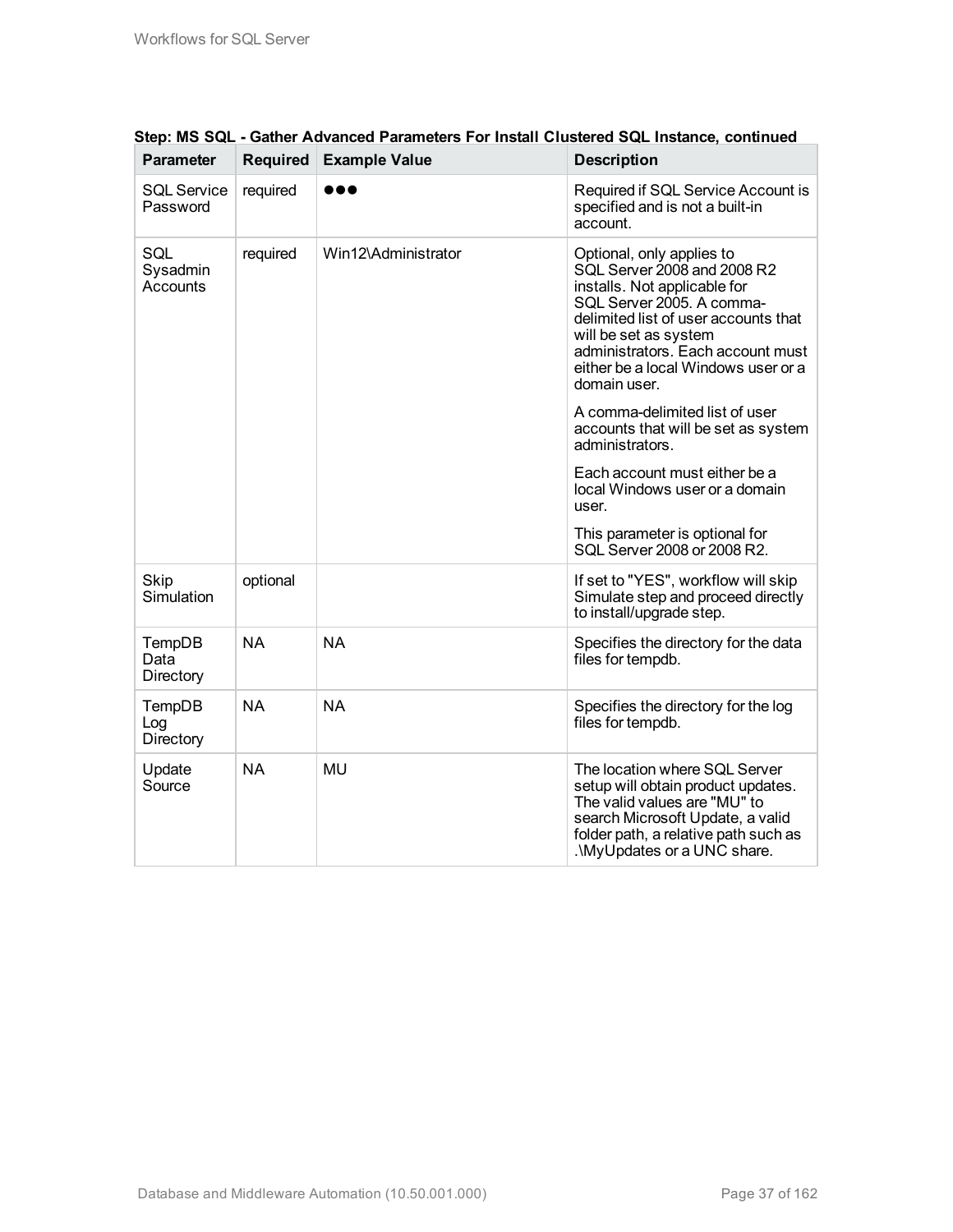# MS SQL - Add Node to Cluster v3

This workflow installs a new clustered instance of SQL Server 2008, 2008 R2, 2012, or 2014 on an already existing Windows 2008/2008 R2/2012/2012 R2 cluster. The default deployment will only show required parameters.

To use this workflow in your environment, see the following information:

| <b>Topic</b>                                                | Information Included                                                                                                      |
|-------------------------------------------------------------|---------------------------------------------------------------------------------------------------------------------------|
| "Prerequisites" below                                       | List of prerequisites that must be satisfied before you can run this<br>workflow                                          |
| "How this workflow works" on<br>the next page               | Information about what the workflow does, including validation<br>checks performed, steps executed, and step descriptions |
| "How to run this workflow" on<br>page 41                    | Instructions for running this workflow in your environment                                                                |
| "Parameters for MS SQL - Add<br>Node to Cluster" on page 45 | List of input parameters for this workflow                                                                                |

# <span id="page-37-0"></span>**Prerequisites**

Before performing the procedures in this section, your environment must meet the following minimum requirements:

- An existing Windows 2008, 2008 R2, or 2012 cluster
- Installation software:

The SQL Server 2008, 2008 R2, or 2012 software installation files, obtained from Microsoft.

The installation media must be available locally or available for download from the software repository.

• Storage:

An available shared disk for SQL Server shared files

A staging directory with 4 gigabytes available to unzip the SQL Server software

• Permissions to create an SQL Server database:

System Stored Procedures (SP)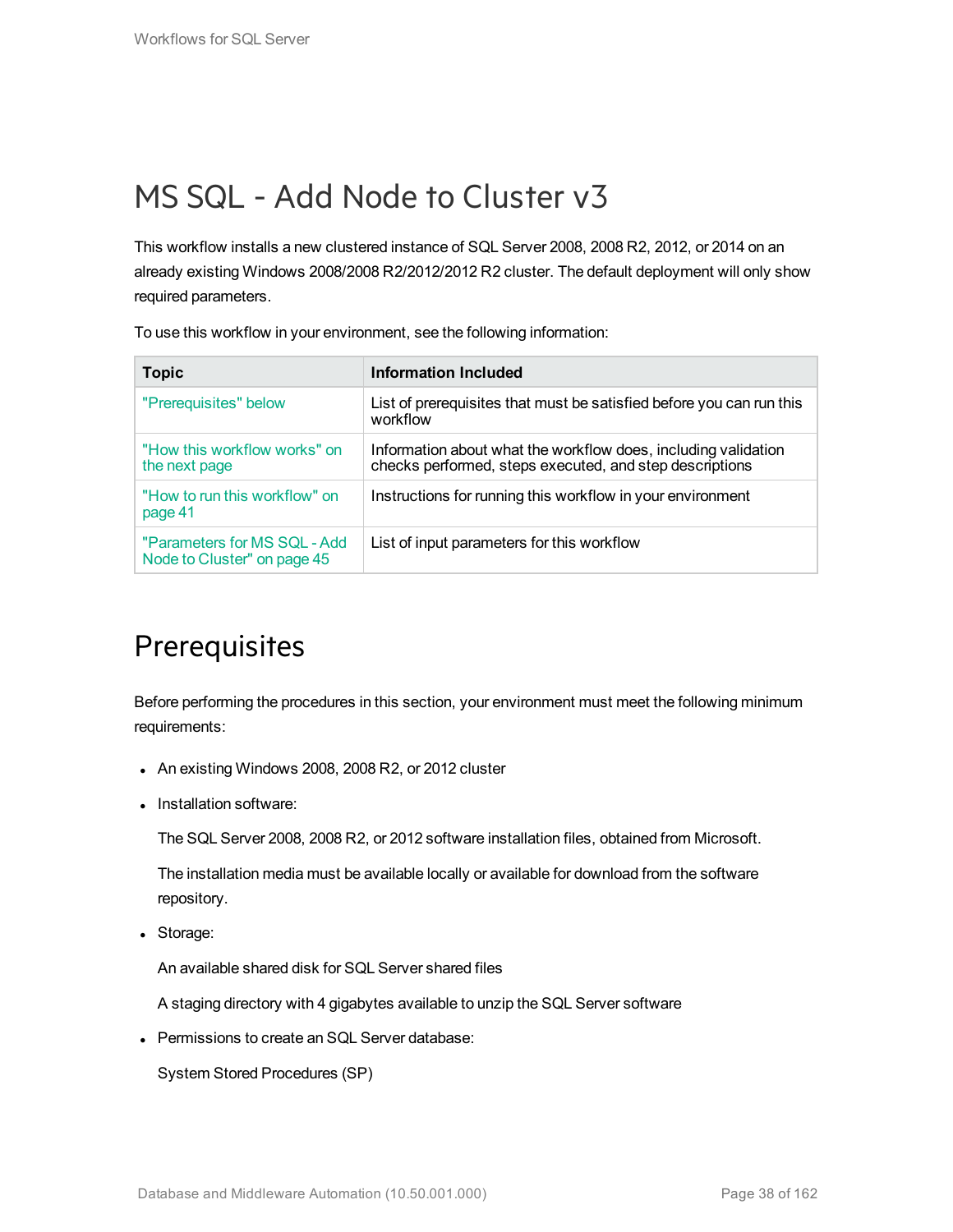## CREATE LOGIN

If using a non-default database owner, the sp\_changedbowner process is available

If a non-default database owner is specified and does not exist, permission to create the appropriate login

. . NET 3.5 is installed.

**Note:** For additional information, see the "Run workflows as a Windows domain user" topic in the *DMA Administration Guide*.

• Licenses for SQL Server and DMA.

For additional requirements, see the following Microsoft documentation:

| <b>SQL Server version</b> | <b>Microsoft documentation</b>                                       |
|---------------------------|----------------------------------------------------------------------|
| 2008                      | Hardware and Software Requirements for Installing SQL Server 2008    |
| 2008 R <sub>2</sub>       | Hardware and Software Requirements for Installing SQL Server 2008 R2 |
| 2012                      | Hardware and Software Requirements for Installing SQL Server 2012    |

# <span id="page-38-0"></span>How this workflow works

This workflow installs a new a new standalone instance of SQL Server 2008/2008 R2/2012/2014 on an already existing Windows 2003/2008/2008 R2/2012/2012 R2 server.

## **Steps Executed**

The MS SQL - Add Node to Cluster workflow includes the following steps. Each step must complete successfully before the next step can start. If a step fails, the workflow reports a failure and all subsequent steps are skipped.

| <b>Workflow Step</b>                                        | <b>Description</b>                                                                                                                                     |
|-------------------------------------------------------------|--------------------------------------------------------------------------------------------------------------------------------------------------------|
| MS SQL - Parameters<br>- Add Node to Cluster                | Gathers all the required parameters for a standalone SQL Server install.                                                                               |
| MS SQL - Advanced<br>Parameters - Add<br>Node to Cluster V2 | Gather all the optional parameters for a standalone SQL Server install                                                                                 |
| <b>Check If Download</b><br><b>File Exists</b>              | This step is designed to facilitate the complicated methodologies that<br>various companies use to distribute their software bundles for installation. |
| MS SQL - Create<br>Install or Upgrade                       | This step verifies that all required parameters are provided, and writes any<br>optional parameters to the template file if they are non-blank.        |

# **Steps used by MS SQL - Add Node to Cluster**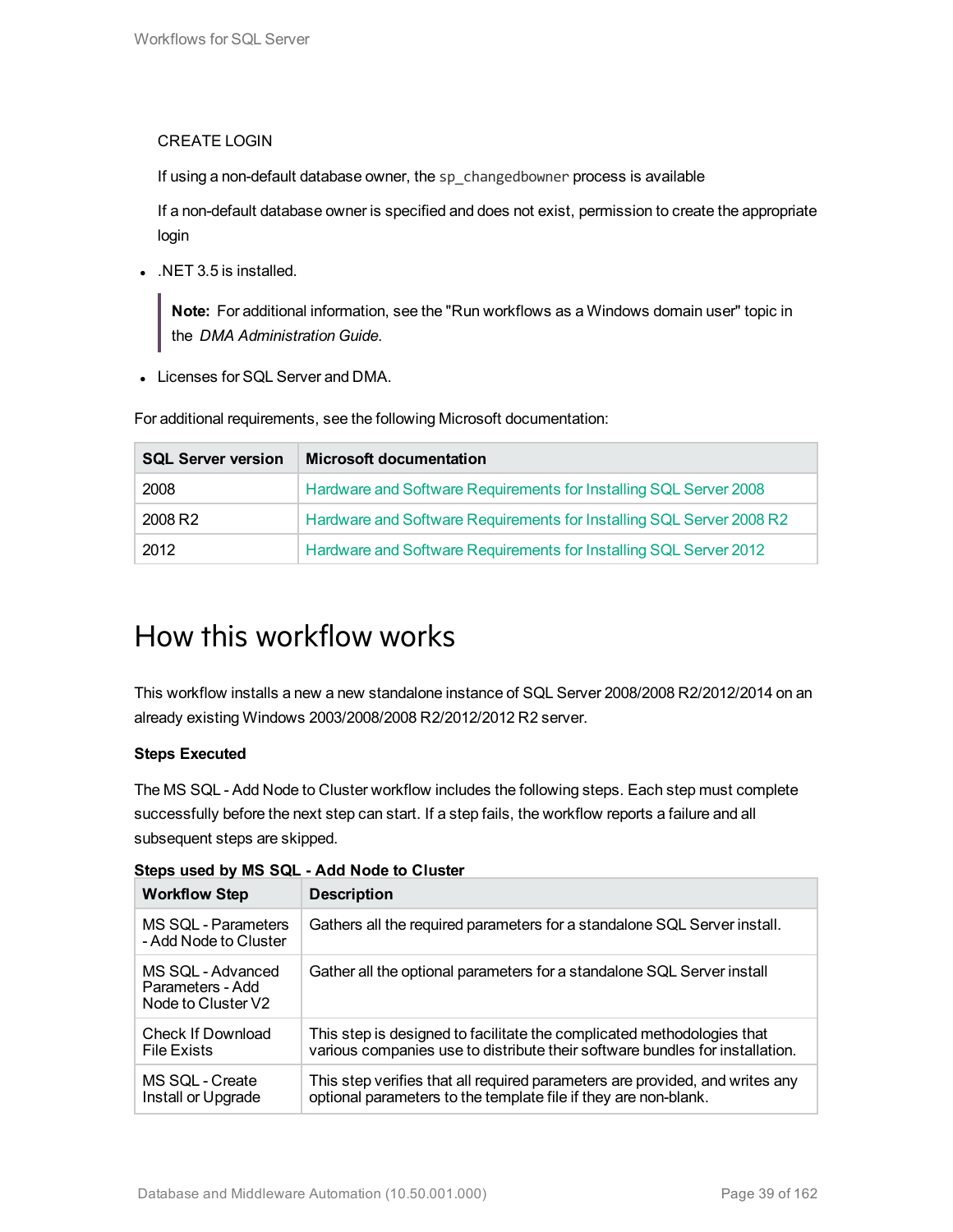| <b>Workflow Step</b>                       | 0000 0000 07 MO OQL - AUG NOGC 10 ORGER, CONTRIBO<br><b>Description</b>                                                                                                                         |
|--------------------------------------------|-------------------------------------------------------------------------------------------------------------------------------------------------------------------------------------------------|
| Template                                   |                                                                                                                                                                                                 |
| <b>Download Software</b>                   | This step automates the transfer of files from the HP SA Software Library<br>to individual managed servers for use in downstream workflow steps.<br>Verifies checksum of each file transferred. |
| <b>Unzip Archive</b>                       | This step unzips a "zip" archive, verifies that the input file exists, ensures<br>that output directory exists, creates required directories, and deploys<br>archived files.                    |
| Delete File                                | This step verifies a specified file exists and deletes it.                                                                                                                                      |
| MS SQL - Simulate -<br>Install or Upgrade  | This step verifies that all required parameters are provided, and the system<br>meets minimum requirements.                                                                                     |
| Delete File                                | This step verifies a specified file exists and deletes it.                                                                                                                                      |
| MS SQL - Install or<br>Upgrade v2          | This step installs SQL Server 2008 by running the setup.exe program<br>located on the installation media.                                                                                       |
| MS SQL Verify SQL<br>Installation          | This step determines if the target instance name of SQL Server is currently<br>installed.                                                                                                       |
| <b>Delete Directory</b>                    | This directory verifies a specified file exists and deletes it.                                                                                                                                 |
| Delete File                                | This step verifies a specified file exists and deletes it.                                                                                                                                      |
| <b>Windows Check for</b><br>Pending Reboot | Check for any pending reboots. This ensures that an installation can be run<br>without a prior reboot requirement.                                                                              |
| Discover SQL<br>Databases                  | Audits the server's physical environment looking for SQLServer instances<br>and databases.                                                                                                      |
| <b>Windows Restart</b><br>Server           | Restarts a system Input Wait Time: The number of seconds to wait before<br>the reboot.                                                                                                          |
| Delete File                                | This step verifies a specified file exists and deletes it.                                                                                                                                      |
| Windows Check for<br>Pending Reboot        | Checks for any pending reboots. This ensures that an installation can be<br>run without a prior reboot requirement.                                                                             |
| Windows Wait for<br>Restart                | Waits 8 minutes for Windows server to finish restart.                                                                                                                                           |
| <b>Windows Restart</b><br>Server           | Restarts a system Input Wait Time: The number of seconds to wait before<br>the reboot.                                                                                                          |
| MS SQL - Install or<br>Upgrade v2          | This step installs SQL Server 2008 by running the setup.exe program<br>located on the installation media.                                                                                       |
| Windows Wait for<br>Restart                | Waits 8 minutes for Windows server to finish restart.                                                                                                                                           |
| MS SQL Verify SQL<br>Installation          | This step determines if the target instance name of SQL Server is currently<br>installed.                                                                                                       |

# **Steps used by MS SQL - Add Node to Cluster, continued**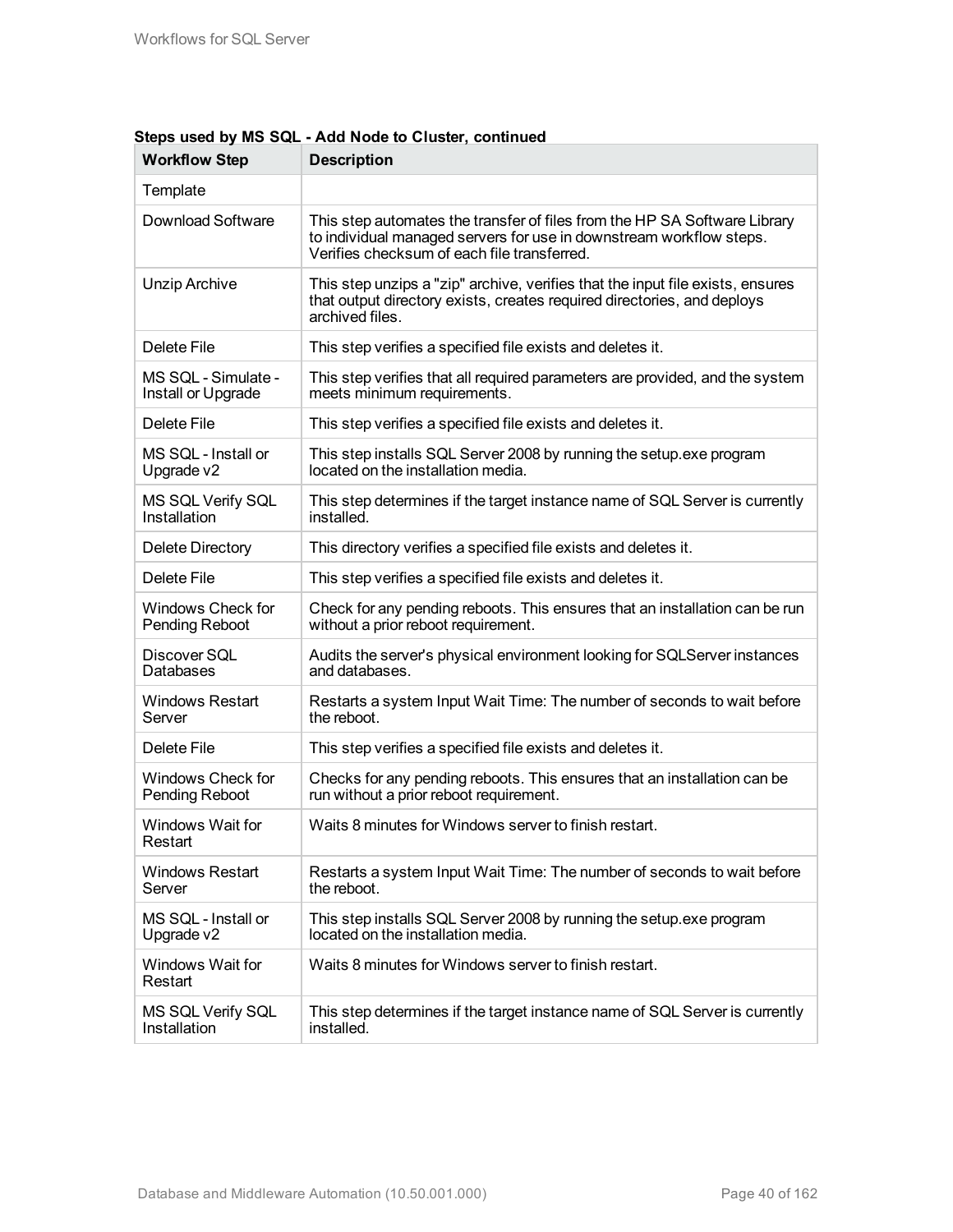# <span id="page-40-0"></span>How to run this workflow

The following instructions show you how to customize and run the MS SQL - Add Node to Cluster workflow in your environment.

The workflow provides default values for some parameters. These default values are usually sufficient for a "typical" installation. You can override the defaults by specifying parameter values in the deployment. You can also expose additional parameters in the workflow, if necessary, to accomplish more advanced scenarios. Any parameters not explicitly specified in the deployment will have the default values listed in ["Parameters](#page-44-0) for MS SQL - Add Node to Cluster" on page 45.

**Note:** Before following this procedure, review the ["Prerequisites"](#page-37-0) on page 38, and ensure that all requirements are satisfied.

### **To use the MS SQL - Add Node to Cluster workflow:**

- 1. Create a deployable copy of the workflow (see "Create a Deployable Workflow" in *DMA Quick Start Tutorial*)
	- a. Determine the values that you will specify for the following parameters.

The following tables describe the required and optional input parameters for this workflow.

| <b>Parameter</b>                       | <b>Description</b>                                                                                                                                                                                          | <b>Example Value</b> |
|----------------------------------------|-------------------------------------------------------------------------------------------------------------------------------------------------------------------------------------------------------------|----------------------|
| Cluster<br>Administrator<br>Account    | Required: The Windows domain<br>user that will run the setup<br>operation. This user requires<br>elevated administrator privileges on<br>the cluster.<br>Format:<br><domain>\<username></username></domain> | Win12\Administrator  |
| Cluster<br>Administrator<br>Password   | Required: Password for the<br>Windows domain user that will run<br>the setup operation. This user<br>requires elevated administrator<br>privileges on the cluster. Must be a<br>strong Windows password.    | b C                  |
| Download<br>From Software<br>Directory | Optional: The name of the ZIP file<br>that contains the SQL Server<br>installation software files obtained<br>from Microsoft.<br>Note: If necessary, manually                                               | SQL12.zip            |
|                                        | zip the installation software<br>files up.                                                                                                                                                                  |                      |

#### **Step: MS SQL - Parameters - Add Node to Cluster**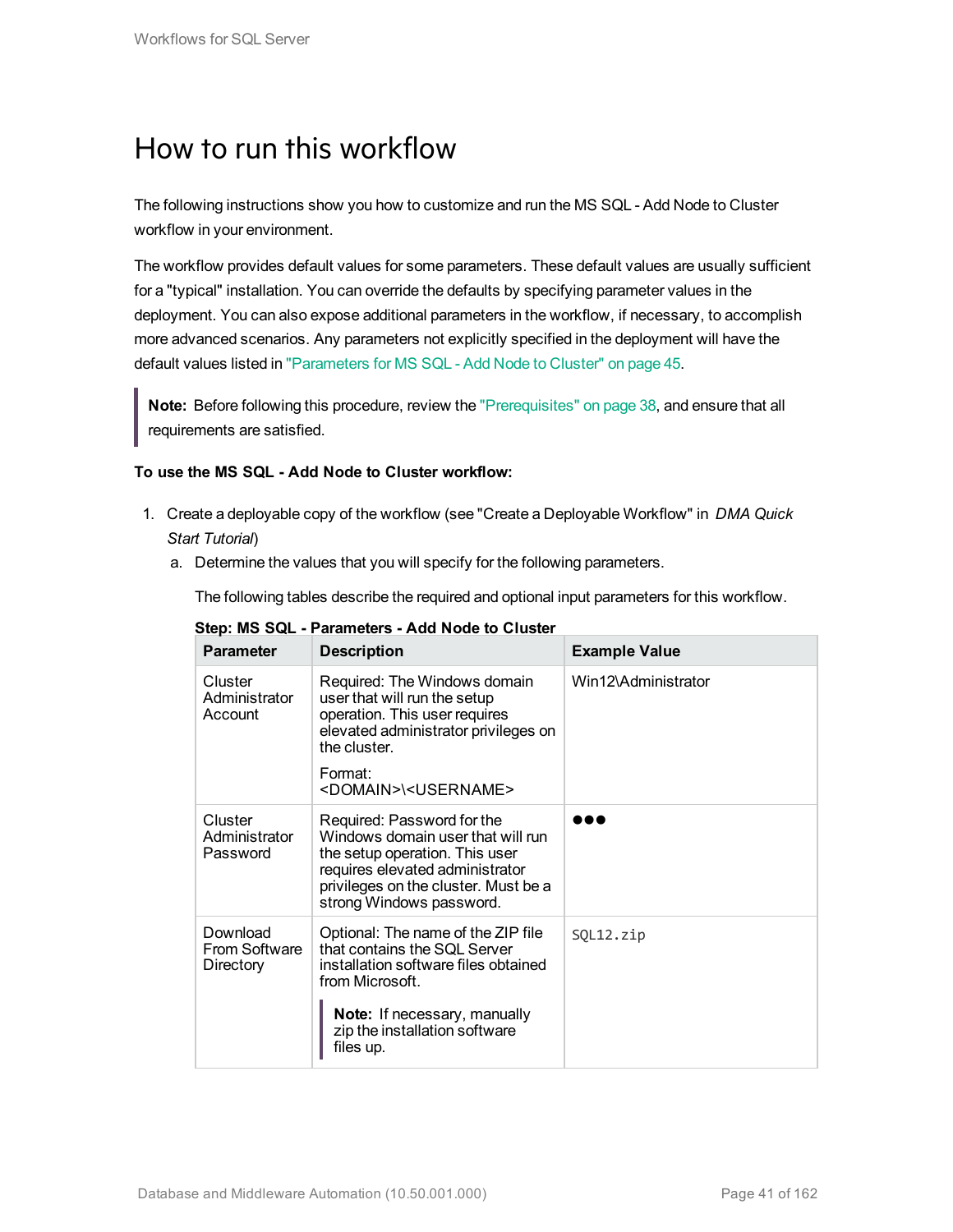| <b>Parameter</b>                  | olep. Mo OQL - I alamelers - Aud Noue to Oluster, continued<br><b>Description</b>                                                         | <b>Example Value</b>  |
|-----------------------------------|-------------------------------------------------------------------------------------------------------------------------------------------|-----------------------|
| Download<br>Target<br>Destination | Required: The local directory where<br>the SQL Server setup files are<br>stored:                                                          | $C:\text{temp}$       |
|                                   | If source files are in the software<br>repository: Location where<br>Download From Software Directory<br>will be downloaded and extracted |                       |
|                                   | If source files are on the target:<br>Location where the Microsoft<br>SQL Server installation files<br>already exist-not zipped up        |                       |
|                                   | Upon a successful workflow<br>completion, all downloaded and<br>extracted files are cleaned up.                                           |                       |
| Instance<br>Name                  | Required: The name of the newly<br>created virtual server and instance.                                                                   | SQL-CLUSTER\InstanceA |
|                                   | Format: <virtual<br>Server&gt;\<instance name=""></instance></virtual<br>                                                                 |                       |
|                                   | Use MSSQLSERVER for the<br>default instance and any other<br>alphanumeric value for a named<br>instance.                                  |                       |

**Step: MS SQL - Parameters - Add Node to Cluster, continued**

| Step: MS SQL - Advanced Parameters - Add Node to Cluster |  |  |
|----------------------------------------------------------|--|--|
|                                                          |  |  |

| <b>Parameter</b>                     | <b>Description</b>                                                                                                                                                    | <b>Example Value</b>                             |
|--------------------------------------|-----------------------------------------------------------------------------------------------------------------------------------------------------------------------|--------------------------------------------------|
| Additional<br>Template<br>Parameters | Optional: Pipe-delimited ( ) list of<br>additional template parameters and<br>values. Should follow this example:<br>SQMREPORTING[1]<br>INSTANCEDIR "D:\SQLDirectory" | SQMREPORTING[1]<br>INSTANCEDIR "D:\SQLDirectory" |
| <b>Installer</b><br>Account          | Optional: The Windows account<br>that will perform the installation.                                                                                                  | ?                                                |
| Installer<br>Password                | Optional: The password of the<br>Windows account that will perform<br>the installation                                                                                | ?                                                |
| Product Key                          | Optional: Specifies the product key<br>for the edition of SQL Server. If this<br>parameter is not specified,<br>Evaluation is used.                                   | ?                                                |
| <b>SQL Agent</b><br>Account          | Optional: The login account for the<br>SQL Server Agent service. Can be<br>a local Windows user, a domain                                                             | Win12\Administrator                              |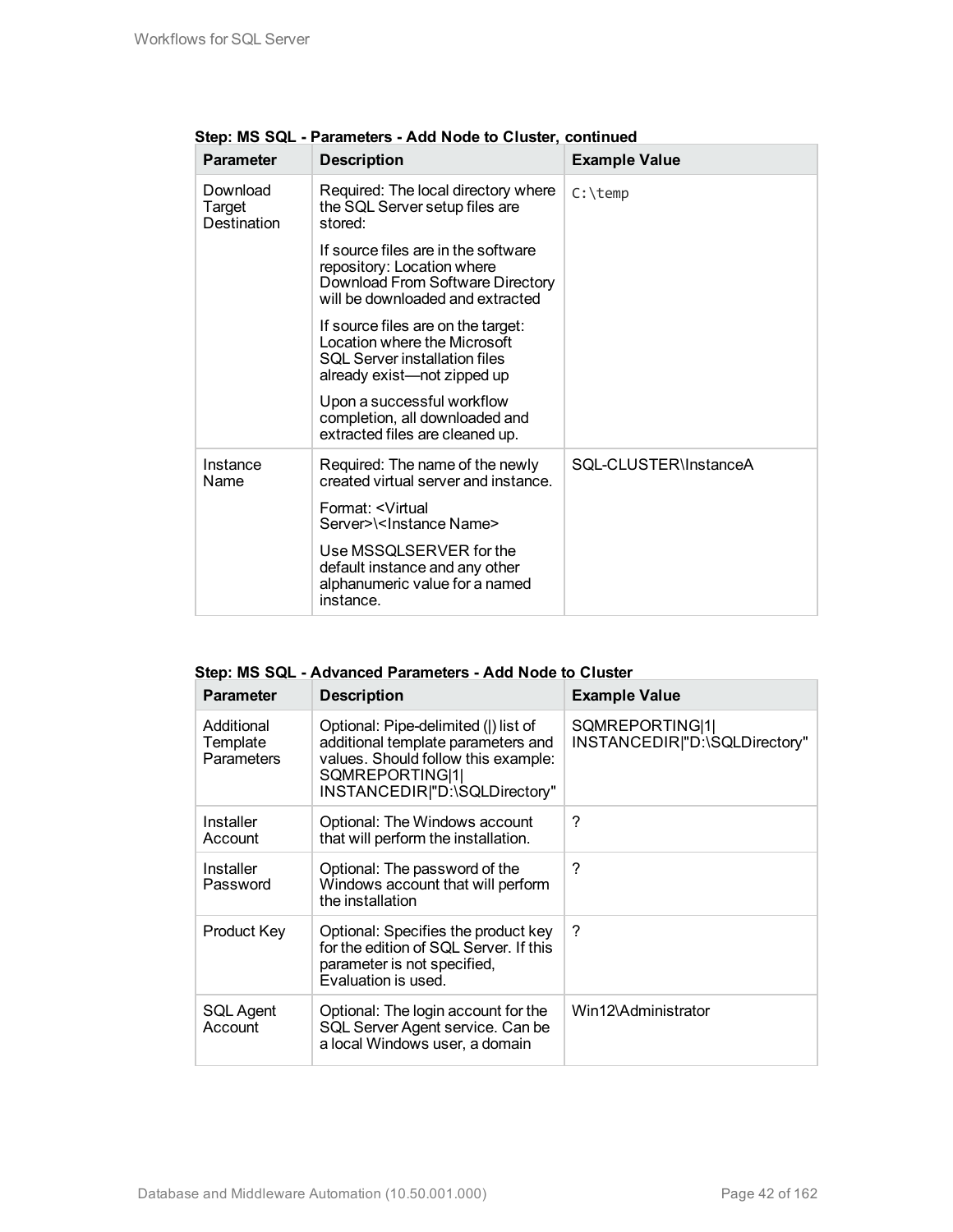| <b>Parameter</b>                 | $\blacksquare$ Advanced Functions Add Node to Graster, continuou<br><b>Description</b>                                                                                                                                                                    | <b>Example Value</b> |
|----------------------------------|-----------------------------------------------------------------------------------------------------------------------------------------------------------------------------------------------------------------------------------------------------------|----------------------|
|                                  | user, or a built-in account (for<br>example, NT<br>AUTHORITY\NETWORK<br>SERVICE). If not a built-in<br>account, also specify SQL Agent<br>Password.                                                                                                       |                      |
| <b>SQL Agent</b><br>Password     | Optional: Specify if SQL Agent<br>Account is specified.                                                                                                                                                                                                   |                      |
| <b>SQL Service</b><br>Account    | Optional: The login account for the<br>SQL Server service. Can be a local<br>Windows user, a domain user, or a<br>built-in account (for example, NT<br>AUTHORITY\NETWORK<br>SERVICE). If not a built-in<br>account, also specify SQL Service<br>Password. | Win12\Administrator  |
| <b>SQL Service</b><br>Password   | Required if SQL Service Account is<br>specified and is not a built-in<br>account.                                                                                                                                                                         |                      |
| Public IP                        | Required: Public IP Address.                                                                                                                                                                                                                              | <b>DHCP</b>          |
| Address                          | For SQL Server 2012 set to DHCP.                                                                                                                                                                                                                          |                      |
| Public IP<br><b>Network Name</b> | Required: IP Network Name for the<br>clusters.                                                                                                                                                                                                            |                      |
|                                  | Format: <network<br>Name&gt;:<subnet mask=""></subnet></network<br>                                                                                                                                                                                       |                      |
|                                  | For example: Public: 255.255.255.0                                                                                                                                                                                                                        |                      |
| <b>SQL Agent</b><br>Account      | Required: The login account for the<br>SQL Server Agent service. Can be<br>a local Windows user, a domain<br>user, or a built-in account (for<br>example: NT<br>AUTHORITY\NETWORK<br>SERVICE).                                                            | Win12\Administrator  |
|                                  | If not a built-in account, also<br>specify SQL Agent Password.                                                                                                                                                                                            |                      |
|                                  | This parameter is optional for<br>SQL Server 2008 or 2008 R2.                                                                                                                                                                                             |                      |
| <b>SQL Agent</b><br>Password     | Required: Specify if SQL Agent<br>Account is specified.                                                                                                                                                                                                   | n o o                |
|                                  | This parameter is optional for<br>SQL Server 2008 or 2008 R2.                                                                                                                                                                                             |                      |
| <b>SQL Service</b><br>Account    | Required: The login account for the                                                                                                                                                                                                                       | Win12\Administrator  |

**Step: MS SQL - Advanced Parameters - Add Node to Cluster, continued**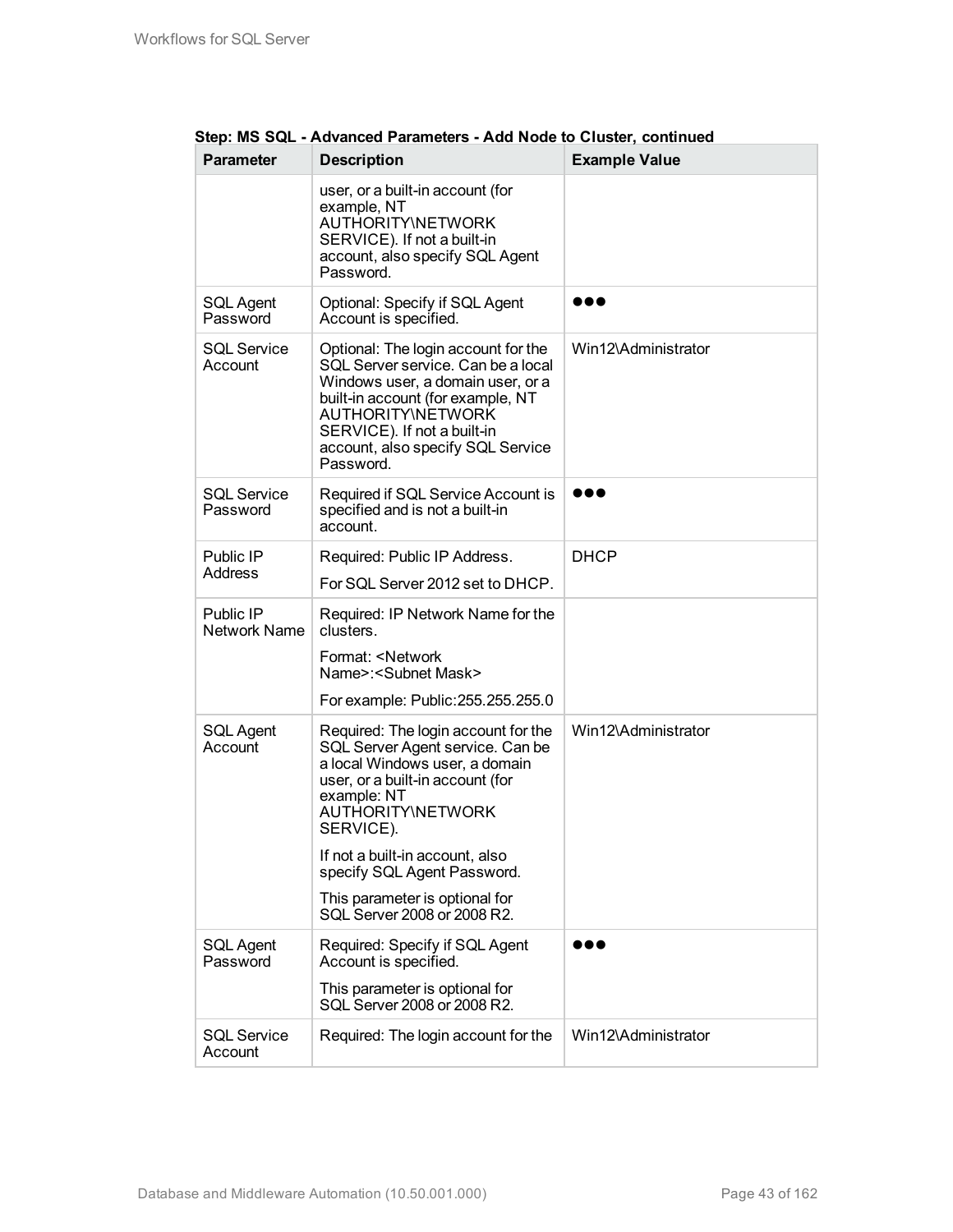| <b>Parameter</b>          | <b>Description</b>                                                                                                                             | <b>Example Value</b> |
|---------------------------|------------------------------------------------------------------------------------------------------------------------------------------------|----------------------|
|                           | SOL service. Can be a local<br>Windows user, a domain user, or a<br>built-in account (for example: NT<br><b>AUTHORITY\NETWORK</b><br>SERVICE). |                      |
|                           | If not a built-in account, also<br>specify SQL Service Password.                                                                               |                      |
|                           | This parameter is optional for<br>SOL Server 2008 or 2008 R2                                                                                   |                      |
| SQL Service<br>Password   | Required: Specify if SQL Service<br>Account is specified.<br>This parameter is optional for<br>SQL Server 2008 or 2008 R2.                     |                      |
| SQL Sysadmin<br>Accounts  | Required: A comma-delimited list<br>of user accounts that will be set as<br>system administrators.                                             | Win12\Administrator  |
|                           | Each account must either be a local<br>Windows user or a domain user.                                                                          |                      |
|                           | This parameter is optional for<br>SQL Server 2008 or 2008 R2.                                                                                  |                      |
| <b>Skip</b><br>Simulation | If set to "YES", workflow will skip<br>Simulate step and proceed directly<br>to install/upgrade step                                           | ΝA                   |

| Step: MS SQL - Advanced Parameters - Add Node to Cluster, continued |
|---------------------------------------------------------------------|
|---------------------------------------------------------------------|

- 2. In the workflow editor, expose any additional parameters that you need. You will specify values for those parameters when you create the deployment or at runtime.
- 3. Save the changes to the workflow (click **Save** in the lower right corner).
- 4. Create a new deployment. See "Create a Deployment" in *DMA Quick Start Tutorial* for instructions.
- 5. On the Parameters tab, specify values (or set the type to Runtime Value) for the required parameters listed in step 2 and any additional parameters that you have exposed. You do not need to specify values for those parameters whose default values are appropriate for your environment.
- 6. On the Targets tab, specify one or more targets for this deployment.
- 7. Save the deployment (click **Save** in the lower right corner).
- 8. Run the workflow using this deployment, specifying any runtime parameters. See "Run Your Workflow" in ( *DMA Quick Start Tutorial* for instructions.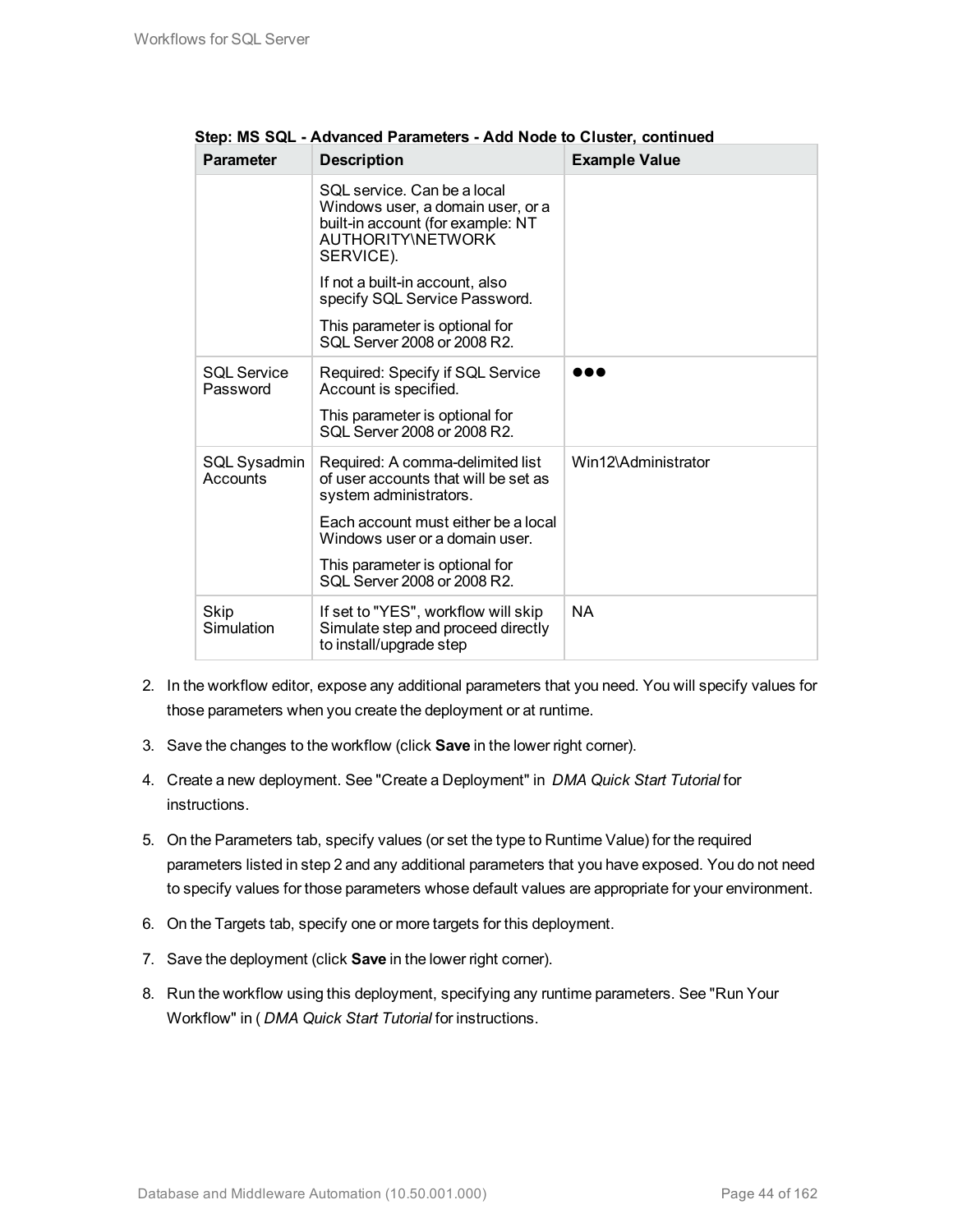## **To verify the results:**

The workflow will complete and report SUCCESS on the Console if it has run successfully. If an error occurs during workflow execution, the error is logged, and the workflow terminates in the FAILURE state.

# <span id="page-44-0"></span>Parameters for MS SQL - Add Node to Cluster

The following tables describe the required and optional input parameters for this workflow.

| <b>Parameter</b>                       | <b>Required</b> | <b>Example Value</b>             | <b>Description</b>                                                                                                                                                                                                                                                                                                                                                                                                                                        |
|----------------------------------------|-----------------|----------------------------------|-----------------------------------------------------------------------------------------------------------------------------------------------------------------------------------------------------------------------------------------------------------------------------------------------------------------------------------------------------------------------------------------------------------------------------------------------------------|
| Cluster<br>Administrator<br>Account    | required        | Win12\Administrator              | The Windows domain user that will run<br>the setup operation. This user requires<br>elevated administrator privileges on the<br>cluster.                                                                                                                                                                                                                                                                                                                  |
|                                        |                 |                                  | Format: <domain>\<username></username></domain>                                                                                                                                                                                                                                                                                                                                                                                                           |
| Cluster<br>Administrator<br>Password   | required        |                                  | Password for the Windows domain user<br>that will run the setup operation. This<br>user requires elevated administrator<br>privileges on the cluster. Must be a<br>strong Windows password.                                                                                                                                                                                                                                                               |
| Download From<br>Software<br>Directory | optional        | SQL12.zip                        | The name of the ZIP file that contains<br>the SQL Server installation software<br>files obtained from Microsoft.<br>Note: If necessary, manually zip<br>the installation software files up.                                                                                                                                                                                                                                                               |
| Download<br>Target<br>Destination      | required        | $C:\text{temp}$                  | The local directory where the<br>SQL Server setup files are stored:<br>If source files are in the software<br>repository: Location where Download<br>From Software Directory will be<br>downloaded and extracted<br>If source files are on the target: Location<br>where the Microsoft SQL Server<br>installation files already exist-not<br>zipped up<br>Upon a successful workflow<br>completion, all downloaded and<br>extracted files are cleaned up. |
| <b>Instance Name</b>                   | required        | SQL-<br><b>CLUSTER\InstanceA</b> | The name of the newly created virtual<br>server and instance.<br>Format: <virtual server="">\<instance<br>Name&gt;</instance<br></virtual>                                                                                                                                                                                                                                                                                                                |

**Step: MS SQL - Parameters - Add Node to Cluster**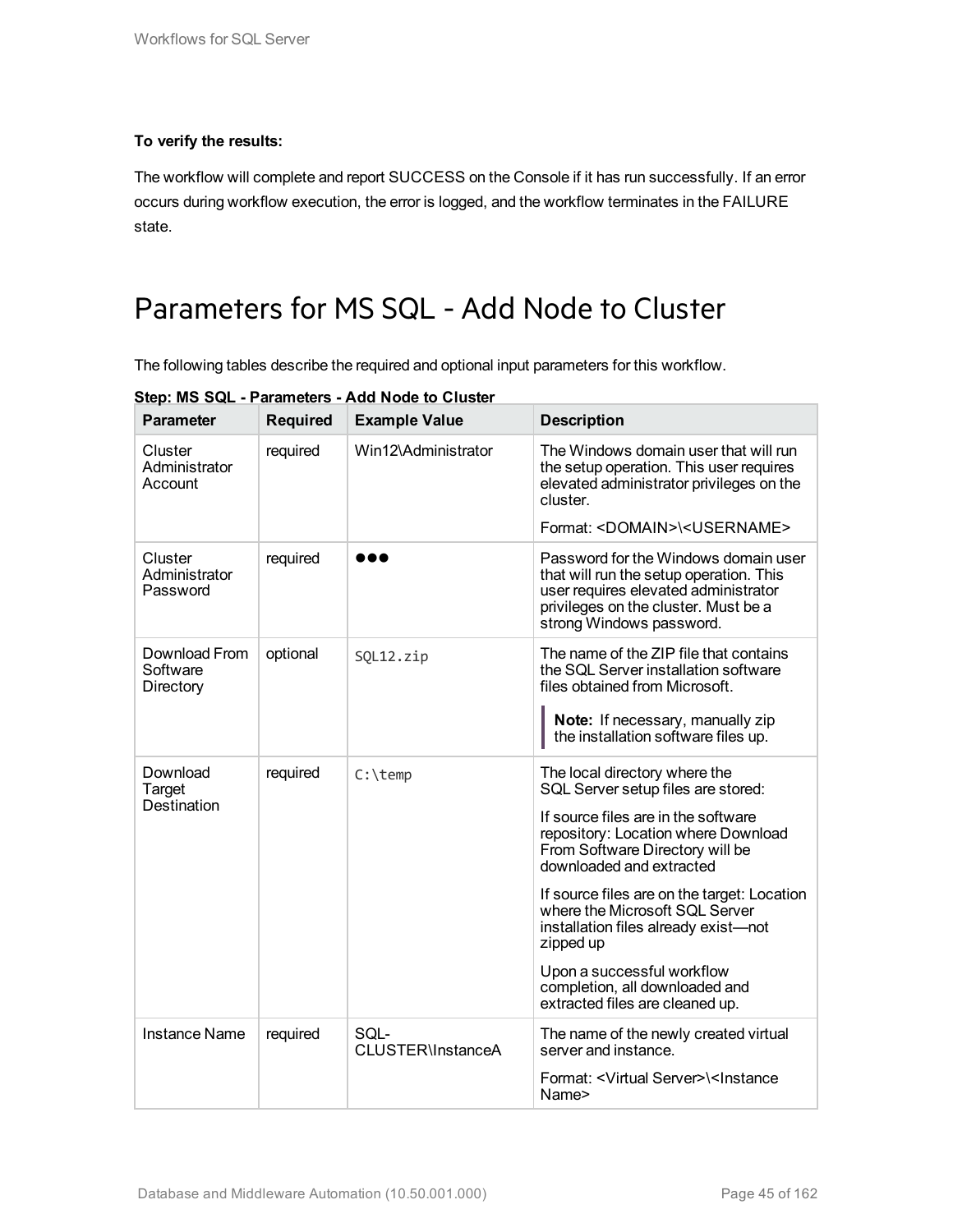| <b>Parameter</b> | Reguired | <b>Example Value</b> | <b>Description</b>                                                                                    |
|------------------|----------|----------------------|-------------------------------------------------------------------------------------------------------|
|                  |          |                      | Use MSSQLSERVER for the default<br>instance and any other alphanumeric<br>value for a named instance. |

## **Step: MS SQL - Parameters - Add Node to Cluster, continued**

## **Step: MS SQL - Advanced Parameters - Add Node to Cluster**

| <b>Parameter</b>                     | <b>Required</b> | <b>Example Value</b>                             | <b>Description</b>                                                                                                                                                                                                                               |
|--------------------------------------|-----------------|--------------------------------------------------|--------------------------------------------------------------------------------------------------------------------------------------------------------------------------------------------------------------------------------------------------|
| Additional<br>Template<br>Parameters | optional        | SQMREPORTING[1]<br>INSTANCEDIR "D:\SQLDirectory" | Pipe-delimited ( ) list of additional<br>template parameters and values.<br>Should follow this example:<br>SQMREPORTING[1]<br>INSTANCEDIR "D:\SQLDirectory"                                                                                      |
| Installer<br>Account                 | optional        | $\overline{?}$                                   | The Windows account that will<br>perform the installation.                                                                                                                                                                                       |
| Installer<br>Password                | optional        | $\overline{?}$                                   | The password of the Windows<br>account that will perform the<br>installation                                                                                                                                                                     |
| Product<br>Key                       | optional        | $\overline{?}$                                   | Specifies the product key for the<br>edition of SQL Server. If this<br>parameter is not specified,<br>Evaluation is used.                                                                                                                        |
| Public IP<br>Address                 | required        | <b>DHCP</b>                                      | Public IP Address.                                                                                                                                                                                                                               |
|                                      |                 |                                                  | For SQL Server 2012 set to DHCP.                                                                                                                                                                                                                 |
| Public IP<br><b>Network</b><br>Name  | required        |                                                  | IP Network Name for the clusters.<br>Format: <network name="">:<subnet<br>Mask&gt;<br/>For example: Public: 255.255.255.0</subnet<br></network>                                                                                                  |
| <b>SQL Agent</b><br>Account          | optional        | Win12\Administrator                              | The login account for the SQL<br>Server Agent service. Can be a<br>local Windows user, a domain user,<br>or a built-in account (for example,<br>NT AUTHORITY\NÈTWORK<br>SERVICE). If not a built-in account,<br>also specify SQL Agent Password. |
| <b>SQL Agent</b><br>Password         | optional        |                                                  | Specify if SQL Agent Account is<br>specified.                                                                                                                                                                                                    |
| SQL<br>Service<br>Account            | optional        | Win12\Administrator                              | The login account for the SQL<br>Server service. Can be a local<br>Windows user, a domain user, or a<br>built-in account (for example, NT<br>AUTHORITY\NETWORK<br>SERVICE). If not a built-in account,<br>also specify SQL Service<br>Password.  |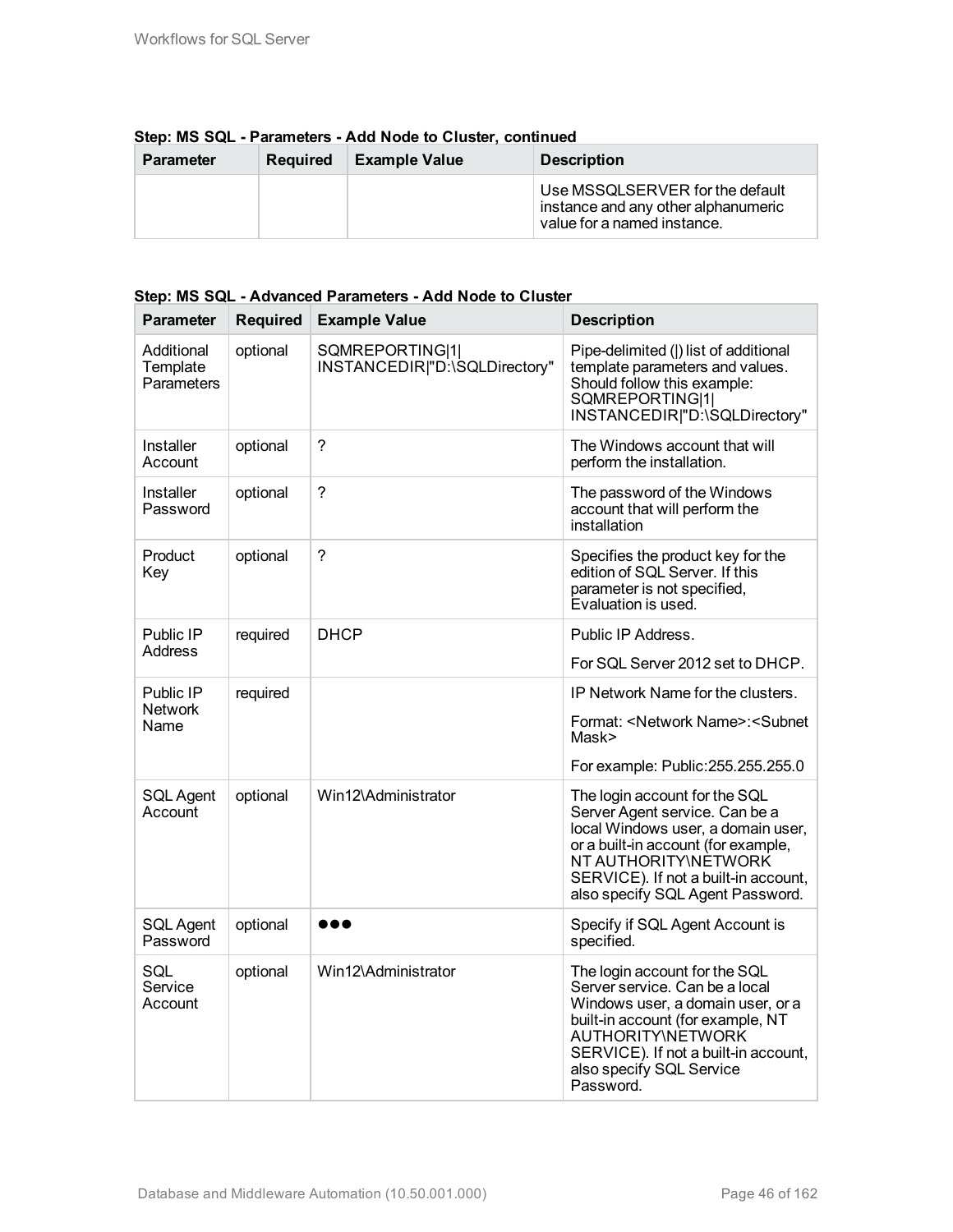| <b>Parameter</b>           |          | Required   Example Value | <b>Description</b>                                                                                   |
|----------------------------|----------|--------------------------|------------------------------------------------------------------------------------------------------|
| SQL<br>Service<br>Password | required | $\bullet\bullet\bullet$  | Required if SQL Service Account is<br>specified and is not a built-in<br>account.                    |
| Skip<br>Simulation         | optional | NA.                      | If set to "YES", workflow will skip<br>Simulate step and proceed directly<br>to install/upgrade step |

## **Step: MS SQL - Advanced Parameters - Add Node to Cluster, continued**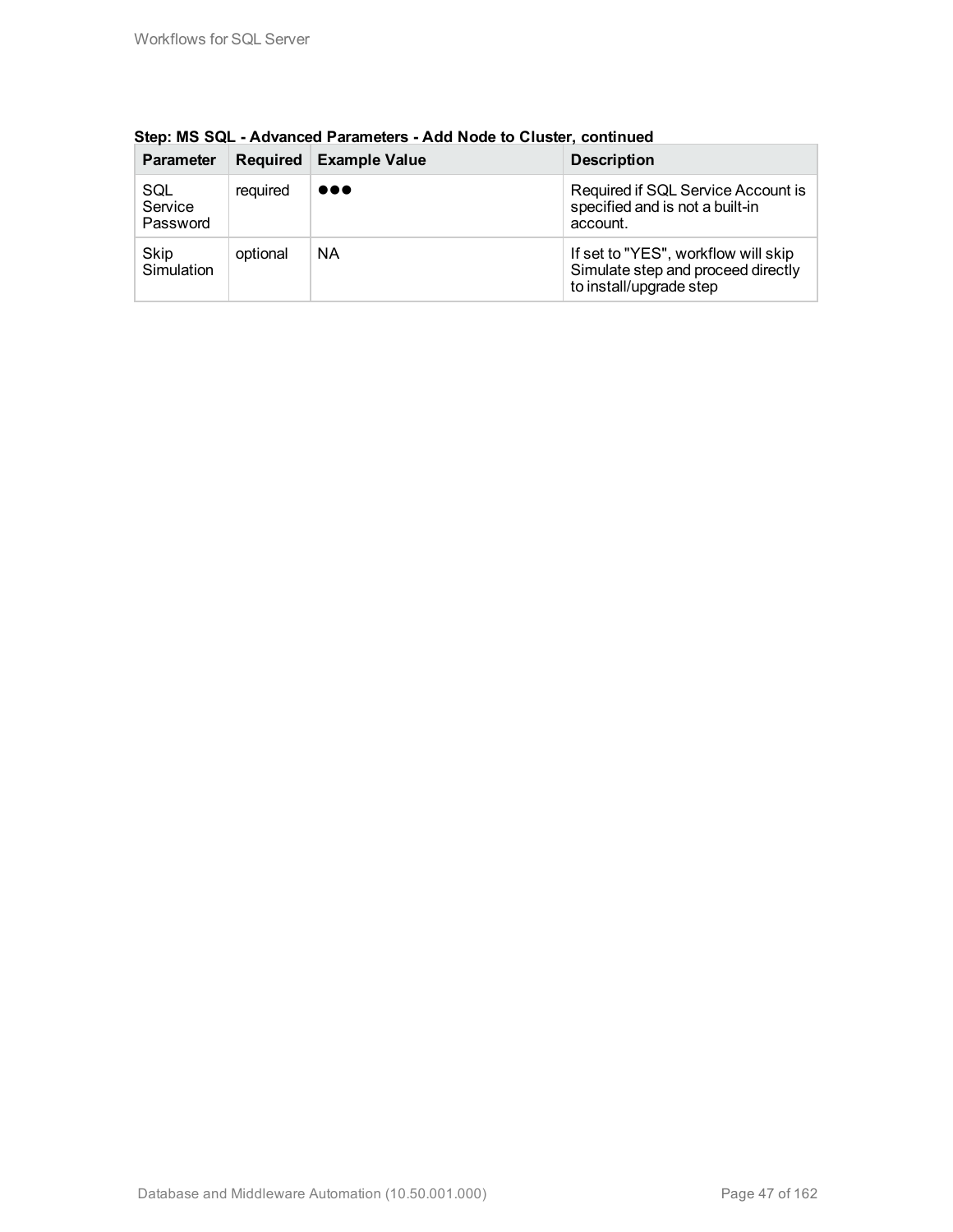# MS SQL - Create Database v2

This workflow creates a new database on the target instance. The only required parameter is "Database Name", but there are several optional parameters to customize the process.

To use this workflow in your environment, see the following information:

| <b>Topic</b>                                            | <b>Information Included</b>                                                                                               |
|---------------------------------------------------------|---------------------------------------------------------------------------------------------------------------------------|
| "Prerequisites" below                                   | List of prerequisites that must be satisfied before you can run this<br>workflow                                          |
| "How this workflow works" on<br>the next page           | Information about what the workflow does, including validation<br>checks performed, steps executed, and step descriptions |
| "How to run this workflow" on<br>page 50                | Instructions for running this workflow in your environment                                                                |
| "Parameters for MS SQL -<br>Create Database" on page 53 | List of input parameters for this workflow                                                                                |

# <span id="page-47-0"></span>**Prerequisites**

Before performing the procedures in this section, your environment must meet the following minimum requirements:

- An existing Windows 2008, 2008 R2, or 2012 cluster
- Installation software:

The SQL Server 2008, 2008 R2, or 2012 software installation files, obtained from Microsoft.

The installation media must be available locally or available for download from the software repository.

• Storage:

An available shared disk for SQL Server shared files

A staging directory with 4 gigabytes available to unzip the SQL Server software

• Permissions to create an SQL Server database:

System Stored Procedures (SP)

CREATE LOGIN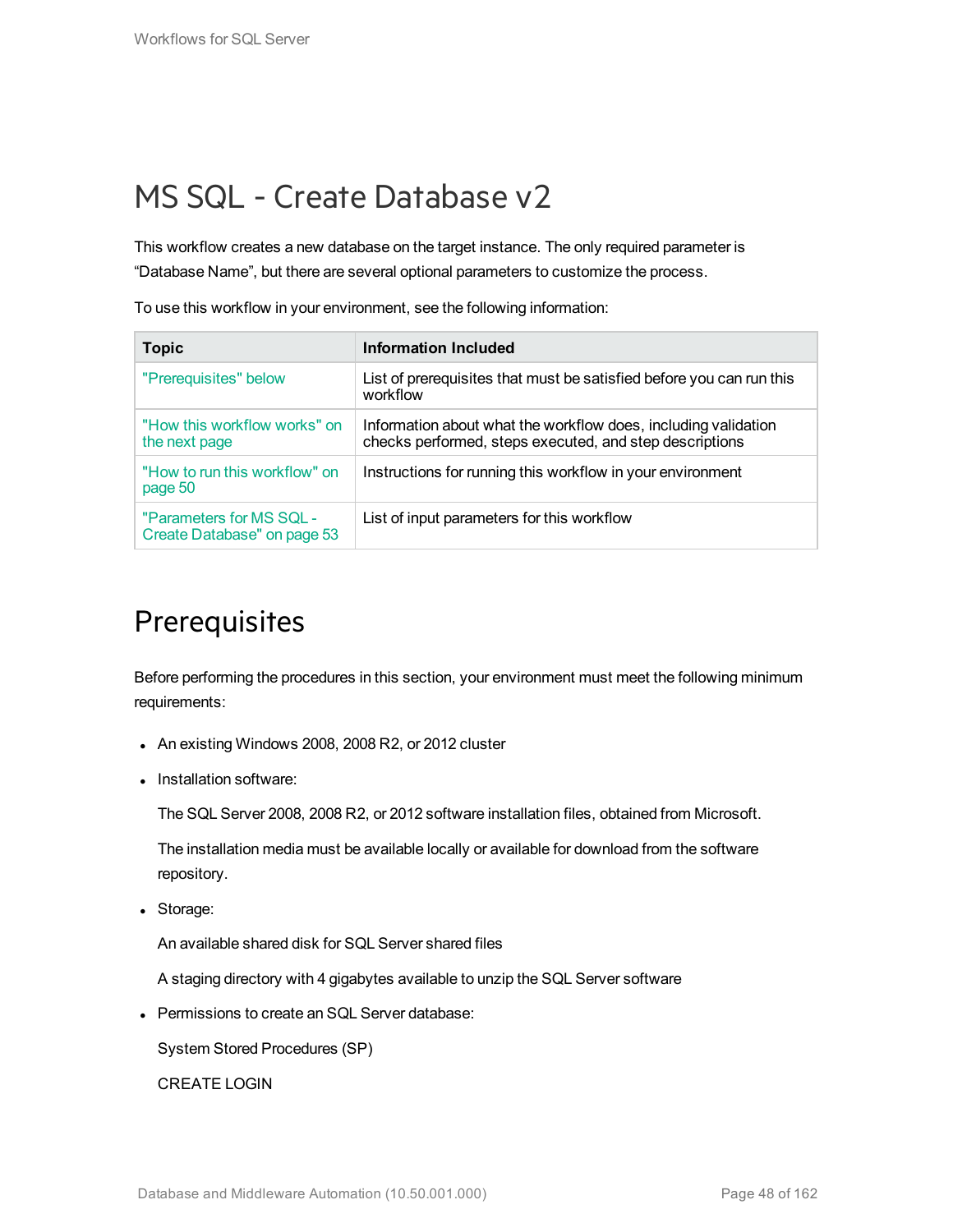If using a non-default database owner, the sp\_changedbowner process is available

If a non-default database owner is specified and does not exist, permission to create the appropriate login

• . NET 3.5 is installed.

**Note:** For additional information, see the "Run workflows as a Windows domain user" topic in the *DMA Administration Guide*.

• Licenses for SQL Server and DMA.

For additional requirements, see the following Microsoft documentation:

| <b>SQL Server version</b> | <b>Microsoft documentation</b>                                       |
|---------------------------|----------------------------------------------------------------------|
| 2008                      | Hardware and Software Requirements for Installing SQL Server 2008    |
| 2008 R <sub>2</sub>       | Hardware and Software Requirements for Installing SQL Server 2008 R2 |
| 2012                      | Hardware and Software Requirements for Installing SQL Server 2012    |

# <span id="page-48-0"></span>How this workflow works

This workflow creates a new database on the target instance.

## **Steps Executed**

The MS SQL - Create Database workflow includes the following steps. Each step must complete successfully before the next step can start. If a step fails, the workflow reports a failure and all subsequent steps are skipped.

| $1.999$ access by $1.199$ cm $-$<br><b>Workflow Step</b> | <b>Description</b>                                                       |
|----------------------------------------------------------|--------------------------------------------------------------------------|
| <b>MS SQL Parameters</b><br>Create Database v2           | Gather and validate parameters for Create Database workflow.             |
| MS SQL Advanced<br>Parameters Create<br>Database v2      | Gather and validate optional parameters for Create Database workflow.    |
| MS SQL Check Database<br><b>Exists</b>                   | Validates existence of database.                                         |
| <b>MS SQL Kill Processes</b>                             | Kills all currently running user processes.                              |
| MS SQL Validate<br>Directory Paths                       | Validates a comma-delimited string of directory paths.                   |
| MS SQL Drop Database                                     | Drops target database. Ensure that there are no active connections prior |

**Steps used by MS SQL - Create Database**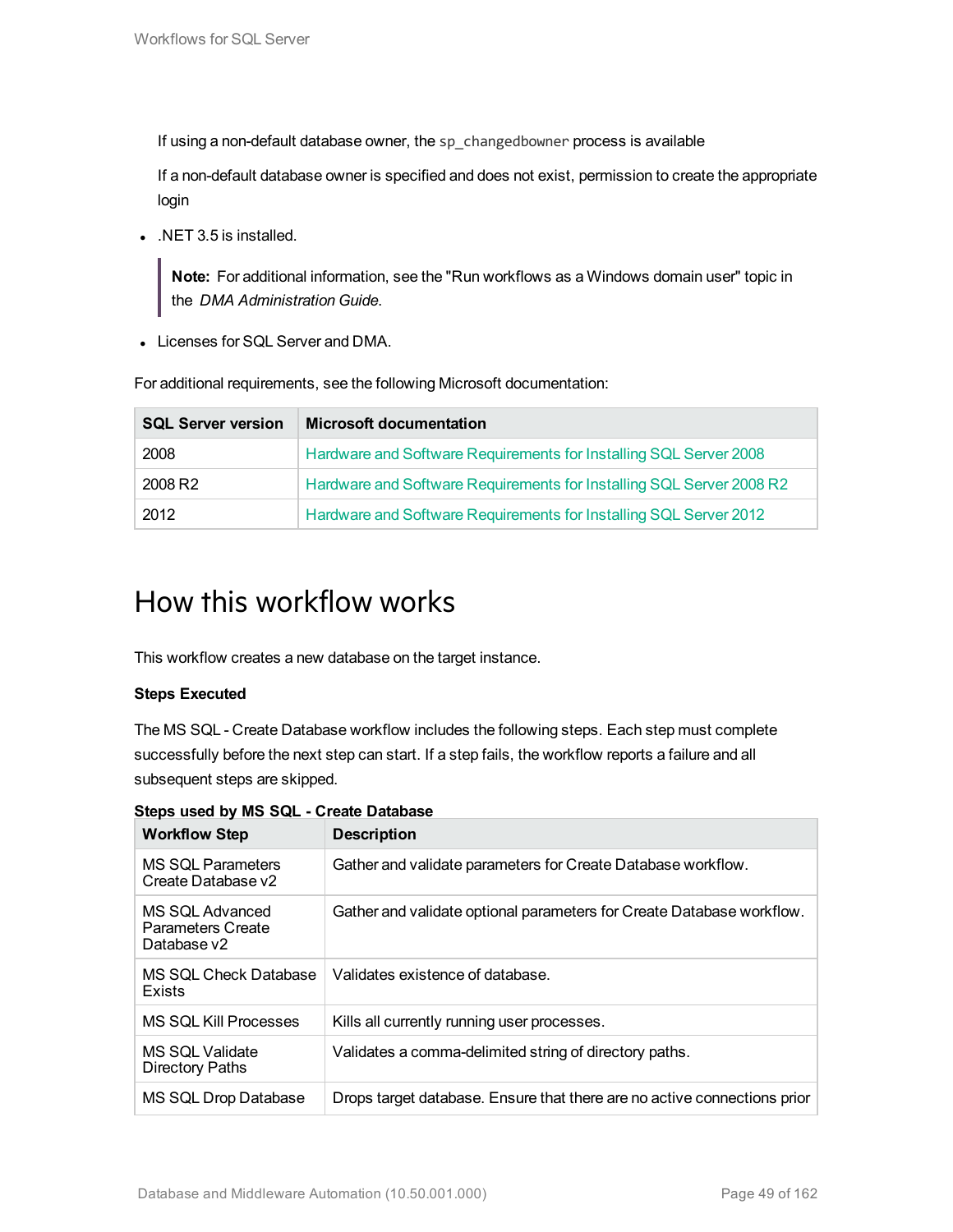| <b>Workflow Step</b>                      | <b>Description</b>                                                                                              |  |  |
|-------------------------------------------|-----------------------------------------------------------------------------------------------------------------|--|--|
|                                           | to running this step by running the "MS SQL: Kill Processes" step.                                              |  |  |
| MS SQL Validate<br><b>Directory Paths</b> | Validates a comma-delimited string of directory paths.                                                          |  |  |
| <b>MS SQL Verify Server</b><br>Login      | Validates SQL server logins as well as Windows-authenticated server<br>logins.                                  |  |  |
| MS SQL Create Database                    | Creates a new database on the target Instance.                                                                  |  |  |
| <b>MS SOL Create Server</b><br>Login      | Validates a comma-delimited string of directory paths.                                                          |  |  |
| MS SQL Change<br>Database Owner           | Changes owner of target database to specified login.                                                            |  |  |
| MS SQL Change<br>Recovery Model           | Changes the recovery model of the target database.                                                              |  |  |
| MS SQL Set Database<br>Options            | This step evaluates a comma-delimited list of option and value pairs,<br>and sets the various database options. |  |  |
| Discover SQL Databases                    | Audits the server's physical environment looking for SQLServer<br>instances and databases.                      |  |  |

|  |  |  |  | Steps used by MS SQL - Create Database, continued |
|--|--|--|--|---------------------------------------------------|
|  |  |  |  |                                                   |

# <span id="page-49-0"></span>How to run this workflow

The following instructions show you how to customize and run the MS SQL - Create Database workflow in your environment.

The workflow provides default values for some parameters. These default values are usually sufficient for a "typical" installation. You can override the defaults by specifying parameter values in the deployment. You can also expose additional parameters in the workflow, if necessary, to accomplish more advanced scenarios. Any parameters not explicitly specified in the deployment will have the default values listed in ["Parameters](#page-52-0) for MS SQL - Create Database" on page 53.

**Note:** Before following this procedure, review the ["Prerequisites"](#page-47-0) on page 48, and ensure that all requirements are satisfied.

## **To use the MS SQL - Create Database workflow:**

- 1. Create a deployable copy of the workflow (see "Create a Deployable Workflow" in *DMA Quick Start Tutorial*)
	- a. Determine the values that you will specify for the following parameters.

The following tables describe the required and optional input parameters for this workflow.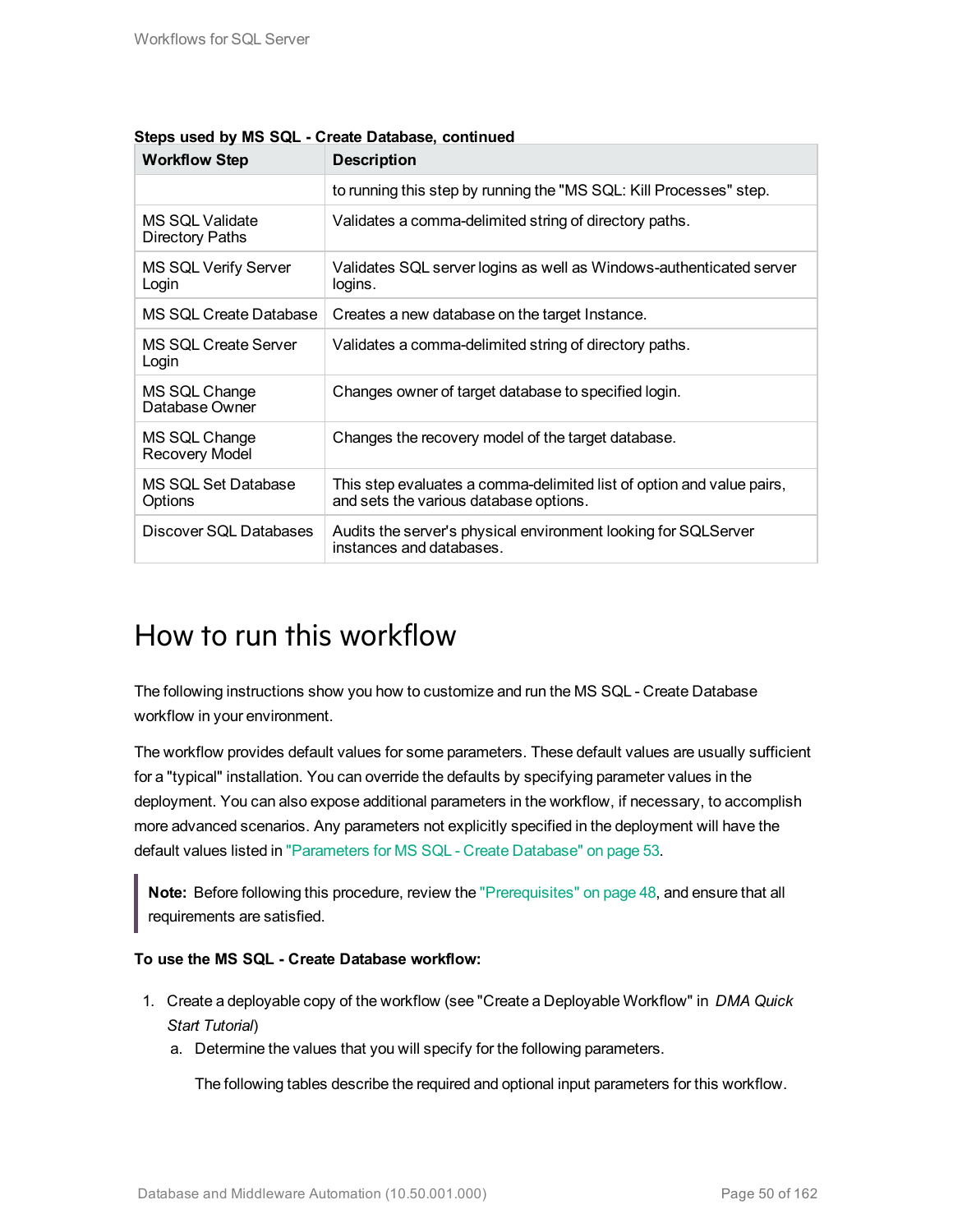|                  | Step: MS SQL Parameters Create Database |                    |
|------------------|-----------------------------------------|--------------------|
| <b>Parameter</b> | <b>Description</b>                      | <b>Example Val</b> |

| <b>Parameter</b> | <b>Description</b>                     | <b>Example Value</b> |
|------------------|----------------------------------------|----------------------|
| Database<br>Name | Required: Name of the new<br>database. | NewDatabase          |

## **Step: MS SQL Advanced Parameters Create Database**

| Parameter                                     | <b>Description</b>                                                                                                                                                                                                                                                                                                                                                                                                                                                                                                                    | <b>Example Value</b> |
|-----------------------------------------------|---------------------------------------------------------------------------------------------------------------------------------------------------------------------------------------------------------------------------------------------------------------------------------------------------------------------------------------------------------------------------------------------------------------------------------------------------------------------------------------------------------------------------------------|----------------------|
| Additional<br>Database Options<br>and Values  |                                                                                                                                                                                                                                                                                                                                                                                                                                                                                                                                       | $\gamma$             |
| Collation                                     |                                                                                                                                                                                                                                                                                                                                                                                                                                                                                                                                       | $\overline{?}$       |
| <b>Compatibility Level</b>                    |                                                                                                                                                                                                                                                                                                                                                                                                                                                                                                                                       | $\overline{?}$       |
| Data File Paths                               |                                                                                                                                                                                                                                                                                                                                                                                                                                                                                                                                       | $\overline{?}$       |
| Data File<br>Sizes, Growths, and<br>Max Sizes | Comma-delimited list of sizing<br>information for each data file.<br>Optional, String. Blank values in<br>list replaced with server defaults<br>(3MB, 1MB, 0), depending on<br>corresponding value. Values in<br>list are initial size, growth<br>increment, and max size, in that<br>order. First 3 values in list apply to<br>first data file, while next 3 apply to<br>the next data file, and so on.<br>Sizes expressed as [integer]<br>[KB, MB, GB], growth rates<br>expressed as [integer]<br>[KB, MB, GB, %] or 0 (unlimited). | 3MB, 1MB, 0          |
| Data Filegroups                               | Comma-delimited list of filegroup<br>(s) associated with data files.<br>Optional, String. Blank values in<br>list replaced with "PRIMARY".                                                                                                                                                                                                                                                                                                                                                                                            | <b>PRIMARY</b>       |
| Database Owner<br>Login Name                  | Login name of owner of the<br>database. Optional, String.<br>Windows authenticated login<br>format: [domain]\[username]                                                                                                                                                                                                                                                                                                                                                                                                               | $\gamma$             |
| Database Owner<br>Login Password              | The password of new owner of<br>database. *Required (if new SQL<br>login needed), String.                                                                                                                                                                                                                                                                                                                                                                                                                                             | $\gamma$             |
| Database<br>Recovery Model                    | Database recovery model.<br>Optional, String. Acceptable<br>values = [FULL (default), BULK<br>LOGGED, SIMPLE].                                                                                                                                                                                                                                                                                                                                                                                                                        | $\gamma$             |

٠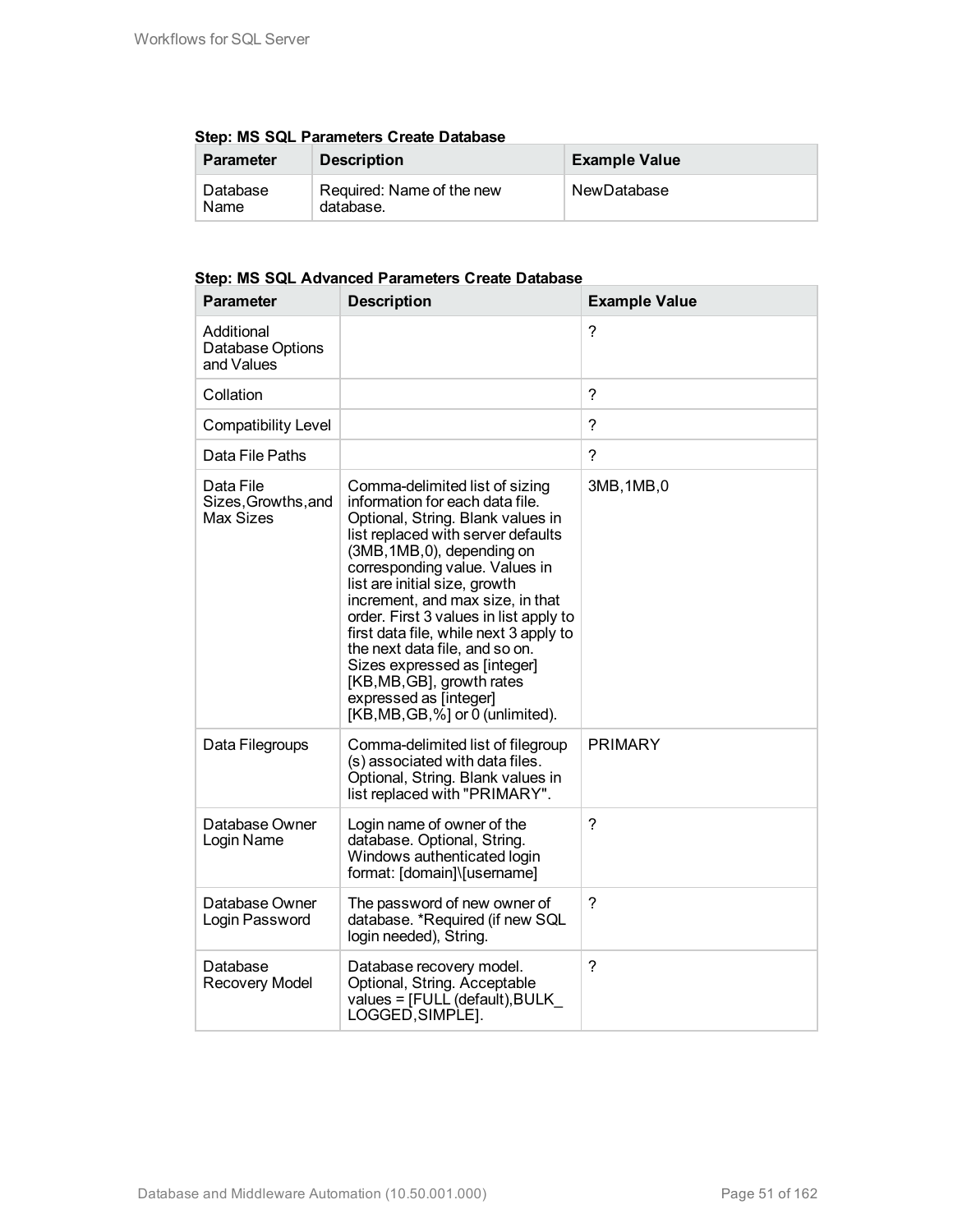| <b>Parameter</b>                          | <b>Description</b>                                                                                                                                                                                                                                                                                             | <b>Example Value</b> |  |
|-------------------------------------------|----------------------------------------------------------------------------------------------------------------------------------------------------------------------------------------------------------------------------------------------------------------------------------------------------------------|----------------------|--|
| Default Database                          |                                                                                                                                                                                                                                                                                                                | ?                    |  |
| Drop Database If<br>Exists                | Flag database as droppable if<br>found. Optional, String.<br>Acceptable inputs = YES, NO<br>(default).                                                                                                                                                                                                         | NO.                  |  |
| Instance Account                          | Optional: The Windows account<br>that will terminate the SOL Server<br>processes.                                                                                                                                                                                                                              |                      |  |
| Instance Password                         | ?                                                                                                                                                                                                                                                                                                              | ?                    |  |
| Log File Path                             | Directory path, file path, or<br>filename for log file. Optional,<br>String. If blank, replaced with path<br>[server default log directory]\<br>[dbname] log.mdf. Acceptable<br>values = directory path (filename<br>[DBname]_log.Idf used), file path,<br>filename (default log directory<br>used), or blank. | ?                    |  |
| Log File<br>Size, Growth, and<br>Max Size | Comma-delimited list of sizing<br>information for log file. Optional,<br>String. Blank items replaced with<br>server defaults (3MB, 1%, 0),<br>depending on corresponding<br>value. The values in list are initial<br>size, growth increment, and max<br>size, in that order.                                  | ?                    |  |

| Step: MS SQL Advanced Parameters Create Database, continued |  |  |
|-------------------------------------------------------------|--|--|
|-------------------------------------------------------------|--|--|

- 2. In the workflow editor, expose any additional parameters that you need. You will specify values for those parameters when you create the deployment or at runtime.
- 3. Save the changes to the workflow (click **Save** in the lower right corner).
- 4. Create a new deployment. See "Create a Deployment" in *DMA Quick Start Tutorial* for instructions.
- 5. On the Parameters tab, specify values (or set the type to Runtime Value) for the required parameters listed in step 2 and any additional parameters that you have exposed. You do not need to specify values for those parameters whose default values are appropriate for your environment.
- 6. On the Targets tab, specify one or more targets for this deployment.
- 7. Save the deployment (click **Save** in the lower right corner).
- 8. Run the workflow using this deployment, specifying any runtime parameters. See "Run Your Workflow" in ( *DMA Quick Start Tutorial* for instructions.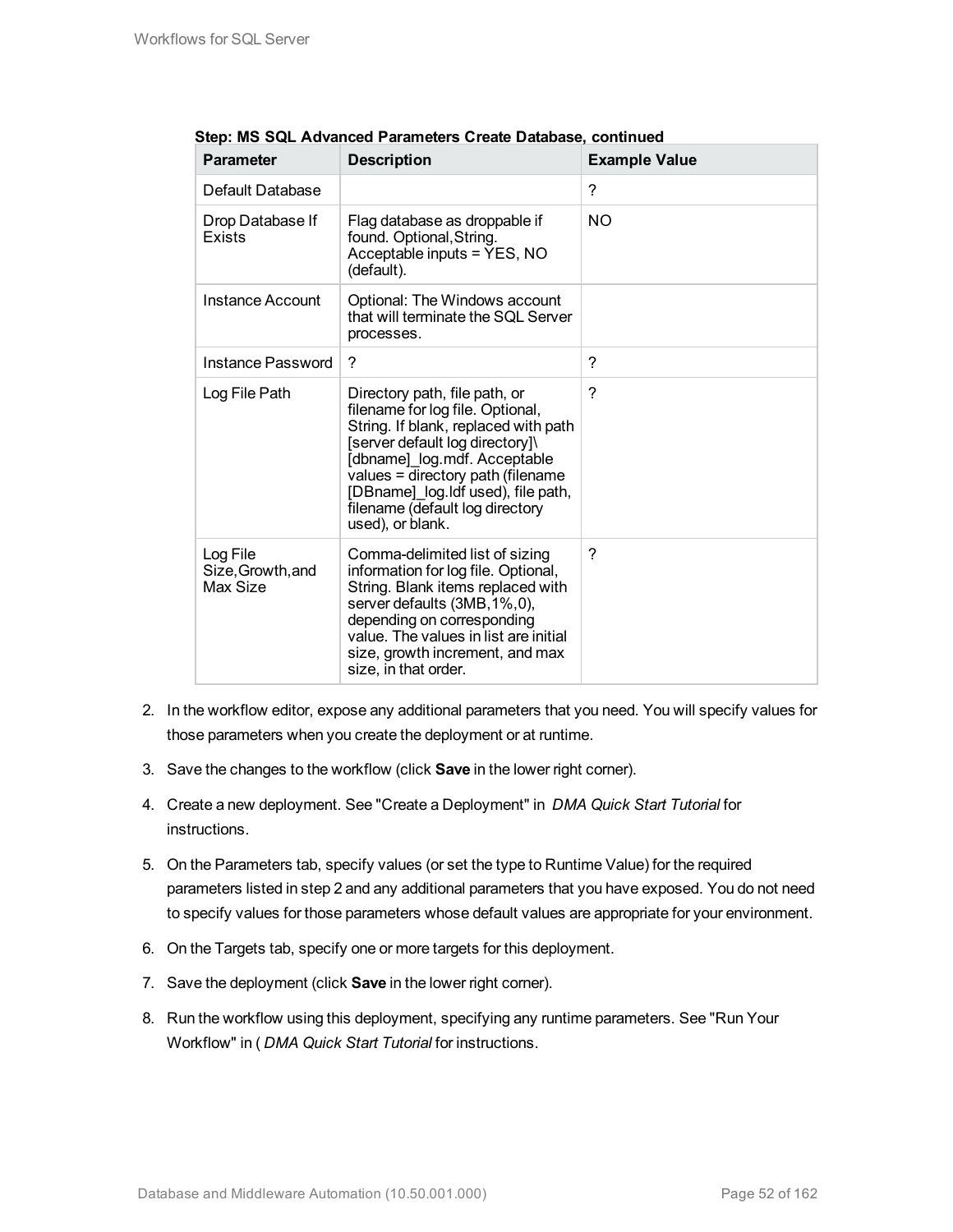## **To verify the results:**

The workflow will complete and report SUCCESS on the Console if it has run successfully. If an error occurs during workflow execution, the error is logged, and the workflow terminates in the FAILURE state.

# <span id="page-52-0"></span>Parameters for MS SQL - Create Database

The following tables describe the required and optional input parameters for this workflow.

| <b>Parameter</b> | <b>Required</b> | <b>Example Value</b> | <b>Description</b>        |  |
|------------------|-----------------|----------------------|---------------------------|--|
| Database Name    | required        | NewDatabase          | Name of the new database. |  |

**Step: MS SQL Parameters Create Database**

| <b>Parameter</b>                                        | <b>Required</b> | <b>Example Value</b>     | <b>Description</b>                                                                                                                                                                                                                                                                                                                                                                                                                                                                                                         |
|---------------------------------------------------------|-----------------|--------------------------|----------------------------------------------------------------------------------------------------------------------------------------------------------------------------------------------------------------------------------------------------------------------------------------------------------------------------------------------------------------------------------------------------------------------------------------------------------------------------------------------------------------------------|
| <b>Additional Database</b><br><b>Options and Values</b> | <b>NA</b>       | ?                        |                                                                                                                                                                                                                                                                                                                                                                                                                                                                                                                            |
| Collation                                               | <b>NA</b>       | 2                        |                                                                                                                                                                                                                                                                                                                                                                                                                                                                                                                            |
| <b>Compatibility Level</b>                              | <b>NA</b>       | ?                        |                                                                                                                                                                                                                                                                                                                                                                                                                                                                                                                            |
| Data File Paths                                         | <b>NA</b>       | ?                        |                                                                                                                                                                                                                                                                                                                                                                                                                                                                                                                            |
| Data File<br>Sizes, Growths, and<br>Max Sizes           |                 | 3MB, 1MB, 0              | Comma-delimited list of sizing<br>information for each data file. Optional,<br>String. Blank values in list replaced<br>with server defaults (3MB, 1MB, 0),<br>depending on corresponding value.<br>Values in list are initial size, growth<br>increment, and max size, in that order.<br>First 3 values in list apply to first data<br>file, while next 3 apply to the next data<br>file, and so on. Sizes expressed as<br>[integer][KB, MB, GB], growth rates<br>expressed as [integer][KB,MB,GB,%]<br>or 0 (unlimited). |
| Data Filegroups                                         |                 | <b>PRIMARY</b>           | Comma-delimited list of filegroup(s)<br>associated with data files. Optional,<br>String. Blank values in list replaced<br>with "PRIMARY".                                                                                                                                                                                                                                                                                                                                                                                  |
| Database Owner<br>Login Name                            |                 | $\overline{\phantom{0}}$ | Login name of owner of the database.<br>Optional, String. Windows<br>authenticated login format: [domain]\<br>[username]                                                                                                                                                                                                                                                                                                                                                                                                   |

**Step: MS SQL Advanced Parameters Create Database**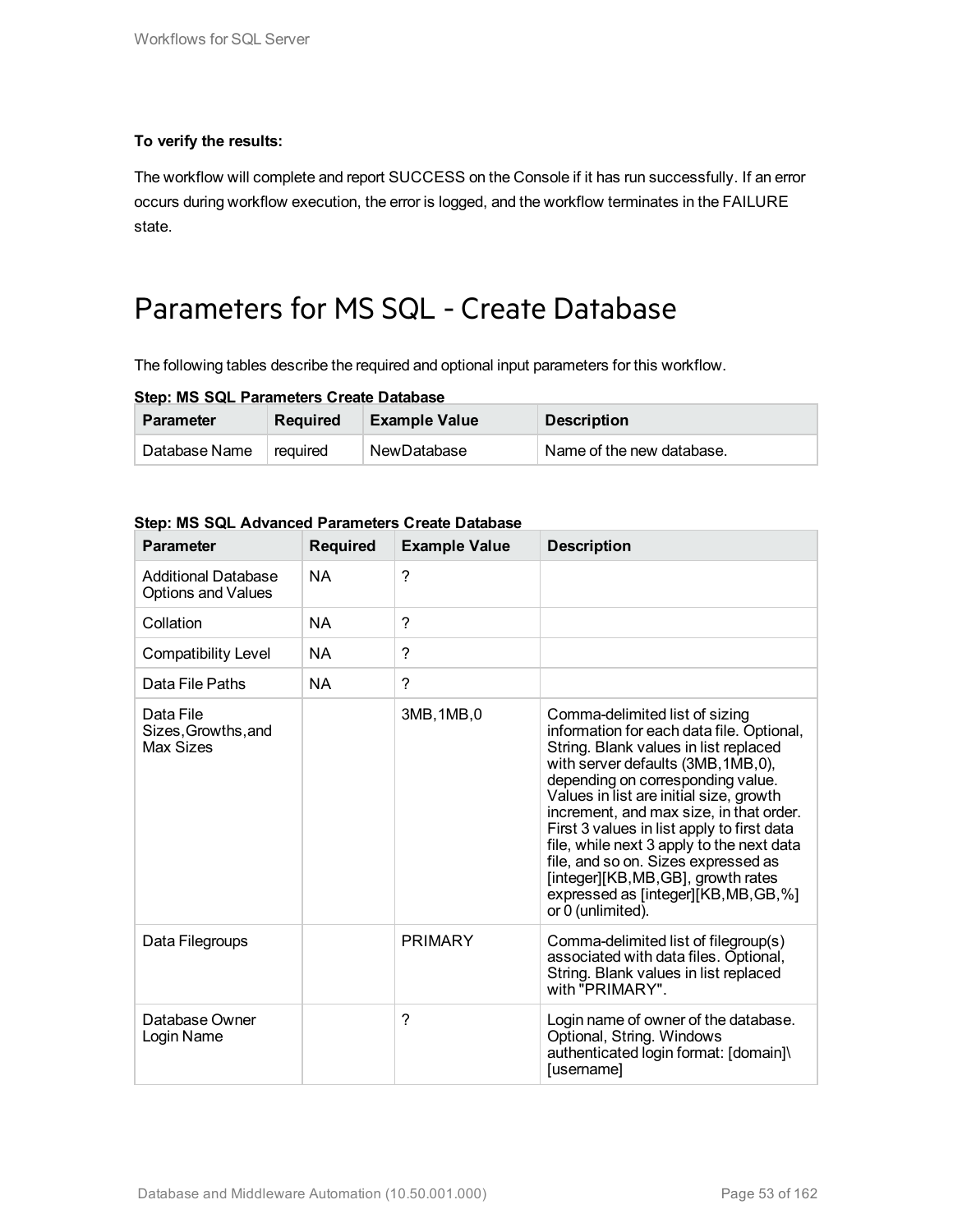| <b>Parameter</b>                                 | <b>Required</b> | <b>Example Value</b> | <b>Description</b>                                                                                                                                                                                                                                                                                         |  |
|--------------------------------------------------|-----------------|----------------------|------------------------------------------------------------------------------------------------------------------------------------------------------------------------------------------------------------------------------------------------------------------------------------------------------------|--|
| Database Owner<br>Login Password                 |                 | ?                    | The password of new owner of<br>database. *Required (if new SQL login<br>needed), String.                                                                                                                                                                                                                  |  |
| Database Recovery<br>Model                       |                 | $\overline{?}$       | Database recovery model. Optional,<br>String. Acceptable values = [FULL<br>(default), BULK LOGGED, SIMPLE].                                                                                                                                                                                                |  |
| Default Database                                 |                 | ?                    |                                                                                                                                                                                                                                                                                                            |  |
| Drop Database If<br>Exists                       |                 | <b>NO</b>            | Flag database as droppable if found.<br>Optional, String. Acceptable inputs =<br>YES, NO (default).                                                                                                                                                                                                        |  |
| Instance Account                                 |                 |                      | Optional: The Windows account that<br>will terminate the SOL Server<br>processes.                                                                                                                                                                                                                          |  |
| Instance Password                                |                 | ?                    | $\overline{?}$                                                                                                                                                                                                                                                                                             |  |
| Log File Path                                    |                 | ?                    | Directory path, file path, or filename for<br>log file. Optional, String. If blank,<br>replaced with path [server default log<br>directory]\[dbname]_log.mdf.<br>Acceptable values = directory path<br>(filename [DBname] log.Idf used), file<br>path, filename (default log directory<br>used), or blank. |  |
| Log File<br>Size, Growth, and Max<br><b>Size</b> |                 | ?                    | Comma-delimited list of sizing<br>information for log file. Optional, String.<br>Blank items replaced with server<br>defaults (3MB, 1%, 0), depending on<br>corresponding value. The values in list<br>are initial size, growth increment, and<br>max size, in that order.                                 |  |

## **Step: MS SQL Advanced Parameters Create Database, continued**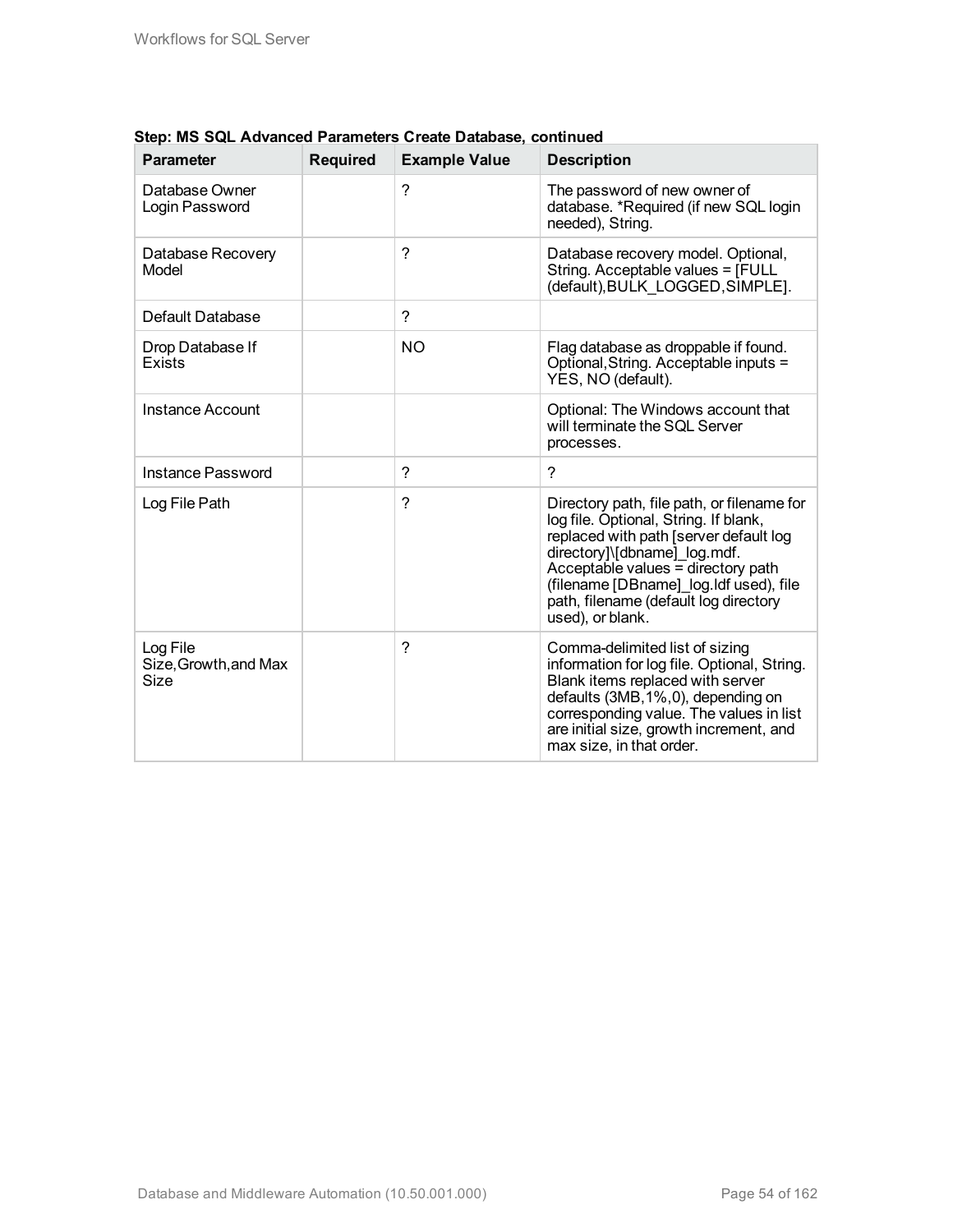# MS SQL - Install Standalone SQL Instance v3

This workflow installs a new standalone instance of SQL Server 2008/2008 R2/2012/2014 on an already existing Windows 2008/2008 R2/2012/2012 R2 server. The default deployment will only show required parameters.

To use this workflow in your environment, see the following information:

| <b>Topic</b>                                                               | Information Included                                                                                                         |  |  |
|----------------------------------------------------------------------------|------------------------------------------------------------------------------------------------------------------------------|--|--|
| "Prerequisites" below                                                      | List of prerequisites that must be satisfied before you can run<br>this workflow                                             |  |  |
| "How this workflow works" on the<br>next page                              | Information about what the workflow does, including<br>validation checks performed, steps executed, and step<br>descriptions |  |  |
| "How to run this workflow" on page<br>58                                   | Instructions for running this workflow in your environment                                                                   |  |  |
| "Parameters for MS SQL - Install<br>Standalone SQL Instance" on page<br>63 | List of input parameters for this workflow                                                                                   |  |  |

# <span id="page-54-0"></span>**Prerequisites**

Before performing the procedures in this section, your environment must meet the following minimum requirements:

- $\bullet$  A server running Windows 2008, 2008 R2, or 2012.
- Installation software:

The SQL Server 2008, 2008 R2, or 2012 software installation files, obtained from Microsoft.

The installation media must be available locally or available for download from the software repository.

- Storage: A staging directory with 4 gigabytes available to unzip the SQL Server software
- Permissions to create an SQL Server database:

System Stored Procedures (SP)

CREATE LOGIN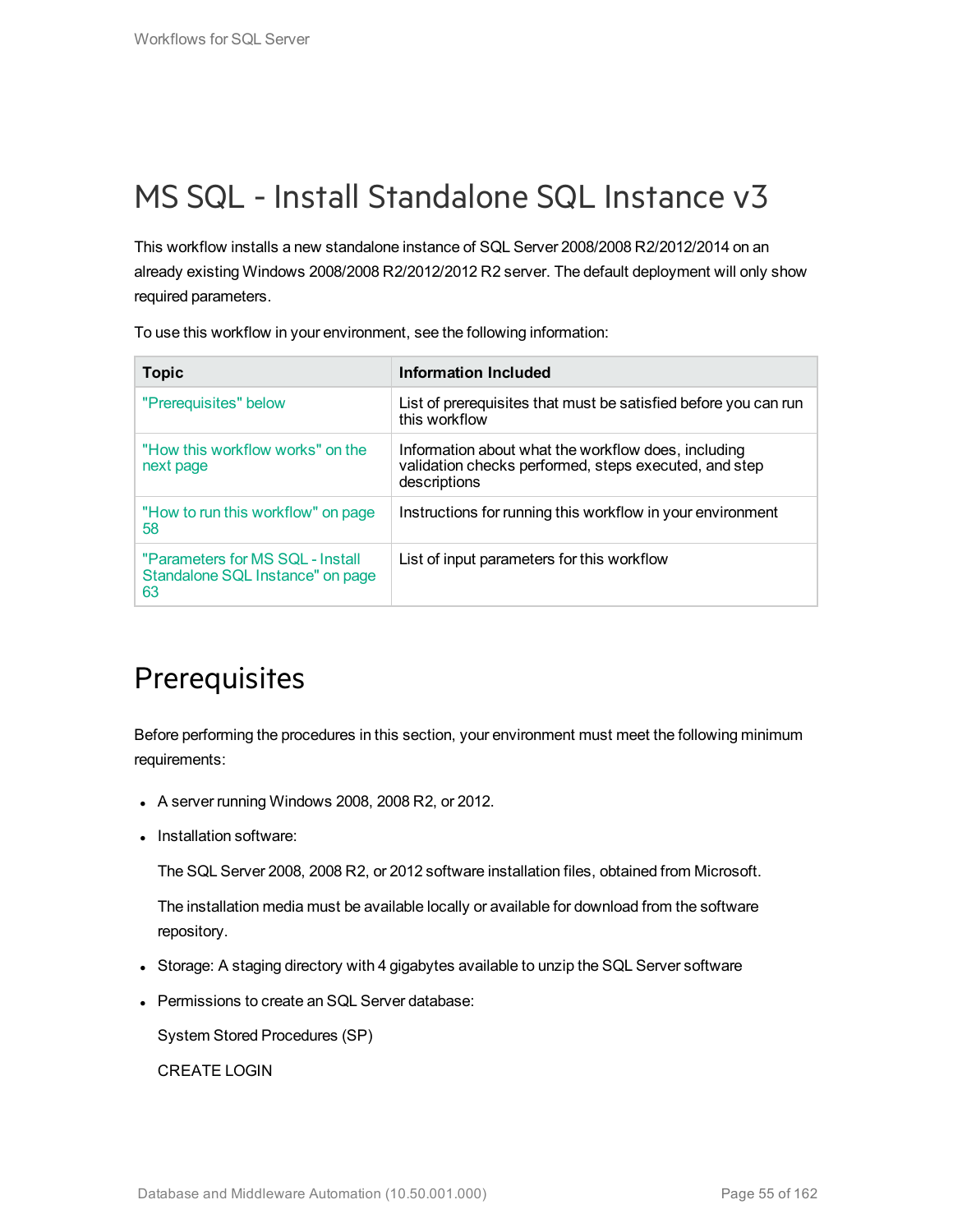If using a non-default database owner, the sp\_changedbowner process is available

If a non-default database owner is specified and does not exist, permission to create the appropriate login

 $\bullet$  If you plan to run as a Windows domain user, .NET 3.5 is installed.

**Note:** For additional information, see "Run as a Windows Domain User" in the *DMA Installation Guide*, available at: [softwaresupport.hp.com](https://softwaresupport.hp.com/)

• Licenses for SQL Server and DMA.

For additional requirements, see the following Microsoft documentation:

| <b>SQL Serverversion</b> | <b>Microsoft documentation</b>                                       |
|--------------------------|----------------------------------------------------------------------|
| 2008                     | Hardware and Software Requirements for Installing SQL Server 2008    |
| 2008 R <sub>2</sub>      | Hardware and Software Requirements for Installing SQL Server 2008 R2 |
| 2012                     | Hardware and Software Requirements for Installing SQL Server 2012    |
| 2014                     | Hardware and Software Requirements for Installing SQL Server 2014    |

# <span id="page-55-0"></span>How this workflow works

This workflow installs a new clustered instance of SQL Server 2008, 2008 R2, 2012, or 2014 on an already existing Windows 2008/2008 R2/2012/2012 R2 cluster.

## **Steps Executed**

The MS SQL - Install Standalone SQL Instance workflow includes the following steps. Each step must complete successfully before the next step can start. If a step fails, the workflow reports a failure and all subsequent steps are skipped.

| <b>Workflow Step</b>                                    | <b>Description</b>                                                                                                                                     |
|---------------------------------------------------------|--------------------------------------------------------------------------------------------------------------------------------------------------------|
| MS SQL -<br>Parameters - Install<br>Standalone V2       | Gathers all the required parameters for a standalone SQL Server install.                                                                               |
| MS SQL - Advanced<br>Parameters - Install<br>Standalone | Gathers all the optional parameters for a standalone SQL Server install.                                                                               |
| Check If Download<br><b>File Exists</b>                 | This step is designed to facilitate the complicated methodologies that various<br>companies use to distribute their software bundles for installation. |
| MS SQL - Create                                         | This step verifies that all required parameters are provided, and writes any                                                                           |

**Steps used by MS SQL -Install Standalone SQL Instance**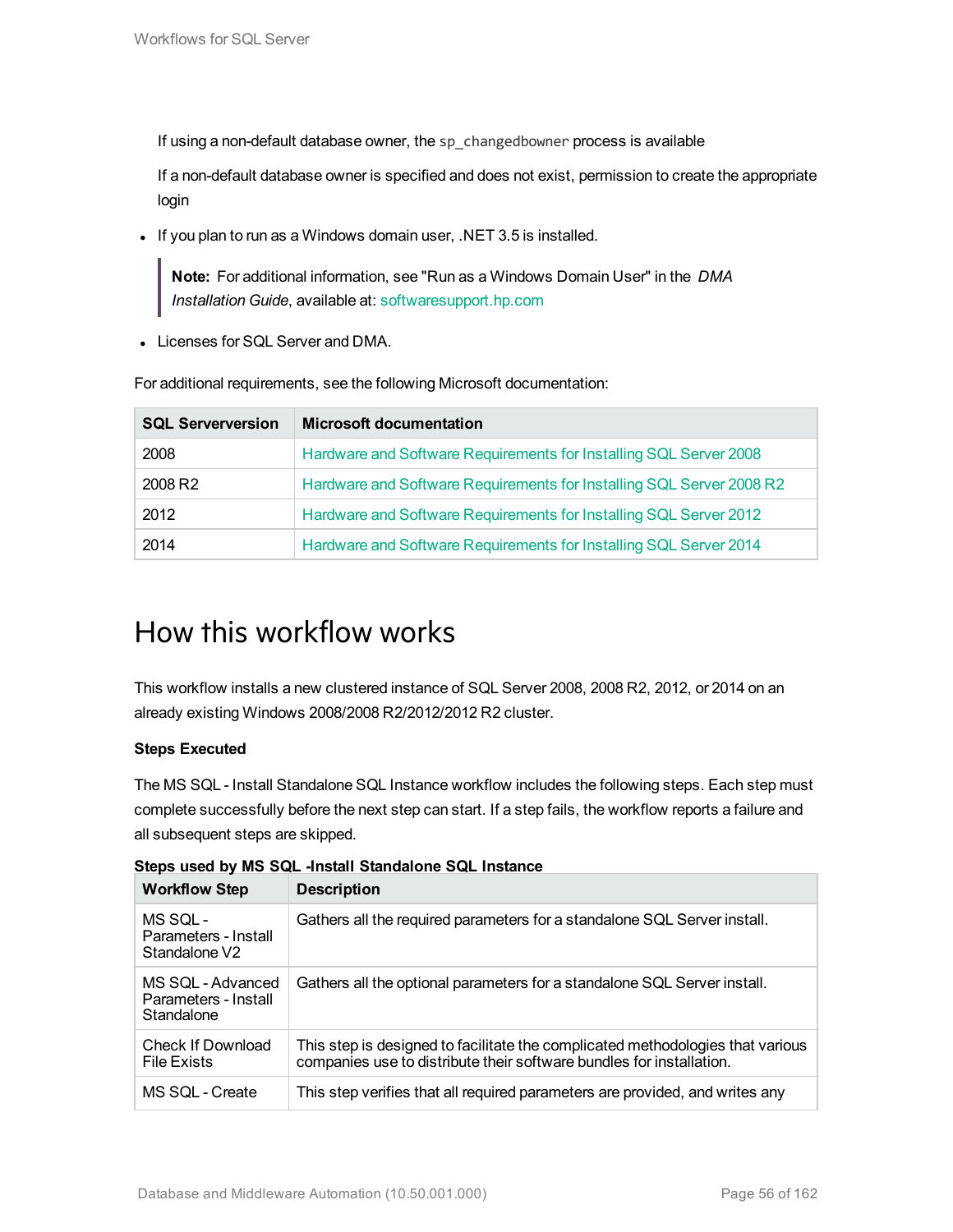| <b>Workflow Step</b>           | <b>Description</b>                                                                                                                                                                              |  |  |  |
|--------------------------------|-------------------------------------------------------------------------------------------------------------------------------------------------------------------------------------------------|--|--|--|
| Install or Upgrade<br>Template | optional parameters to the template file if they are non-blank.                                                                                                                                 |  |  |  |
| Download Software              | This step automates the transfer of files from the HP SA Software Library to<br>individual managed servers for use in downstream workflow steps. Verifies<br>checksum of each file transferred. |  |  |  |
| Unzip Archive                  | This step unzips a "zip" archive, verifies that the input file exists, ensures<br>that output directory exists, creates required directories, and deploys<br>archived files.                    |  |  |  |
| Delete File                    | This step verifies a specified file exists and deletes it.                                                                                                                                      |  |  |  |
| MS SQL - Simulate -            | This step verifies that all required parameters are provided, and the system                                                                                                                    |  |  |  |
| Install or Upgrade             | meets minimum requirements.                                                                                                                                                                     |  |  |  |
| Delete File                    | This step verifies a specified file exists and deletes it.                                                                                                                                      |  |  |  |
| MS SQL - Install or            | This step installs SQL Server 2008 by running the setup.exe program located                                                                                                                     |  |  |  |
| Upgrade                        | on the installation media.                                                                                                                                                                      |  |  |  |
| MS SQL Verify SQL              | This step determines if the target instance name of SQL Server is currently                                                                                                                     |  |  |  |
| Installation                   | installed.                                                                                                                                                                                      |  |  |  |
| Delete Directory               | This directory verifies a specified file exists and deletes it.                                                                                                                                 |  |  |  |
| Delete File                    | This step verifies a specified file exists and deletes it.                                                                                                                                      |  |  |  |
| <b>Windows Check for</b>       | Check for any pending reboots. This ensures that an installation can be run                                                                                                                     |  |  |  |
| Pending Reboot                 | without a prior reboot requirement.                                                                                                                                                             |  |  |  |
| Discover SQL                   | Audits the server's physical environment looking for SQLServer instances                                                                                                                        |  |  |  |
| Databases                      | and databases.                                                                                                                                                                                  |  |  |  |
| <b>Windows Restart</b>         | Restarts a system Input Wait Time: The number of seconds to wait before                                                                                                                         |  |  |  |
| Server                         | the reboot.                                                                                                                                                                                     |  |  |  |
| Delete File                    | This step verifies a specified file exists and deletes it.                                                                                                                                      |  |  |  |
| Windows Check for              | Checks for any pending reboots. This ensures that an installation can be run                                                                                                                    |  |  |  |
| Pending Reboot                 | without a prior reboot requirement.                                                                                                                                                             |  |  |  |
| Discover SQL                   | Audits the server's physical environment looking for SQLServer instances                                                                                                                        |  |  |  |
| Databases                      | and databases.                                                                                                                                                                                  |  |  |  |
| <b>Windows Restart</b>         | Restarts a system Input Wait Time: The number of seconds to wait before                                                                                                                         |  |  |  |
| Server                         | the reboot.                                                                                                                                                                                     |  |  |  |
| Delete File                    | This step verifies a specified file exists and deletes it.                                                                                                                                      |  |  |  |
| Windows Check for              | Checks for any pending reboots. This ensures that an installation can be run                                                                                                                    |  |  |  |
| Pending Reboot                 | without a prior reboot requirement.                                                                                                                                                             |  |  |  |
| Windows Wait for<br>Restart    | Waits 8 minutes for Windows server to finish restart.                                                                                                                                           |  |  |  |
| <b>Windows Restart</b>         | Restarts a system Input Wait Time: The number of seconds to wait before                                                                                                                         |  |  |  |
| Server                         | the reboot.                                                                                                                                                                                     |  |  |  |

**Steps used by MS SQL -Install Standalone SQL Instance, continued**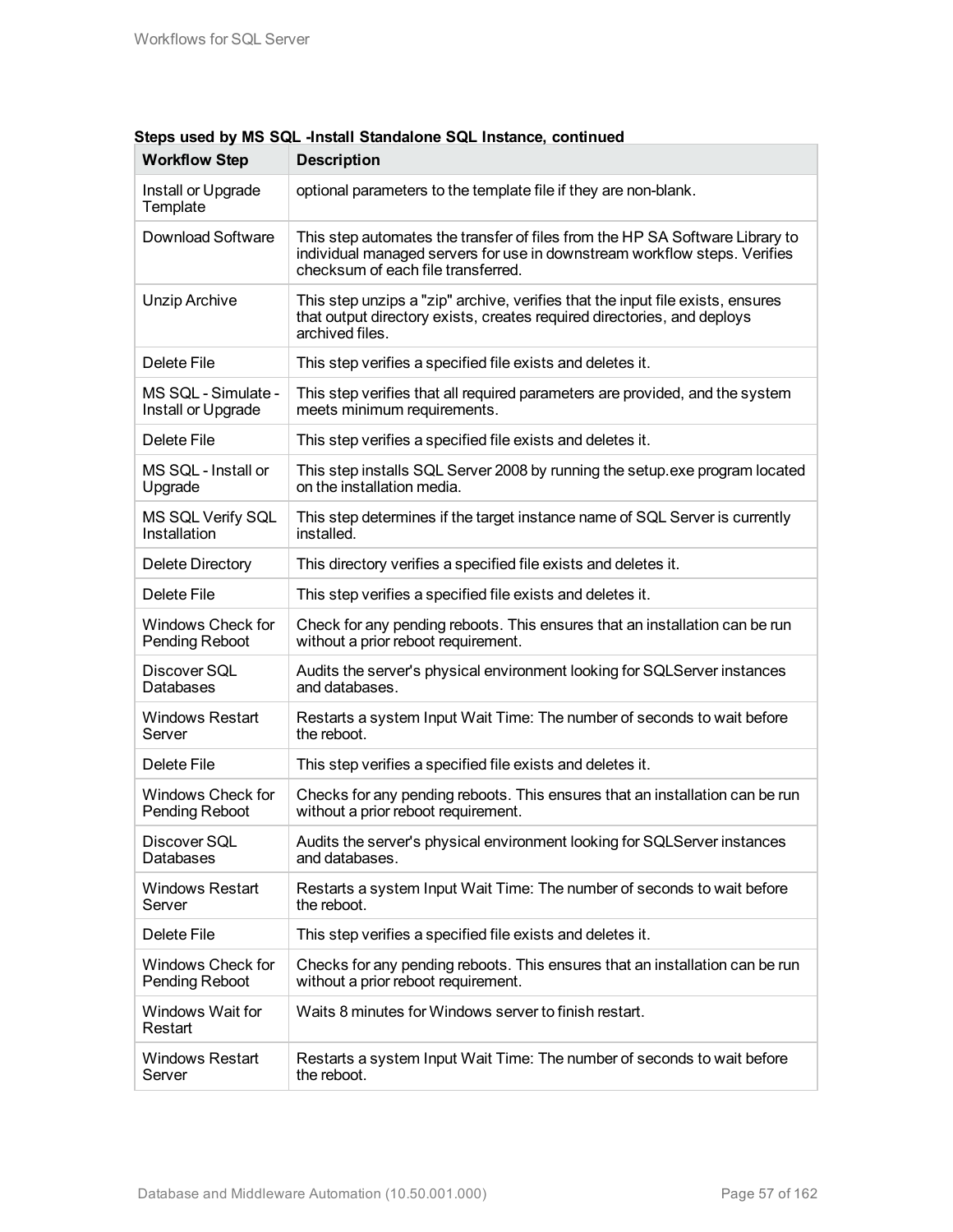| <b>Workflow Step</b>              | <b>Description</b>                                                                                        |
|-----------------------------------|-----------------------------------------------------------------------------------------------------------|
| MS SQL - Install or<br>Upgrade v2 | This step installs SQL Server 2008 by running the setup.exe program located<br>on the installation media. |
| Windows Wait for<br>Restart       | Waits 8 minutes for Windows server to finish restart.                                                     |
| MS SQL Verify SQL<br>Installation | This step determines if the target instance name of SQL Server is currently<br>installed.                 |

## **Steps used by MS SQL -Install Standalone SQL Instance, continued**

# <span id="page-57-0"></span>How to run this workflow

The following instructions show you how to customize and run the MS SQL - Install Clustered SQL Instance workflow in your environment.

The workflow provides default values for some parameters. These default values are usually sufficient for a "typical" installation. You can override the defaults by specifying parameter values in the deployment. You can also expose additional parameters in the workflow, if necessary, to accomplish more advanced scenarios. Any parameters not explicitly specified in the deployment will have the default values listed in ["Parameters](#page-31-0) for MS SQL - Install Clustered SQL Instance" on page 32.

**Note:** Before following this procedure, review the ["Prerequisites"](#page-21-0) on page 22, and ensure that all requirements are satisfied.

**To use the MS SQL - Install Clustered SQL Instance workflow:**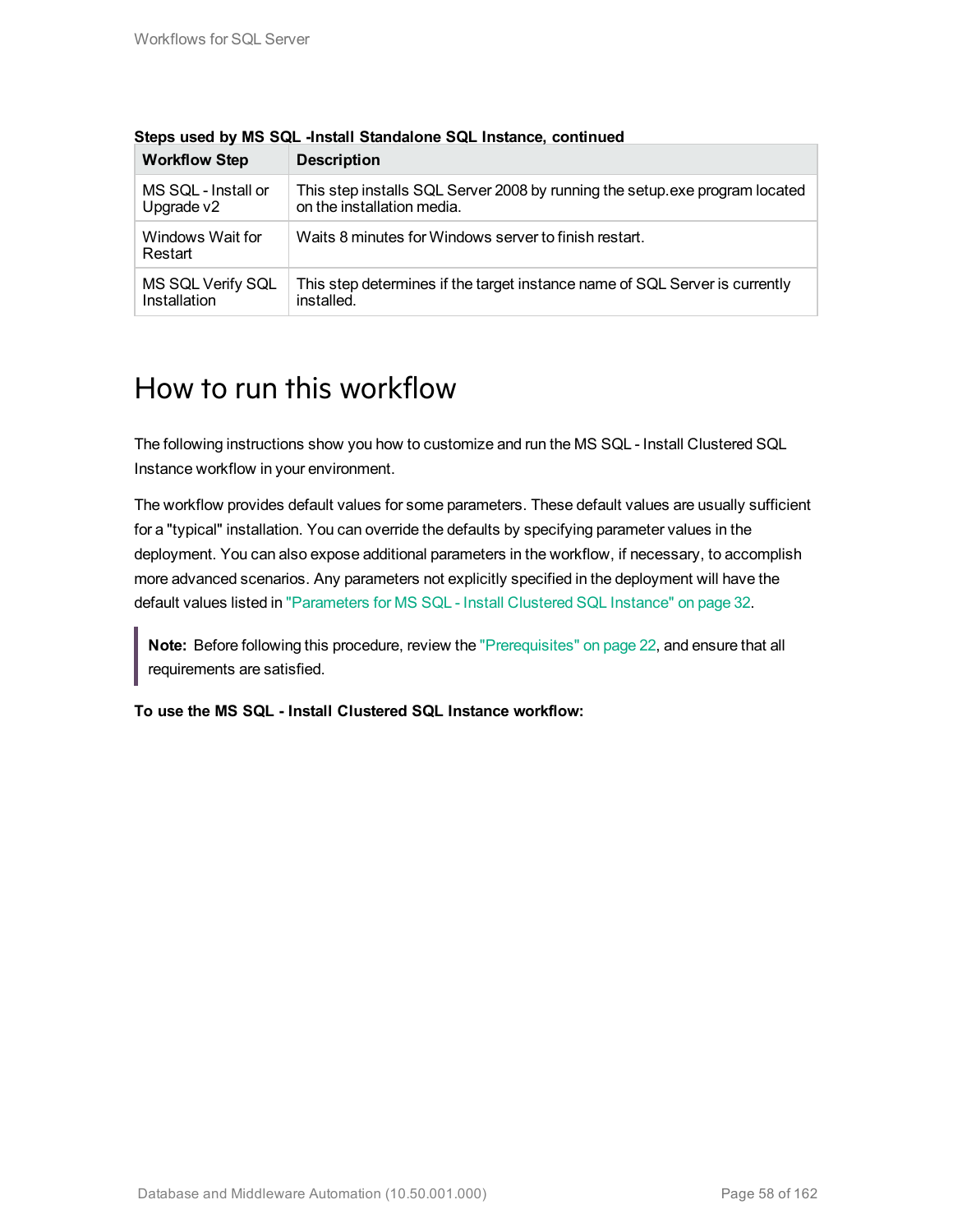1. Create a deployable copy of the workflow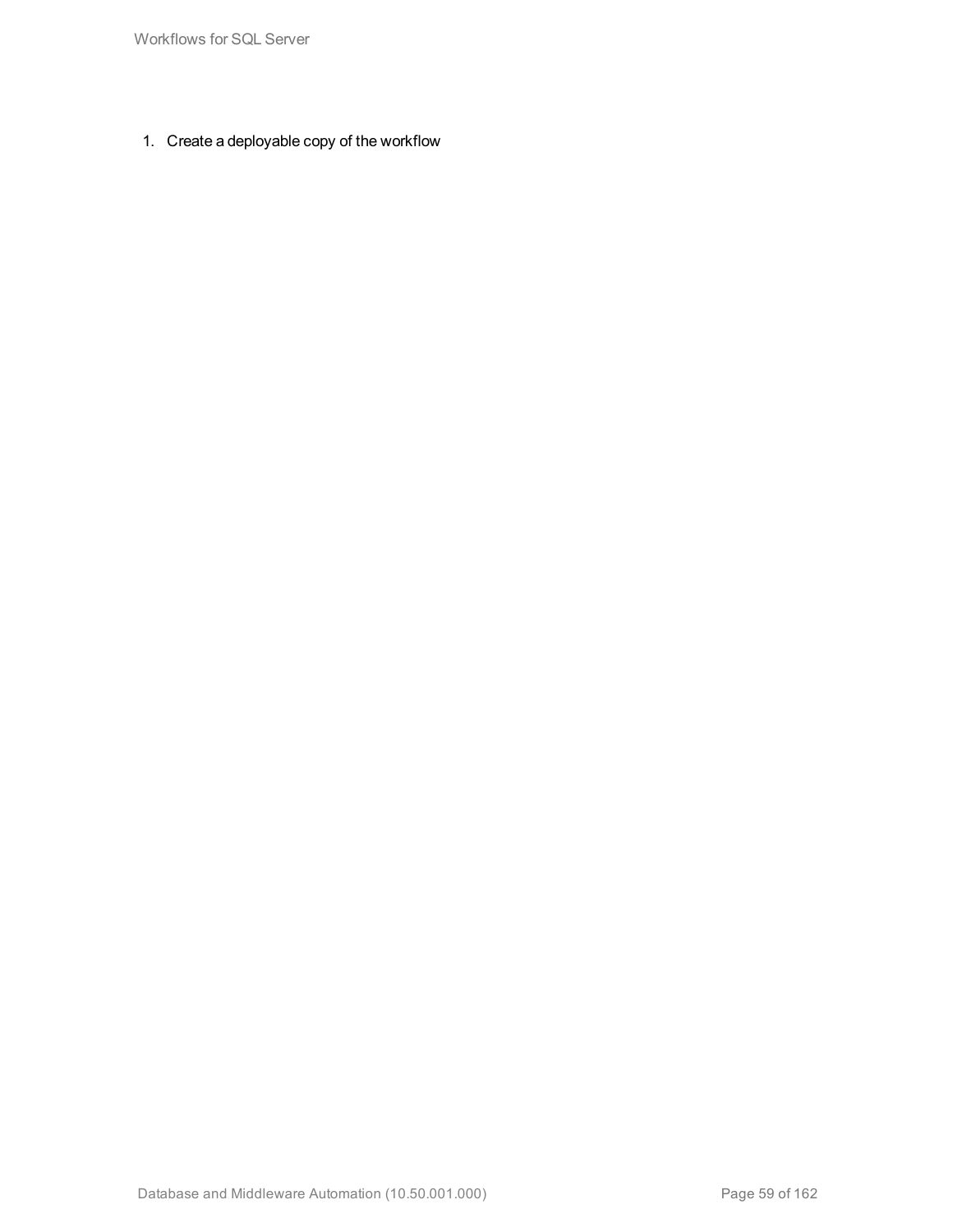Determine the values that you will specify for the following parameters.

The following tables describe the required and optional input parameters for this workflow.

| <b>Parameter</b>                       | <b>Required</b> | <b>Olop.</b> MO OQL - I didinoloro - moldir Oldindarono<br><b>Example Value</b> | <b>Description</b>                                                                                                                                                                                |
|----------------------------------------|-----------------|---------------------------------------------------------------------------------|---------------------------------------------------------------------------------------------------------------------------------------------------------------------------------------------------|
| Download<br>From Software<br>Directory | optional        | SQL12.zip                                                                       | The name of the ZIP file that<br>contains the SQL Server<br>installation software files obtained<br>from Microsoft.<br>Note: If necessary, manually<br>zip the installation software<br>files up. |
| Download<br>Target                     | required        | $C:\text{temp}$                                                                 | The local directory where the<br>SQL Server setup files are stored:                                                                                                                               |
| Destination                            |                 |                                                                                 | If source files are in the software<br>repository: Location where<br>Download From Software<br>Directory will be downloaded and<br>extracted                                                      |
|                                        |                 |                                                                                 | If source files are on the target:<br>Location where the Microsoft<br><b>SQL Server installation files</b><br>already exist-not zipped up                                                         |
|                                        |                 |                                                                                 | Upon a successful workflow<br>completion, all downloaded and<br>extracted files are cleaned up.                                                                                                   |
| <b>Instance Name</b>                   | required        | SQL-<br>CLUSTER\InstanceA                                                       | The name of the newly created<br>virtual server and instance.                                                                                                                                     |
|                                        |                 |                                                                                 | Format: <virtual<br>Server&gt;\<instance name=""></instance></virtual<br>                                                                                                                         |
|                                        |                 |                                                                                 | Use MSSQLSERVER for the<br>default instance and any other<br>alphanumeric value for a named<br>instance.                                                                                          |

**Step: MS SQL - Parameters - Install Standalone**

|  | Step: MS SQL - Advanced Parameters - Install Standalone |  |
|--|---------------------------------------------------------|--|
|  |                                                         |  |

| <b>Parameter</b>                     | Require<br>d | <b>Example Value</b>                                 | <b>Description</b>                                                                                                                                        |
|--------------------------------------|--------------|------------------------------------------------------|-----------------------------------------------------------------------------------------------------------------------------------------------------------|
| Additional<br>Template<br>Parameters | optional     | SQMREPORTING[1]<br>INSTANCEDIR "D:\SQLDirector<br>v" | Pipe-delimited ( ) list of additional<br>template parameters and values.<br>Should follow this example:<br>SQMREPORTING[1]<br>INSTANCEDIR "D:\SQLDirector |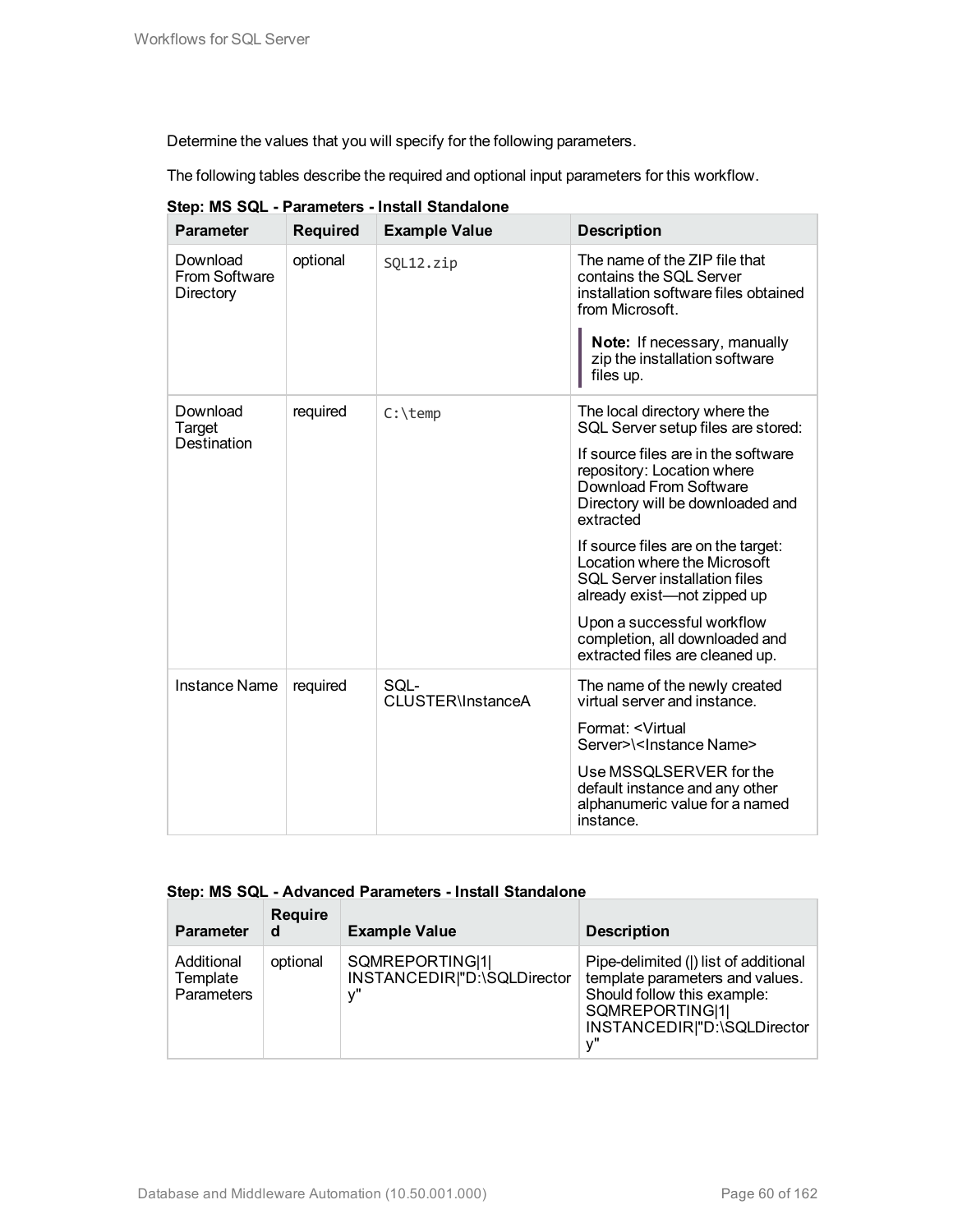| <b>Parameter</b>             | <b>Require</b><br>d | <b>Example Value</b> | <b>Description</b>                                                                                                                                                                                                                                                                                      |
|------------------------------|---------------------|----------------------|---------------------------------------------------------------------------------------------------------------------------------------------------------------------------------------------------------------------------------------------------------------------------------------------------------|
| Always<br>Restart            | optional            | Yes                  | If set to "YES", will always<br>restart server, even if a restart is<br>not required.                                                                                                                                                                                                                   |
| Data File<br>Location        | optional            | $\tilde{?}$          | The location for the SQL Server<br>program files.                                                                                                                                                                                                                                                       |
| Install<br>Component<br>s    | optional            | $\overline{?}$       | A comma-delimited list that<br>specifies which components to<br>install. Feature names are case<br>sensitive. For a list of<br>components for SQL Server 2008<br>R2 (as well as links to previous<br>versions), see:<br>msdn.microsoft.com/en-<br>us/library/ms144259<br>$(v = SQL.105)$ . aspx#Feature |
| Installation<br>Path         | optional            | $\tilde{?}$          | The location for the SQL Server<br>program files.                                                                                                                                                                                                                                                       |
| Installer<br>Account         | optional            | $\overline{?}$       | The Windows account that will<br>perform the installation.                                                                                                                                                                                                                                              |
| Installer<br>Password        | optional            | $\overline{?}$       | The password of the Windows<br>account that will perform the<br>installation                                                                                                                                                                                                                            |
| Product<br>Key               | optional            | $\tilde{?}$          | Specifies the product key for the<br>edition of SQL Server. If this<br>parameter is not specified,<br>Evaluation is used.                                                                                                                                                                               |
| <b>SA</b><br>Password        | optional            | $\tilde{?}$          | The password for the SQL Server<br>SA account. If specified, the<br>security mode will be set to SQL<br>authentication. If left blank,<br>security mode will be set to<br>Windows authentication.                                                                                                       |
| <b>SQL Agent</b><br>Account  | optional            | Win12\Administrator  | The login account for the SQL<br>Server Agent service. Can be a<br>local Windows user, a domain<br>user, or a built-in account (for<br>example, NT<br>AUTHORITY\NETWORK<br>SERVICE). If not a built-in<br>account, also specify SQL Agent<br>Password.                                                  |
| <b>SQL Agent</b><br>Password | optional            |                      | Specify if SQL Agent Account is<br>specified.                                                                                                                                                                                                                                                           |

# **Step: MS SQL - Advanced Parameters - Install Standalone, continued**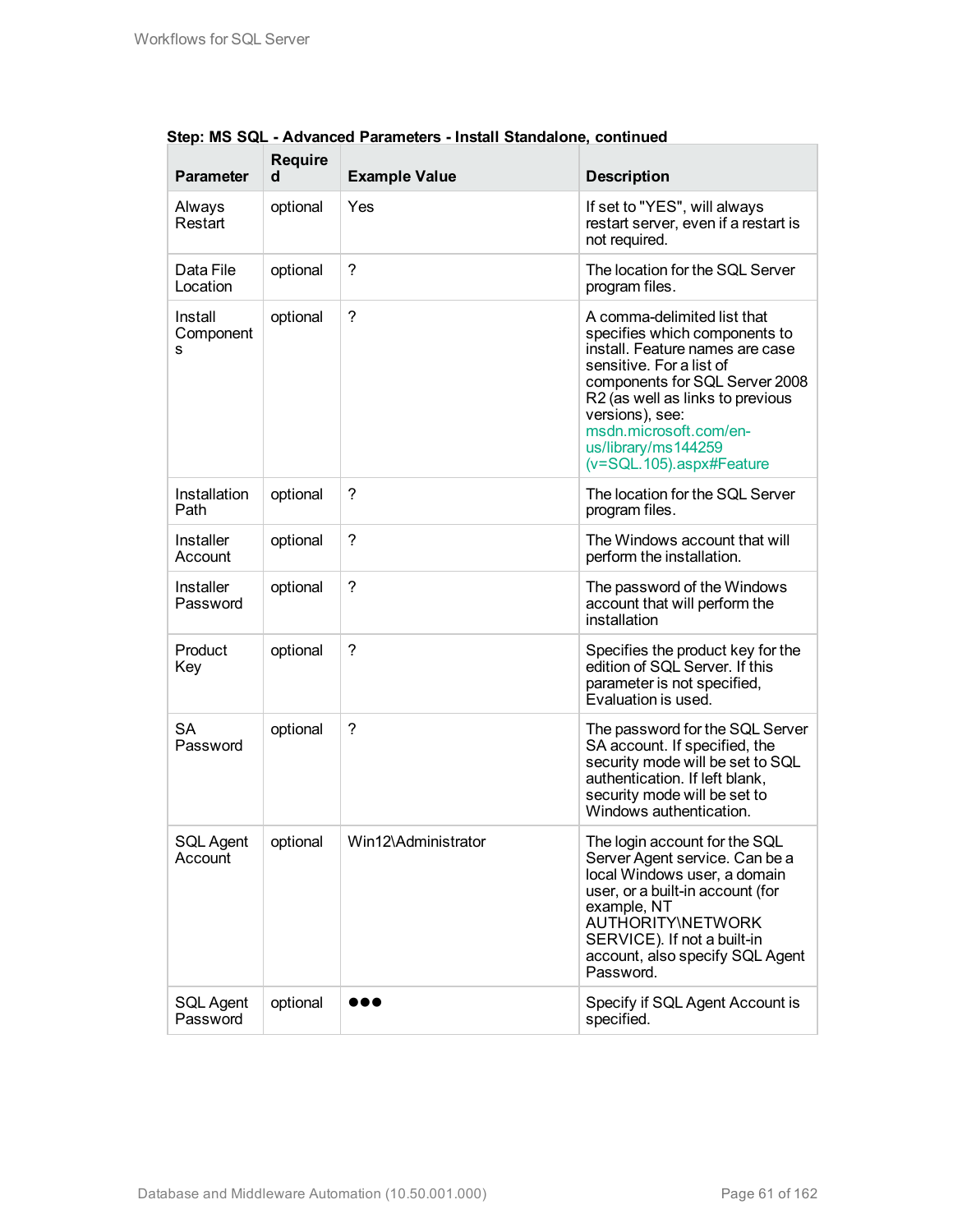| <b>Parameter</b>                  | <b>Require</b><br>d | <b>Example Value</b> | <b>Description</b>                                                                                                                                                                                                                                                                                                                                                                                              |
|-----------------------------------|---------------------|----------------------|-----------------------------------------------------------------------------------------------------------------------------------------------------------------------------------------------------------------------------------------------------------------------------------------------------------------------------------------------------------------------------------------------------------------|
| SQL<br><b>Browser</b><br>Account  | optional            | ?                    | The login account for the SQL<br>Server Agent service. Can be a<br>local Windows user, a domain<br>user, or a built-in account (for<br>example, NT<br>AUTHORITY\NETWORK<br>SERVICE). If not a built-in<br>account, also specify SQL<br>Browser Password.                                                                                                                                                        |
| SQL<br><b>Browser</b><br>Password | required            | ?                    | Required if SQL Browser<br>Account is specified and is not a<br>built-in account.                                                                                                                                                                                                                                                                                                                               |
| SQL<br>Collation                  | optional            | $\tilde{?}$          | The collation of the instance. If<br>left blank, the instance will be<br>installed with the collation of the<br>OS.                                                                                                                                                                                                                                                                                             |
| SQL<br>Service<br>Account         | optional            | Win12\Administrator  | The login account for the SQL<br>Server service. Can be a local<br>Windows user, a domain user, or<br>a built-in account (for example,<br>NT AUTHORITY NETWORK<br>SERVICE). If not a built-in<br>account, also specify SQL<br>Service Password.                                                                                                                                                                 |
| SQL<br>Service<br>Password        | required            |                      | Required if SQL Service Account<br>is specified and is not a built-in<br>account.                                                                                                                                                                                                                                                                                                                               |
| SQL<br>Sysadmin<br>Accounts       | required            | Win12\Administrator  | Optional, only applies to<br>SQL Server 2008 and 2008 R2<br>installs. Not applicable for<br>SQL Server 2005. A comma-<br>delimited list of user accounts<br>that will be set as system<br>administrators. Each account<br>must either be a local Windows<br>user or a domain user.<br>A comma-delimited list of user<br>accounts that will be set as<br>system administrators.<br>Each account must either be a |
|                                   |                     |                      | local Windows user or a domain<br>user.                                                                                                                                                                                                                                                                                                                                                                         |
|                                   |                     |                      | This parameter is optional for<br>SQL Server 2008 or 2008 R2.                                                                                                                                                                                                                                                                                                                                                   |
| <b>Skip</b>                       | optional            | <b>NA</b>            | If set to "YES", workflow will skip                                                                                                                                                                                                                                                                                                                                                                             |

## **Step: MS SQL - Advanced Parameters - Install Standalone, continued**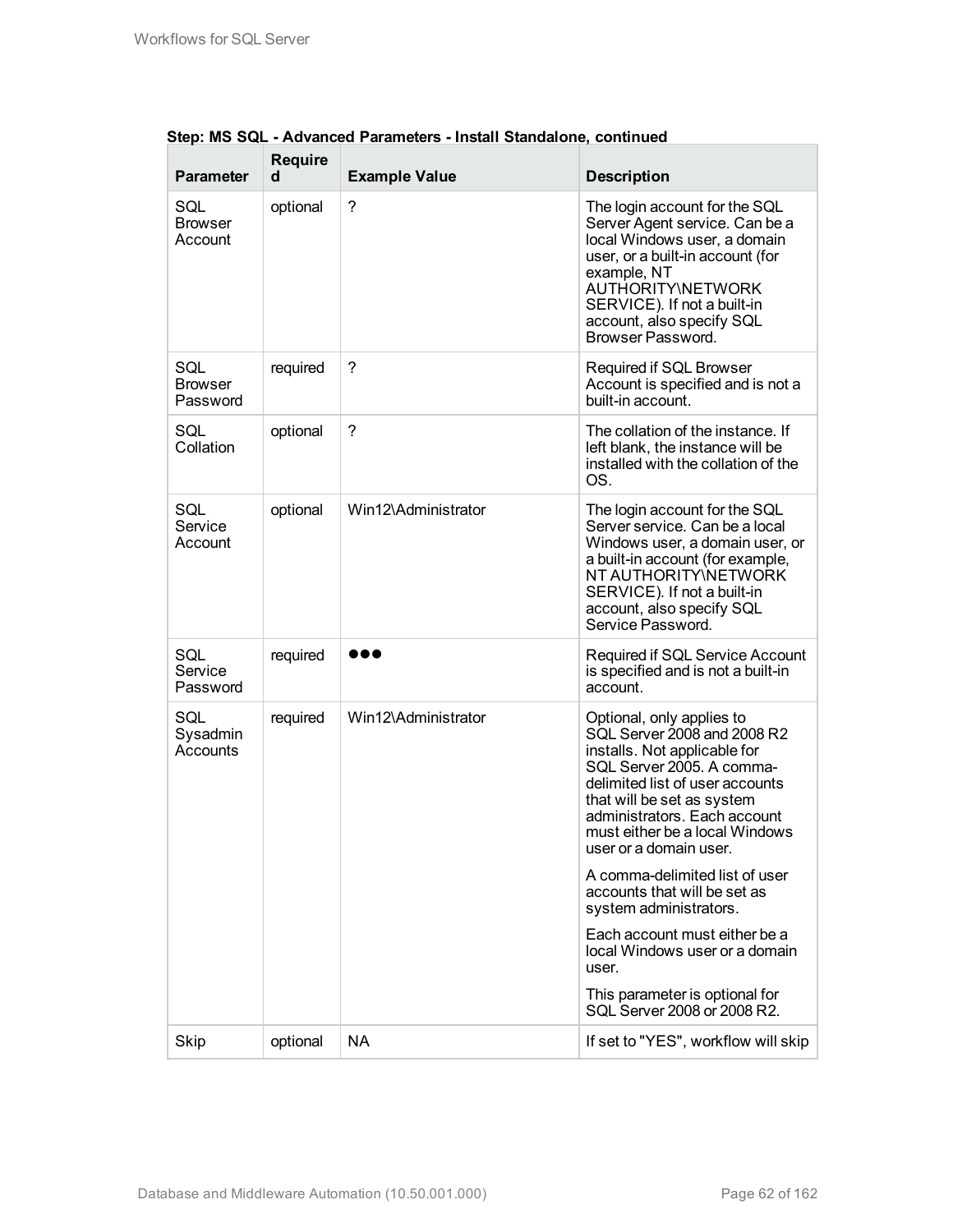| <b>Parameter</b> | Require<br>d | <b>Example Value</b> | <b>Description</b>                                            |
|------------------|--------------|----------------------|---------------------------------------------------------------|
| Simulation       |              |                      | Simulate step and proceed<br>directly to install/upgrade step |

## **Step: MS SQL - Advanced Parameters - Install Standalone, continued**

- 2. In the workflow editor, expose any additional parameters that you need. You will specify values for those parameters when you create the deployment or at runtime.
- 3. Save the changes to the workflow (click **Save** in the lower right corner).
- 4. Create a new deployment. See "Create a Deployment" in *DMA Quick Start Tutorial* for instructions.
- 5. On the Parameters tab, specify values (or set the type to Runtime Value) for the required parameters listed in step 2 and any additional parameters that you have exposed. You do not need to specify values for those parameters whose default values are appropriate for your environment.
- 6. On the Targets tab, specify one or more targets for this deployment.
- 7. Save the deployment (click **Save** in the lower right corner).
- 8. Run the workflow using this deployment, specifying any runtime parameters. See "Run Your Workflow" in ( *DMA Quick Start Tutorial* for instructions.

## **To verify the results:**

The workflow will complete and report SUCCESS on the Console if it has run successfully. If an error occurs during workflow execution, the error is logged, and the workflow terminates in the FAILURE state.

# <span id="page-62-0"></span>Parameters for MS SQL - Install Standalone SQL

# Instance

The following tables describe the required and optional input parameters for this workflow.

| <b>Parameter</b>                       | <b>Required</b> | <b>Example Value</b> | <b>Description</b>                                                                                                                                                                          |
|----------------------------------------|-----------------|----------------------|---------------------------------------------------------------------------------------------------------------------------------------------------------------------------------------------|
| Download From<br>Software<br>Directory | optional        | SQL12.zip            | The name of the ZIP file that contains<br>the SQL Server installation software<br>files obtained from Microsoft.<br>Note: If necessary, manually zip<br>the installation software files up. |

**Step: MS SQL - Parameters - Install Standalone**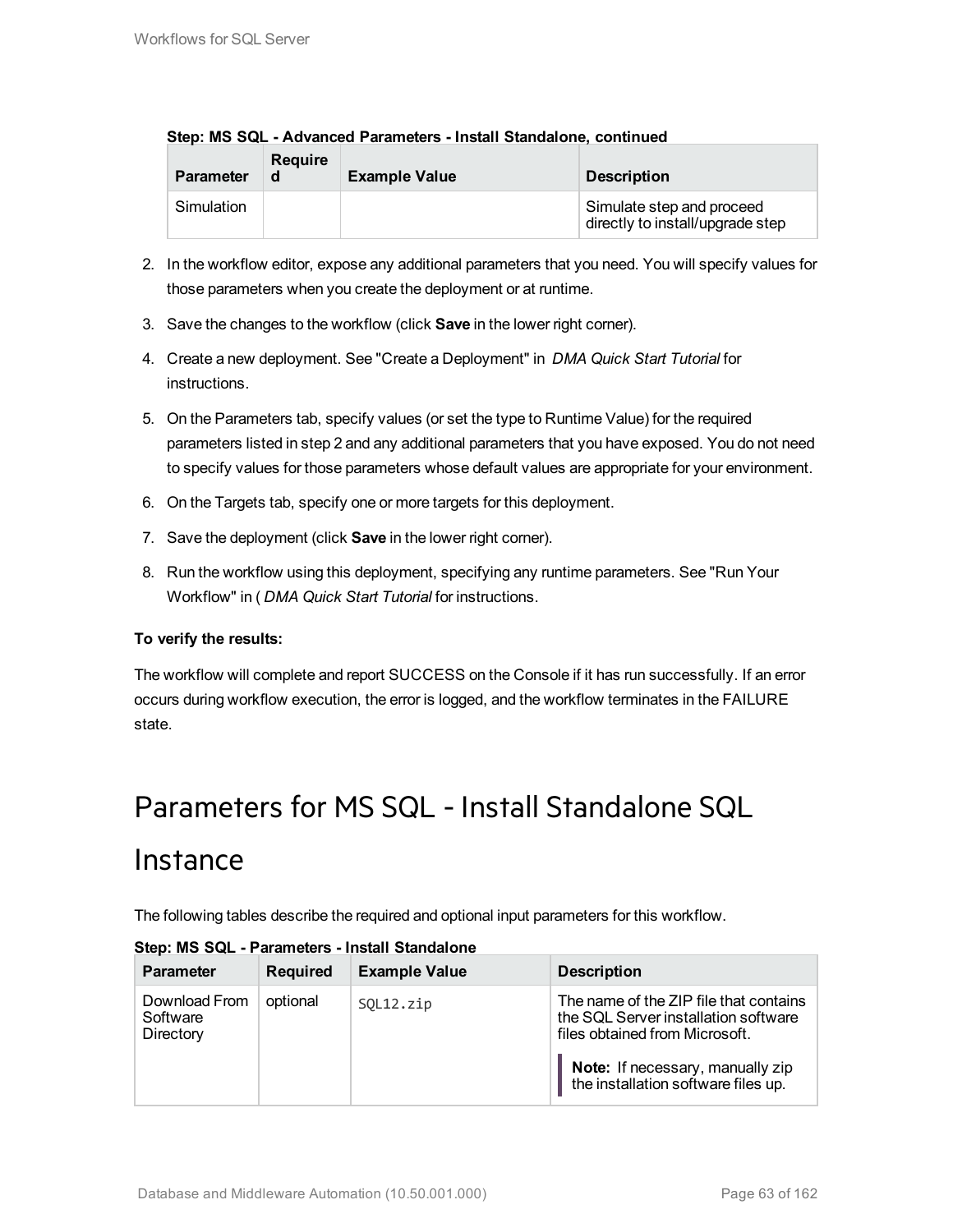| <b>Parameter</b>                  | <b>Required</b> | <b>Example Value</b>  | <b>Description</b>                                                                                                                        |
|-----------------------------------|-----------------|-----------------------|-------------------------------------------------------------------------------------------------------------------------------------------|
| Download<br>Target<br>Destination | required        | $C:\text{temp}$       | The local directory where the<br>SQL Server setup files are stored:                                                                       |
|                                   |                 |                       | If source files are in the software<br>repository: Location where Download<br>From Software Directory will be<br>downloaded and extracted |
|                                   |                 |                       | If source files are on the target:<br>Location where the Microsoft<br>SQL Server installation files already<br>exist—not zipped up        |
|                                   |                 |                       | Upon a successful workflow<br>completion, all downloaded and<br>extracted files are cleaned up.                                           |
| Instance Name                     | required        | SQL-CLUSTER\InstanceA | The name of the newly created virtual<br>server and instance.                                                                             |
|                                   |                 |                       | Format: <virtual server="">\<instance<br>Name&gt;</instance<br></virtual>                                                                 |
|                                   |                 |                       | Use MSSQLSERVER for the default<br>instance and any other alphanumeric<br>value for a named instance.                                     |

**Step: MS SQL - Parameters - Install Standalone, continued**

| Step: MS SQL - Advanced Parameters - Install Standalone |  |  |  |  |  |  |  |
|---------------------------------------------------------|--|--|--|--|--|--|--|
|---------------------------------------------------------|--|--|--|--|--|--|--|

| <b>Parameter</b>                     | <b>Required</b> | <b>Example Value</b>                                 | <b>Description</b>                                                                                                                                                                                                                                                                                   |
|--------------------------------------|-----------------|------------------------------------------------------|------------------------------------------------------------------------------------------------------------------------------------------------------------------------------------------------------------------------------------------------------------------------------------------------------|
| Additional<br>Template<br>Parameters | optional        | SQMREPORTING[1]<br>INSTANCEDIR "D:\SQLDirector<br>у" | Pipe-delimited ( ) list of additional<br>template parameters and values.<br>Should follow this example:<br>SQMREPORTING[1]<br>INSTANCEDIR "D:\SQLDirector<br>y"                                                                                                                                      |
| Always<br>Restart                    | optional        | Yes                                                  | If set to "YES", will always restart<br>server, even if a restart is not<br>required.                                                                                                                                                                                                                |
| Data File<br>Location                | optional        | ?                                                    | The location for the SQL Server<br>program files.                                                                                                                                                                                                                                                    |
| Install<br>Component<br>s            | optional        | ?                                                    | A comma-delimited list that<br>specifies which components to<br>install. Feature names are case<br>sensitive. For a list of components<br>for SQL Server 2008 R2 (as well as<br>links to previous versions), see:<br>msdn.microsoft.com/en-<br>us/library/ms144259<br>$(v = SQL.105)$ . aspx#Feature |
| Installation<br>Path                 | optional        | $\overline{\phantom{0}}$                             | The location for the SQL Server<br>program files.                                                                                                                                                                                                                                                    |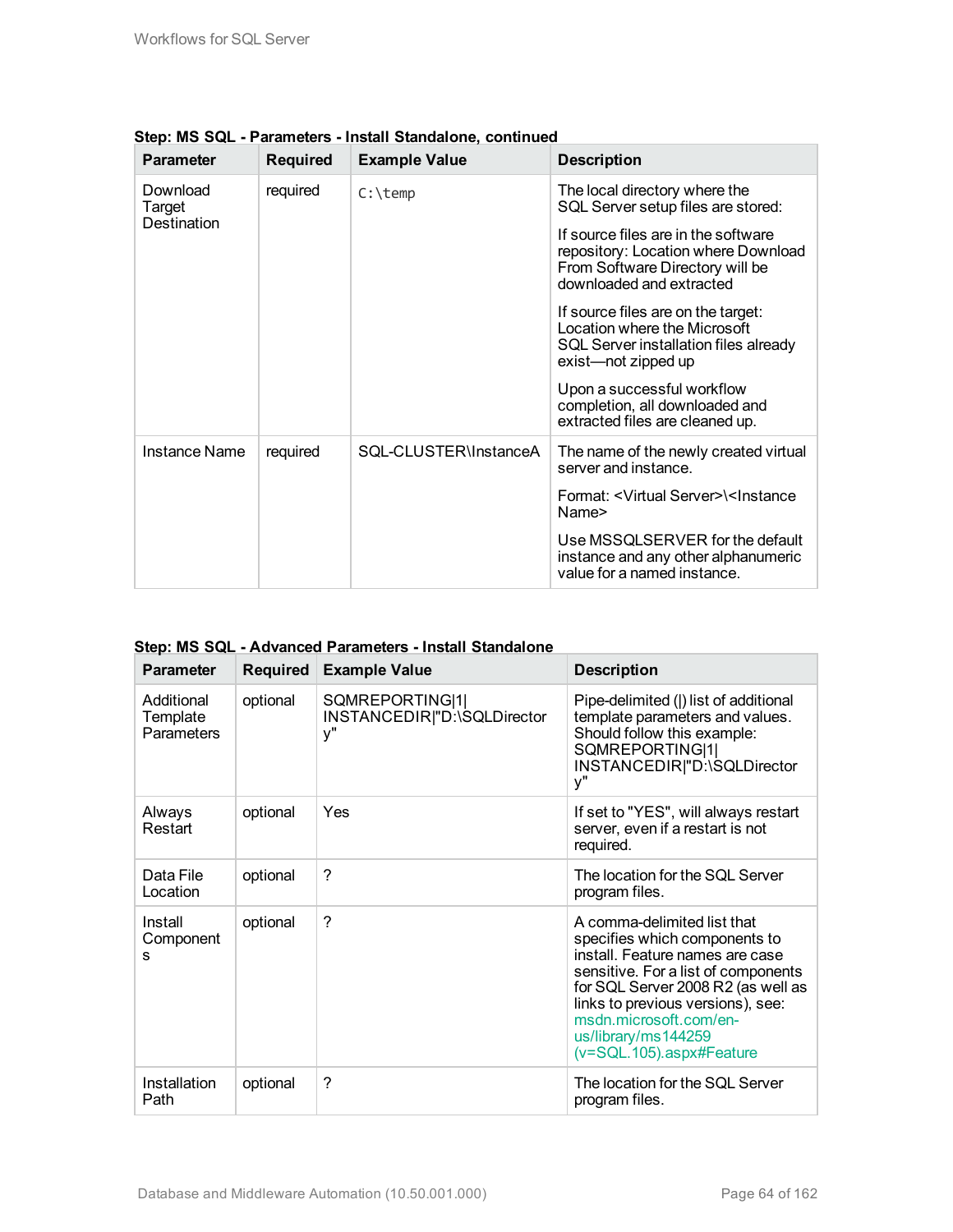| <b>Parameter</b>                  | <b>Required</b> | <b>Example Value</b>     | <b>Description</b>                                                                                                                                                                                                                                       |
|-----------------------------------|-----------------|--------------------------|----------------------------------------------------------------------------------------------------------------------------------------------------------------------------------------------------------------------------------------------------------|
| Installer<br>Account              | optional        | $\overline{\phantom{0}}$ | The Windows account that will<br>perform the installation.                                                                                                                                                                                               |
| Installer<br>Password             | optional        | $\gamma$                 | The password of the Windows<br>account that will perform the<br>installation                                                                                                                                                                             |
| Product Key                       | optional        | $\overline{\phantom{0}}$ | Specifies the product key for the<br>edition of SQL Server. If this<br>parameter is not specified,<br>Evaluation is used.                                                                                                                                |
| <b>SA</b><br>Password             | optional        | $\overline{?}$           | The password for the SQL Server<br>SA account. If specified, the<br>security mode will be set to SQL<br>authentication. If left blank,<br>security mode will be set to<br>Windows authentication.                                                        |
| <b>SQL Agent</b><br>Account       | optional        | Win12\Administrator      | The login account for the SQL<br>Server Agent service. Can be a<br>local Windows user, a domain<br>user, or a built-in account (for<br>example, NT<br>AUTHORITY\NETWORK<br>SERVICE). If not a built-in<br>account, also specify SQL Agent<br>Password.   |
| <b>SQL Agent</b><br>Password      | optional        |                          | Specify if SQL Agent Account is<br>specified.                                                                                                                                                                                                            |
| SQL<br><b>Browser</b><br>Account  | optional        | $\overline{?}$           | The login account for the SQL<br>Server Agent service. Can be a<br>local Windows user, a domain<br>user, or a built-in account (for<br>example, NT<br>AUTHORITY\NETWORK<br>SERVICE). If not a built-in<br>account, also specify SQL Browser<br>Password. |
| SQL<br><b>Browser</b><br>Password | required        | ?                        | Required if SQL Browser Account<br>is specified and is not a built-in<br>account.                                                                                                                                                                        |
| SQL<br>Collation                  | optional        | ?                        | The collation of the instance. If left<br>blank, the instance will be installed<br>with the collation of the OS.                                                                                                                                         |
| <b>SQL Service</b><br>Account     | optional        | Win12\Administrator      | The login account for the SQL<br>Server service. Can be a local<br>Windows user, a domain user, or a<br>built-in account (for example, NT<br>AUTHORITY\NETWORK<br>SERVICE). If not a built-in<br>account, also specify SQL Service<br>Password.          |

**Step: MS SQL - Advanced Parameters - Install Standalone, continued**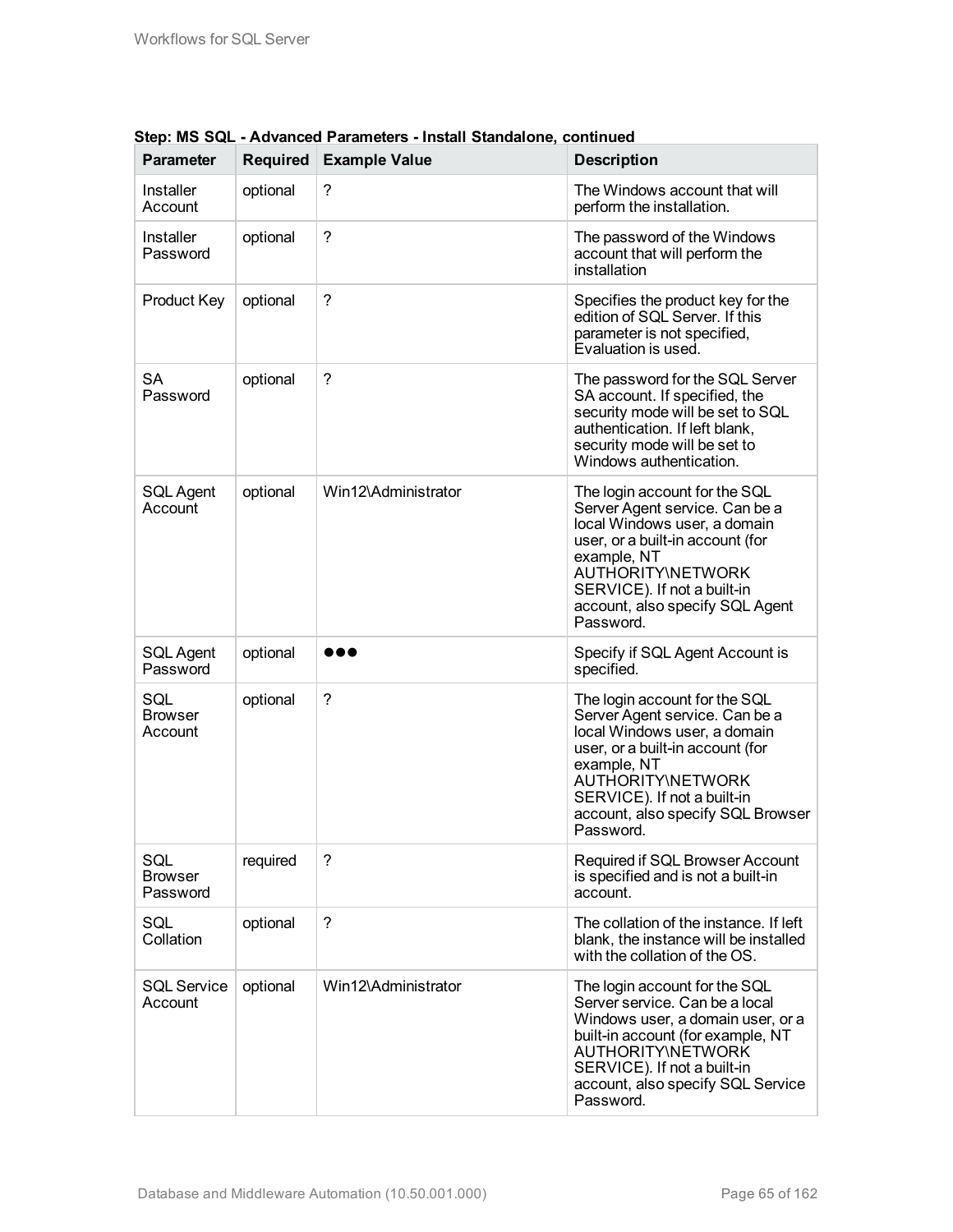| <b>Parameter</b>               | Required | <b>Example Value</b> | <b>Description</b>                                                                                                                                                                                                                                                                                                                                                                                                                                                                                                         |
|--------------------------------|----------|----------------------|----------------------------------------------------------------------------------------------------------------------------------------------------------------------------------------------------------------------------------------------------------------------------------------------------------------------------------------------------------------------------------------------------------------------------------------------------------------------------------------------------------------------------|
| <b>SQL Service</b><br>Password | required | D A                  | Required if SQL Service Account is<br>specified and is not a built-in<br>account.                                                                                                                                                                                                                                                                                                                                                                                                                                          |
| SQL<br>Sysadmin<br>Accounts    | required | Win12\Administrator  | Optional, only applies to<br>SQL Server 2008 and 2008 R2<br>installs. Not applicable for<br>SQL Server 2005. A comma-<br>delimited list of user accounts that<br>will be set as system<br>administrators. Each account must<br>either be a local Windows user or a<br>domain user.<br>A comma-delimited list of user<br>accounts that will be set as system<br>administrators<br>Each account must either be a<br>local Windows user or a domain<br>user.<br>This parameter is optional for<br>SQL Server 2008 or 2008 R2. |
| Skip<br>Simulation             | optional | <b>NA</b>            | If set to "YES", workflow will skip<br>Simulate step and proceed directly<br>to install/upgrade step                                                                                                                                                                                                                                                                                                                                                                                                                       |

**Step: MS SQL - Advanced Parameters - Install Standalone, continued**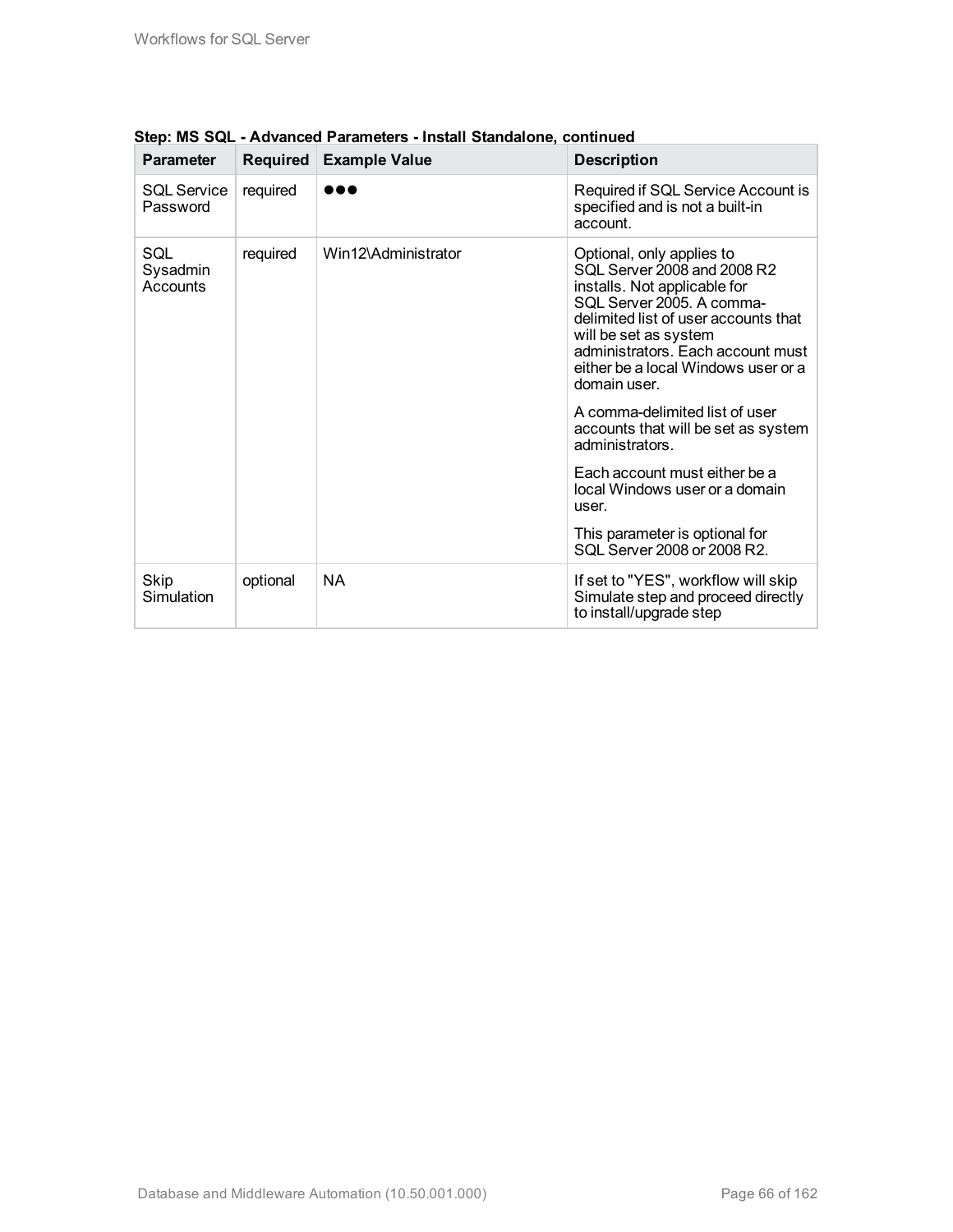# MS SQL - Upgrade Standalone SQL Instance

This workflow is supported on the Windows operating system platform. The MS SQL - Upgrade Standalone SQL Instance enables you to update and existing instance of SQL Server.

To use this workflow in your environment, see the following information:

| <b>Topic</b>                                                               | Information Included                                                                                                         |
|----------------------------------------------------------------------------|------------------------------------------------------------------------------------------------------------------------------|
| "Prerequisites for this Workflow" on<br>the next page                      | List of prerequisites that must be satisfied before you can run<br>this workflow                                             |
| "How this Workflow Works" on page<br>69                                    | Information about what the workflow does, including<br>validation checks performed, steps executed, and step<br>descriptions |
| "How to Run this Workflow" on page<br>71                                   | Instructions for running this workflow in your environment                                                                   |
| "Parameters for MS SQL - Upgrade<br>Standalone SQL Instance" on page<br>73 | List of input parameters for this workflow                                                                                   |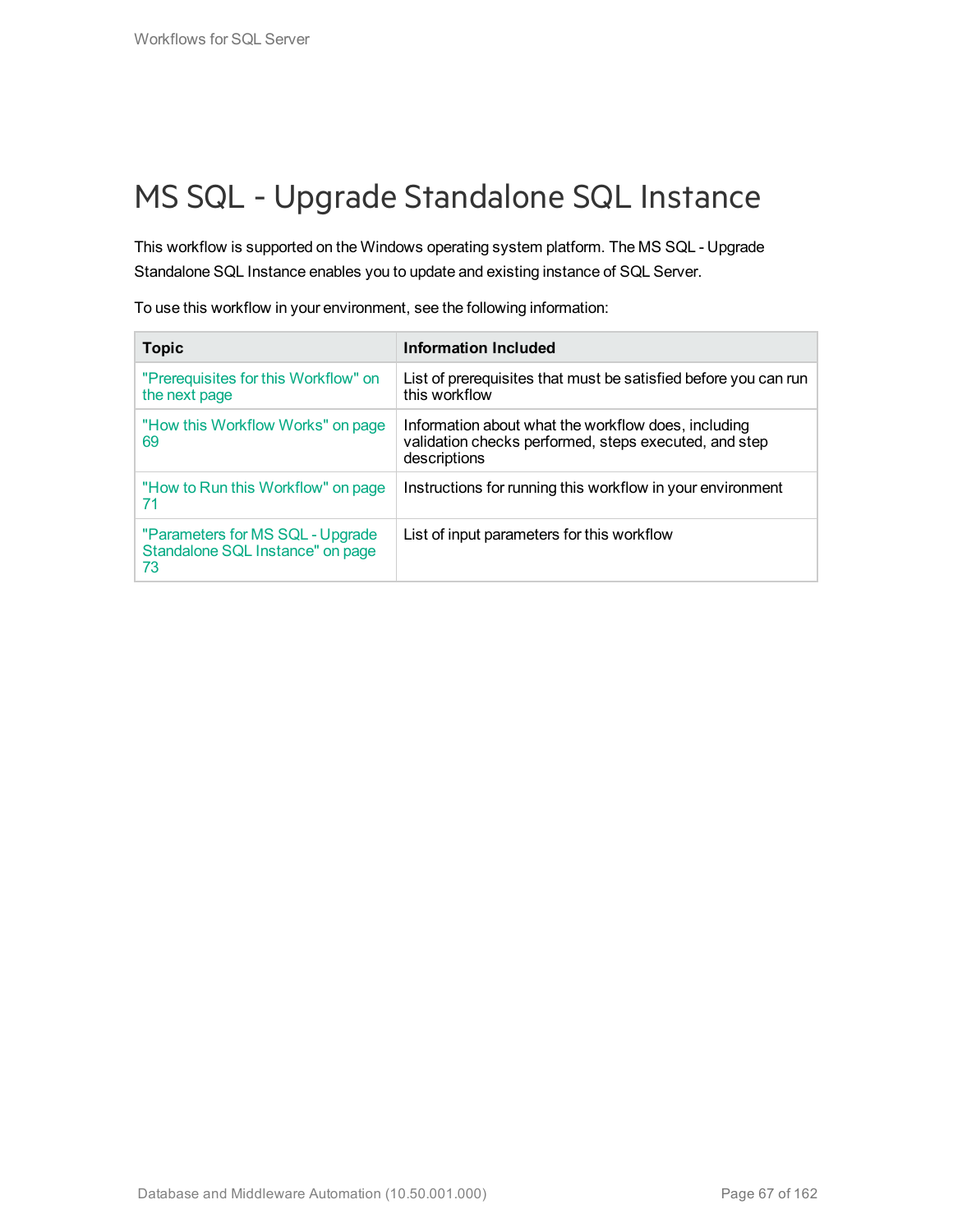# <span id="page-67-0"></span>Prerequisites for this Workflow

Be sure that the following prerequisites are satisfied before you run the MS SQL - Upgrade Standalone SQL Instance workflow:

• This solution requires DMA version 10.30 (or later).

The latest DMA solution packs require the latest DMA platform. To use the latest solution packs, update the DMA platform. DMA10.50.001.000 solution packs are supported on DMA10.50.001.000 (and later).

• You have installed the Database Compliance solution pack.

The workflow must be able to:

- MS SQL service should be up and running.
- Log in to the MS SQL instance using MS SQL login credentials.
- It should drop the database upon connecting to the MS SQL instance.

The information presented here assumes the following: show assumptions

- DMA is installed and operational.
- At least one suitable target server is available.
- You are logged in to the DMA web interface.
- You have permission to create, edit, and deploy copies of the workflows included in this solution pack.

For more information about prerequisites for MS SQL database, refer to the [MS SQL Server](https://msdn.microsoft.com/en-us/library/bb545450.aspx) [Documentation](https://msdn.microsoft.com/en-us/library/bb545450.aspx).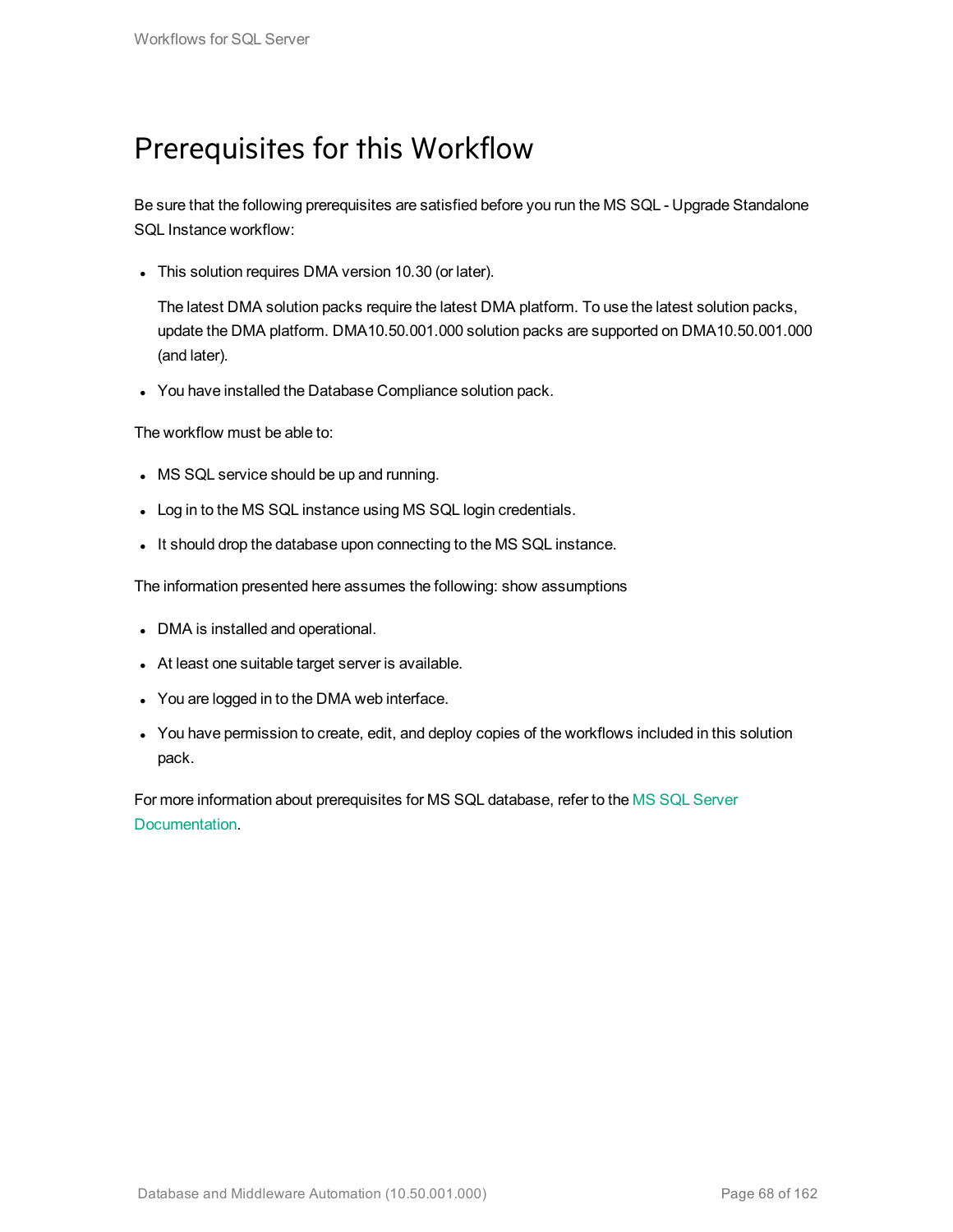# <span id="page-68-0"></span>How this Workflow Works

This workflow performs the following actions:

Upgrades an existing standalone instance of SQL Server 2005/08/08R2/12 to SQL Server 2008/08R2/12/14 on an existing Windows 2008/08R2/12/12 R2 server.

### **Steps Executed by the Workflow**

The MS SQL - Upgrade Standalone SQL Instance workflow includes the following steps. Each step must complete successfully before the next step can start. If a step fails, the workflow reports a failure and all subsequent steps are skipped.

| <b>Workflow</b><br><b>Step</b>                                | <b>Description</b>                                                                                                                                                                                                                                                                                                 |
|---------------------------------------------------------------|--------------------------------------------------------------------------------------------------------------------------------------------------------------------------------------------------------------------------------------------------------------------------------------------------------------------|
| MS SQL -<br>Parameters -<br>Upgrade<br>Standalone             | This step gathers all the required parameters for a standalone SQL Server upgrade.                                                                                                                                                                                                                                 |
| MS SQL -<br>Advanced<br>Parameters -<br>Upgrade<br>Standalone | This step gathers all the optional parameters for a standalone SQL Server upgrade.<br>All advanced parameters are hidden in the deployment screen by default. In order to<br>activate an advanced parameter, go into the Workflow, and change the parameter<br>mapping from on this step from Blank to User Input. |
| Check If<br>Download<br><b>File Exists</b>                    | This step is designed to facilitate the complicated methodologies that various<br>companies use to distribute their software bundles for installation.                                                                                                                                                             |
| MS SQL -<br><b>Create Install</b><br>or Upgrade<br>Template   | This step verifies that all required parameters are provided, and writes any optional<br>parameters to the template file if they are non-blank.                                                                                                                                                                    |
| Unzip<br>Archive                                              | This step is to unzip a zip archive, verify if the input file exists, ensure the output<br>directory exists, creates required directories, and deploys archived files.                                                                                                                                             |
| MS SQL -<br>Simulate -<br>Install or<br>Upgrade               | This step verifies that all required parameters are provided, and the system meets<br>minimum requirements.                                                                                                                                                                                                        |
| MS SQL -<br>Install or<br>Upgrade                             | This step installs SQL Server 2008 by running the setup.exe program located on the<br>installation media.                                                                                                                                                                                                          |
| MS SQL<br>Verify SQL<br>Installation                          | This step determines if the target instance name of SQL Server is currently installed.                                                                                                                                                                                                                             |
| Windows<br>Check for<br>Pending                               | This step checks for any pending reboots.                                                                                                                                                                                                                                                                          |

**Steps Used by MS SQL**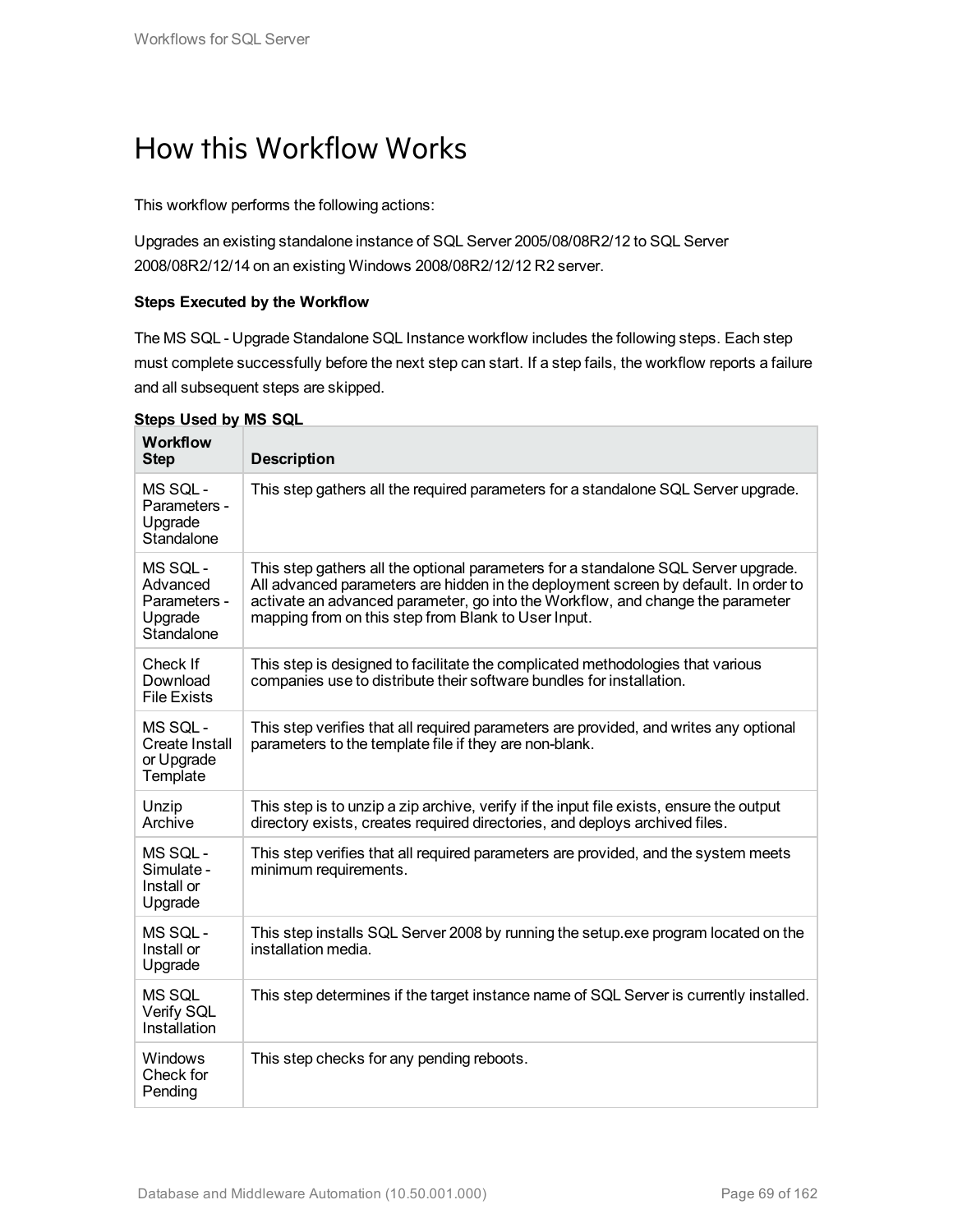| <b>Workflow</b><br><b>Step</b>        | <b>Description</b>                                                                                   |
|---------------------------------------|------------------------------------------------------------------------------------------------------|
| Reboot                                |                                                                                                      |
| Discover<br>SQL.<br>Databases         | This step audits the server's physical environment looking for SQLServer instances<br>and databases. |
| <b>Windows</b><br>Restart<br>Server   | This step restarts a system.                                                                         |
| <b>Windows</b><br>Wait for<br>Restart | This step is to wait 8 minutes for Windows server to finish restart.                                 |
| MS SQL -<br>Install or<br>Upgrade     | This installs SL Server 2008 by running the setup.exe program located on the<br>installation media.  |
| MS SQL<br>Verify SQL<br>Installation  | This step determines if the target instance name of SQL Server is currently installed.               |

## **Steps Used by MS SQL , continued**

**Note:** For input parameter descriptions and defaults, see ["Parameters](#page-72-0) for MS SQL - Upgrade [Standalone](#page-72-0) SQL Instance" on page 73.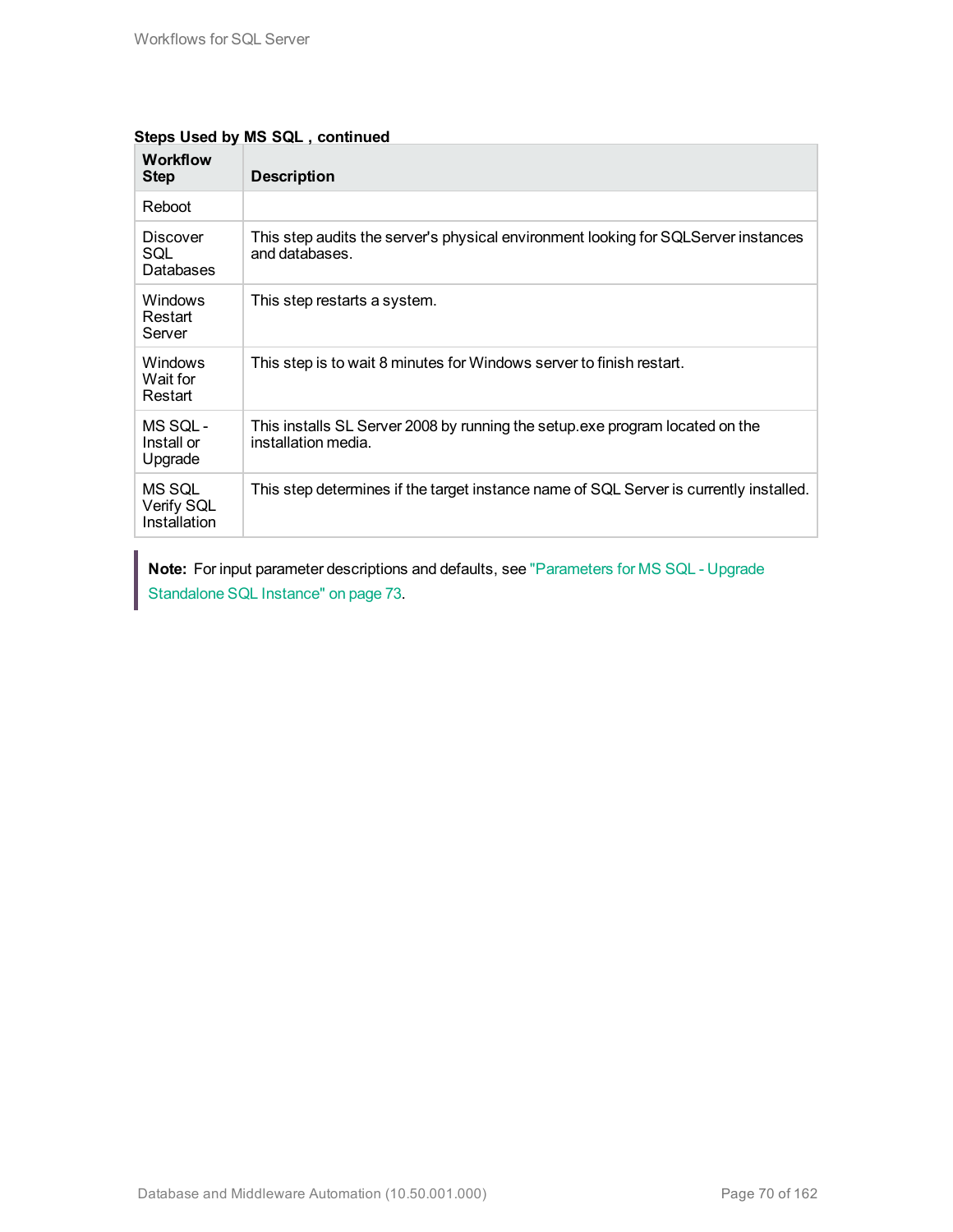# <span id="page-70-0"></span>How to Run this Workflow

The following instructions show you how to customize and run the MS SQL Upgrade Standalone SQL Instance workflow in your environment.

The workflow provides default values for some parameters. These default values are usually sufficient for a "typical" installation. You can override the defaults by specifying parameter values in the deployment. You can also expose additional parameters in the workflow, if necessary, to accomplish more advanced scenarios. Any parameters not explicitly specified in the deployment will have the default values listed in ["Parameters](#page-72-0) for MS SQL - Upgrade Standalone SQL Instance" on page 73.

**Note:** Before following this procedure, review the ["Prerequisites](#page-67-0) for this Workflow" on page 68, and ensure that all requirements are satisfied.

### **To use the Run MS SQL - Upgrade Standalone SQL Instance workflow:**

- 1. Create a deployable copy of the workflow.
- 2. Determine the values that you will specify for the following parameters:

**Note:** There are no mandatory parameters required to run this workflow. All parameters are optional. You may need to expose additional parameters depending on your objectives.

See ["Parameters](#page-72-0) for MS SQL - Upgrade Standalone SQL Instance" on page 73 for detailed descriptions of all input parameters for this workflow, including default values.

- 3. In the workflow editor, expose any additional parameters that you need. You will specify values for those parameters when you create the deployment or at runtime.
- 4. Save the changes to the workflow (click **Save** in the lower right corner).
- 5. Create a new deployment.
- 6. On the Parameters tab, specify values (or set the type to Runtime Value) for the required parameters listed in step 2 and any additional parameters that you have exposed. You do not need to specify values for those parameters whose default values are appropriate for your environment.
- 7. On the Targets tab, specify one or more targets for this deployment.
- 8. Save the deployment (click **Save** in the lower right corner).
- 9. Run the workflow using this deployment, specifying any runtime parameters.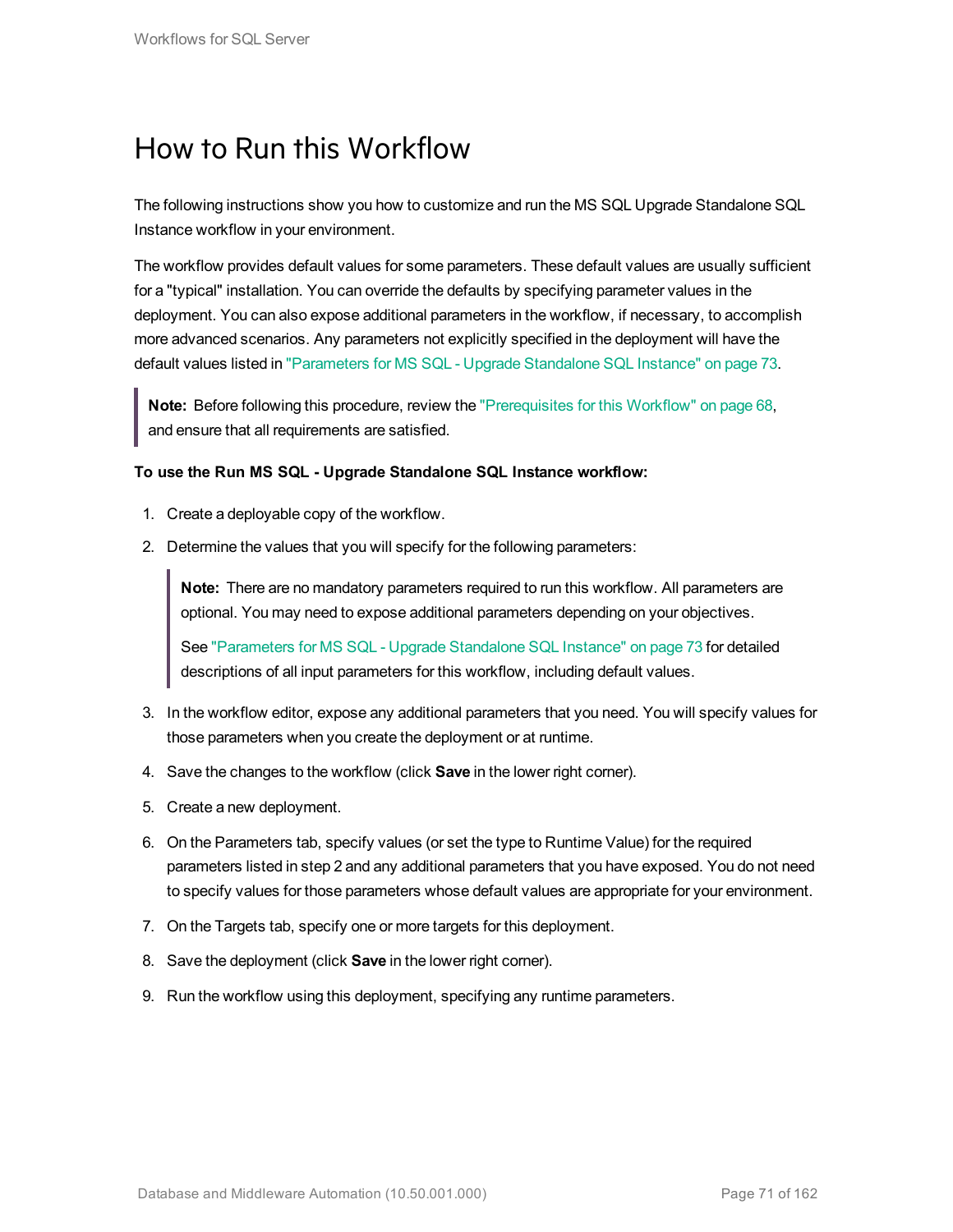### **To verify the results:**

The workflow will complete and report SUCCESS on the Console if it has run successfully. If an error occurs during workflow execution, the error is logged, and the workflow terminates in the FAILURE state. Also verify by checking that the target database no longer appears in the DMA Environment section.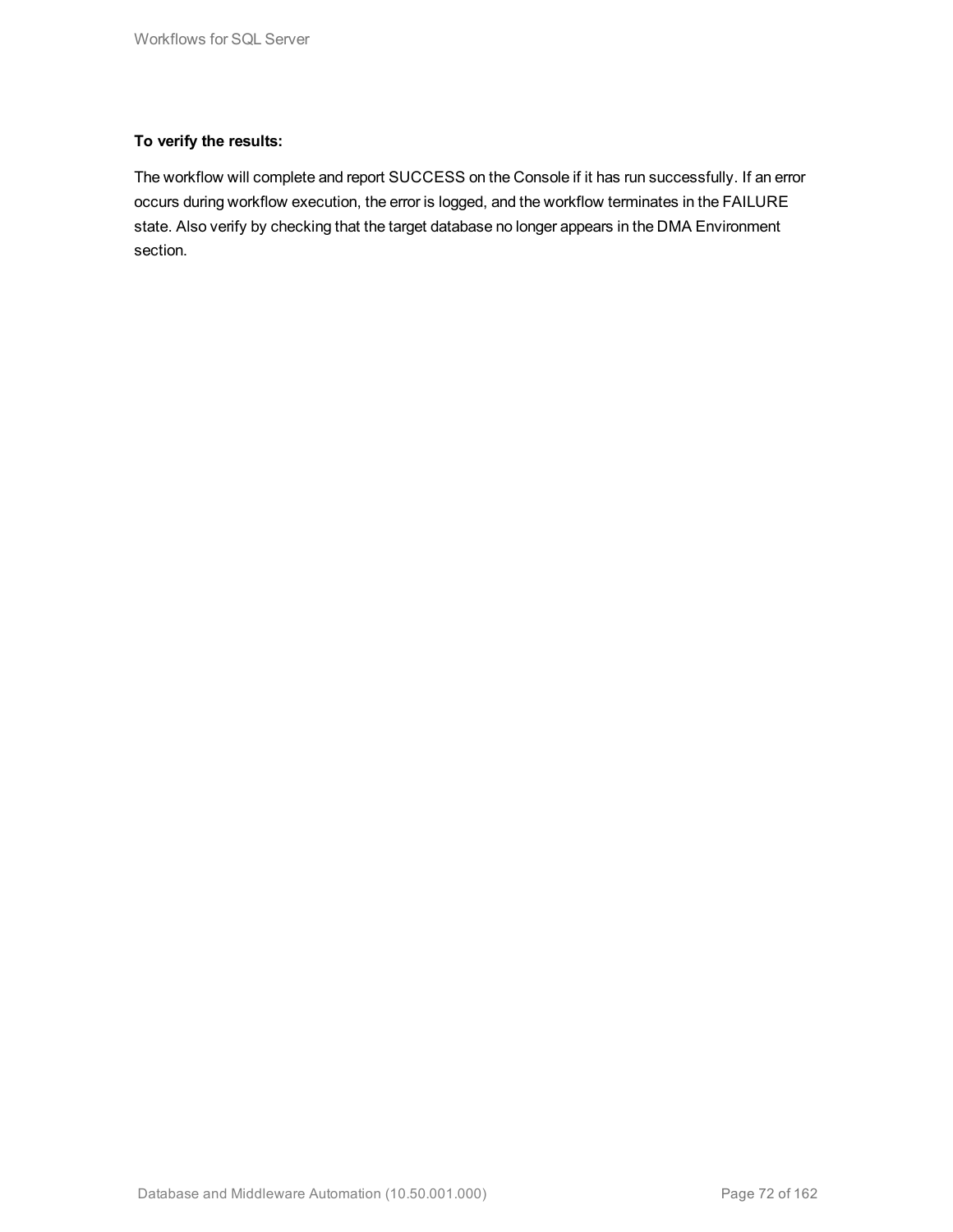# Parameters for MS SQL - Upgrade Standalone SQL Instance

The following tables describe the required and optional input parameters for this workflow. Some of these parameters may not be initially visible in a deployment. For some parameters, if you do not specify a value for a parameter, a default value is assigned.

**Note:** Only those parameters that are configurable in a standard deployment are listed here. Input parameters that must be mapped to output parameters of previous steps are not listed.

| <b>Parameter</b><br><b>Name</b>        | <b>Default Value</b> | <b>Required</b> | <b>Description</b>                                                                                                                         |
|----------------------------------------|----------------------|-----------------|--------------------------------------------------------------------------------------------------------------------------------------------|
| Download<br>From Software<br>Directory | no default           | optional        | The name of the ZIP file containing the SQL<br>Server setup files                                                                          |
| Download<br>Target<br>Destination      | no default           | required        | The local directory where the SQL Setup files<br>should be stored.                                                                         |
| Instance<br>Name                       | <b>MSSQLSERVER</b>   | required        | The name of the newly created instance. Use<br>MSSQLSERVER for the default instance, any<br>other alphanumeric value for a named instance. |

**Parameters Defined in this Step: MS SQL - Parameters - Upgrade Standalone**

#### **Additional Parameters Defined in this Step: MS SQL - Advanced Parameters - Upgrade Standalone**

| <b>Parameter Name</b>                | <b>Default</b><br>Value | Required | <b>Description</b>                                                                                                  |
|--------------------------------------|-------------------------|----------|---------------------------------------------------------------------------------------------------------------------|
| Additional<br>Template<br>Parameters | no<br>default           | optional | Pipe-delimited (" ") list of additional template parameters<br>and values.                                          |
|                                      |                         |          | SQMREPORTING 1 INSTANCEDIR "D:\SQLDirec<br>tory                                                                     |
| Installation Path                    | no<br>default           | optional | Specifies the location for the SQL Server program files.                                                            |
| Installer Account                    | no<br>default           | optional | The Windows account that will be performing the<br>installation.                                                    |
| Installer<br>Password                | no<br>default           | optional | The password of the Windows account that will be<br>performing the installation.                                    |
| Product Key                          | no<br>default           | optional | Specifies the product key for the edition of SQL Server. If<br>this parameter is not specified, Evaluation is used. |
| <b>Skip Simulation</b>               | no<br>default           | optional | If set to "YES", workflow will skip Simulate step and<br>proceed directly to install/upgrade step.                  |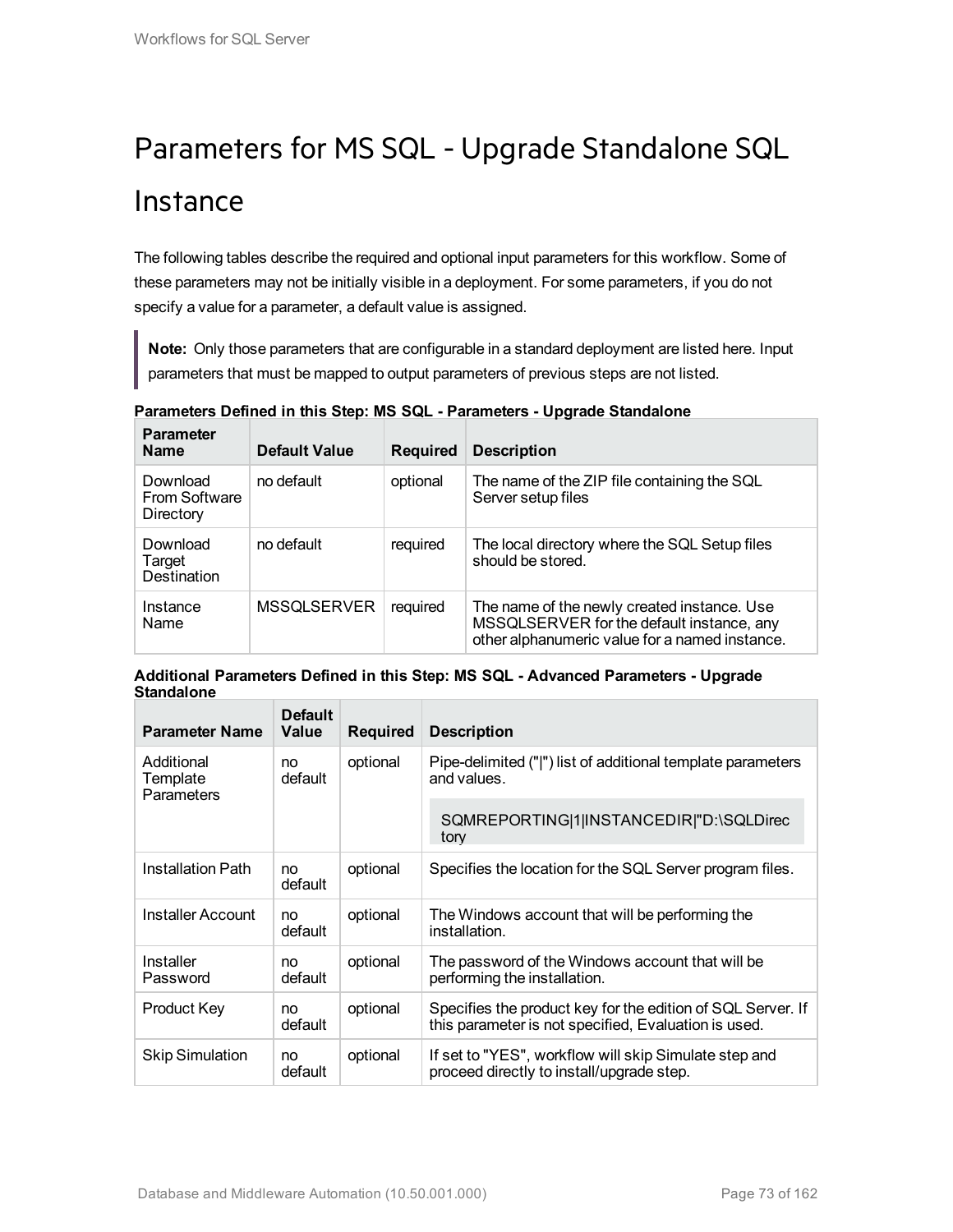# MS SQL - Create AlwaysOn Availability Group v2

The MS SQL - Create AlwaysOn Availability Group workflow creates a new AlwaysOn Availability Group on the primary target, then adds secondary replicas to the group. Member databases will then be added to the Availability Group, while replica configuration is handled during the entire process.

To use this workflow in your environment, see the following information:

| Topic                                                                     | Information Included                                                                                                         |
|---------------------------------------------------------------------------|------------------------------------------------------------------------------------------------------------------------------|
| "Prerequisites for this Workflow" on the next page                        | List of prerequisites that must be satisfied<br>before you can run this workflow                                             |
| "How this Workflow Works" on page 76                                      | Information about what the workflow does,<br>including validation checks performed, steps<br>executed, and step descriptions |
| "How to Run this Workflow" on page 78                                     | Instructions for running this workflow in your<br>environment                                                                |
| "Parameters for MSSQL - Create AlwaysOn<br>Availability Group" on page 80 | List of input parameters for this workflow                                                                                   |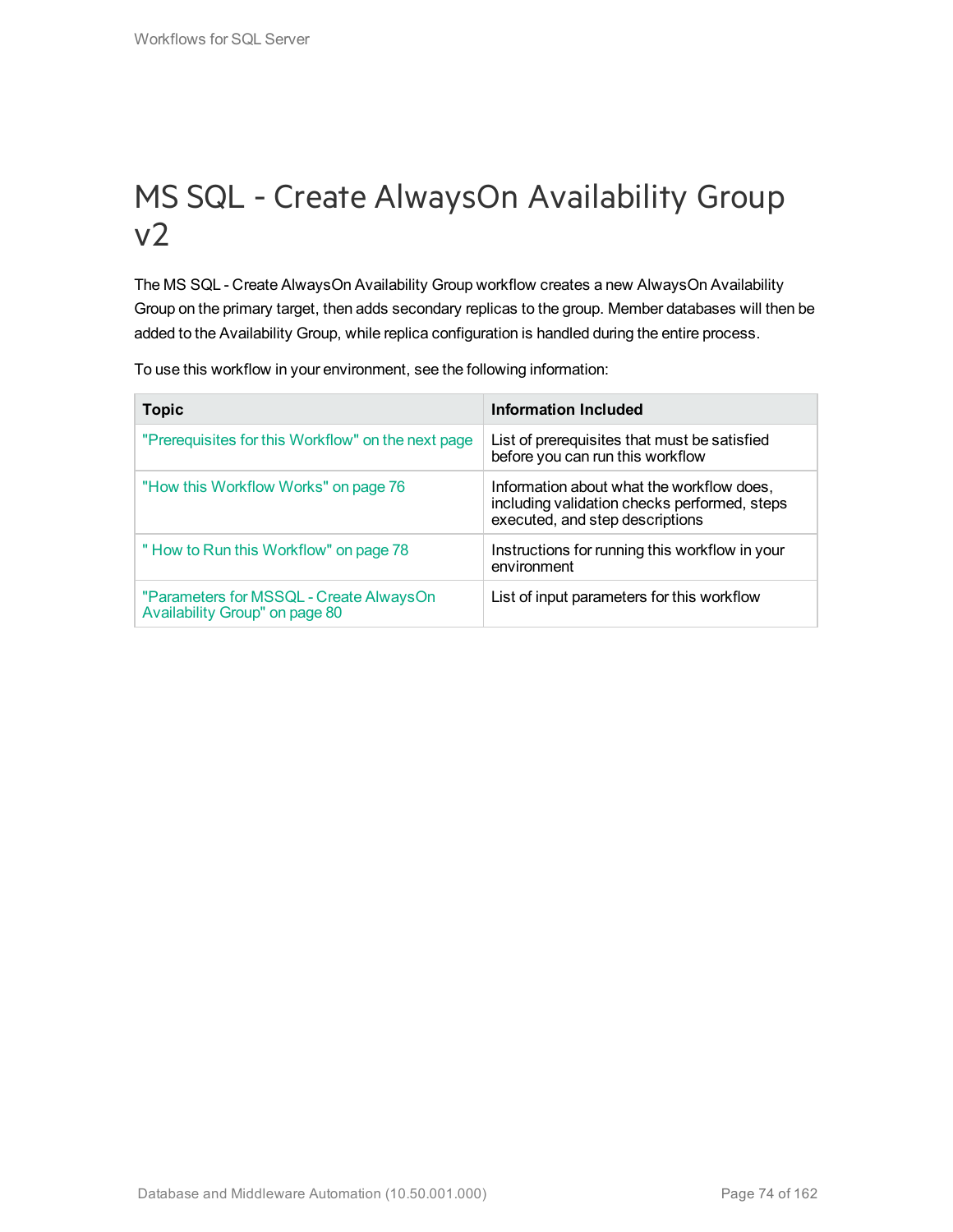### <span id="page-74-0"></span>Prerequisites for this Workflow

Be sure that the following prerequisites are satisfied before you run the MS SQL - Create AlwaysOn Availability Group workflow:

This solution requires DMA version 10.50.001.000 (or later).

The latest DMA solution packs require the latest DMA platform. To use the latest solution packs, update the DMA platform. DMA10.50.001.000 solution packs are supported on DMA10.50.001.000 (and later).

- You have installed the Database Provisioning solution pack.
- An existing SQL server instance to be used as the target instance.
- Workflow needs to run against nodes that are members of the same Windows cluster.
- Each workflow target should be a standalone instance that is installed on a cluster node.
- Workflow should run under a domain account that has access to all instances to be added to new Availability Group, as well as has access to the Windows share where backup files will be saved.

The information presented here assumes the following: show assumptions

- DMA is installed and operational.
- At least one suitable target server (database) is available.
- You are logged in to the DMA web interface.
- You have permission to create, edit, and deploy copies of the workflows included in this solution pack.

For more information about prerequisites for MySQL database, refer to the [Microsoft SQL Server](http://msdn.microsoft.com/en-us/library) [Documentation](http://msdn.microsoft.com/en-us/library).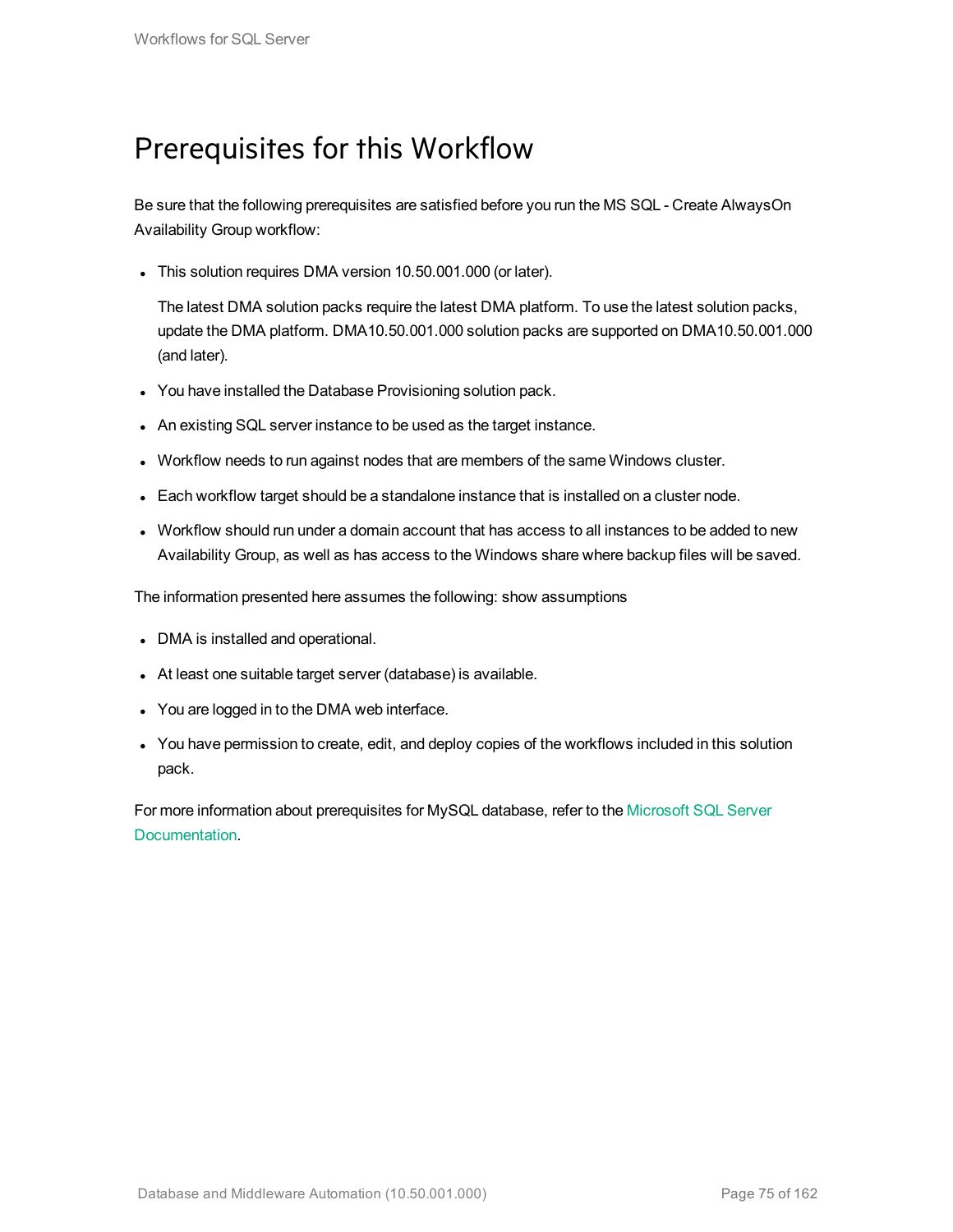## <span id="page-75-0"></span>How this Workflow Works

This workflow performs the following actions:

• Creates a new AlwaysOn Availability Group on the primary target, then adds secondary replicas to the group.

#### **Steps Executed by the Workflow**

The MS SQL - Create AlwaysOn Availability Group workflow includes the following steps. Each step must complete successfully before the next step can start. If a step fails, the workflow reports a failure and all subsequent steps are skipped.

| <b>Workflow Step</b>                                            | <b>Description</b>                                                                                                                                                                                                                                             |
|-----------------------------------------------------------------|----------------------------------------------------------------------------------------------------------------------------------------------------------------------------------------------------------------------------------------------------------------|
| MS SQL - Gather<br>Parameters for<br>AlwaysOn Group<br>ν2       | This step gathers parameters to create AlwaysOn availability group.                                                                                                                                                                                            |
| MS SQL - Gather<br>Advanced<br>Parameters for<br>AlwaysOn Group | This steps gathers advanced parameters to create AlwaysOn availability<br>group.                                                                                                                                                                               |
| MS SQL - Check<br>AlwaysOn<br>Prerequisites                     | This step checks for pre-requisites that are mandatory to create AlwaysOn<br>group if the Windows version is greater than 2008, the installed SQL server is<br>an Enterprise edition, and the server that if the AlwaysOn group is not a domain<br>controller. |
| MS SQL - Enable<br>AlwaysOn                                     | This step enables the AlwaysOn feature on the instance that will be added to<br>the AlwaysOn group.                                                                                                                                                            |
| MS SQL - Create<br>Mirroring Endpoint<br>ν2                     | This step creates the endpoint and grants connect permission to the created<br>endpoint.                                                                                                                                                                       |
| MS SQL - Run<br>Setup AlwaysOn<br>Secondary v2                  | This step triggers the execution of subflow MS SQL - Setup AlwaysOn<br>Secondary on the secondary servers.                                                                                                                                                     |
| MS SQL - Backup<br>Databases for<br>AlwaysOn                    | This step creates backup databases on an instance (Full, Differential, or Log<br>backup types). The list of databases to backup can range from all databases<br>(default), all except a select few (ignore list), or just a select few (exclusive list).       |
| MS SQL - Create<br>AlwaysOn Group                               | This step creates the AlwaysOn group.                                                                                                                                                                                                                          |
| MS SQL - Backup<br>Databases for<br>AlwaysOn                    | This step creates backup databases on an instance (Full, Differential, or Log<br>backup types). The list of databases to backup can range from all databases<br>(default), all except a select few (ignore list), or just a select few (exclusive list).       |
| MS SQL - Run<br>Join Secondary to<br>AlwaysOn Group             | This step triggers the subflow MS SQL - Join Secondary to AlwaysOn Group<br>that in turn adds the secondary server to the AlwaysOn group.                                                                                                                      |

**Steps Used by MS SQL - Create AlwaysOn Availability Group**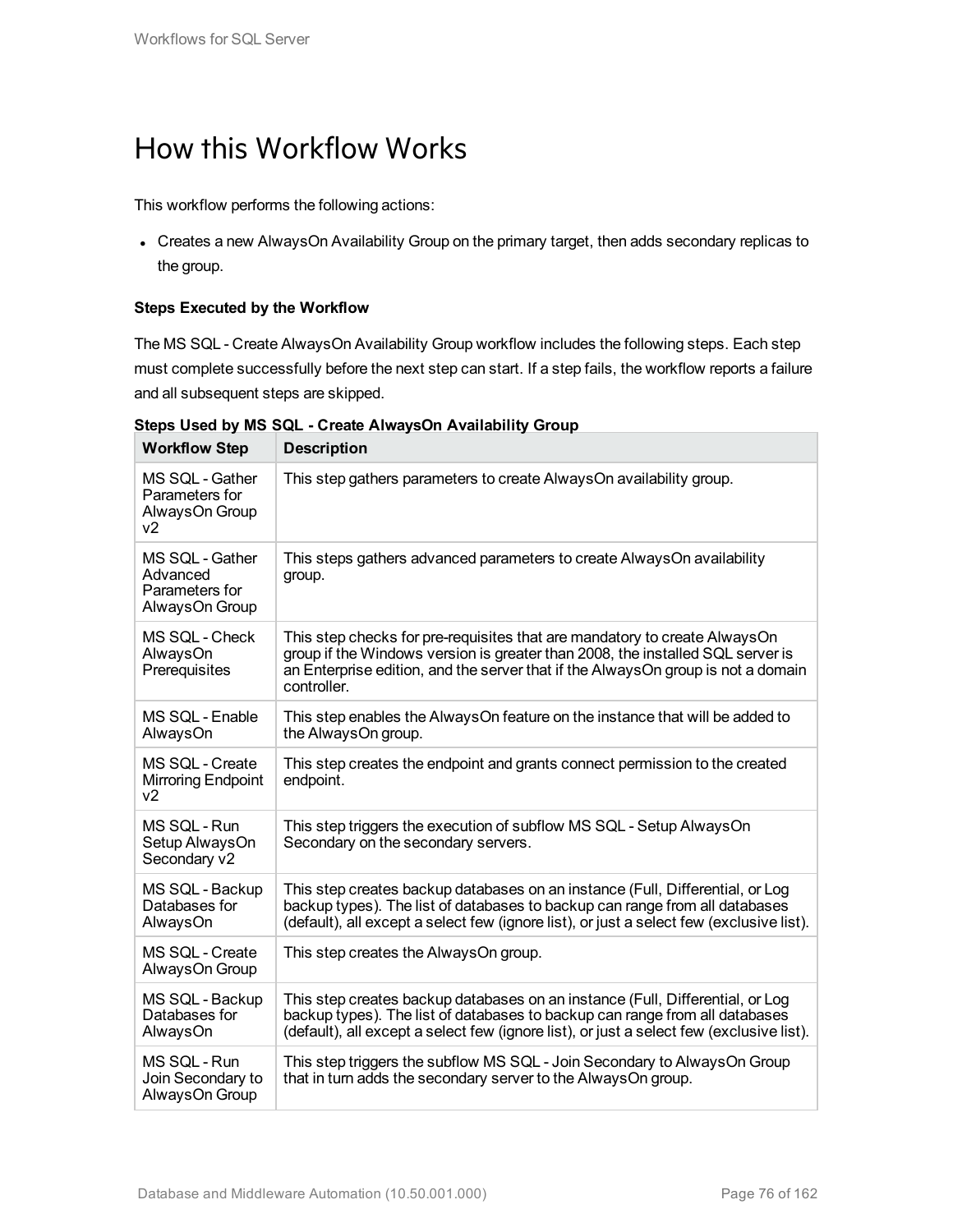| <b>Workflow Step</b>                                       | <b>Description</b>                                                         |
|------------------------------------------------------------|----------------------------------------------------------------------------|
| MS SQL - Validate<br>AlwaysOn<br><b>Availability Group</b> | This step validates, if the AlwaysOn group has been created appropriately. |

| Steps Used by MS SQL - Create AlwaysOn Availability Group, continued |  |  |  |
|----------------------------------------------------------------------|--|--|--|
|                                                                      |  |  |  |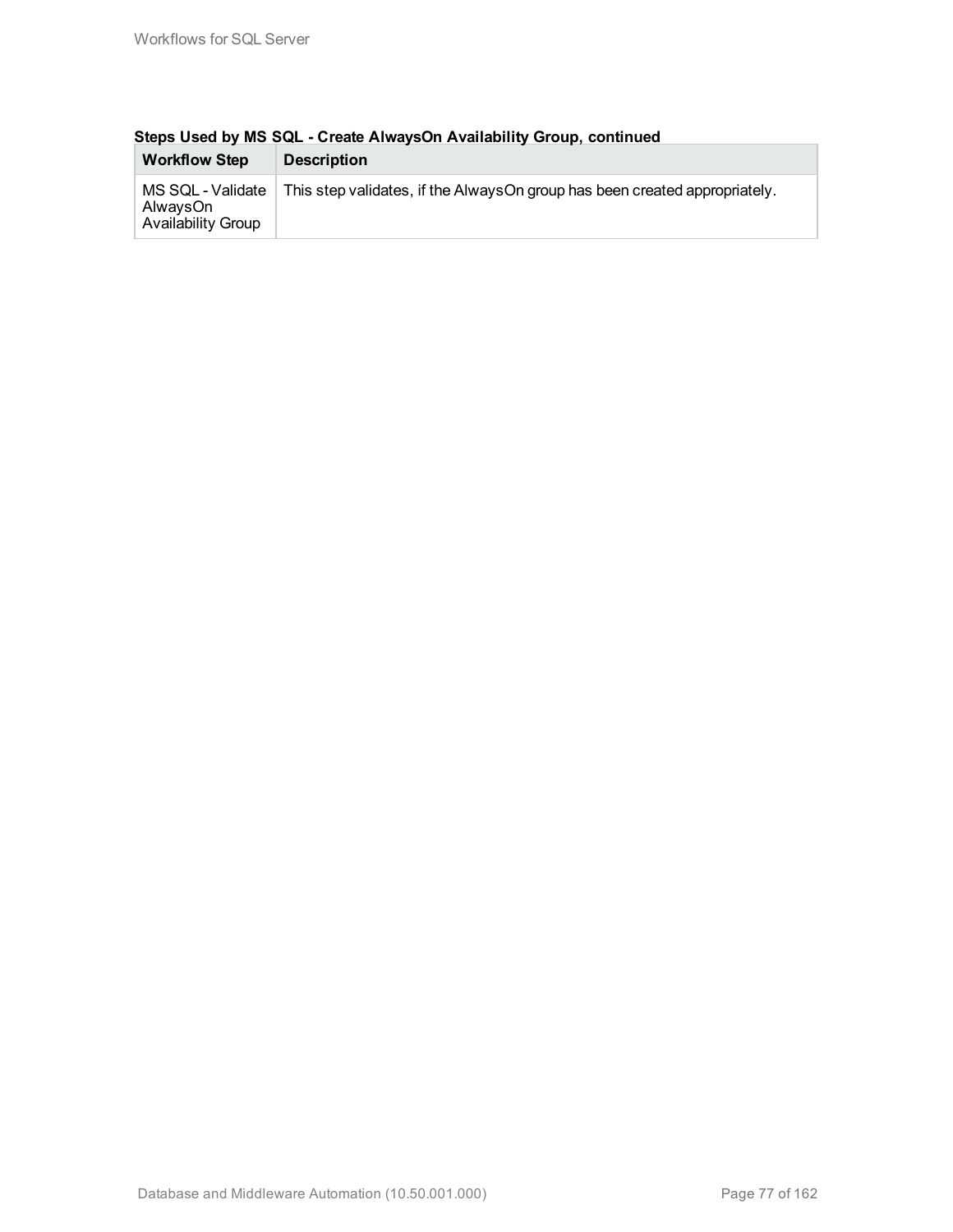## <span id="page-77-0"></span>How to Run this Workflow

The following instructions show you how to customize and run the MS SQL - Create AlwaysOn Availability Group workflow in your environment.

The workflow provides default values for some parameters. These default values are usually sufficient for a "typical" installation. You can override the defaults by specifying parameter values in the deployment. You can also expose additional parameters in the workflow, if necessary, to accomplish more advanced scenarios. Any parameters not explicitly specified in the deployment will have the default values listed in ["Parameters](#page-79-0) for MSSQL - Create AlwaysOn Availability Group" on page 80.

**Note:** Before following this procedure, review the ["Prerequisites](#page-74-0) for this Workflow" on page 75, and ensure that all requirements are satisfied.

#### **To use the MS SQL - Create AlwaysOn Availability Group workflow:**

- 1. Create a deployable copy of the workflow.
- 2. Determine the values that you will specify for the parameters.

**Note:** There are no mandatory parameters required to run this workflow. All parameters are optional. You may need to expose additional parameters depending on your objectives.

- 3. In the workflow editor, expose any additional parameters that you need. You will specify values for those parameters when you create the deployment or at runtime.
- 4. Save the changes to the workflow (click **Save** in the lower right corner).
- 5. Create a new deployment.
- 6. On the Parameters tab, specify values (or set the type to Run time Value) for the required parameters listed in step 2 and any additional parameters that you have exposed. You do not need to specify values for those parameters whose default values are appropriate for your environment.
- 7. On the Targets tab, specify one or more targets for this deployment.
- 8. Save the deployment (click **Save** in the lower right corner).
- 9. Run the workflow using this deployment, specifying any runtime parameters.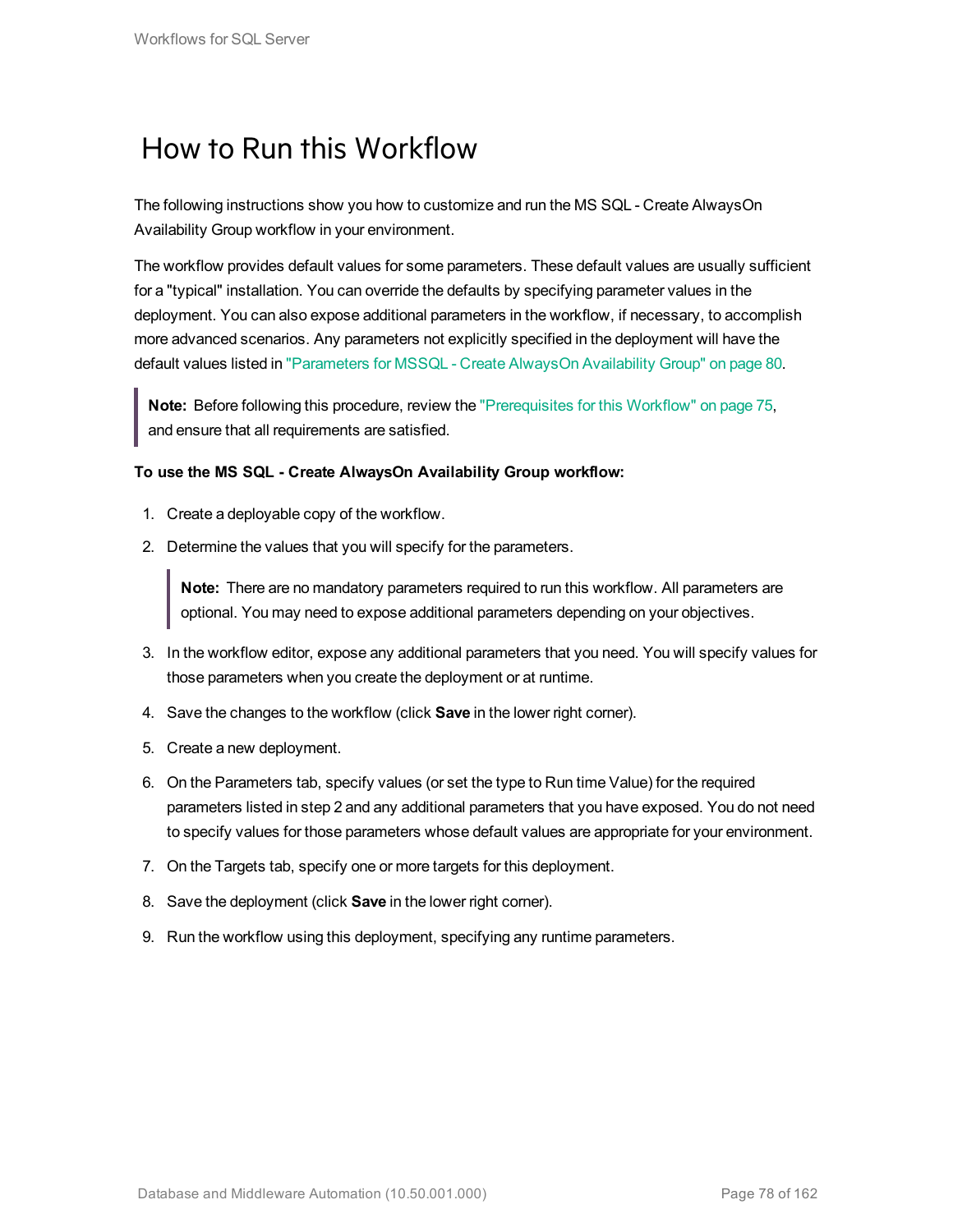#### **To verify the results:**

.

The workflow will complete and report SUCCESS on the Console if it has run successfully. If an error occurs during workflow execution, the error is logged, and the workflow terminates in the FAILURE state. The database will be removed from the DMA environment section upon SUCCESS as well.

Use SQL Server Management Studio to verify that Availability Group has been created (see <http://msdn.microsoft.com/en-us/library/ff878267.aspx> for more information).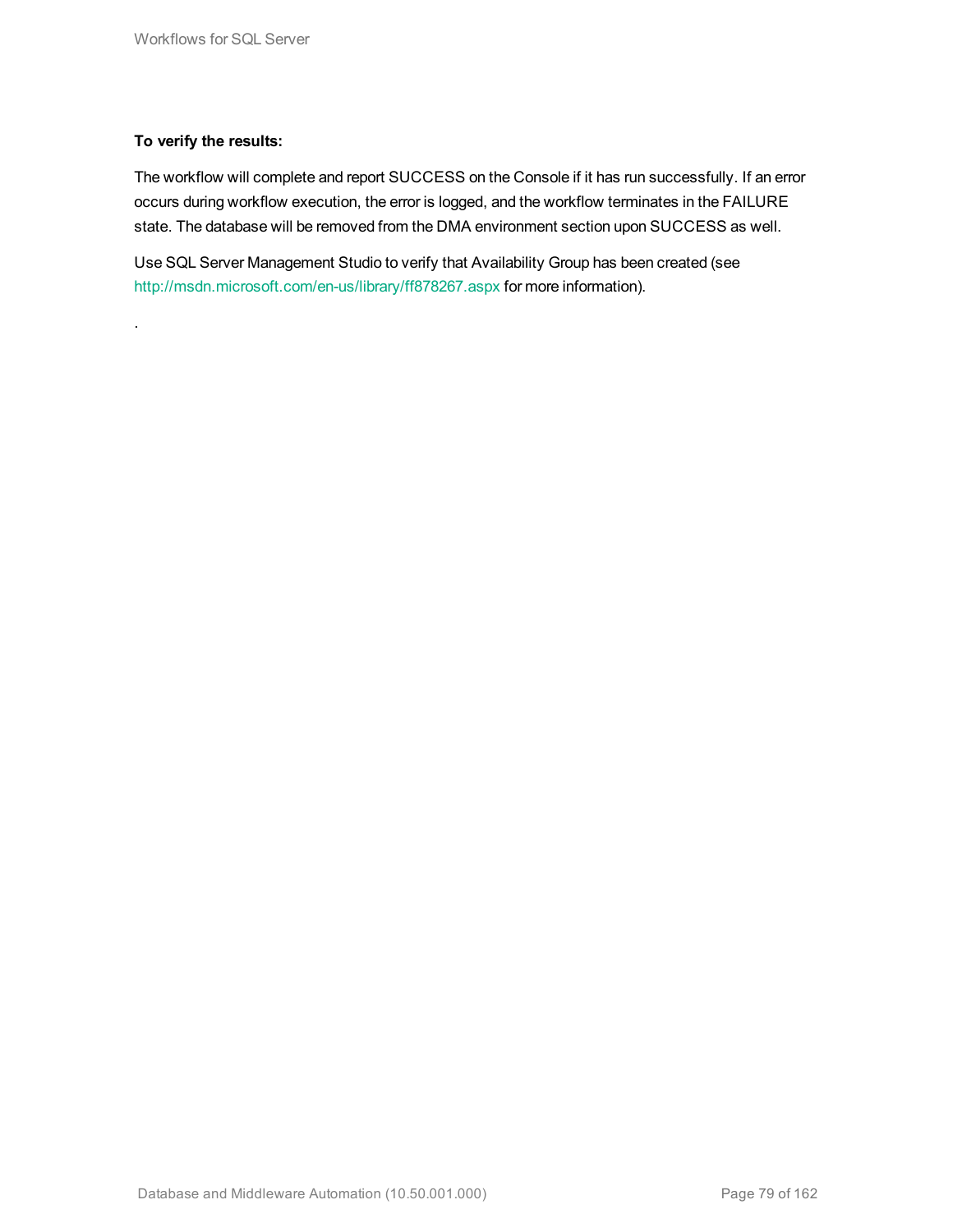# <span id="page-79-0"></span>Parameters for MSSQL - Create AlwaysOn Availability Group

The following tables describe the required and optional input parameters for this workflow. Some of these parameters are not initially visible in a deployment. For most parameters, if you do not specify a value for a parameter, a default value is assigned.

| <b>Paramete</b><br>r Name                     | <b>Default Value</b> | <b>Require</b><br>d | <b>Description</b>                                                                                                                                                                                                                                                                             |
|-----------------------------------------------|----------------------|---------------------|------------------------------------------------------------------------------------------------------------------------------------------------------------------------------------------------------------------------------------------------------------------------------------------------|
| Availabilit<br>y Group<br>Name                | no default           | required            | Specifies the name of the new Availability Group. It<br>must be unique across all Availability Groups in the<br>Windows cluster.                                                                                                                                                               |
| Database<br>s in Group                        | no default           | required            | Comma-separated list of database names to be<br>included in Availability Group.                                                                                                                                                                                                                |
| List of<br>Secondar<br>y Server-<br>Instances | no default           | required            | Comma-separated list of server-instances to be<br>secondaries. For example:<br>Server1\Instance1,Server2\Instance2,Server3\Instanc<br>e3.                                                                                                                                                      |
| Mirroring<br>Endpoint<br>Name                 | no default           | required            | Name of the endpoint that will be used for database<br>mirroring,                                                                                                                                                                                                                              |
| Mirroring<br>Endpoint<br>Port                 | 4022                 | required            | Specifies the port number listened to for connections by<br>the service broker TCP/IP protocol. Default is 4022.<br>Valid values are between 1024 and 32767.                                                                                                                                   |
| Path to<br>Share for<br>Backup<br>Files       | no default           | required            | A Windows share location that all the cluster nodes can<br>access, which will store backup files for the group<br>databases.                                                                                                                                                                   |
| Primary<br>Availabilit<br>y Mode              | SYNCHRONOU<br>S      | required            | Specifies whether the primary replica has to wait for the<br>secondary replica to acknowledge the hardening<br>(writing) of the log records to disk before the primary<br>replica can commit the transaction on a given primary<br>database. Valid values are SYNCHRONOUS and<br>ASYNCHRONOUS. |
| Primary<br>Failover<br>Mode                   | <b>AUTOMATIC</b>     | required            | Specifies the failover mode of the primary instance.<br>Valid values are AUTOMATIC and MANUAL.                                                                                                                                                                                                 |
| Secondar<br>У<br>Availabilit<br>y Modes       | SYNCHRONOU<br>S      | required            | Comma-separated list of availability modes of<br>secondary instances. Including the primary instance,<br>you can specify up to three instances with<br>SYNCHRONOUS mode, while up to five can be<br>specified with ASYNCHRONOUS mode.                                                          |
| Secondar<br>y Failover                        | <b>AUTOMATIC</b>     | required            | Comma-separated list of Failover Modes of secondary<br>instances. Including the primary instance, you can                                                                                                                                                                                      |

**Parameters Defined in this Step: MS SQL - Gather Parameters for AlwaysOn Group**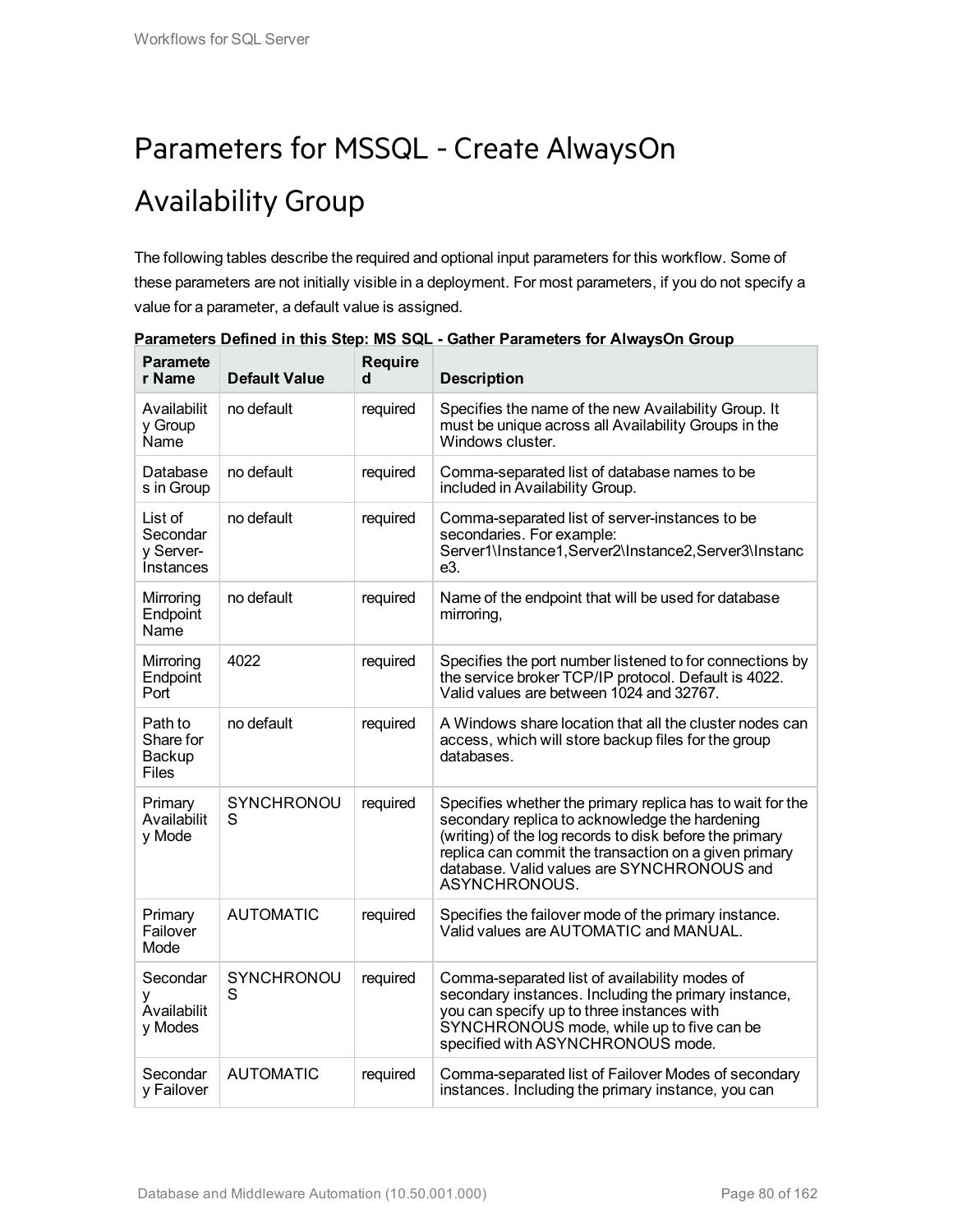| <b>Paramete</b><br>r Name | <b>Default Value</b> | <b>Require</b><br>d | <b>Description</b>                                                                                               |
|---------------------------|----------------------|---------------------|------------------------------------------------------------------------------------------------------------------|
| Modes                     |                      |                     | specify up to two instances with AUTOMATIC mode,<br>while up there is no limit on instances with MANUAL<br>mode. |

#### **Parameters Defined in this Step: MS SQL - Gather Parameters for AlwaysOn Group, continued**

| Parameters Defined in this Step: MS SQL - Gather Advanced Parameters for AlwaysOn Group |                |  |  |  |
|-----------------------------------------------------------------------------------------|----------------|--|--|--|
| <b>Parameter</b>                                                                        | <b>Default</b> |  |  |  |

| <b>Name</b>                          | Value      | <b>Required</b> | <b>Description</b>                                                                                                                                           |
|--------------------------------------|------------|-----------------|--------------------------------------------------------------------------------------------------------------------------------------------------------------|
| Instance<br>Password                 | no default | optional        | Password for the instance that will be added to AlwaysOn<br>group.                                                                                           |
| Instance User                        | no default | optional        | User account to access the instance that will be added to<br>AlwaysOn group.                                                                                 |
| List of Server-<br>Instances         | no default | optional        | Comma-separated list of server-instances to be<br>secondaries. For example:                                                                                  |
|                                      |            |                 | Server1\Instance1,Server2\Instance2,Server3\Instance3.                                                                                                       |
| <b>Primary Port</b><br><b>Number</b> | 4022       | optional        | Specifies the port number listened to for connections by<br>the service broker TCP/IP protocol. Default is 4022. Valid<br>values are between 1024 and 32767. |
| Secondary<br><b>Port Numbers</b>     | no default | optional        | Comma-separated list of port numbers that will be used<br>on the secondary server.                                                                           |
| Subflow<br>Parallel<br>Execution     | ves        | optional        | Value to represent whether all the secondary can be<br>joined to the primary in parallel. Default is yes. Valid<br>values are true, false, yes, and no.      |
| Web API -<br>Password                | no default | optional        | DMA user account password.                                                                                                                                   |
| Web API -<br>URL                     | no default | optional        | DMA server URL.                                                                                                                                              |
| Web API -<br>Username                | no default | optional        | DMA user account.                                                                                                                                            |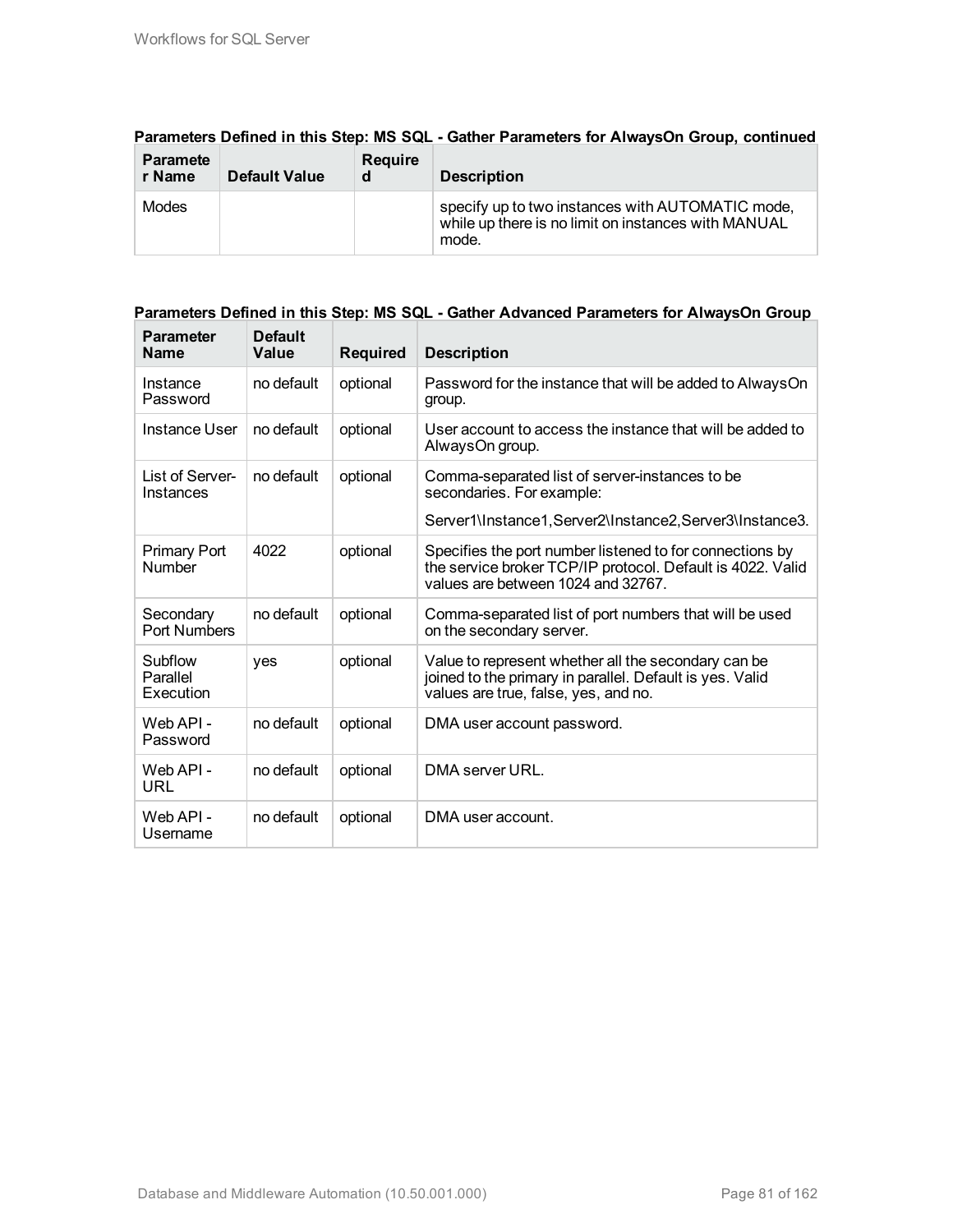# MS SQL Drop Database v2

This workflow is supported on the Windows operating system platform. The MS SQL Drop Database enables you to remove the target database from the MS SQL instance and from the DMA environment..

|  | To use this workflow in your environment, see the following information: |
|--|--------------------------------------------------------------------------|
|  |                                                                          |

| <b>Topic</b>                                          | <b>Information Included</b>                                                                                               |
|-------------------------------------------------------|---------------------------------------------------------------------------------------------------------------------------|
| "Prerequisites for this<br>Workflow" on the next page | List of prerequisites that must be satisfied before you can run this<br>workflow                                          |
| "How this Workflow Works"<br>on page 84               | Information about what the workflow does, including validation<br>checks performed, steps executed, and step descriptions |
| "How to Run this Workflow"<br>on page 85              | Instructions for running this workflow in your environment                                                                |
| "Parameters for MS SQL -<br>Drop Database" on page 87 | List of input parameters for this workflow                                                                                |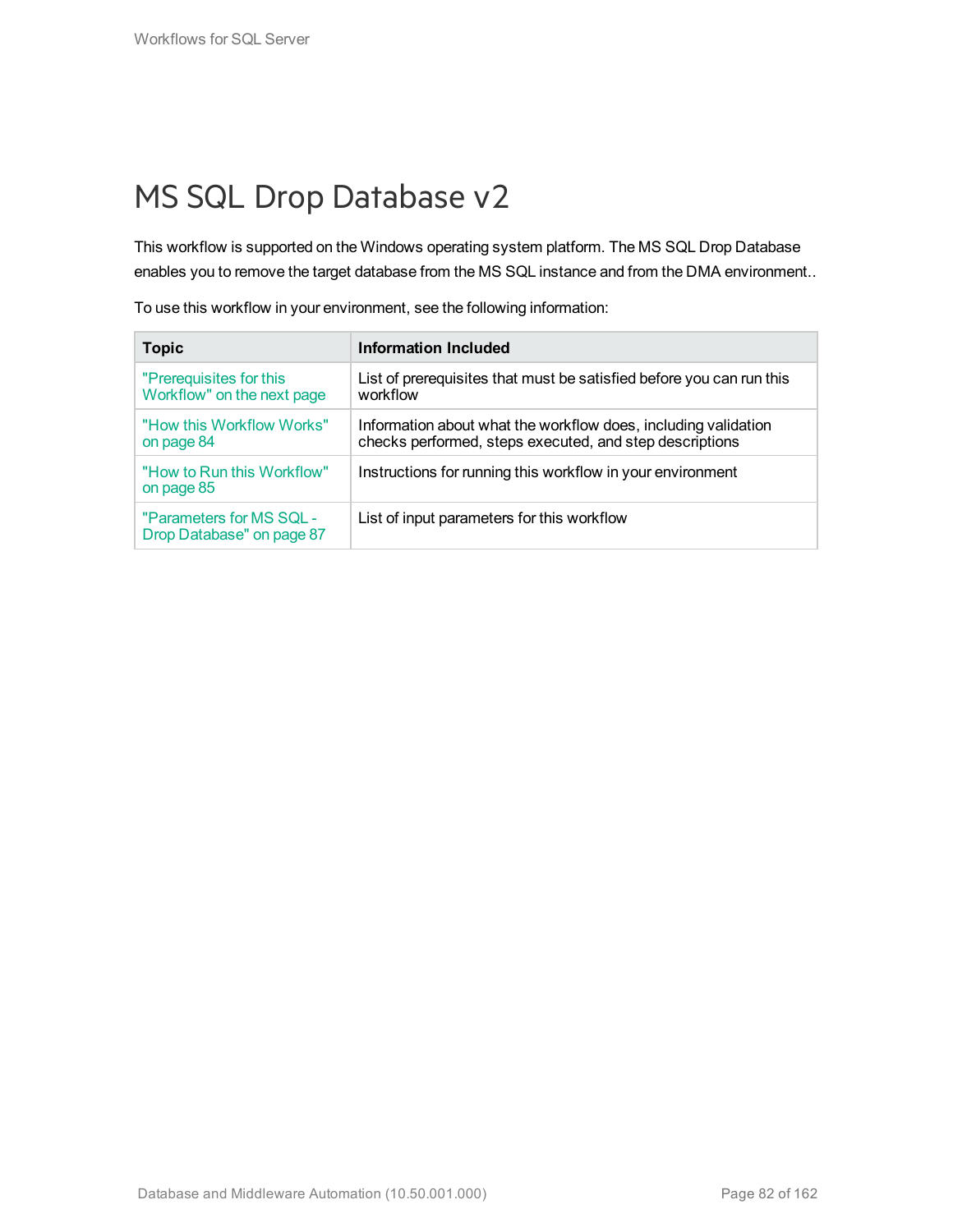### <span id="page-82-0"></span>Prerequisites for this Workflow

Be sure that the following prerequisites are satisfied before you run the MS SQL Drop Database workflow:

• This solution requires DMA version 10.30 (or later).

The latest DMA solution packs require the latest DMA platform. To use the latest solution packs, update the DMA platform. DMA10.50.001.000 solution packs are supported on DMA10.50.001.000 (and later).

• You have installed the Database Compliance solution pack.

The workflow must be able to:

- MS SQL service should be up and running.
- Log in to the MS SQL instance using MS SQL login credentials.
- It should drop the database upon connecting to the MS SQL instance.

The information presented here assumes the following: show assumptions

- DMA is installed and operational.
- At least one suitable target server is available.
- You are logged in to the DMA web interface.
- You have permission to create, edit, and deploy copies of the workflows included in this solution pack.

For more information about prerequisites for MS SQL database, refer to the [MS SQL Server](https://msdn.microsoft.com/en-us/library/bb545450.aspx) [Documentation](https://msdn.microsoft.com/en-us/library/bb545450.aspx).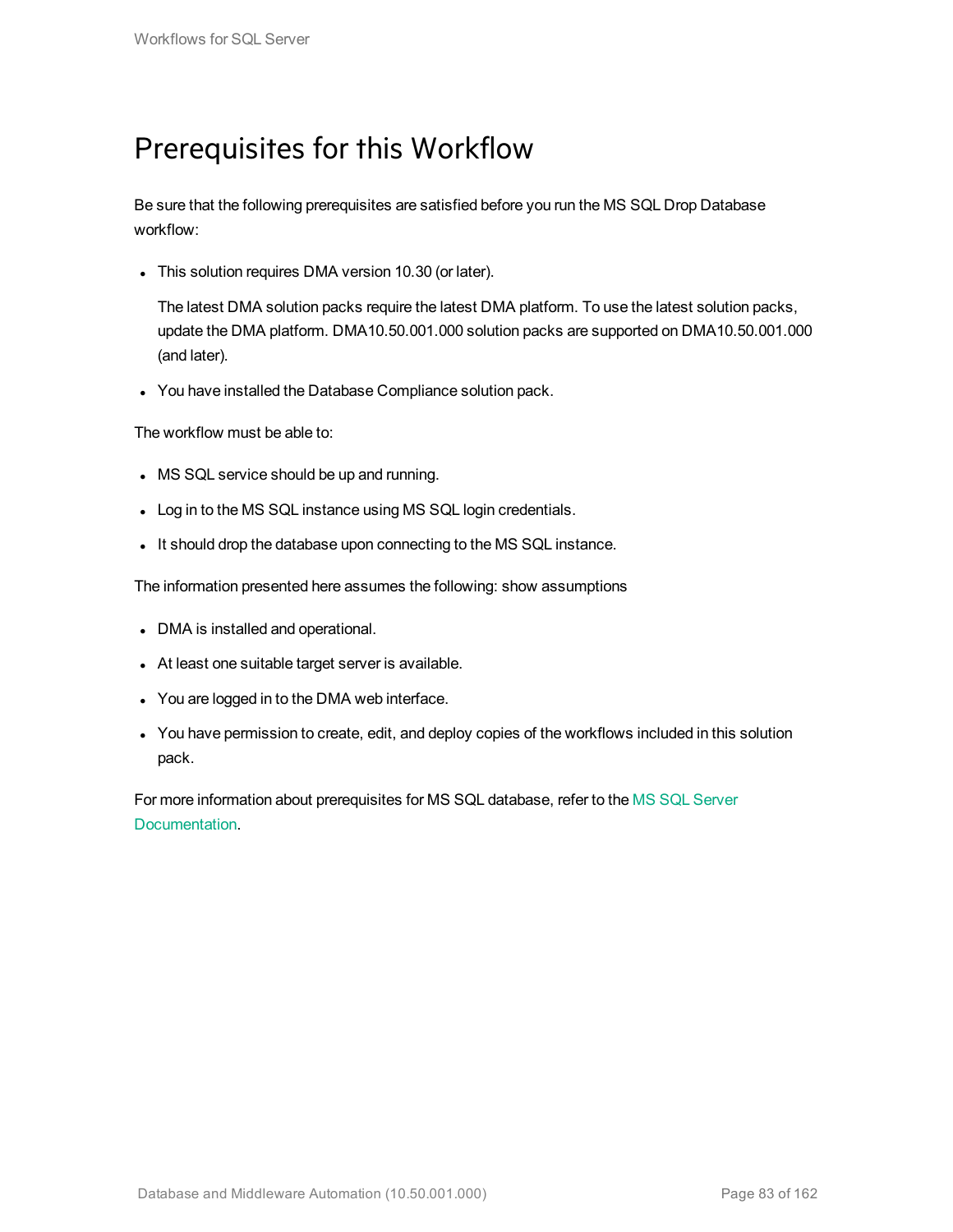## <span id="page-83-0"></span>How this Workflow Works

This workflow performs the following actions:

Drops a MS SQL database and removes it from the DMA environment.

#### **Steps Executed by the Workflow**

The MS SQL Drop Database workflow includes the following steps. Each step must complete successfully before the next step can start. If a step fails, the workflow reports a failure and all subsequent steps are skipped.

| <b>Workflow</b><br><b>Step</b>                                  | <b>Description</b>                                                                                                                                                                                                                                                                                                                  |
|-----------------------------------------------------------------|-------------------------------------------------------------------------------------------------------------------------------------------------------------------------------------------------------------------------------------------------------------------------------------------------------------------------------------|
| Gather<br>Advanced<br>Parameters for<br>MS SQL Drop<br>Database | This step gathers the parameters required to drop an MS SQL database.                                                                                                                                                                                                                                                               |
| MS SQL Check<br>Database<br>Exists                              | This step validates the existence of the database. Access to the master database<br>is required for validation.                                                                                                                                                                                                                     |
| MS SQL Kill<br>Processes                                        | This step kills all the currently running user processes on the target database.                                                                                                                                                                                                                                                    |
| MS SQL Drop<br>Database                                         | This step drops the target database. To run this step, ensure that there are no<br>active connections prior to running this step by running the "MS SQL: Kill<br>Processes" step.                                                                                                                                                   |
| MS SQL Check<br>Database<br>Exists                              | This step validates the existence of a database. Access to the master database is<br>required for validation.                                                                                                                                                                                                                       |
| Remove<br>Database from<br>Environment<br>V <sub>2</sub>        | This step removes the database from the DMA environment. This step takes the<br>Instance Name and Database Name as input parameters. If the Instance Name<br>and Database Name are not provided as input parameters, then the database<br>against which the workflow is being executed will be removed from the DMA<br>environment. |

**Steps Used by MS SQL**

**Note:** For input parameter descriptions and defaults, see ["Parameters](#page-86-0) for MS SQL - Drop [Database"](#page-86-0) on page 87.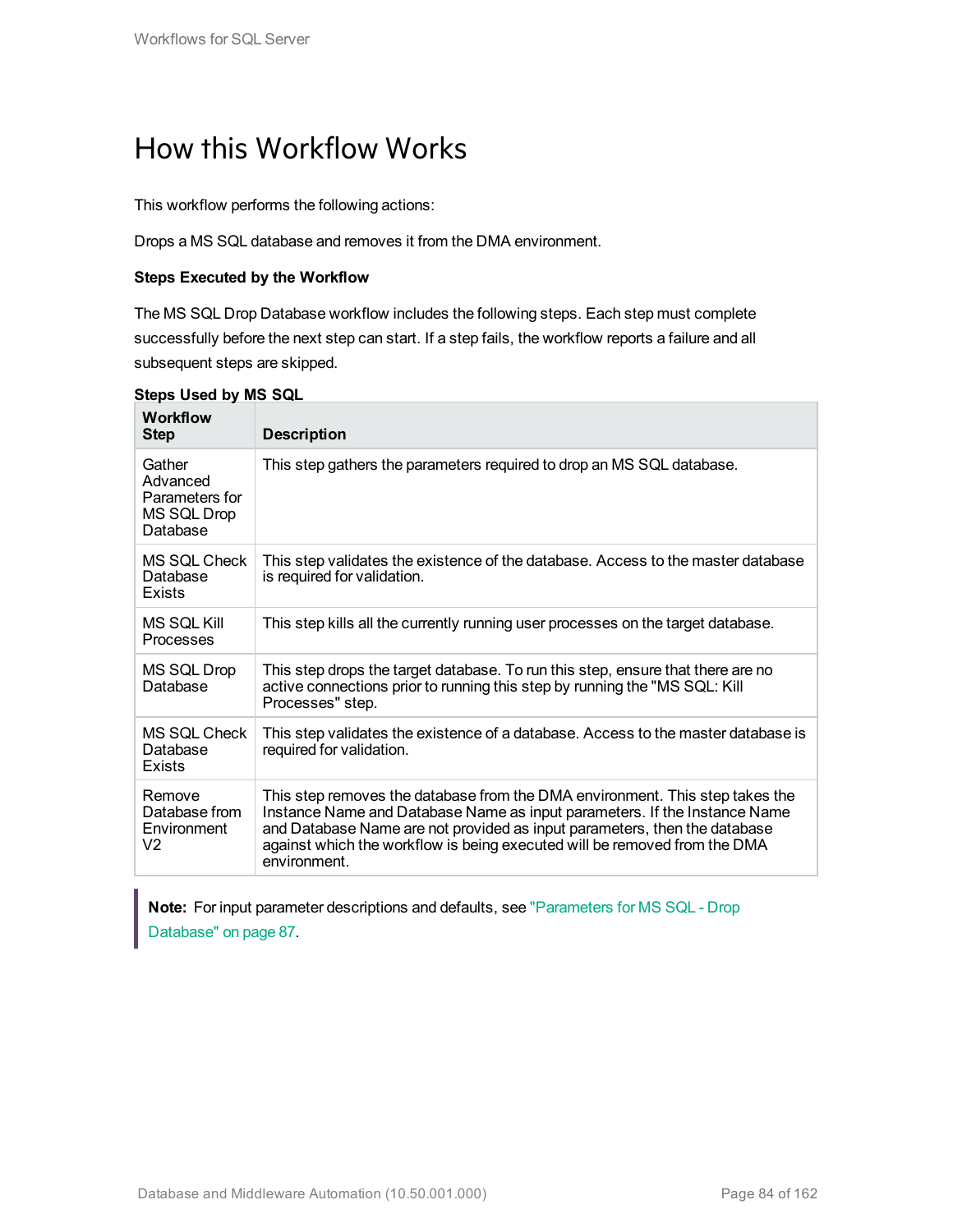## <span id="page-84-0"></span>How to Run this Workflow

The following instructions show you how to customize and run the MS SQL Drop Database workflow in your environment.

The workflow provides default values for some parameters. These default values are usually sufficient for a "typical" installation. You can override the defaults by specifying parameter values in the deployment. You can also expose additional parameters in the workflow, if necessary, to accomplish more advanced scenarios. Any parameters not explicitly specified in the deployment will have the default values listed in ["Parameters](#page-86-0) for MS SQL - Drop Database" on page 87.

**Note:** Before following this procedure, review the ["Prerequisites](#page-82-0) for this Workflow" on page 83, and ensure that all requirements are satisfied.

#### **To use the Run MySQL Drop Database workflow:**

- 1. Create a deployable copy of the workflow.
- 2. Determine the values that you will specify for the following parameters:

**Note:** There are no mandatory parameters required to run this workflow. All parameters are optional. You may need to expose additional parameters depending on your objectives.

See ["Parameters](#page-86-0) for MS SQL - Drop Database" on page 87 for detailed descriptions of all input parameters for this workflow, including default values.

- 3. In the workflow editor, expose any additional parameters that you need. You will specify values for those parameters when you create the deployment or at runtime.
- 4. Save the changes to the workflow (click **Save** in the lower right corner).
- 5. Create a new deployment.
- 6. On the Parameters tab, specify values (or set the type to Runtime Value) for the required parameters listed in step 2 and any additional parameters that you have exposed. You do not need to specify values for those parameters whose default values are appropriate for your environment.
- 7. On the Targets tab, specify one or more targets for this deployment.
- 8. Save the deployment (click **Save** in the lower right corner).
- 9. Run the workflow using this deployment, specifying any runtime parameters.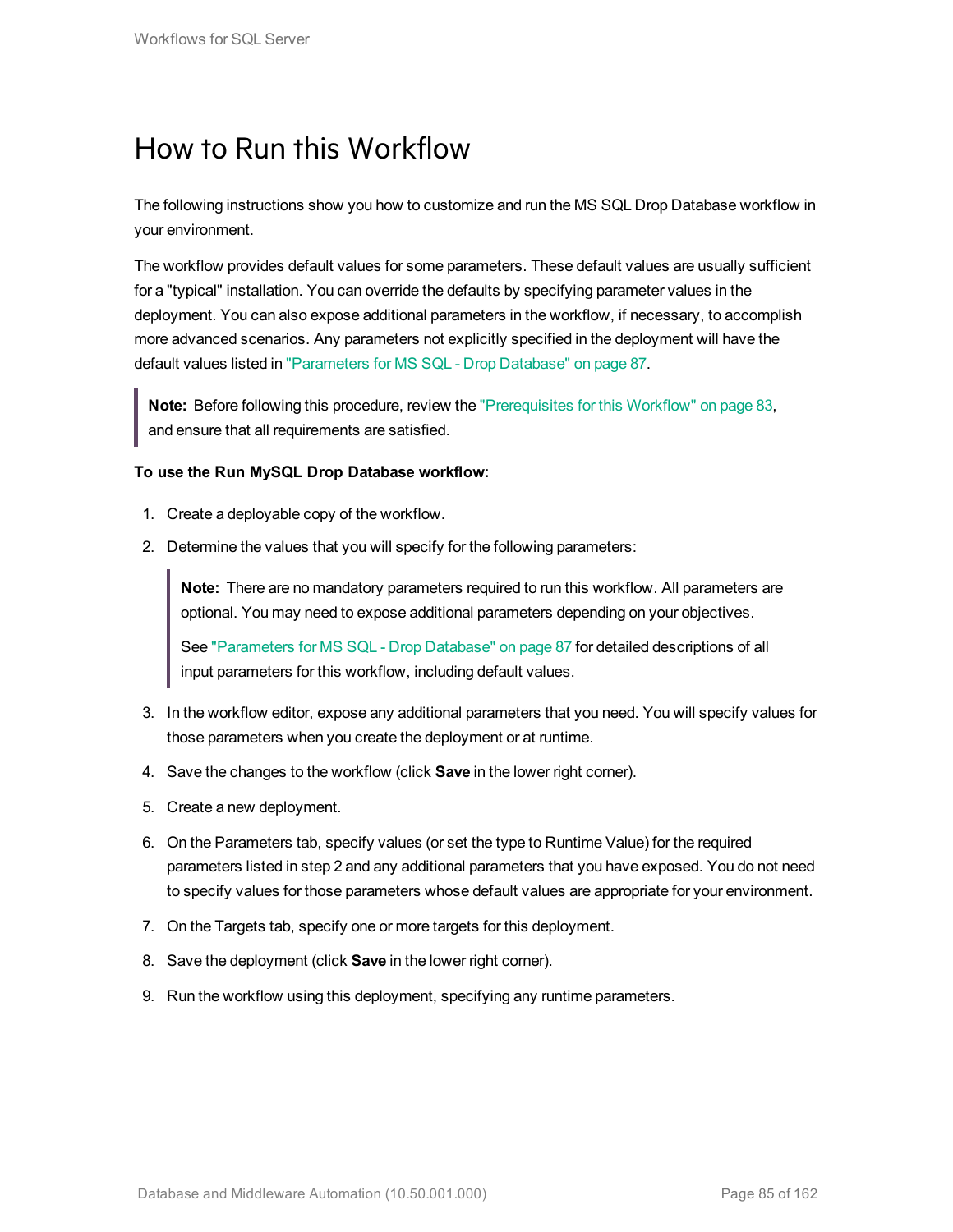#### **To verify the results:**

The workflow will complete and report SUCCESS on the Console if it has run successfully. If an error occurs during workflow execution, the error is logged, and the workflow terminates in the FAILURE state. Also verify by checking that the target database no longer appears in the DMA Environment section.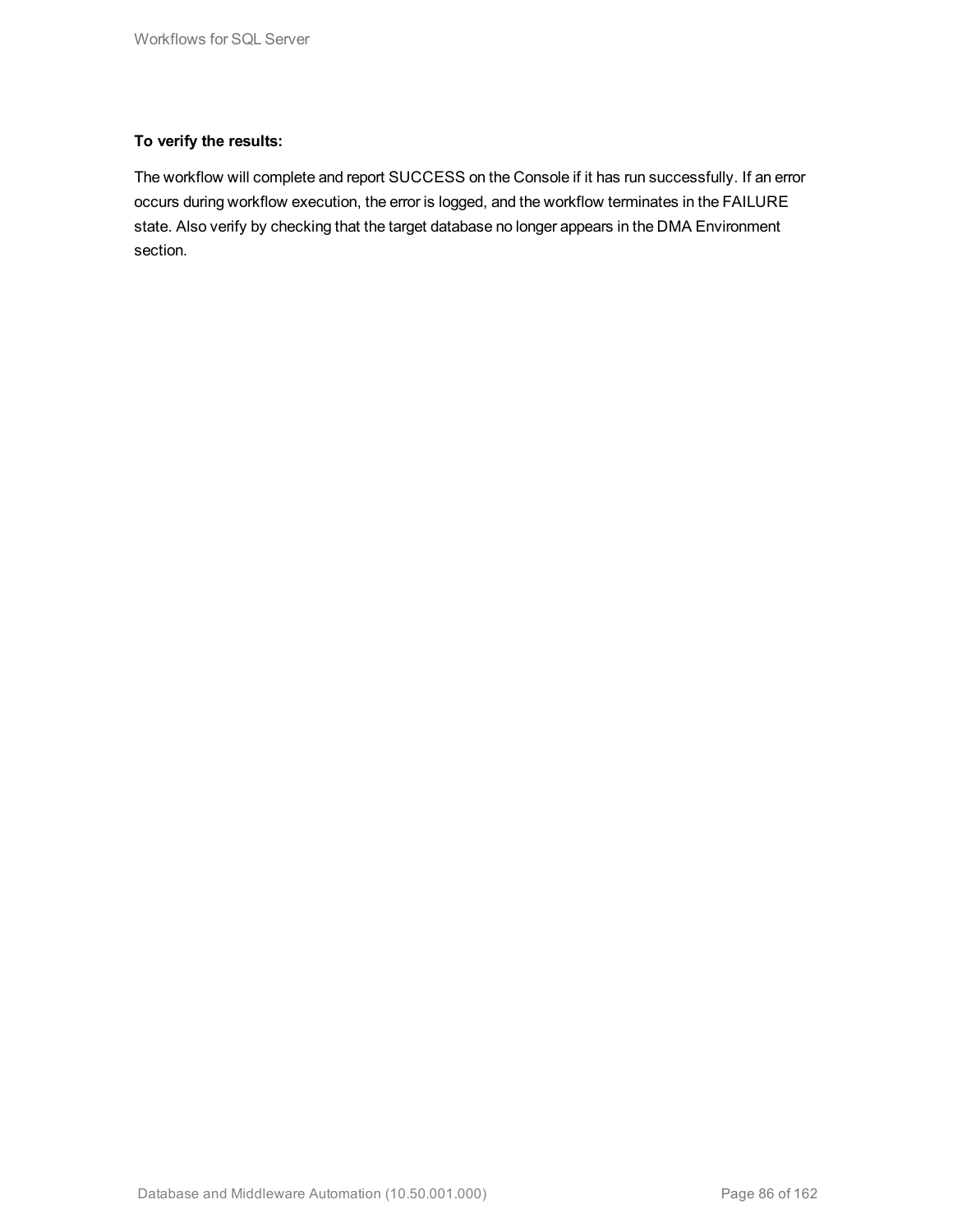## <span id="page-86-0"></span>Parameters for MS SQL - Drop Database

There are no mandatory parameters required to run this workflow. All parameters are optional. These parameters are not initially visible in a deployment. For these parameters, if you do not specify a value for a parameter, a default value is assigned.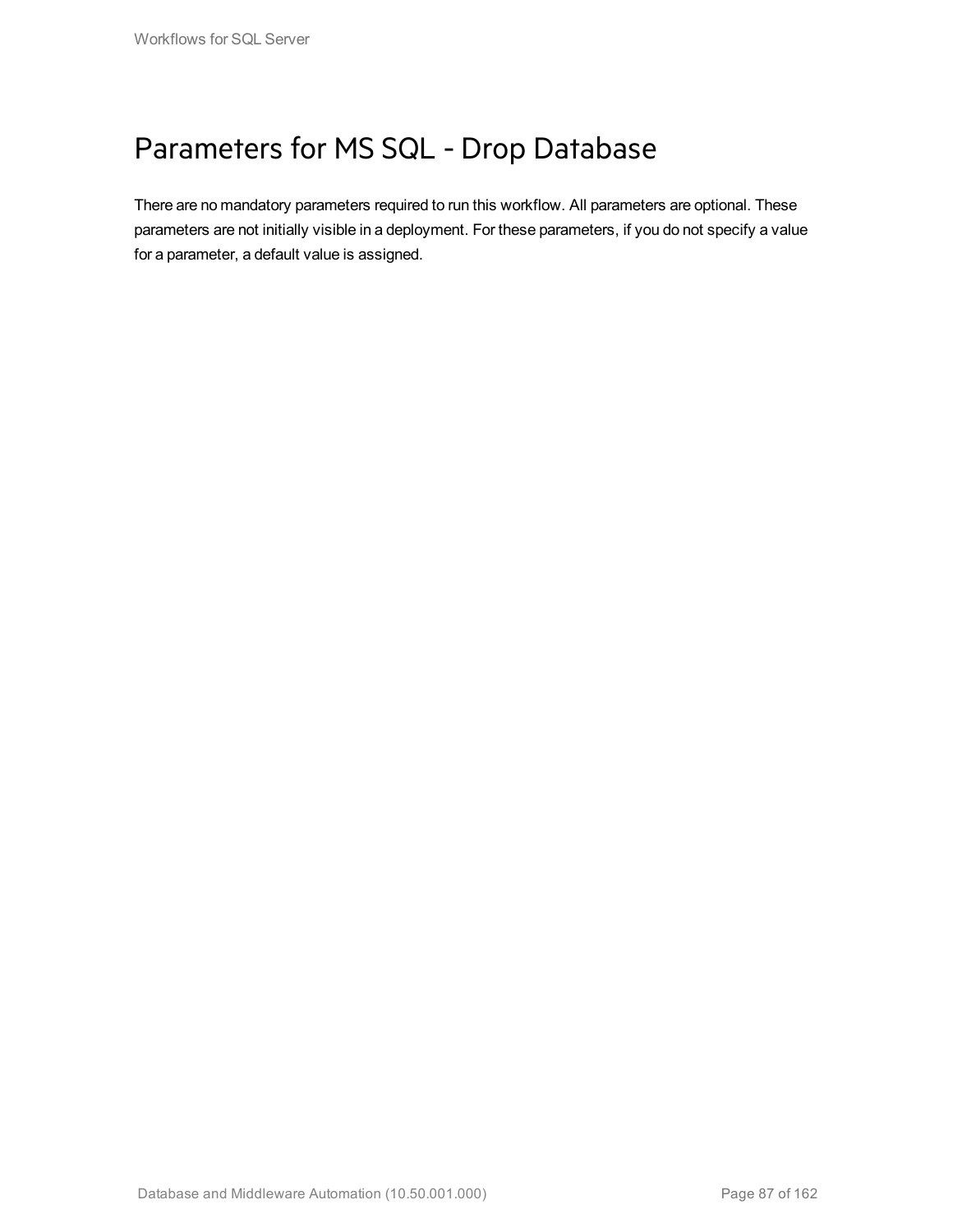# MS SQL - Install Patch

This section describes how to use Database and Middleware Automation (DMA) to create a repeatable, standardized method to quickly and accurately install Microsoft Microsoft SQL Server patches on SQL Server installations across an enterprise to reach patch currency standards.

**Tip:** To patch more complex SQL Server clustered environments, see *Achieve Patch Currency for Microsoft SQL Server Clustered Environments Using DMA*, available at: <https://softwaresupport.hp.com/>

## **Prerequisites**

Before performing the procedures in this section, your environment must meet the following minimum requirements:

- $\bullet$  A server running Windows 2008, 2008 R2, or 2012.
- A SQL Server instance—version 2005, 2008, 2008R2, or 2012—is provisioned and ready to be patched.
- Patch media:

The SQL Server patch file from Microsoft.

Patch installation media must be available locally or available for download from the software repository.

- Storage: A staging directory with 1 gigabyte available.
- Licenses for SQL Server and DMA.

### Process Overview

Installing a SQL Server patch to a Microsoft SQL Server installation with DMA is a simple, one-step process. All required checks and steps have been implemented in a single DMA workflow.

Use the following DMA workflow to standardize the process of installing a SQL Server patch: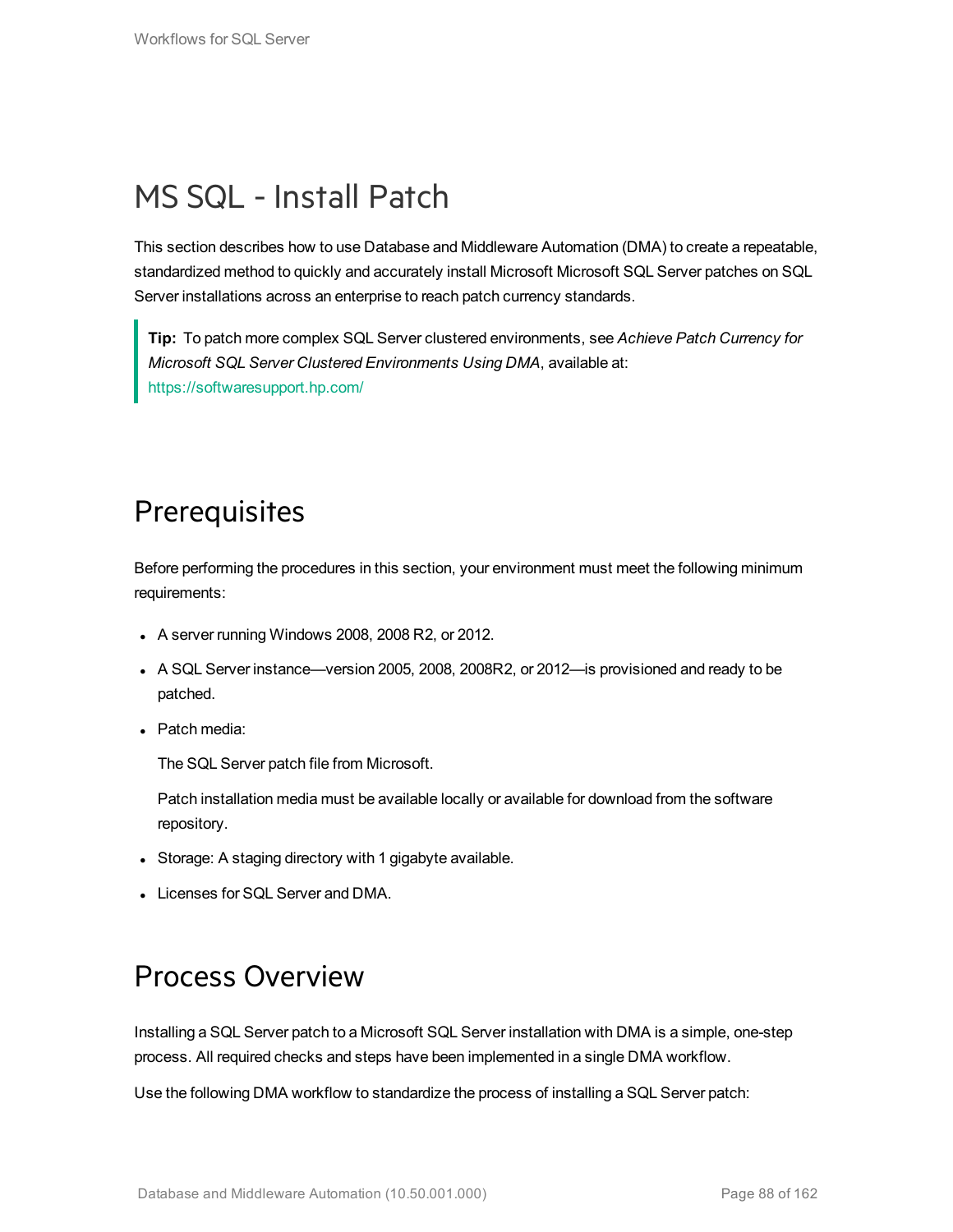DMA can install any of the following types of SQL Server patches:

- Hot Fixes
- Cumulative Updates
- Service Packs

**Note:** This workflow patches a single SQL Server instance unless you use the use the advanced parameter Patch All Instances on Server. The advanced parameter is demonstrated in this section.

**Tip:** To patch multiple SQL Server cluster nodes, run MS SQL - Install Patch once for each node, or for an easier process, use the MS SQL - Install Cluster Patch workflow that is described in *Achieve Patch Currency for Microsoft SQL Server Clustered Environments Using DMA*, available at: <https://softwaresupport.hp.com/>

### Workflow: MS SQL - Install Patch

**MS SOL - Install Cluster Patch** 

This section provides detailed information required to run the MS SQL - Install Patch workflow.

**Tip:** To patch multiple SQL Server cluster nodes, run MS SQL - Install Patch once for each.

### Solution pack

This workflow requires the Database Patching Solution Pack.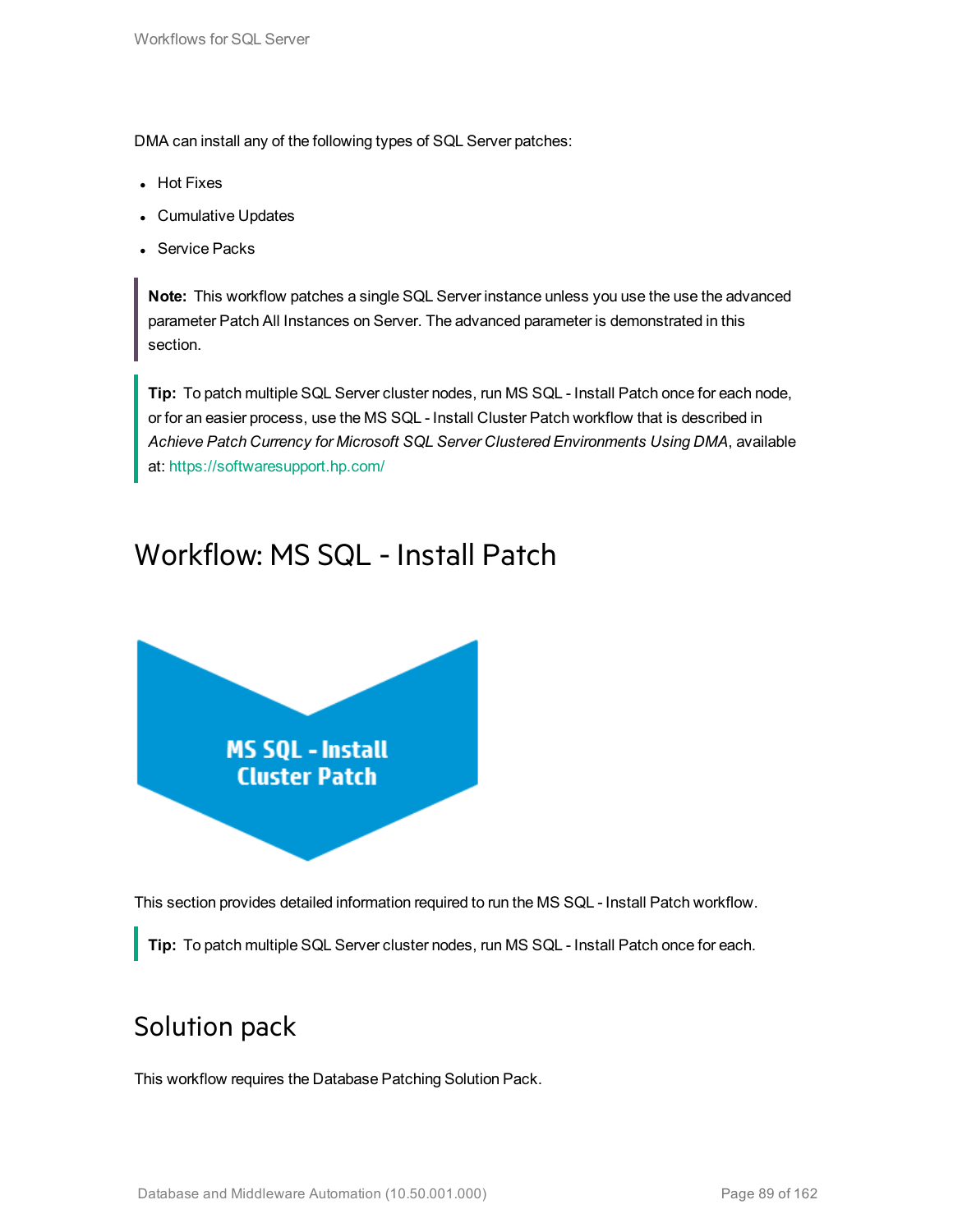#### Parameters to expose

If you want to patch all SQL Server instances, in the workflow's MS SQL - Advanced Parameters - Install Patch step, expose the Patch All Instances on Server parameter.1

#### Input parameters

When you deploy the MS SQL - Install Patch workflow, specify input parameter values for the following steps.

Bold text in the following tables indicates that you must specify a value for the parameter.

| <b>Parameter</b>                    | <b>Description</b>                                                                                                          | <b>Example Value</b> |
|-------------------------------------|-----------------------------------------------------------------------------------------------------------------------------|----------------------|
| Download From<br>Software Directory | Required: The name of the SQL<br>Server patch file obtained from<br>Microsoft. $2$                                          | SQL12 SP1.exe        |
|                                     | <b>Note:</b> This must be an EXE<br>file. If you obtain a ZIP file from<br>Microsoft, unzip it to retrieve<br>the EXE file. |                      |
| Download Target<br>Destination      | Required: The local directory where<br>the SQL Server patch file is stored:                                                 | $C:\text{temp}$      |
|                                     | If patch file is in the software<br>repository: Location where<br>Download From Software Directory<br>will be downloaded    |                      |
|                                     | If patch file is on the target:<br>Location where the Microsoft SQL<br>Server patch file already exists                     |                      |
|                                     | Upon a successful workflow<br>completion, all downloaded files are<br>cleaned up.                                           |                      |
| Web Service Password                | Required: Password for the DMA<br>Discovery web service API.                                                                | n o e                |
| <b>Web Service User</b>             | Required: User who is capable of<br>modifying the managed<br>environment by using the DMA<br>Discovery web service API.     | dmawebuser           |

**Step: MS SQL - Parameters - Install Patch**

1This parameter is hidden by default and must be exposed when you make a copy of the workflow. 2If the file is not found on the target server(s), it will be downloaded from the software repository.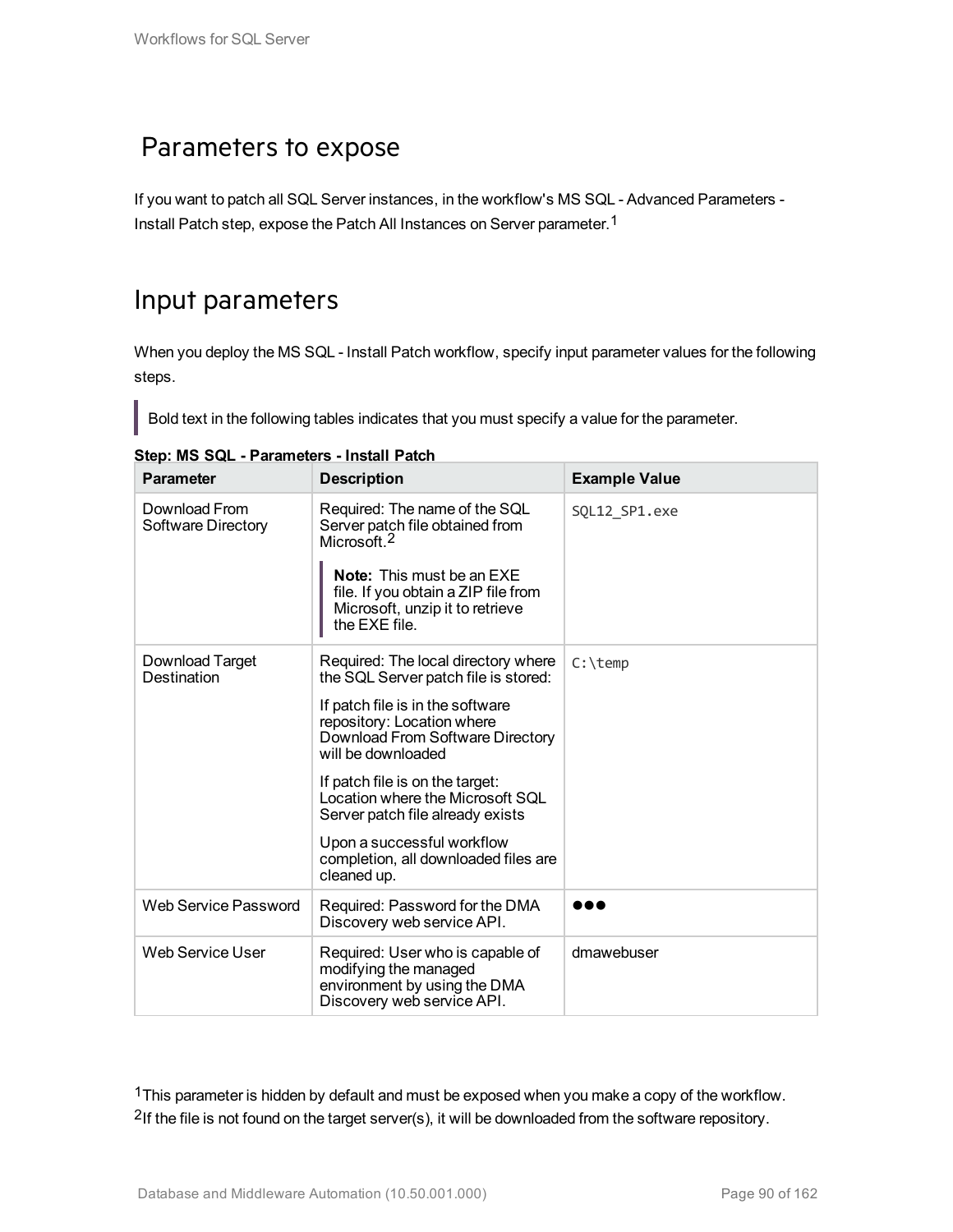| <b>Parameter</b>                         | <b>Description</b>                                                                                                                                                                                                                     | <b>Example Value</b> |
|------------------------------------------|----------------------------------------------------------------------------------------------------------------------------------------------------------------------------------------------------------------------------------------|----------------------|
| Backup Path                              | Optional: Specifies the location for<br>the backups of SQL Server<br>databases. If left blank, the<br>Instance default setting will be<br>used.                                                                                        | ?                    |
| Backup Type                              | Optional: backup type. Valid values<br>are FULL, LOG, DIFFERENTIAL,<br>COPY-ONLY, COPY-ONLY LOG.<br>If none is provided, FULL backup<br>will be taken.                                                                                 | <b>FULL</b>          |
| <b>Cluster Administrator</b><br>Account  | Required for patches on clustered<br>instances: The domain user that<br>will run the setup operation. This<br>user requires elevated<br>administrator privileges on the<br>cluster. Acceptable format:<br>[DOMAIN]\[USERNAME]          | Win12\Administrator  |
| <b>Cluster Administrator</b><br>Password | Required for patches on clustered<br>instances: Password for the<br>domain user that will run the setup<br>operation. This user requires<br>elevated administrator privileges on<br>the cluster. Must be a strong<br>Windows password. |                      |
| Download From<br>Software Directory      | Optional: Downloads the software<br>binaries.                                                                                                                                                                                          | $\tilde{?}$          |
| Download Target<br><b>Destination</b>    | Optional: Downloads the target<br>destination.                                                                                                                                                                                         | $\tilde{?}$          |
| <b>Installer Account</b>                 | Windows account that will be<br>performing the install. Acceptable<br>value is in format [DOMAIN]\<br>[USERNAME]                                                                                                                       | Win12\Administrator  |
| <b>Installer Password</b>                | Password of Windows account that<br>will be performing the install. Must<br>be a strong Windows password.                                                                                                                              |                      |
| <b>Network Share File</b>                | Optional: Path to the patch file on a<br>Windows network share. Path<br>should begin with "\\ <hostname>".</hostname>                                                                                                                  | ?                    |
| Patch All Instances on<br>Server         | Optional: Flag to determine whether<br>all SQL Server instances on the<br>server will be patched. Valid<br>values: Yes or No. Default: No.                                                                                             | Yes                  |

**Step: MS SQL - Advanced Parameters - Install Patch**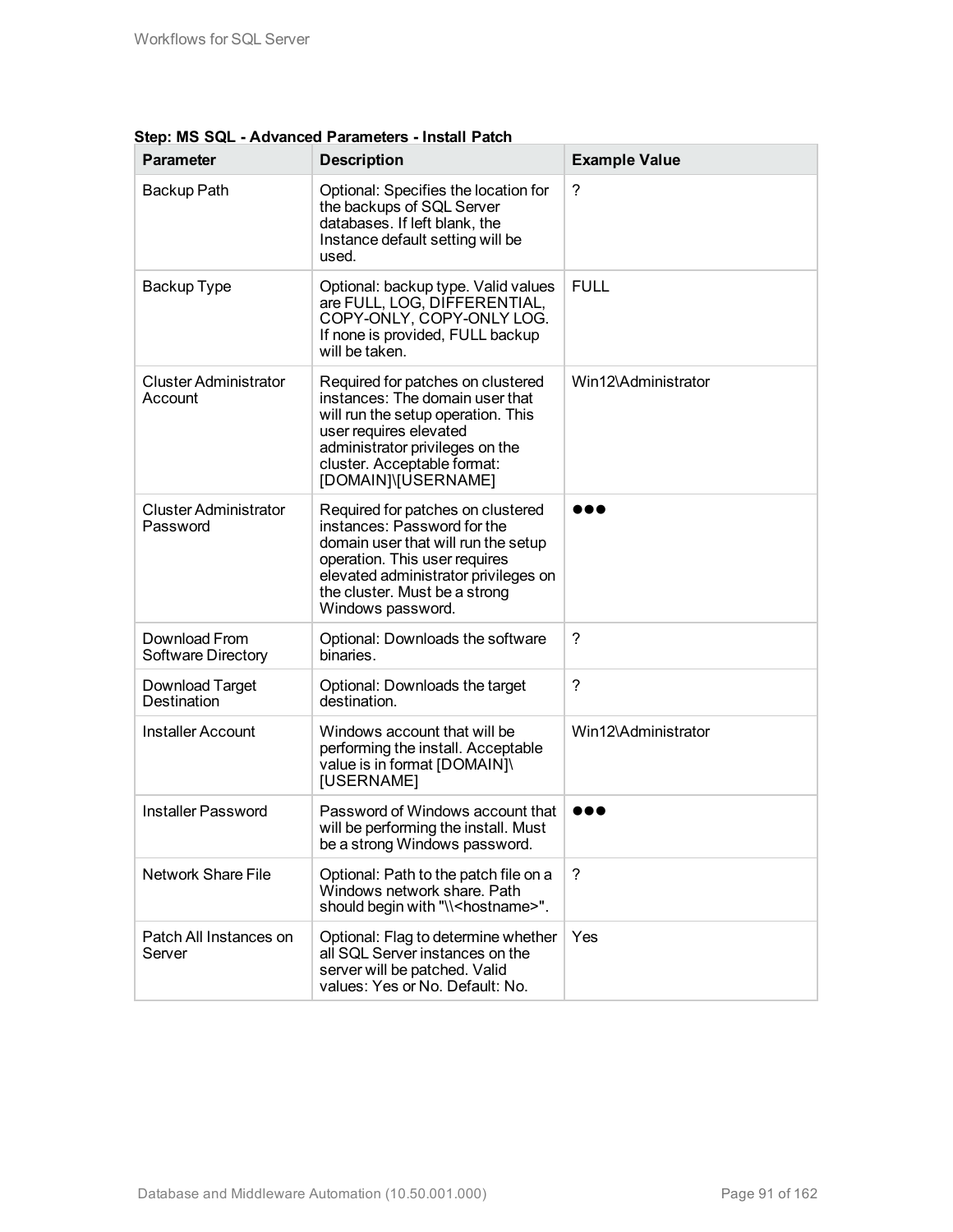| <b>Parameter</b> | <b>Description</b>                                                                | <b>Example Value</b> |
|------------------|-----------------------------------------------------------------------------------|----------------------|
| Instance Account | Optional: The Windows account<br>that will terminate the SQL Server<br>processes. |                      |

#### **Step: MS SQL Kill Processes**

### FAQs

# How do I install the SQL Server patch on all instances on the server?

To install the SQL Server patch on all instances on the server, set the Patch All Instances on Server parameter to Yes before you execute the deployment:

| Workflow: MS SQL - Install Patch                      |
|-------------------------------------------------------|
| Step: MS SQL - Advanced Parameters - Install Patch    |
| Parameter: Patch All Instances on Server <sup>1</sup> |

# How do I install the SQL Server patch on multiple cluster nodes?

To install the SQL Server patch on multiple cluster nodes, run the MS SQL - Install Patch workflow once on each cluster node.

1This parameter is hidden by default and must be exposed when you make a copy of the workflow.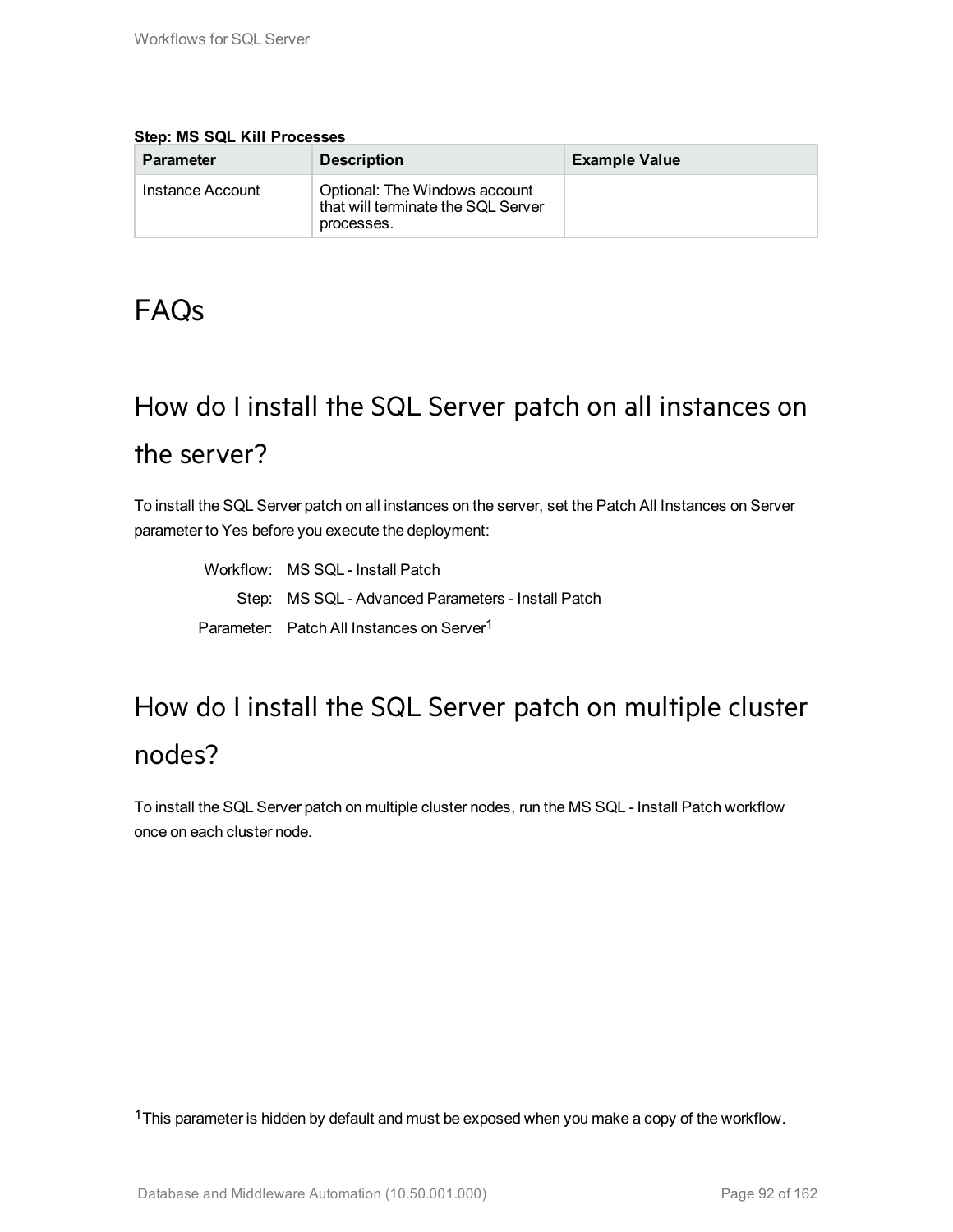# MS SQL - Install Cluster Patch

This section describes how to use Database and Middleware Automation (DMA) to create a repeatable, standardized method to quickly and accurately install Microsoft SQL Server patches on SQL Server clustered installations across an enterprise to reach patch currency standards.

**Tip:** To patch SQL Server standalone environments, see *Achieve Patch Currency for Microsoft SQL Server Environments Using DMA*, available at: [softwaresupport.hp.com](https://softwaresupport.hp.com/)

## **Prerequisites**

Before performing the procedures in this section, your environment must meet the following minimum requirements:

- $\bullet$  A server running Windows 2008, 2008 R2, or 2012.
- A SQL Server clustered instance—version 2008, 2008 R2, or 2012—is provisioned and ready to be patched.
- Patch media:

The SQL Server patch file from Microsoft.

Patch installation media must be available locally or available for download from the software repository.

- Storage: A staging directory with 1 gigabyte available.
- Licenses for SQL Server and DMA.

### Process Overview

Installing a SQL Server patch to a Microsoft SQL Server clustered installation with DMA is a simple, one-step process. All required checks and steps have been implemented in a single DMA workflow.

DMA can install any of the following types of SQL Server patches: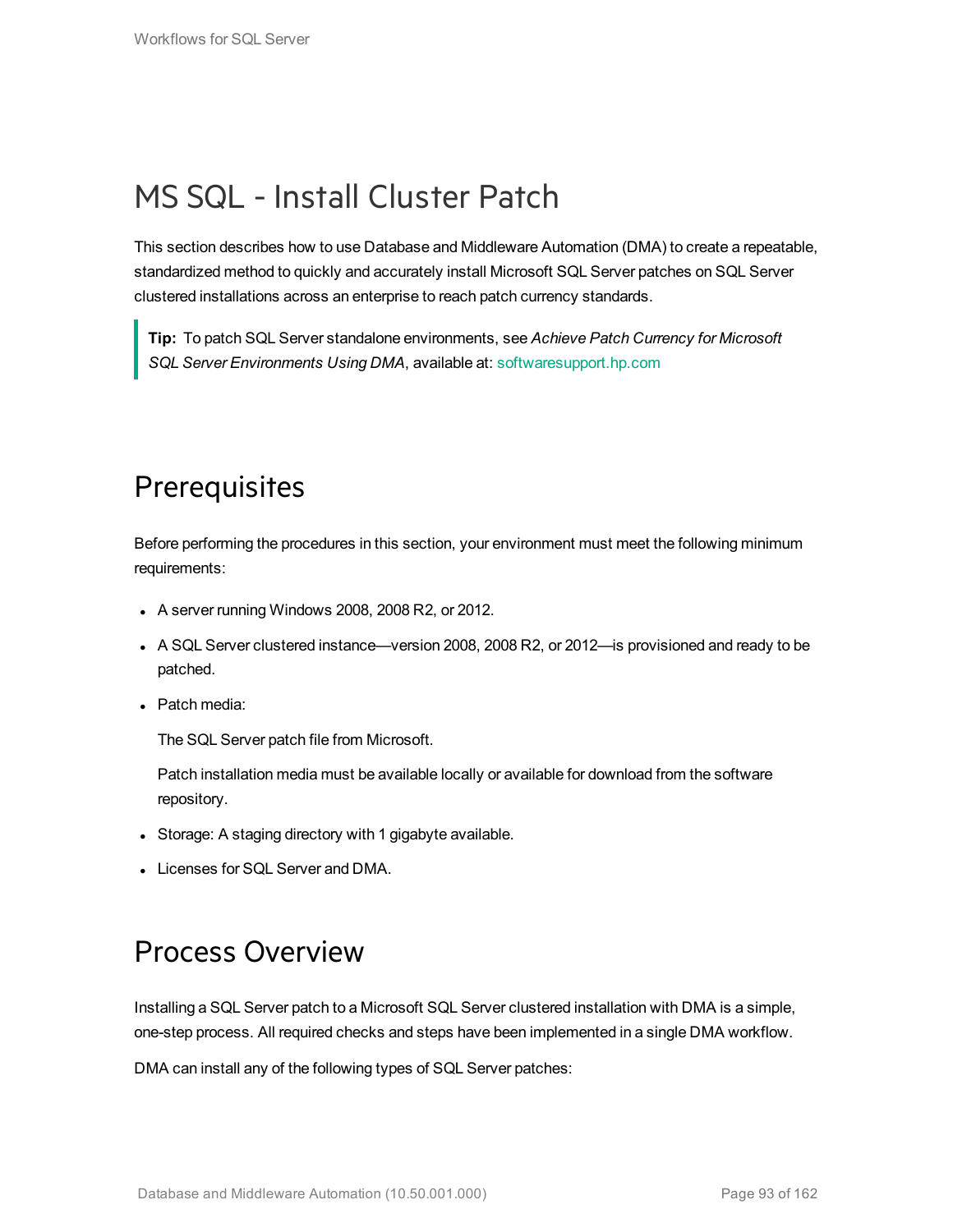- Hot Fixes
- Cumulative Updates
- Service Packs

**Note:** To execute the workflow, only one of the nodes in the SQL Server cluster needs to be a target for the deployment. The workflow discovers all cluster members and patches each one.

The following section provides detailed information required to run the workflow.

### Workflow: MS SQL - Install Cluster Patch



This section provides detailed information required to run the MS SQL - Install Cluster Patch workflow.

### Solution pack

This workflow requires the Database Patching Solution Pack.

#### Parameters to expose

None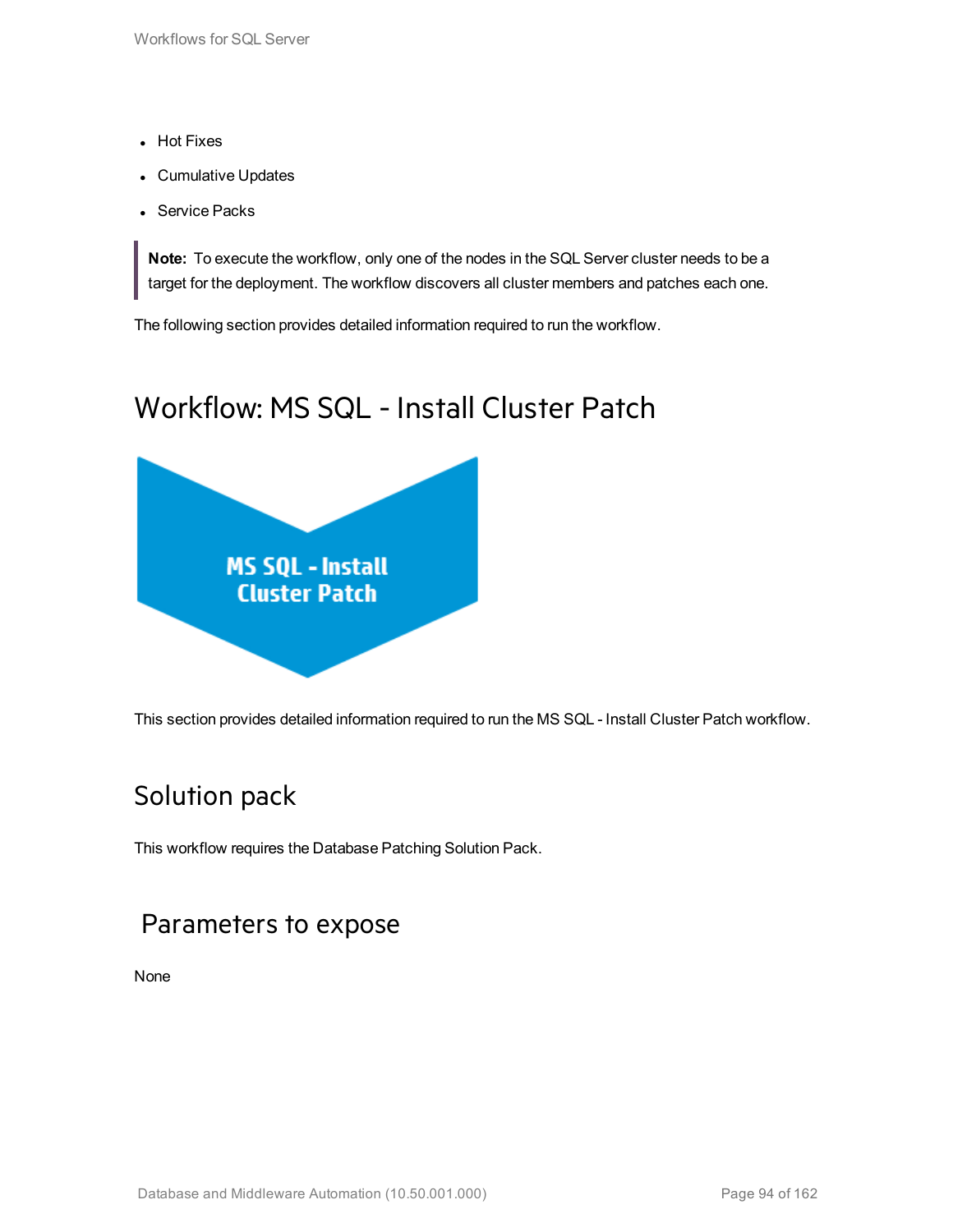### Input parameters

When you deploy the MS SQL - Install Cluster Patch workflow, specify input parameter values for the following steps.

| <b>Parameter</b>                    | <b>Description</b>                                                                                                                                                                                      | <b>Example Value</b> |
|-------------------------------------|---------------------------------------------------------------------------------------------------------------------------------------------------------------------------------------------------------|----------------------|
| Download From<br>Software Directory | Required: The name of the SQL<br>server patch file obtained from<br>Microsoft. <sup>1</sup>                                                                                                             | SQL12_SP1.exe        |
|                                     | <b>Note:</b> This must be an EXE<br>file. If you obtain a ZIP file from<br>Microsoft, unzip it to retrieve<br>the EXE file.                                                                             |                      |
| Download Target<br>Destination      | Required: The local directory where<br>the SQL server patch file is stored:<br>If patch file is in the software<br>repository: Location where<br>Download From Software Directory<br>will be downloaded | $C:\text{temp}$      |
|                                     | If patch file is on the target:<br>Location where the Microsoft<br>SQL server patch file already exists                                                                                                 |                      |
|                                     | Upon a successful workflow<br>completion, all downloaded files are<br>cleaned up.                                                                                                                       |                      |
| Web Service Password                | Required: Password for the DMA<br>Discovery web service API.                                                                                                                                            |                      |

**Step: MS SQL - Parameters - Install Patch**

**Note:** The step Run Subflow - MS SQL - Install Patch runs first to patch all passive nodes.

#### **Step: Run Subflow - MS SQL - Install Patch**

| <b>Parameter</b>                    | <b>Description</b>                                                                                                                                                             | <b>Example Value</b> |
|-------------------------------------|--------------------------------------------------------------------------------------------------------------------------------------------------------------------------------|----------------------|
| <b>Server Parallel</b><br>Execution | Optional: Flag to determine whether True<br>the workflow is to execute in<br>parallel. Set to False if you would<br>like the workflow to execute<br>serially. Default is True. |                      |

**Note:** The step Run Subflow - MS SQL - Install Patch runs again to patch the active node.

<sup>1</sup> If the file is not found on the target server(s), it will be downloaded from the software repository.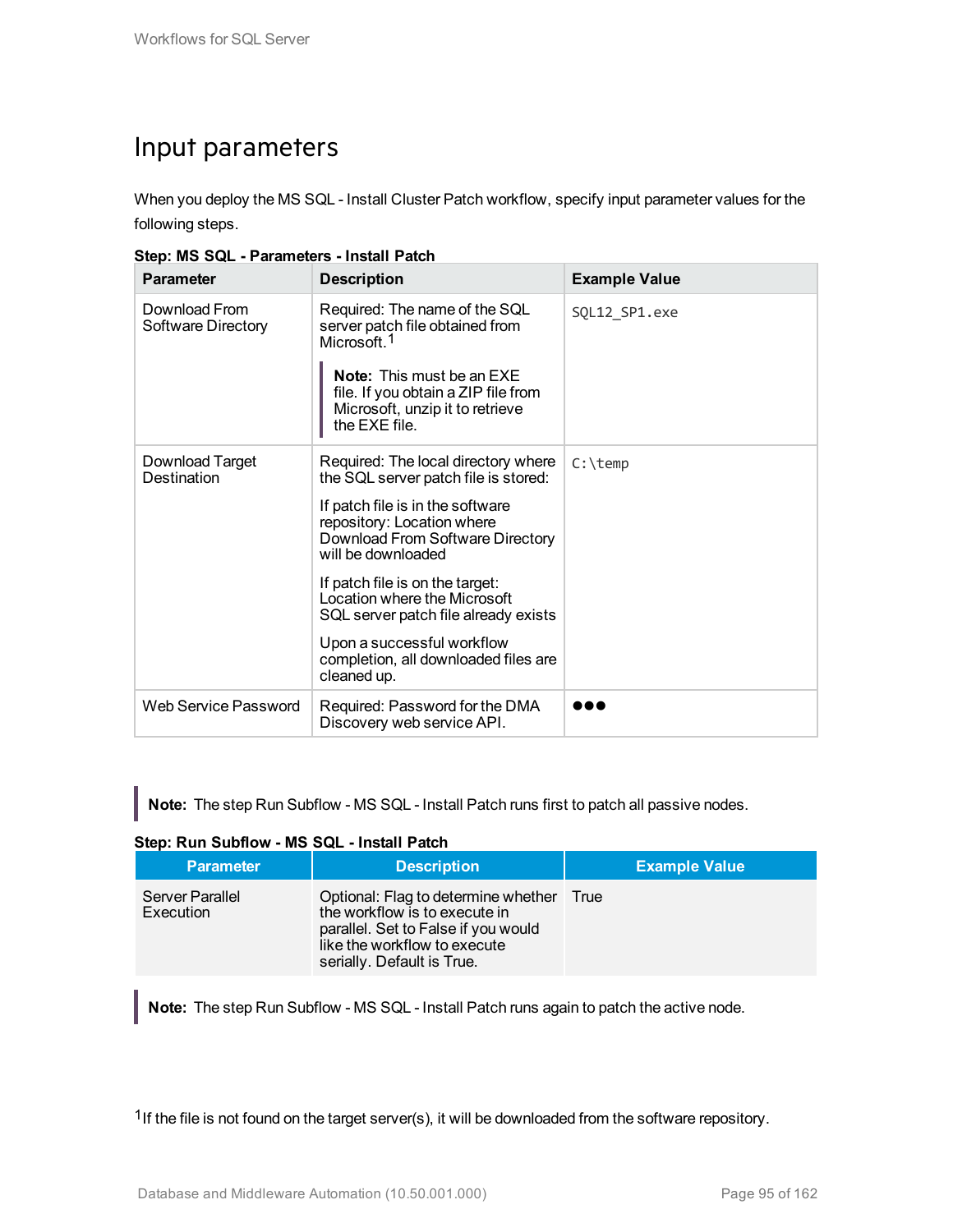| <b>Parameter</b>             | <b>Description</b>                                                                                                                                                        | <b>Example Value</b> |
|------------------------------|---------------------------------------------------------------------------------------------------------------------------------------------------------------------------|----------------------|
| Server Parallel<br>Execution | Optional: Flag to determine whether<br>the workflow is to execute in<br>parallel. Set to False if you would<br>like the workflow to execute<br>serially. Default is True. | True                 |

#### **Step: Run Subflow - MS SQL - Install Patch**

### FAQs

# How do I install the SQL Server patch on all instances on the server?

To install the SQL Server patch on all instances on the server, set the Patch All Instances on Server parameter to Yes before you execute the deployment:

| Workflow: MS SQL - Install Patch                      |
|-------------------------------------------------------|
| Step: MS SQL - Advanced Parameters - Install Patch    |
| Parameter: Patch All Instances on Server <sup>1</sup> |

# How do I install the SQL Server patch on multiple cluster nodes?

To install the SQL Server patch on multiple cluster nodes, run the MS SQL - Install Patch workflow once on each cluster node.

1This parameter is hidden by default and must be exposed when you make a copy of the workflow.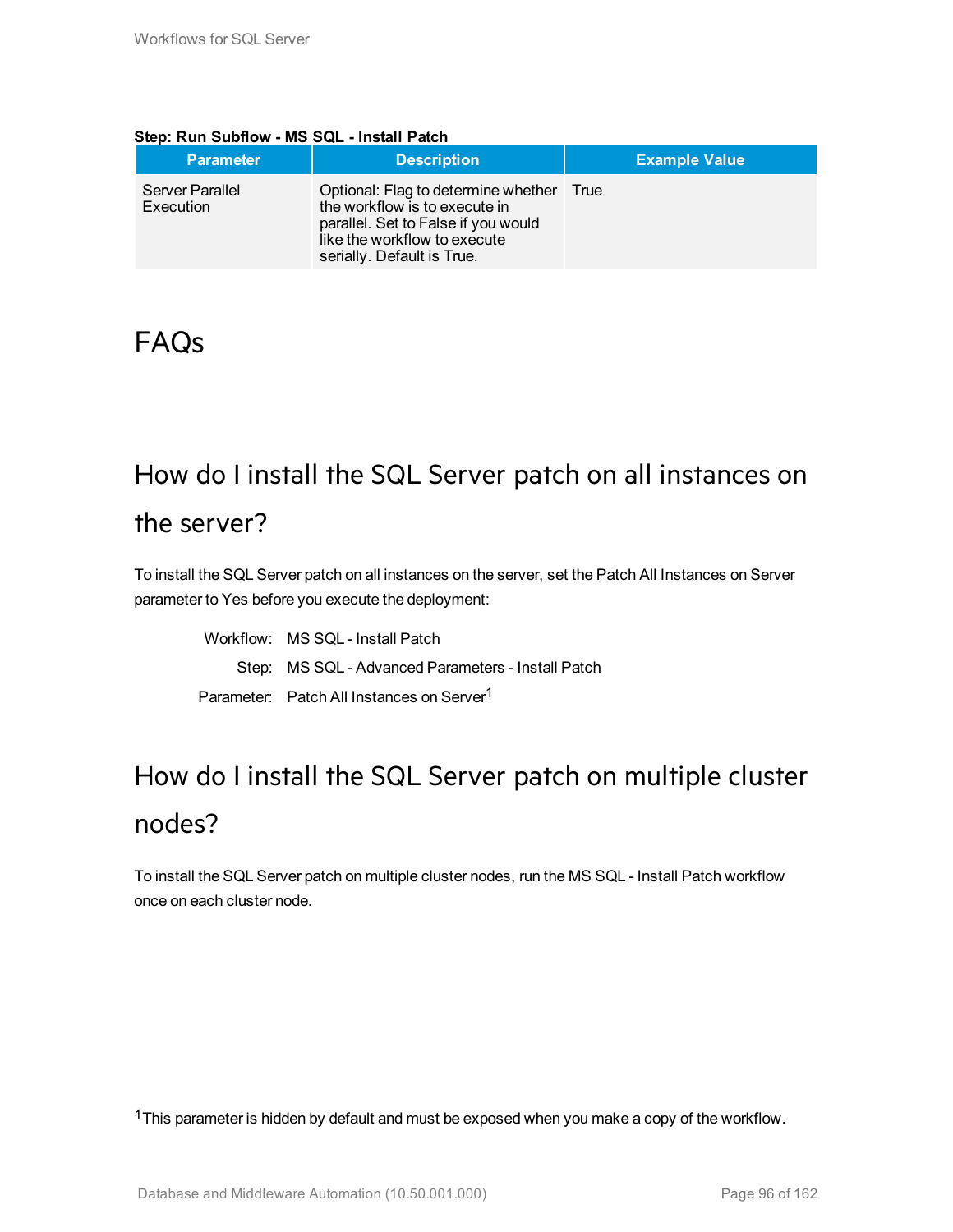# MS SQL Rollback Patch

This workflow is supported on the Windows operating system platform. The MS SQL Rollback Patch enables you to uninstall a SQL Server patch on a standalone 2005/2008/2008R2 instance.

|  | To use this workflow in your environment, see the following information: |
|--|--------------------------------------------------------------------------|
|  |                                                                          |

| <b>Topic</b>                                           | <b>Information Included</b>                                                                                               |
|--------------------------------------------------------|---------------------------------------------------------------------------------------------------------------------------|
| "Prerequisites for this"<br>Workflow" on the next page | List of prerequisites that must be satisfied before you can run this<br>workflow                                          |
| "How this Workflow Works"<br>on page 99                | Information about what the workflow does, including validation<br>checks performed, steps executed, and step descriptions |
| "How to Run this Workflow"<br>on page 101              | Instructions for running this workflow in your environment                                                                |
| "Parameters for MS SQL<br>Rollback Patch" on page 103  | List of input parameters for this workflow                                                                                |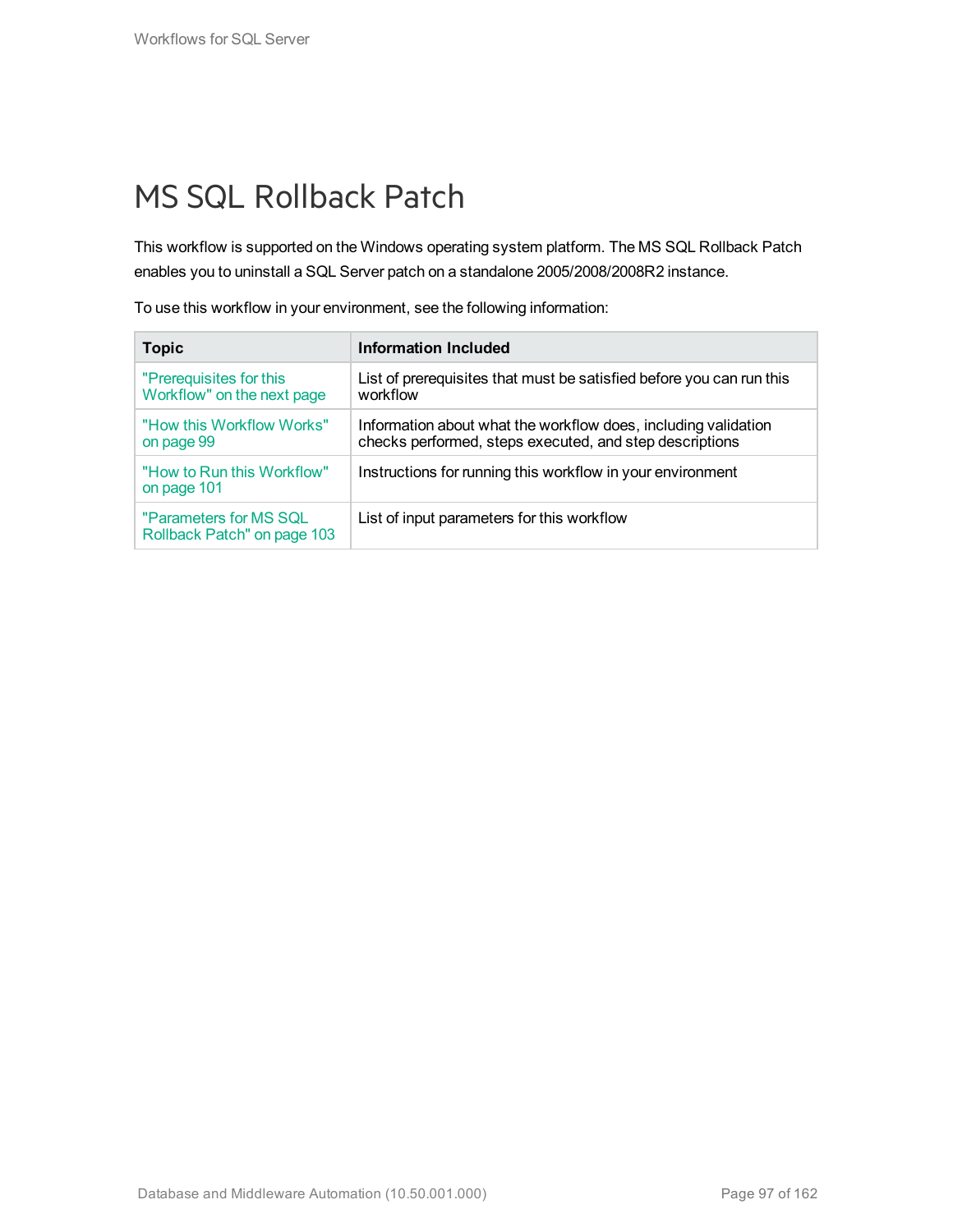### <span id="page-97-0"></span>Prerequisites for this Workflow

Be sure that the following prerequisites are satisfied before you run the MS SQL Rollback Patch workflow:

• This solution requires DMA version 10.30 (or later).

The latest DMA solution packs require the latest DMA platform. To use the latest solution packs, update the DMA platform. DMA10.50.001.000 solution packs are supported on DMA10.50.001.000 (and later).

• You have installed the Database Compliance solution pack.

The workflow must be able to:

- MS SQL service should be up and running.
- Log in to the MS SQL instance using MS SQL login credentials.
- It should drop the database upon connecting to the MS SQL instance.

The information presented here assumes the following: show assumptions

- DMA is installed and operational.
- At least one suitable target server is available.
- You are logged in to the DMA web interface.
- You have permission to create, edit, and deploy copies of the workflows included in this solution pack.

For more information about prerequisites for MS SQL database, refer to the [MS SQL Server](https://msdn.microsoft.com/en-us/library/bb545450.aspx) [Documentation](https://msdn.microsoft.com/en-us/library/bb545450.aspx).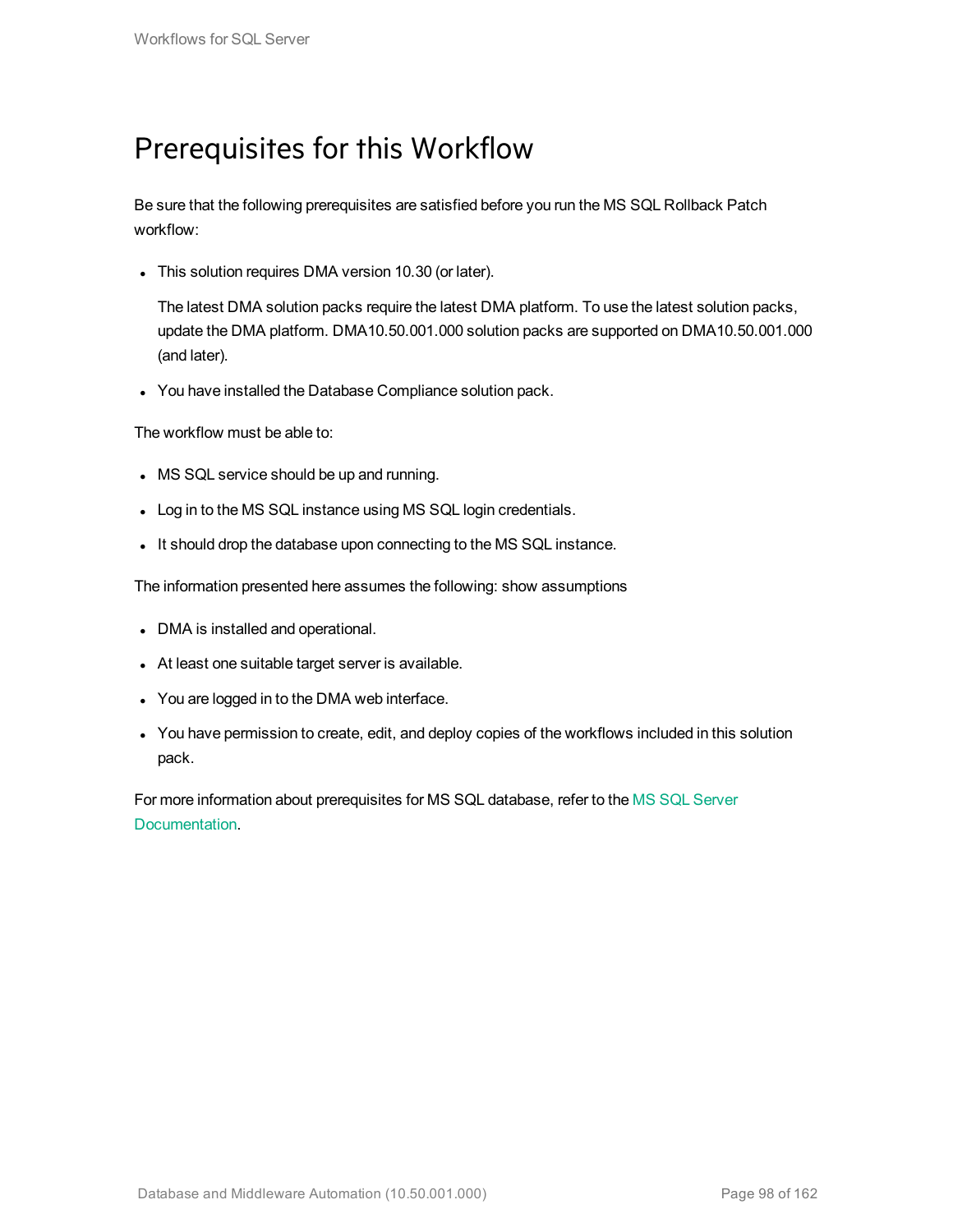## <span id="page-98-0"></span>How this Workflow Works

This workflow performs the following actions:

Uninstalls a SQL Server patch on a standalone 2005/2008/2008R2 instance. The default deployment will only show required parameters.

#### **Steps Executed by the Workflow**

The MS SQL Rollback Patch workflow includes the following steps. Each step must complete successfully before the next step can start. If a step fails, the workflow reports a failure and all subsequent steps are skipped.

| <b>Workflow Step</b>                                                            | <b>Description</b>                                                                                                                                                        |
|---------------------------------------------------------------------------------|---------------------------------------------------------------------------------------------------------------------------------------------------------------------------|
| <b>MS SQL Parameters</b><br>Rollback Patch                                      | This step gathers all the required parameters for a rollback (uninstall) of<br>a SQL Server patch.                                                                        |
| <b>MS SQL Gather</b><br><b>Advanced Parameters for</b><br><b>Rollback Patch</b> | This step gathers all the advanced parameters for a rollback (uninstall)<br>of a SQL Server patch.                                                                        |
| Windows Check for<br>Pending Reboot                                             | This step check for any pending reboots.                                                                                                                                  |
| <b>Check If Download File</b><br>Exists                                         | This step is designed to facilitate the complicated methodologies that<br>various companies use to distribute their software bundles for<br>installation.                 |
| MS SQL Verify Patch<br><b>Rollback</b>                                          | This step verifies that a rollback of a Windows or SQL Server patch was<br>successful.                                                                                    |
| Delete Directory                                                                | This step deletes a directory (folder).                                                                                                                                   |
| <b>Windows Restart Server</b>                                                   | This step Restart a system                                                                                                                                                |
| Download Software                                                               | This step automates the transfer of files from the HP SA Software<br>Library to individual managed servers for use in downstream workflow<br>steps.                       |
| MS SQL Rollback Patch                                                           | This step performs a rollback on a Windows or SQL Server patch.                                                                                                           |
| <b>Windows Wait for Restart</b>                                                 | This step is to wait 8 minutes for Windows server to finish restart.                                                                                                      |
| <b>Unzip Archive</b>                                                            | This step is to unzip a zip archive, verify if the input file exists, ensure<br>the output directory exists, creates required directories, and deploys<br>archived files. |
| <b>MS SQL Verify Patch</b><br>Rollback                                          | This step verifies that a rollback of a Windows or SQL Server patch was<br>successful.                                                                                    |
| Delete File                                                                     | This step deletes the specified file.                                                                                                                                     |
| Windows Check for<br>Pending Reboot                                             | This step checks for any pending reboots.                                                                                                                                 |

#### **Steps Used by MS SQL Rollback Patch**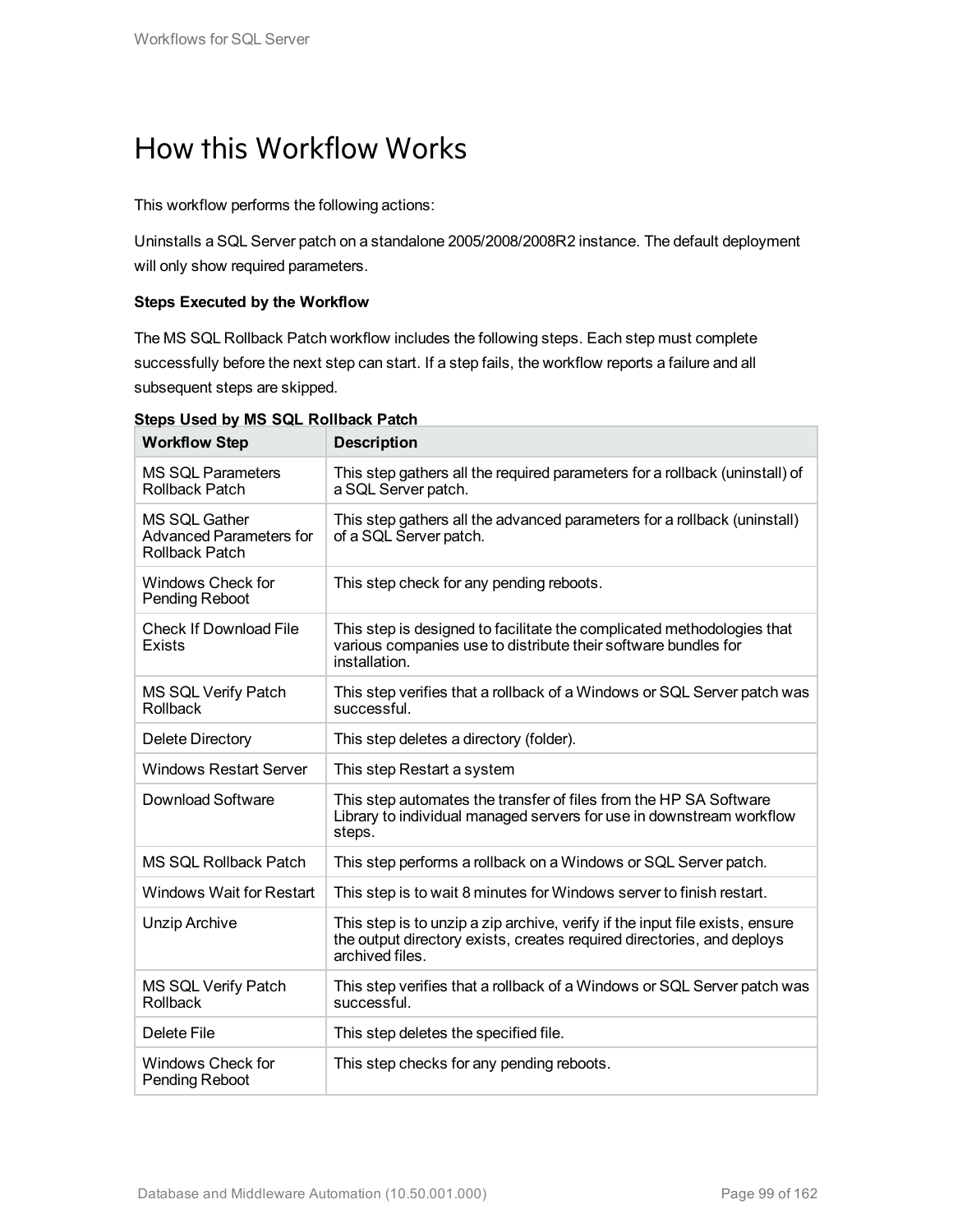| <b>Workflow Step</b>          | <b>Description</b>                                                                                   |
|-------------------------------|------------------------------------------------------------------------------------------------------|
| Delete Directory              | This step deletes a directory (folder).                                                              |
| <b>Windows Restart Server</b> | This step restarts a system.                                                                         |
| Discover SQL Databases        | This step audits the server's physical environment looking for<br>SQLServer instances and databases. |
| Windows Wait for Restart      | This step is to wait 8 minutes for Windows server to finish restart.                                 |

#### **Steps Used by MS SQL Rollback Patch, continued**

**Note:** For input parameter descriptions and defaults, see ["Parameters](#page-102-0) for MS SQL Rollback [Patch"](#page-102-0) on page 103.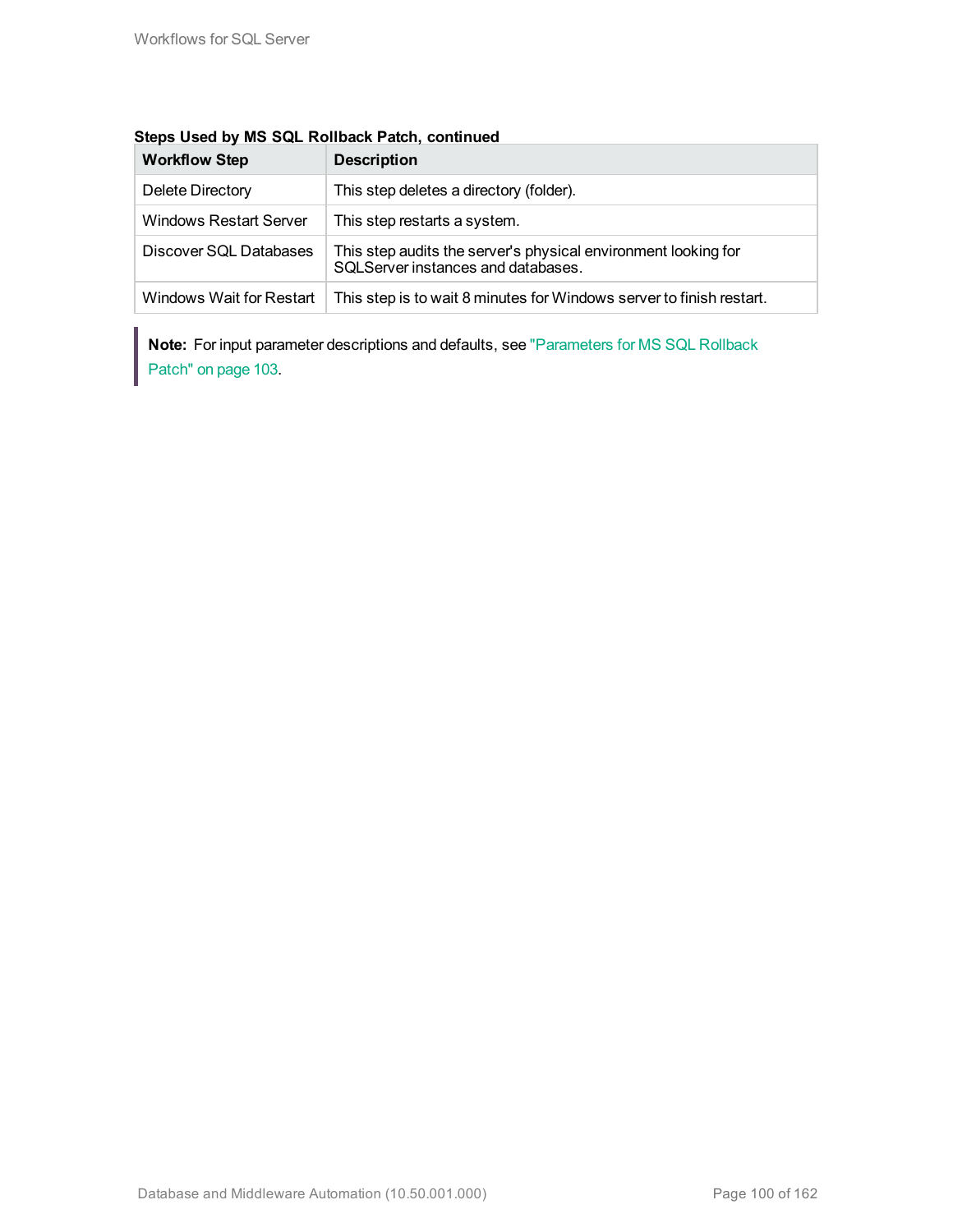## <span id="page-100-0"></span>How to Run this Workflow

The following instructions show you how to customize and run the MS SQL Rollback Patch workflow in your environment.

The workflow provides default values for some parameters. These default values are usually sufficient for a "typical" installation. You can override the defaults by specifying parameter values in the deployment. You can also expose additional parameters in the workflow, if necessary, to accomplish more advanced scenarios. Any parameters not explicitly specified in the deployment will have the default values listed in ["Parameters](#page-102-0) for MS SQL Rollback Patch" on page 103.

**Note:** Before following this procedure, review the ["Prerequisites](#page-97-0) for this Workflow" on page 98, and ensure that all requirements are satisfied.

#### **To use the Run MS SQL Rollback Patch workflow:**

- 1. Create a deployable copy of the workflow.
- 2. Determine the values that you will specify for the following parameters:

**Note:** There are no mandatory parameters required to run this workflow. All parameters are optional. You may need to expose additional parameters depending on your objectives.

See ["Parameters](#page-102-0) for MS SQL Rollback Patch" on page 103 for detailed descriptions of all input parameters for this workflow, including default values.

- 3. In the workflow editor, expose any additional parameters that you need. You will specify values for those parameters when you create the deployment or at runtime.
- 4. Save the changes to the workflow (click **Save** in the lower right corner).
- 5. Create a new deployment.
- 6. On the Parameters tab, specify values (or set the type to Runtime Value) for the required parameters listed in step 2 and any additional parameters that you have exposed. You do not need to specify values for those parameters whose default values are appropriate for your environment.
- 7. On the Targets tab, specify one or more targets for this deployment.
- 8. Save the deployment (click **Save** in the lower right corner).
- 9. Run the workflow using this deployment, specifying any runtime parameters.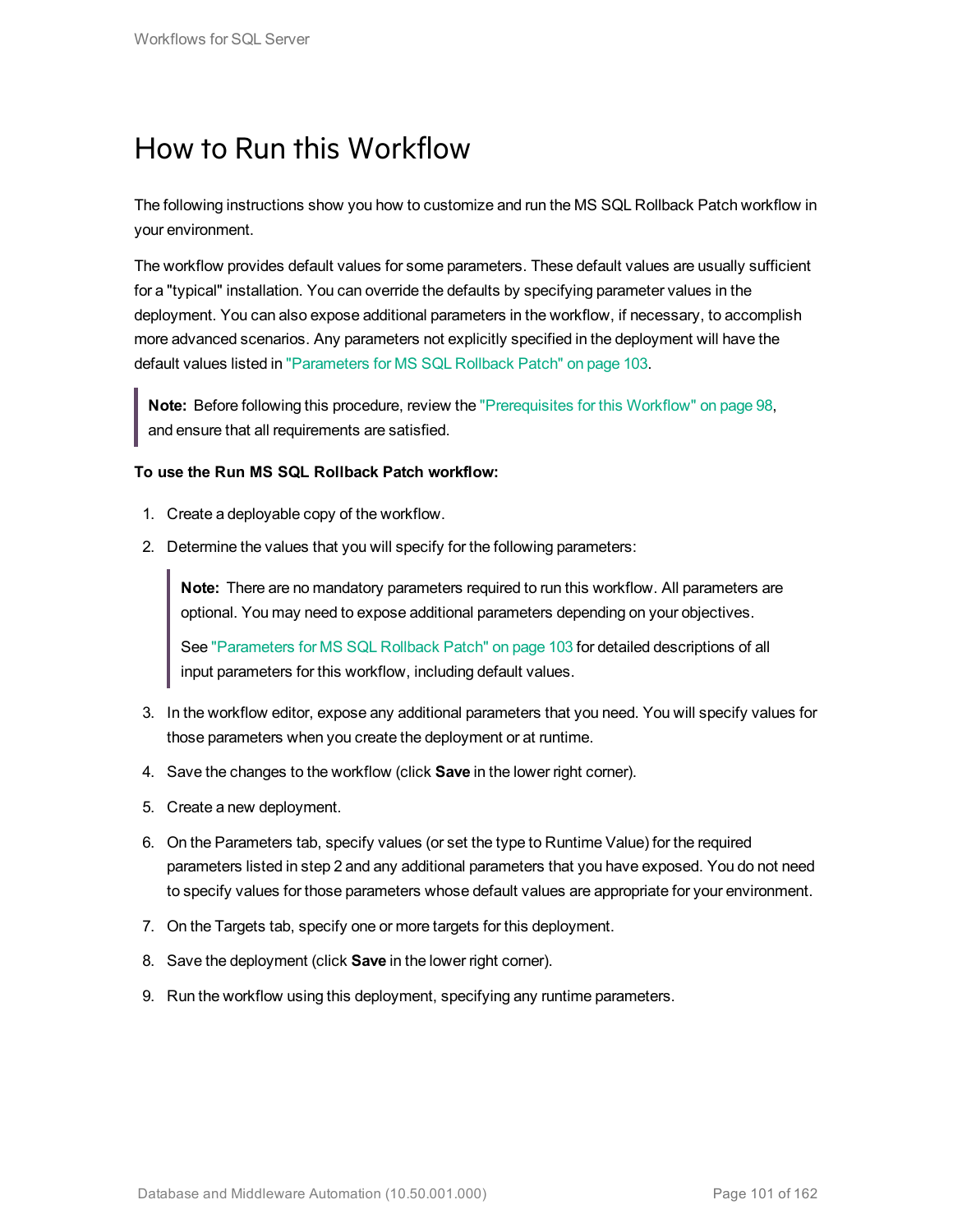#### **To verify the results:**

The workflow will complete and report SUCCESS on the Console if it has run successfully. If an error occurs during workflow execution, the error is logged, and the workflow terminates in the FAILURE state. Also verify by checking that the target database no longer appears in the DMA Environment section.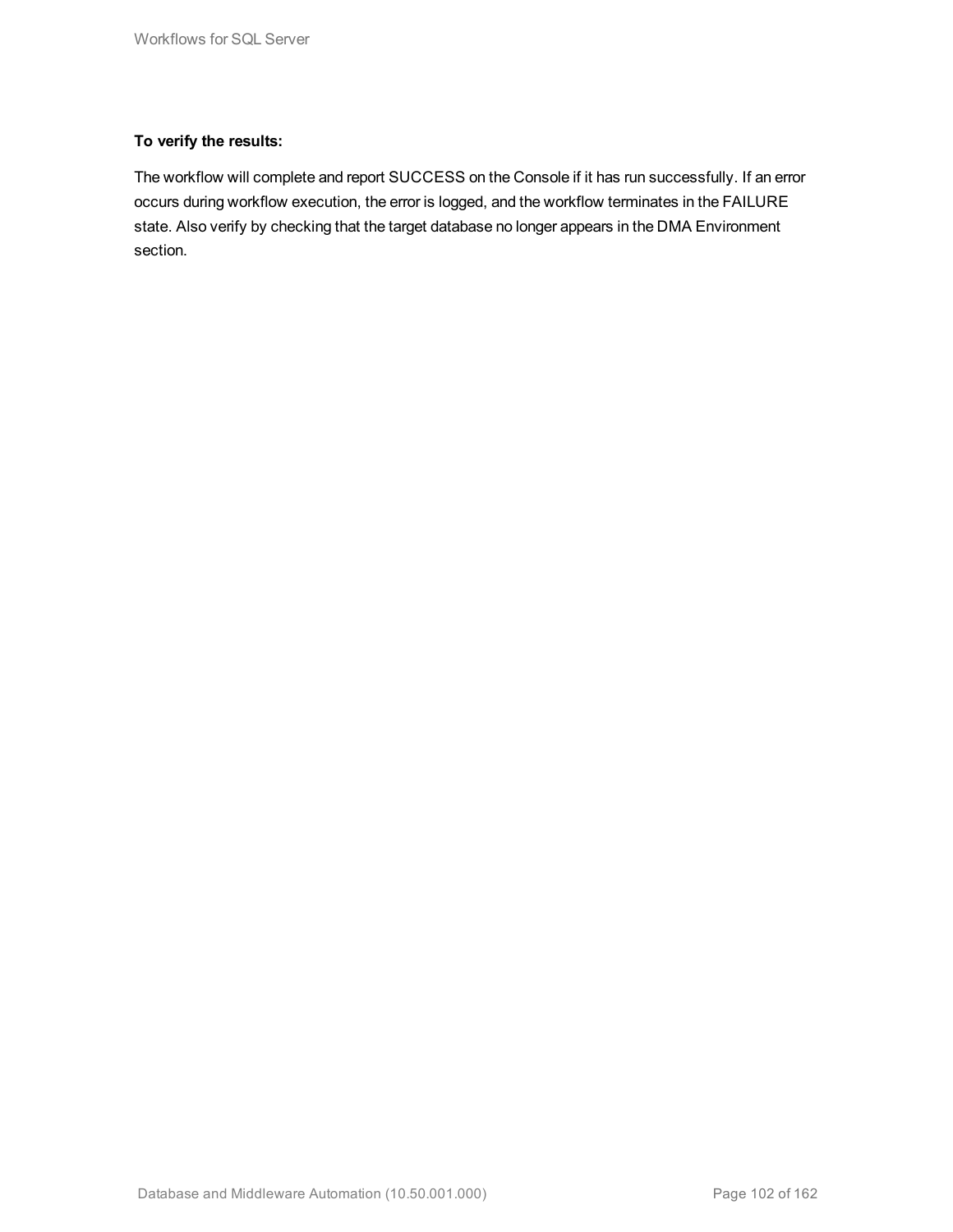## <span id="page-102-0"></span>Parameters for MS SQL Rollback Patch

The following tables describe the required and optional input parameters for this workflow. Some of these parameters may not be initially visible in a deployment. For some parameters, if you do not specify a value for a parameter, a default value is assigned.

**Note:** Only those parameters that are configurable in a standard deployment are listed here. Input parameters that must be mapped to output parameters of previous steps are not listed.

| <b>Parameter</b><br><b>Name</b> | <b>Default</b><br>Value |          | <b>Required Description</b>                                                                                                                                 |
|---------------------------------|-------------------------|----------|-------------------------------------------------------------------------------------------------------------------------------------------------------------|
| Patch<br>Name                   | no<br>default           | required | Name of the patch, the KB number of the patch, or "Latest"<br>Patch" to automatically rollback latest patch on instance. This<br>field is case-insensitive. |

**Input Parameters Defined in this Step: MS SQL Parameters Rollback Patch**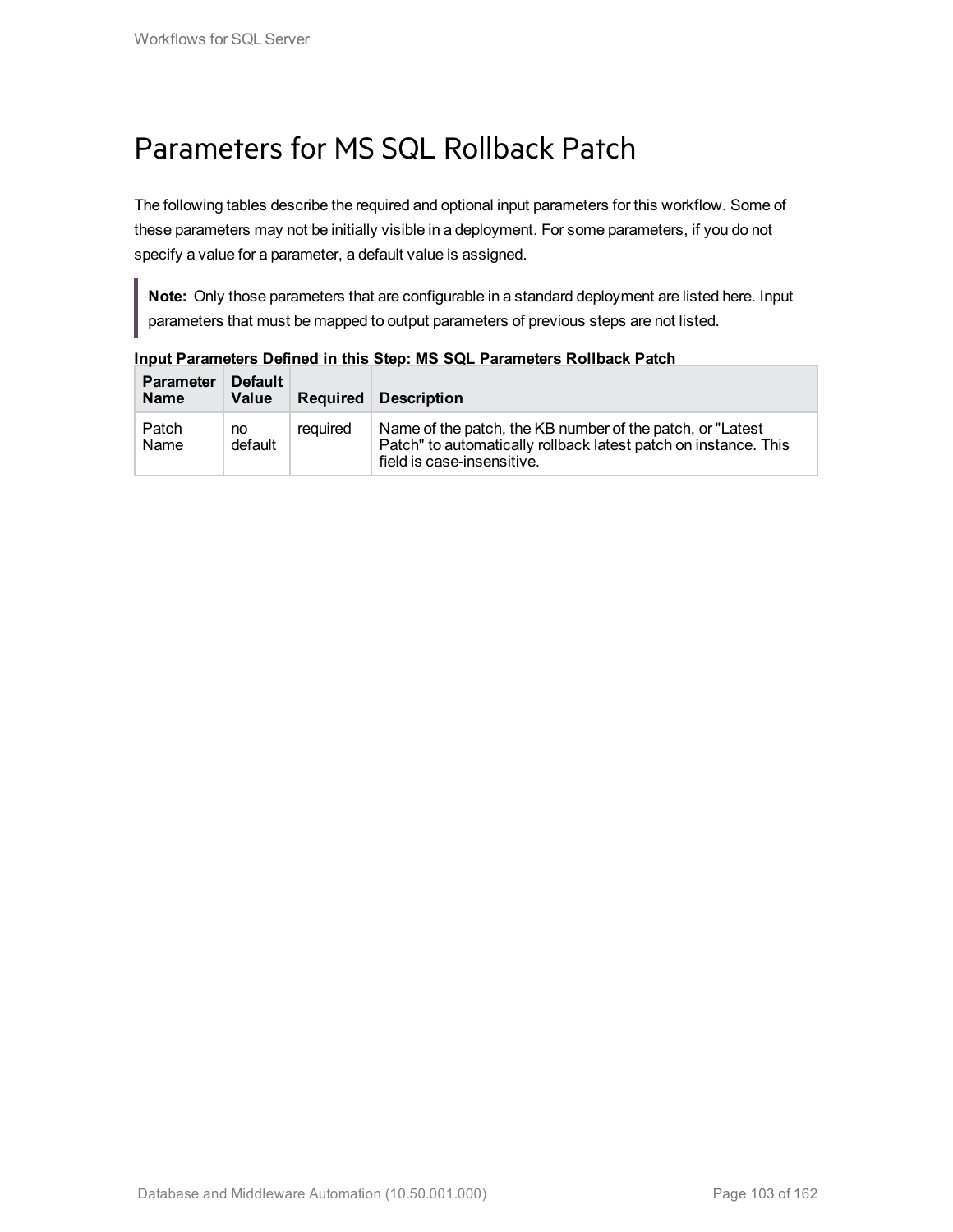# Refreshing Database

This section describes the SQL Server workflows included in the Database and Middleware Automation (DMA) Database Refresh solution pack.

Database refresh involves copying the contents of one database into a database in the same or another SQL Server instance. This is useful, for example, if you want to move a database from a traditional IT infrastructure to a private cloud. It is also useful if you want to duplicate production data in a test environment for application development or troubleshooting purposes.

The workflows in this solution pack enable you to automate and simplify the following operations:

- Extracting the contents of a database into a backup file
- Restoring a database from an existing backup file
- Extracting the contents of one database and loading them into another database using a single **bridged execution** workflow that performs both steps

The workflows perform extensive validation checks prior to and immediately after the database backup and restore operations to ensure that the refresh is successful.

After a refresh is completed, the restore workflows can re-create any existing database users and roles.

The workflows can create or utilize a database backup file that is compressed, encrypted, or both.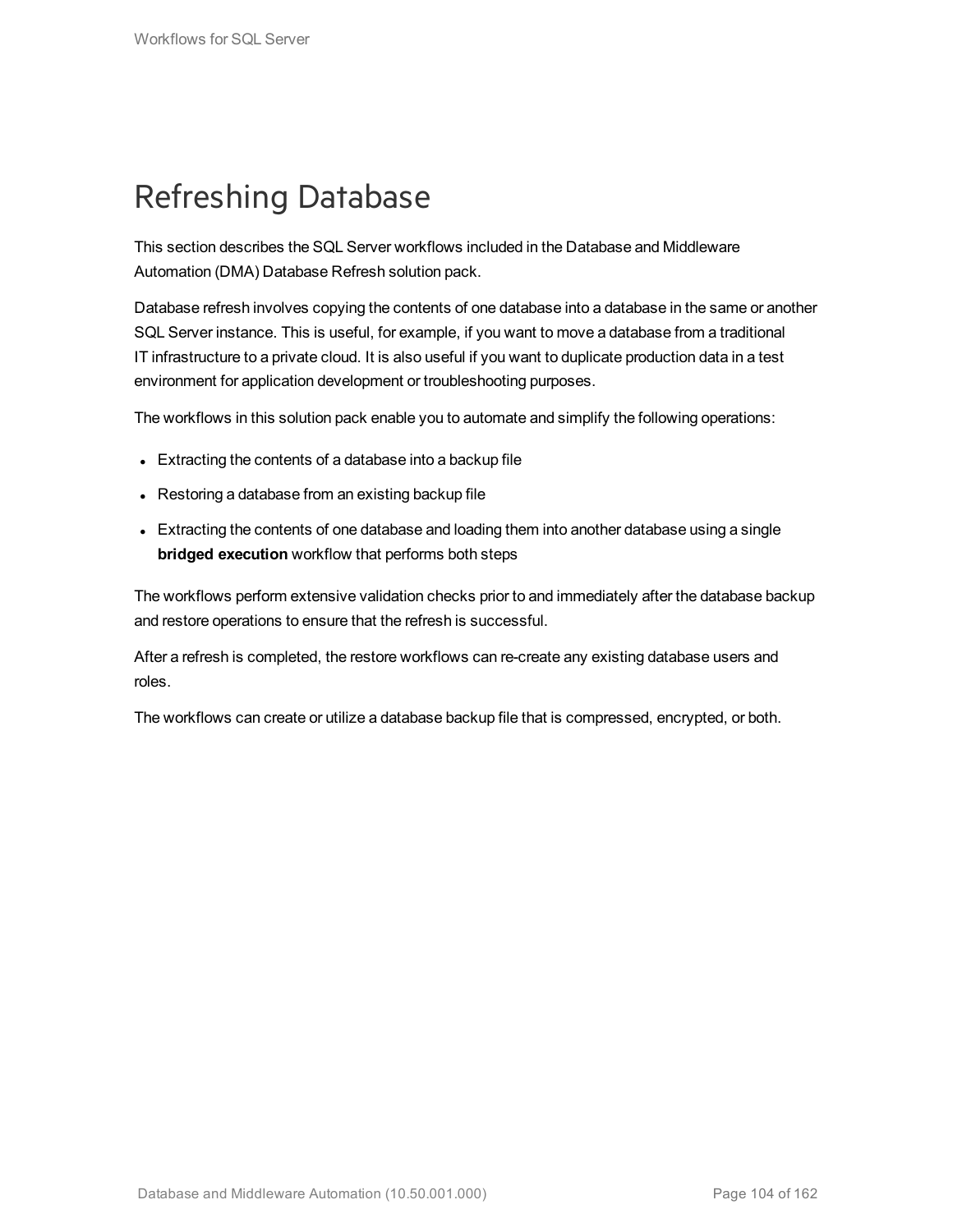## <span id="page-104-0"></span>MS SQL - Backup Database

This workflow enables you to backup a SQL Server database into file (the backup file) that is stored either locally or on a network share.

You can specify various options for the backup operation, including whether the backup file is compressed or encrypted with a password.

The workflow performs extensive validation checks prior to and immediately after the backup operation to ensure that the backup file is valid. The workflow will perform an additional integrity check on the backup file if you set the Perform Integrity Check parameter to YES.

| <b>Topic</b>                                      | <b>Information Included</b>                                                                                                       |
|---------------------------------------------------|-----------------------------------------------------------------------------------------------------------------------------------|
| "Prerequisites for this<br>Workflow"              | List of prerequisites that must be satisfied before you can run this<br>workflow                                                  |
| "How this Workflow<br>Works"                      | Information about what the workflow does, including validation checks<br>performed, steps executed, and a high-level process flow |
| "How to Run this<br>Workflow"                     | Instructions for running this workflow in your environment                                                                        |
| "Sample Scenarios"                                | Examples of typical parameter values for this workflow                                                                            |
| "Parameters for Backup<br><b>MS SQL Database"</b> | List of input parameters for this workflow                                                                                        |

To use this workflow in your environment, see the following information:

The process of deploying and running this workflow is the same for all scenarios, but the parameters required will differ depending on the specific scenario that you are implementing.

The workflow provides default values for most parameters. These default values are usually sufficient for a "typical" database backup. You can override the defaults by specifying parameter values in the deployment. You can also expose additional parameters in the workflow, if necessary, to accomplish more advanced scenarios.

Any parameters not explicitly specified in the deployment will have the default values listed in ["Parameters](#page-112-0) for Backup MS SQL Database" on page 113 .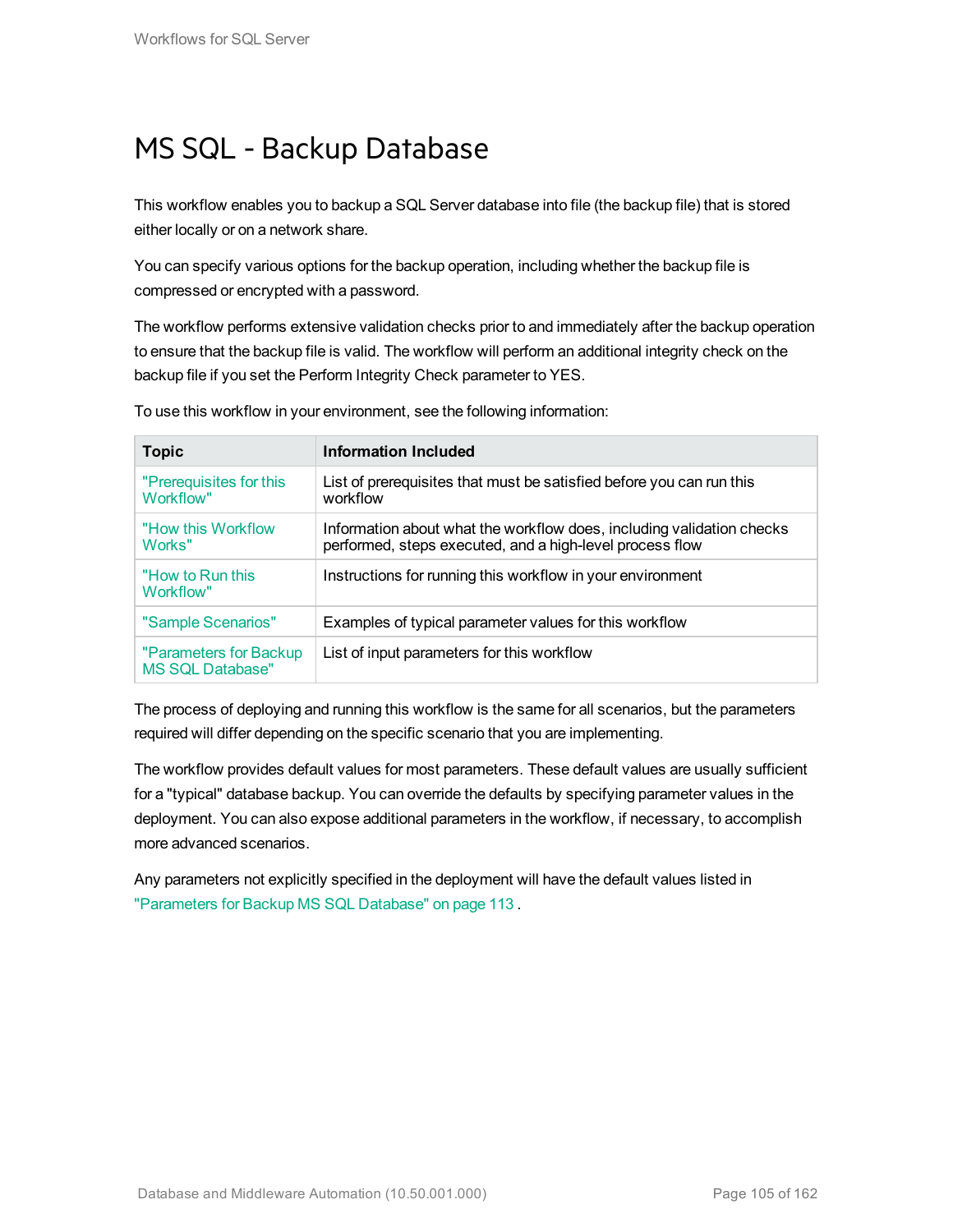### <span id="page-105-0"></span>Prerequisites for this Workflow

The following prerequisites must be satisfied before you can run the "MS SQL - Backup [Database"](#page-104-0) workflow:

- 1. The service login for the SQL Server service must have read and write permissions on the backup path.
- 2. The server management agent must have login access to the SQL Server instance in which the target database resides. It must also have permission to perform database consistency check (DBCC) commands on the target database.
- 3. There must be sufficient space available on the target data and log disks. The workflow checks for this, and will fail if sufficient space is not available.

#### **Additional Considerations**

For information about prerequisites for SQL Server, refer to the SQL Server Product [Documentation](http://msdn.microsoft.com/en-us/library).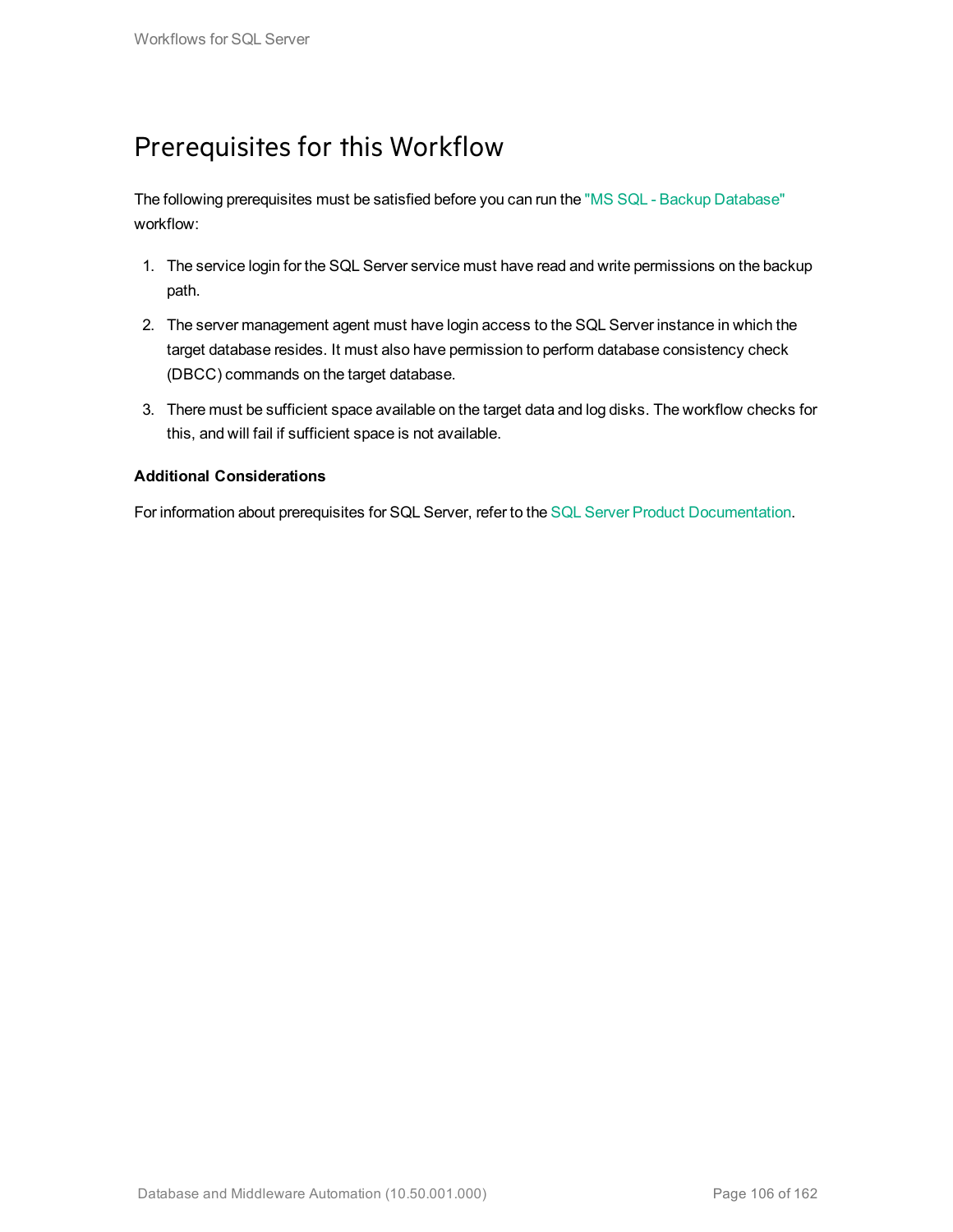### <span id="page-106-0"></span>How this Workflow Works

<span id="page-106-1"></span>This topic contains the following information about the "MS SQL - Backup [Database"](#page-104-0) workflow:

#### **Validation Checks Performed**

The workflow checks the following things prior to dumping the database. If any of these checks fails, the workflow fails.

- 1. All required parameters have values. If any required parameter does not have a value—either a value that you specify or a default value—the workflow fails in the Run MS SQL Pre-Backup Validation step.
- 2. The Target Backup Path is accessible, either locally or on a network share.

If the Target Backup Path is on a network share, the Windows Share User has read and write access the share.

- 3. The target database exists, and the workflow can connect to it.
- 4. Adequate disk space is available to store the database backup file.
- 5. If the Target Backup Path does not currently exist, it will be created prior to creating the backup file.

#### **Steps Executed**

The "MS SQL - Backup [Database"](#page-104-0) workflow includes the following steps. Each step must complete successfully before the next step can start. If a step fails, the workflow reports a failure, and all subsequent steps are skipped.

#### **Process Flow**

This workflow performs the following tasks:

- 1. Performs the preliminary [validation](#page-106-1) checks described above.
- 2. Performs the database backup operation to create the backup file.
- 3. Performs post-backup validation checks to ensure that all required parameters had valid values.
- 4. If Perform Integrity Check was set to YES, performs an integrity check on the backup file.

#### **Tips and Best Practices**

It is good practice to run basic database consistency checks (DBCCs) on the source database before running this workflow to ensure that there are no internal errors in the database.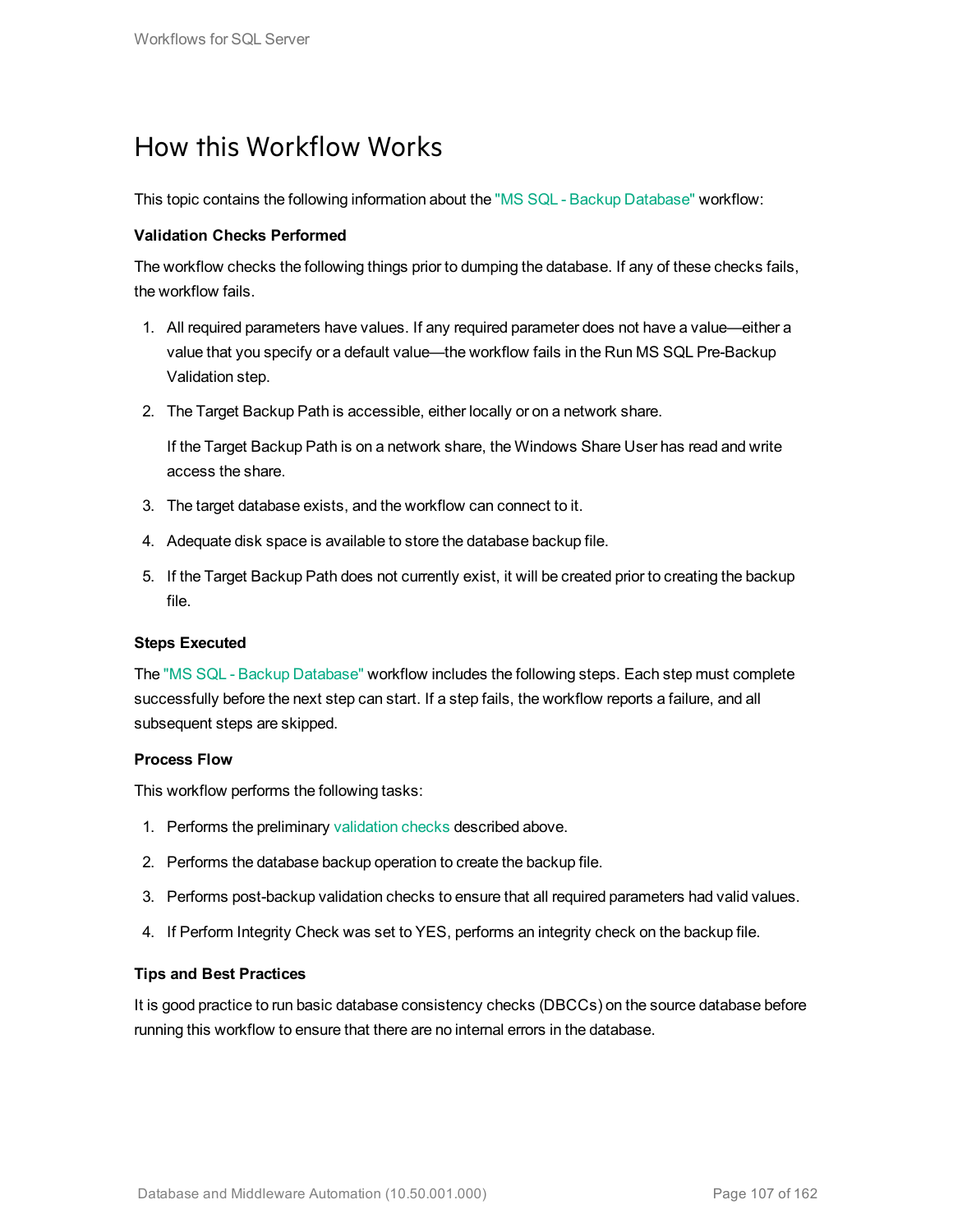If you find errors in the source database, be sure to fix them before running this workflow. The workflow does not have the ability to diagnose or remediate problems in the database prior to performing the database backup.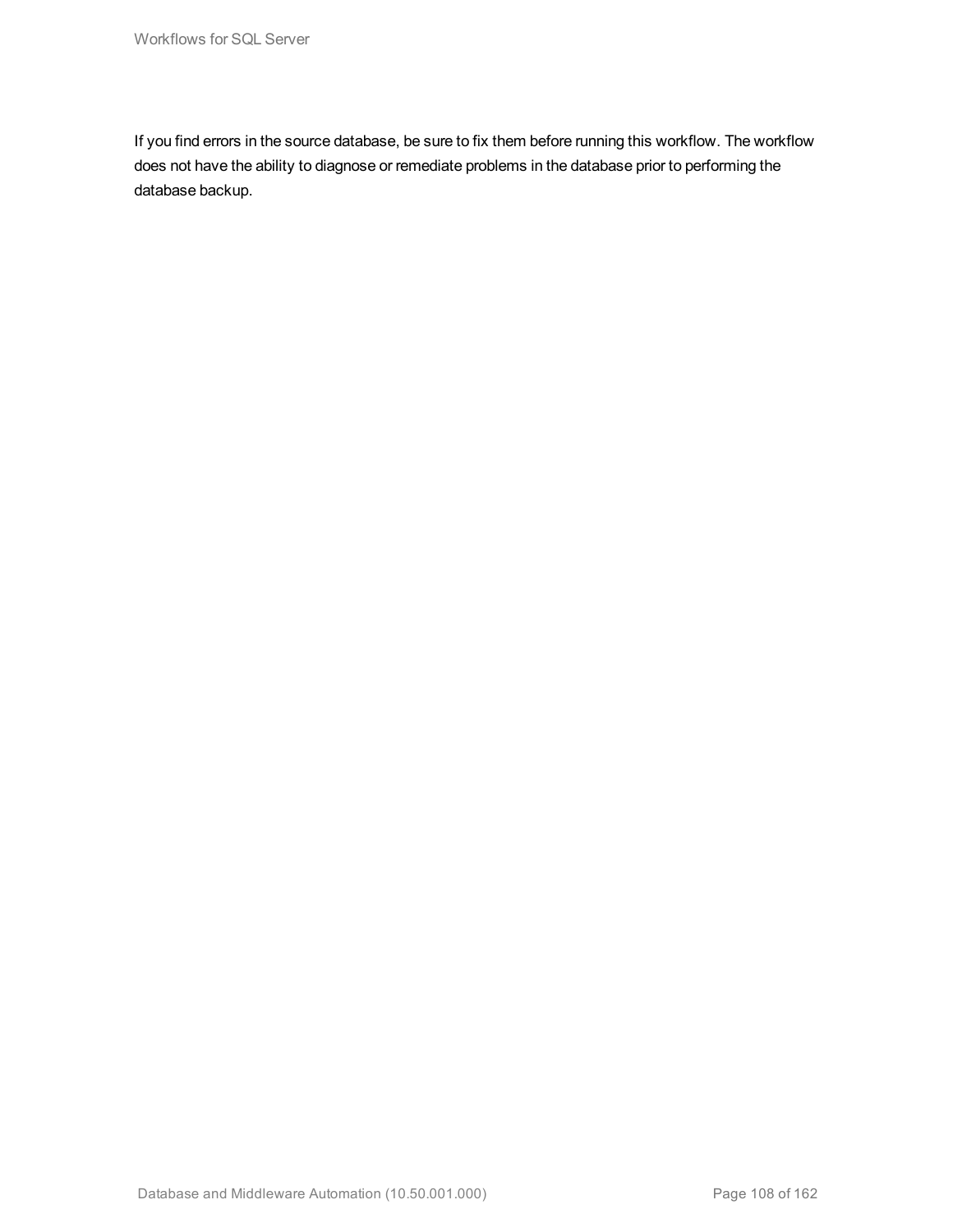# How to Run this Workflow

This topic explains how to customize and run the "MS SQL - Backup [Database"](#page-104-0) workflow in your environment.

**Note:** Prior to running this workflow, review the ["Prerequisites](#page-105-0) for this Workflow", and ensure that all requirements are satisfied.

### **To customize and run the Backup MS SQL Database workflow:**

- 1. Create a deployable copy of the workflow.
- 2. Determine the values that you will specify for the following parameter. This is the minimum set of parameters required to run this workflow.

| <b>Parameter</b><br><b>Name</b> | <b>Default</b><br>Value | <b>Description</b>                                                                                                                                                                                                                      |
|---------------------------------|-------------------------|-----------------------------------------------------------------------------------------------------------------------------------------------------------------------------------------------------------------------------------------|
| Target<br><b>Backup</b><br>Path | no<br>default           | Where the database backup file will be stored, either locally or on a<br>network share. You can specify both the path and file name, or you can<br>specify only the path.                                                               |
|                                 |                         | If you specify a file name, it must end in . bak.<br>$\circ$                                                                                                                                                                            |
|                                 |                         | If you do not specify a file name, the backup file name will have the<br>$\circ$<br>following form:                                                                                                                                     |
|                                 |                         | <databasename> <datetime>.bak</datetime></databasename>                                                                                                                                                                                 |
|                                 |                         | where $\langle dataBaseName \rangle$ represents the name of the target database<br>specified when the workflow runs, and $\langle dateTime \rangle$ is the date and<br>time when the Run MS SQL Pre-Backup Validation step is executed. |
|                                 |                         | If the file will be stored on a network share, the Windows Share User<br>must have read and write access to that share.                                                                                                                 |

- 3. See ["Parameters](#page-112-0) for Backup MS SQL Database" on page 113 for detailed descriptions of all input parameters for this workflow, including default values.In the workflow editor, expose any additional parameters that you need. You will specify values for those parameters when you create the deployment or at runtime.
- 4. Save the changes to the workflow (click **Save** in the lower right corner).
- 5. Create a new deployment.
- 6. On the Parameters tab, specify values (or set the type to Runtime Value) for the required parameters listed in step 2 and any additional parameters that you have exposed. You do not need to specify values for those parameters whose default values are appropriate for your environment.
- 7. On the Targets tab, specify one or more targets for this deployment.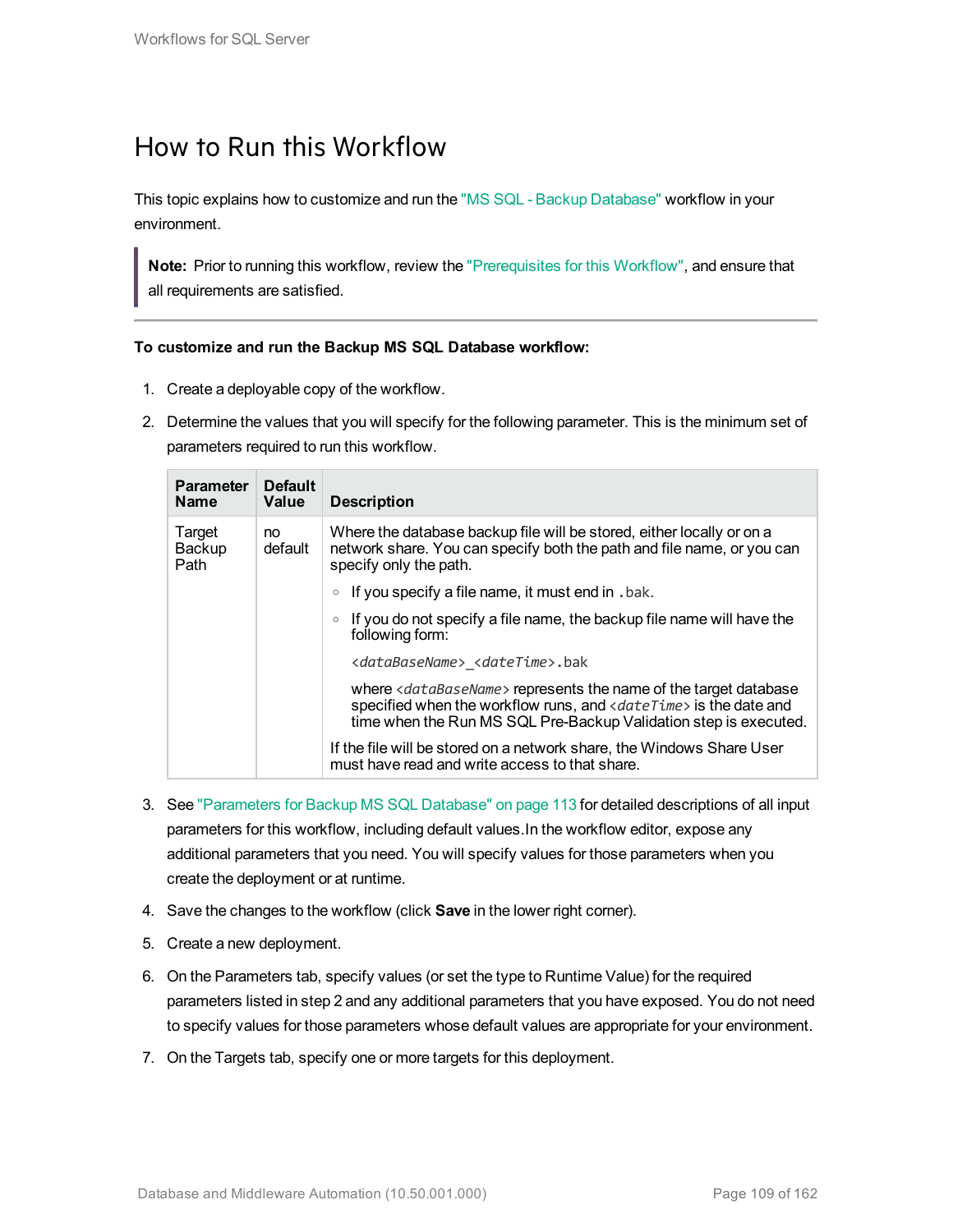- 8. Save the deployment (click **Save** in the lower right corner).
- 9. Run the workflow using this deployment, specifying any runtime parameters.

The workflow will complete and report "Success" on the Console if it has run successfully. If an invalid parameter value is specified, an error is logged, and the workflow terminates in the "Failure" state.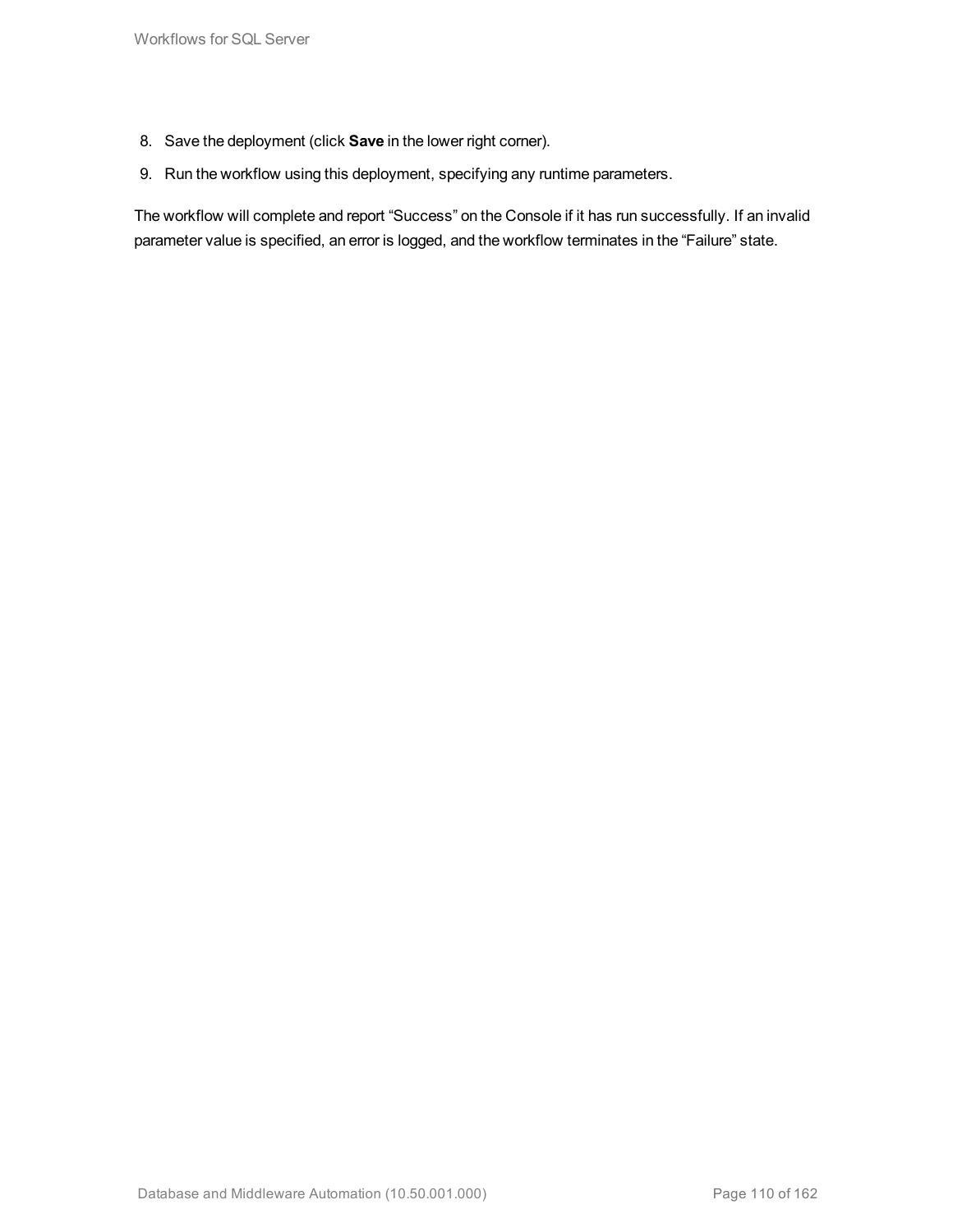# Sample Scenarios

This topic shows you how to use various parameters to achieve the following database backup scenarios in your environment using the "MS SQL - Backup [Database"](#page-104-0) workflow:

#### **Scenario 1: Create a Backup File that is Not Encrypted or Compressed**

This is the simplest SQL Server database backup scenario. In this example, the backup file is stored on a network share.

| <b>Step Name</b>                                            | <b>Parameter</b><br><b>Name</b>     | <b>Example Value</b>                                                                                                                      |
|-------------------------------------------------------------|-------------------------------------|-------------------------------------------------------------------------------------------------------------------------------------------|
| <b>Gather Parameters for MS</b><br>SQL Database Backup      | Target<br><b>Backup</b><br>Path     | \\WIN-DOMAIN-CTRL\Backups                                                                                                                 |
| Gather Advanced<br>Parameters for MS SQL<br>Database Backup | <b>Windows</b><br>Share<br>Password | WinSharePwd<br>To avoid having to re-enter passwords whenever they<br>change, you can create a policy to provide them to the<br>workflow. |
|                                                             | <b>Windows</b><br>Share User        | WIN\Administrator                                                                                                                         |

Be sure that the default values for all remaining parameters are appropriate for your environment (see ["Parameters](#page-112-0) for Backup MS SQL Database" on page 113).

### **Scenario 2: Create a Backup File that is Encrypted and Compressed**

This scenario requires you to specify the encryption password and compression option for the database backup file. In this example, the backup file is stored in locally on the server that hosts the target database.

| <b>Step Name</b>                                         | <b>Parameter Name</b>                | <b>Example Value</b>                |
|----------------------------------------------------------|--------------------------------------|-------------------------------------|
| Gather Parameters for MS SQL Database<br><b>Backup</b>   | Target Backup Path                   | c:\Backups\mytestdb<br>03122012.bak |
| Gather Advanced Parameters for MS SQL<br>Database Backup | <b>Backup Encryption</b><br>Password | EncryptMyBackup                     |
|                                                          | Compress Backup<br>File              | <b>YES</b>                          |

Be sure that the default values for all remaining parameters are appropriate for your environment (see ["Parameters](#page-112-0) for Backup MS SQL Database" on page 113).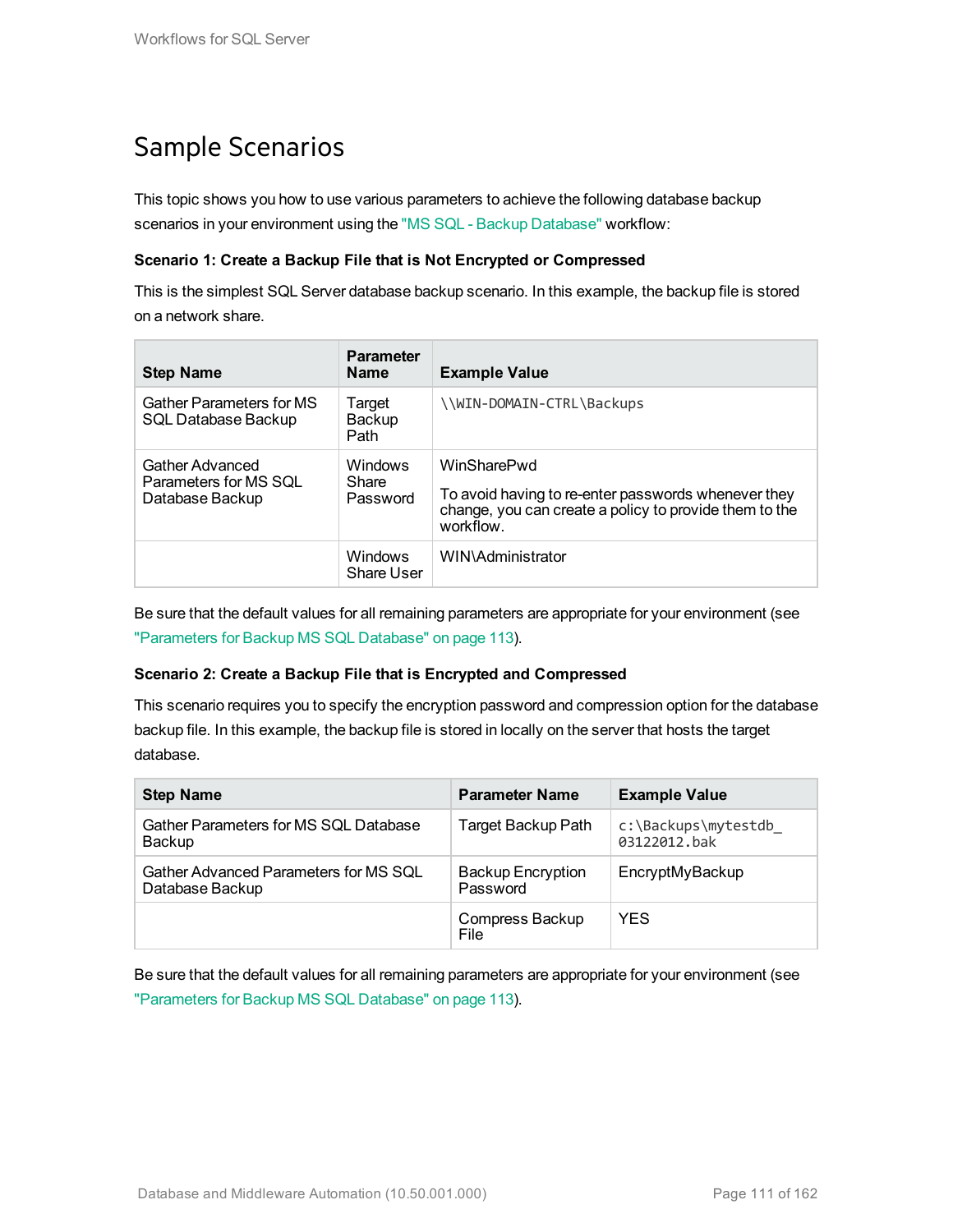### **Scenario 3: Create a Backup File, Perform an Integrity Check, and Configure Windows Domain User Using Runtime Parameters**

This scenario runs an integrity check on the backup file after the backup is performed. In this example, the backup file is stored locally on the server that hosts the target database.

**Note:** You may want to run this workflow against a MS SQL instance that can only be accessed by a Windows user with a temporary password. By using a runtime parameter for the password, you can ensure that the password used is always the latest.

To specify the Windows domain user at the time you execute a deployment with runtime parameters, perform the following additional steps:

- 1. When you make a copy of the workflow, expand the appropriate step, and then set the Windows domain user parameters—Instance Account and Instance Password—to **- User selected -**.
- 2. When you create a deployment from the copy of the workflow, set the parameter types to **Runtime Value**.
- 3. When you execute the deployment, specify the Windows domain user account and password.

| <b>Step Name</b>                                         | <b>Parameter Name</b>      | <b>Example Value</b>                             |
|----------------------------------------------------------|----------------------------|--------------------------------------------------|
| Gather Parameters for MS SQL Database<br>Backup          | Target Backup<br>Path      | c:\Backups\mytestdb<br>03122012.bak              |
| Gather Advanced Parameters for MS SQL<br>Database Backup | Perform Integrity<br>Check | <b>YES</b>                                       |
|                                                          | Instance Account           | Domain\DomainUserAcct<br>Note: Enter at runtime. |
|                                                          | Instance<br>Password       | DomainUserPswd<br><b>Note:</b> Enter at runtime. |

Be sure that the default values for all remaining parameters are appropriate for your environment (see ["Parameters](#page-112-0) for Backup MS SQL Database" on the next page).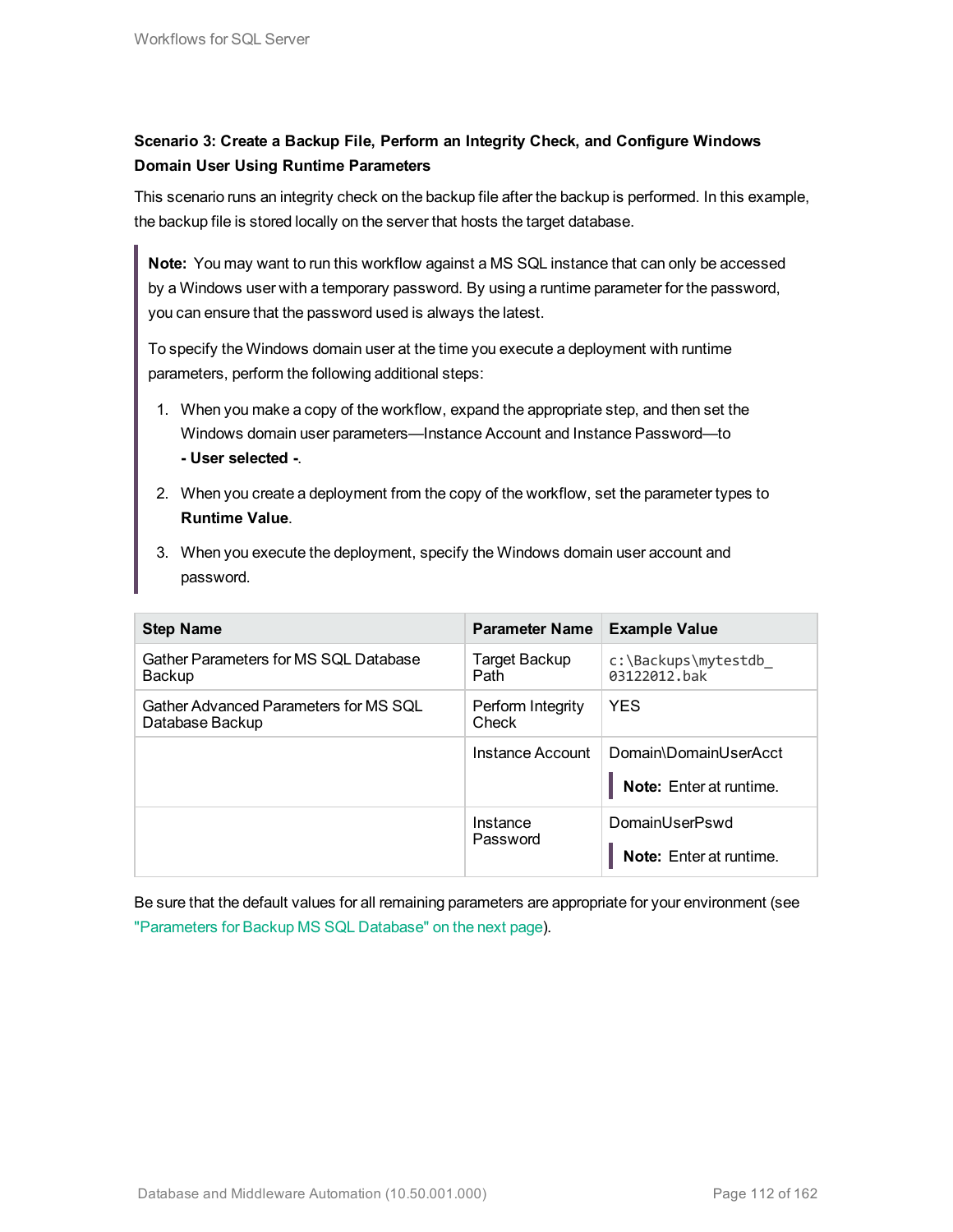# <span id="page-112-0"></span>Parameters for Backup MS SQL Database

The following tables describe the required and optional input parameters for this workflow. Most of these parameters are not initially visible in a deployment. For most parameters, if you do not specify a value for a parameter, a default value is assigned

| <b>Parameter</b><br><b>Name</b> | <b>Default</b><br>Value | <b>Required</b> | <b>Description</b>                                                                                                                                                                                                                      |
|---------------------------------|-------------------------|-----------------|-----------------------------------------------------------------------------------------------------------------------------------------------------------------------------------------------------------------------------------------|
| Target<br>Backup<br>Path        | no.<br>default          | required        | Where the database backup file will be stored, either locally or on<br>a network share. You can specify both the path and file name, or<br>you can specify only the path.                                                               |
|                                 |                         |                 | • If you specify a file name, it must end in . bak.                                                                                                                                                                                     |
|                                 |                         |                 | • If you do not specify a file name, the backup file name will<br>have the following form:                                                                                                                                              |
|                                 |                         |                 | <databasename>_<datetime>.bak</datetime></databasename>                                                                                                                                                                                 |
|                                 |                         |                 | where $\langle dataBaseName \rangle$ represents the name of the target<br>database specified when the workflow runs, and <datetime><br/>is the date and time when the Run MS SQL Pre-Backup<br/>Validation step is executed.</datetime> |
|                                 |                         |                 | If the file will be stored on a network share, the Windows Share<br>User must have read and write access to that share.                                                                                                                 |

#### **Parameters Defined in this Step: Gather Parameters for MS SQL Database Backup**

#### **Additional Parameters Defined in this Step: Gather Advanced Parameters for MS SQL Database Backup**

| <b>Parameter Name</b>             | <b>Default</b><br>Value | <b>Required</b> | <b>Description</b>                                                                                                                                                                                                        |
|-----------------------------------|-------------------------|-----------------|---------------------------------------------------------------------------------------------------------------------------------------------------------------------------------------------------------------------------|
| <b>Backup Description</b>         | no<br>default           | optional        | Text that describes this<br>backup (up to 255<br>characters).                                                                                                                                                             |
| <b>Backup Encryption Password</b> | no<br>default           | optional        | To encrypt the backup file<br>with a password, specify<br>the password in this<br>parameter.<br>If you perform the backup<br>using a password, you<br>must also specify that<br>password when you<br>perform the restore. |
| Backup Name                       | no<br>default           | optional        | The name of this backup<br>(up to 128 characters).                                                                                                                                                                        |
| Compress Backup File              | NO.                     | optional        | If you specify YES, the<br>backup file will be<br>compressed. Valid values:<br>YES or NO.<br>Compression is supported                                                                                                     |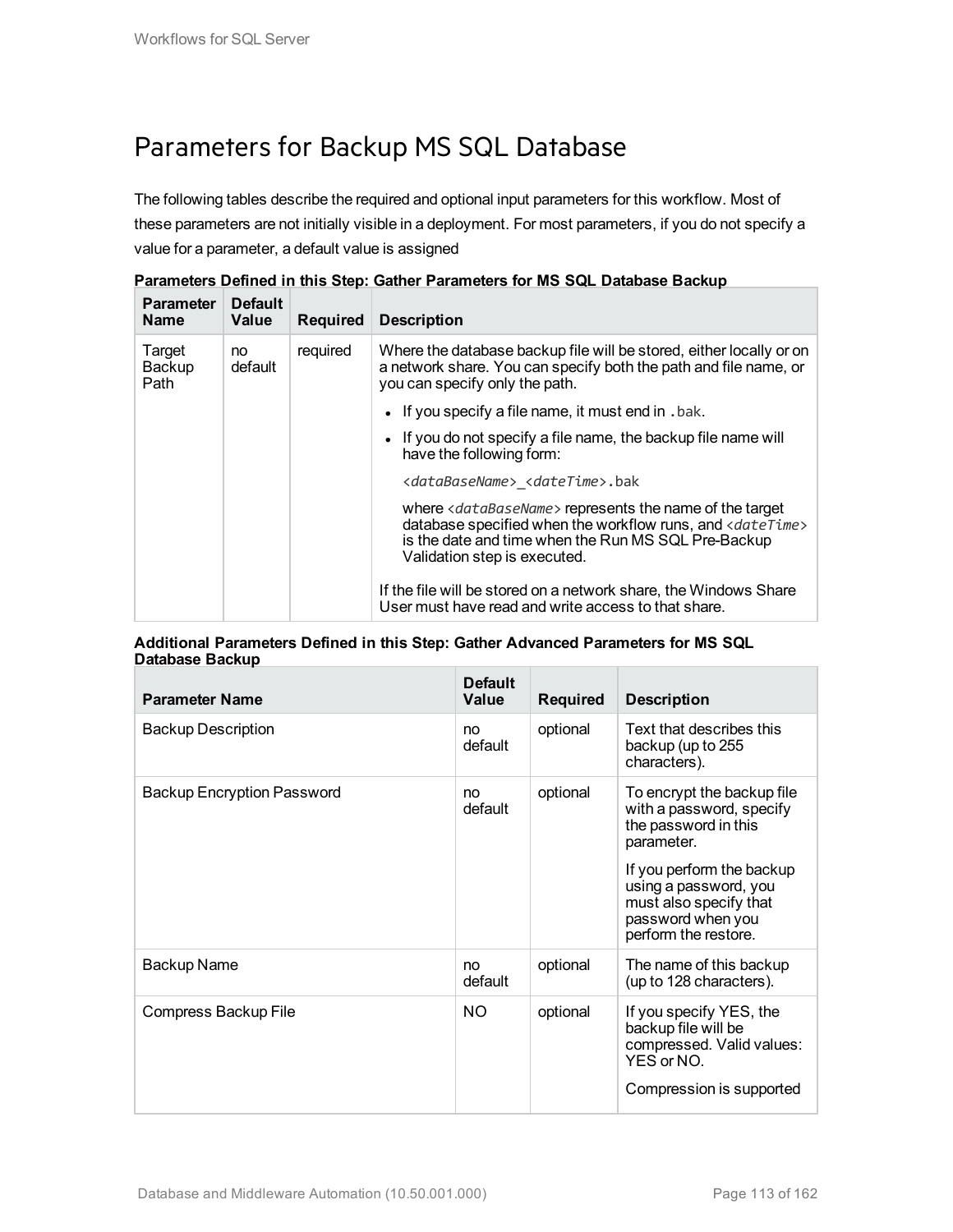| Additional Parameters Defined in this Step: Gather Advanced Parameters for MS SQL Data- |  |  |  |
|-----------------------------------------------------------------------------------------|--|--|--|
| base Backup, continued                                                                  |  |  |  |

| <b>Parameter Name</b>    | <b>Default</b><br>Value | <b>Required</b> | <b>Description</b>                                                                                                                                                                                                                                                                                                                                                                                                                                                                  |
|--------------------------|-------------------------|-----------------|-------------------------------------------------------------------------------------------------------------------------------------------------------------------------------------------------------------------------------------------------------------------------------------------------------------------------------------------------------------------------------------------------------------------------------------------------------------------------------------|
|                          |                         |                 | on SQL Server 2008<br>Enterprise and later. If you<br>are running SQL 2005, and<br>this parameter is set to<br>YES, the workflow will<br>ignore this value and<br>continue without<br>compression.                                                                                                                                                                                                                                                                                  |
| <b>Expiration Date</b>   | no<br>default           | optional        | Date and time when the<br>backup file expires and the<br>backup data is no longer<br>considered relevant. After<br>this date and time,<br>SQL Server is not<br>prevented from overwriting<br>this backup file.<br>The Expiration Date must<br>be specified in a format<br>compatible with the<br>configured system<br>datetime format<br>If both the Retention Days<br>and the Expiration Date<br>parameters are specified,<br>the Retention Days<br>parameter takes<br>precedence. |
| <b>Instance Account</b>  | no<br>default           | optional        | The Windows account that<br>will perform the backup<br>operation.                                                                                                                                                                                                                                                                                                                                                                                                                   |
| <b>Instance Password</b> | no<br>default           | optional        | The password for the<br>Windows account that will<br>perform the backup<br>operation.                                                                                                                                                                                                                                                                                                                                                                                               |
| Perform Integrity Check  | NO.                     | optional        | If you specify YES, the<br>workflow will perform an<br>integrity check on the<br>database backup file. Valid<br>values: YES or NO.                                                                                                                                                                                                                                                                                                                                                  |
| <b>Retention Days</b>    | no<br>default           | optional        | Number of days after which<br>the backup data is no<br>longer considered<br>relevant. After this number<br>of days, SQL Server is not<br>prevented from overwriting<br>this backup file.<br>If both the Retention Days<br>and the Expiration Date                                                                                                                                                                                                                                   |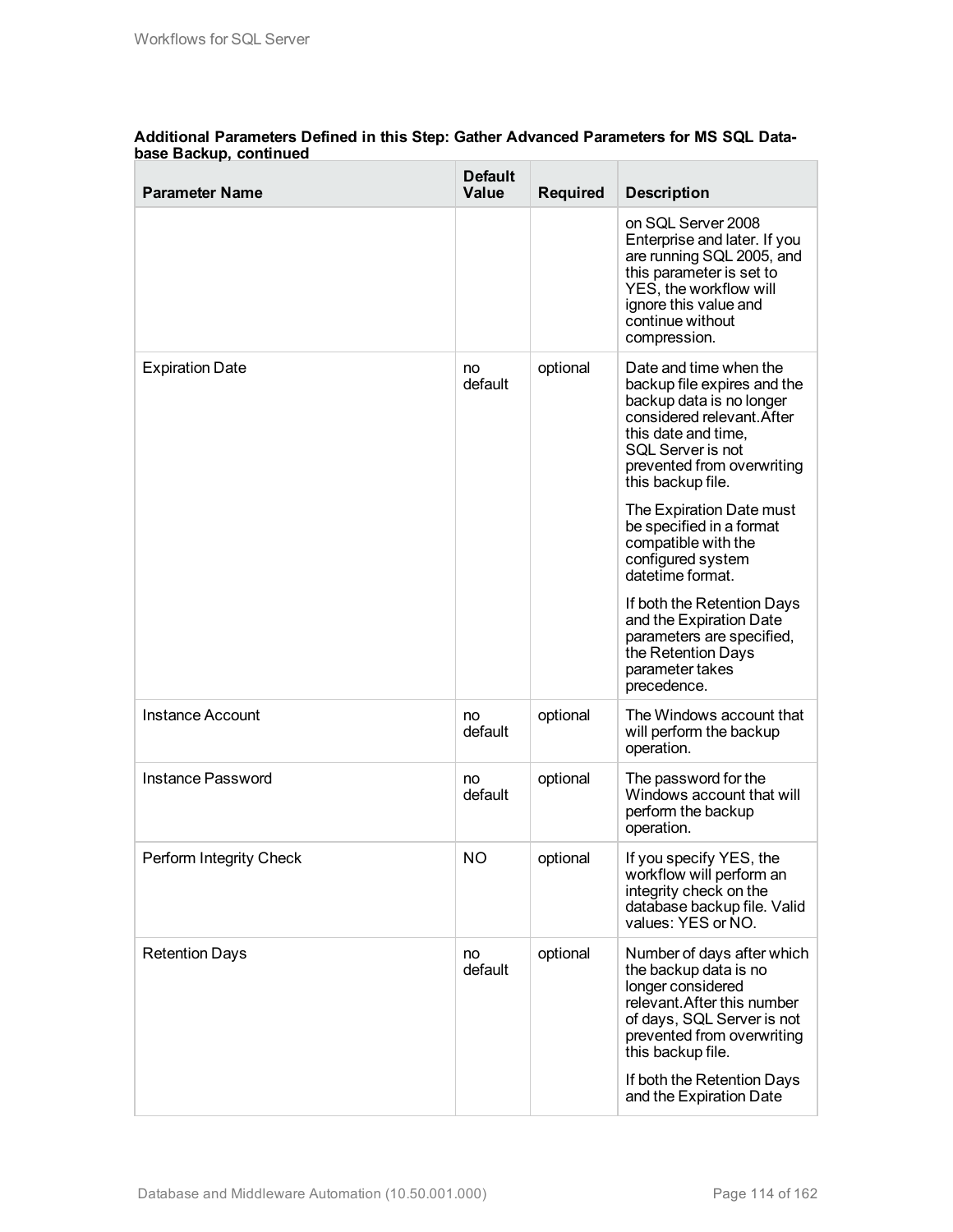| Additional Parameters Defined in this Step: Gather Advanced Parameters for MS SQL Data- |  |  |
|-----------------------------------------------------------------------------------------|--|--|
| base Backup, continued                                                                  |  |  |

| <b>Parameter Name</b>  | <b>Default</b><br>Value | <b>Required</b> | <b>Description</b>                                                                                                        |
|------------------------|-------------------------|-----------------|---------------------------------------------------------------------------------------------------------------------------|
|                        |                         |                 | parameters are specified,<br>the Retention Days<br>parameter takes<br>precedence.                                         |
| Windows Share Password | no.<br>default          | optional        | Password for the user<br>specified in Windows<br>Share User                                                               |
| Windows Share User     | no.<br>default          | optional        | Windows user who can<br>access the specified<br>Windows network share<br>and who will own (and<br>write) the backup file. |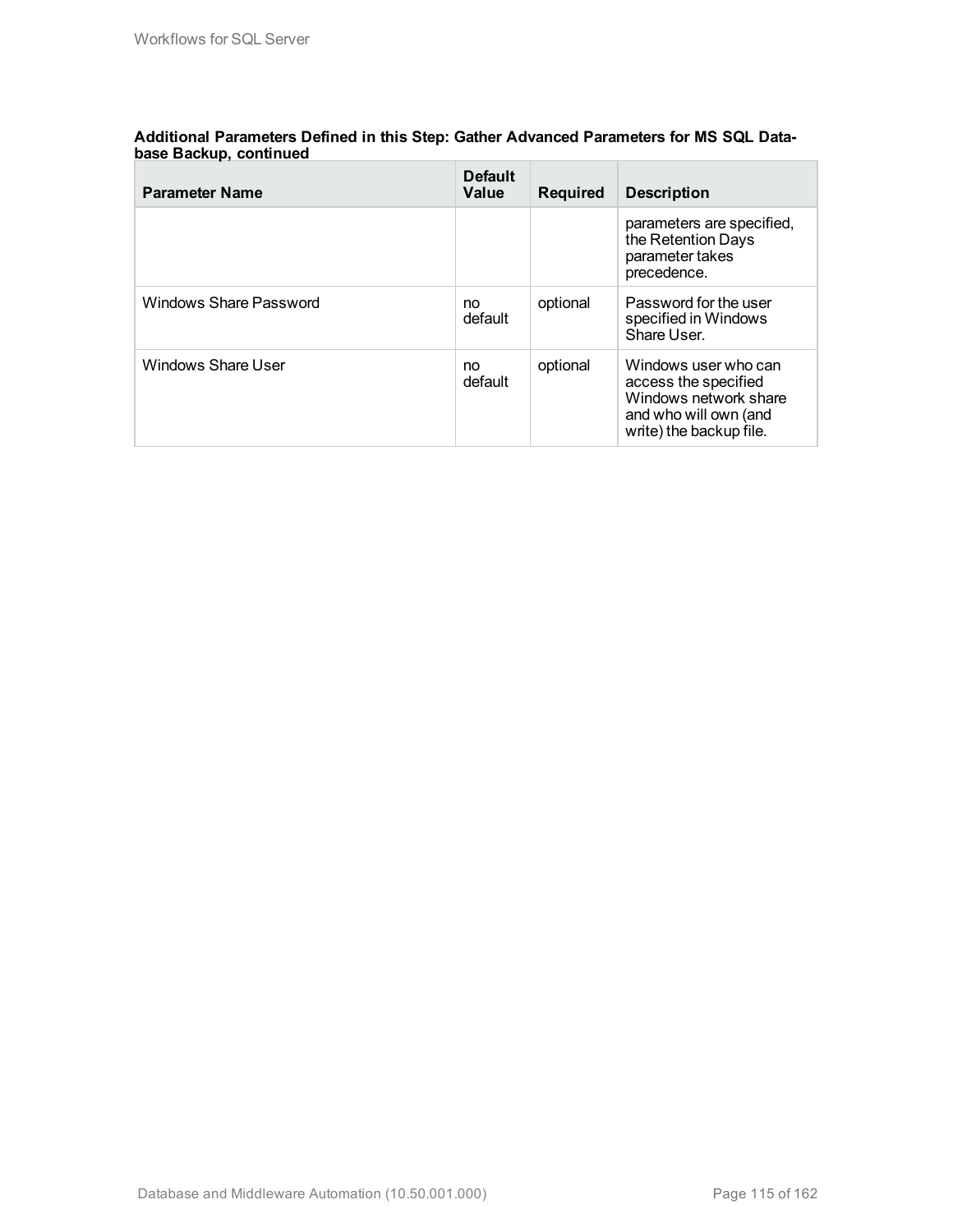# <span id="page-115-0"></span>MS SQL - Restore Database

This workflow enables you to restore a SQL Server database from a previously created database backup file that is stored locally, on a network share, or in the software repository.

If the database does not exist in the target instance, the workflow will create it. If the database already exists, you can specify whether you want the workflow to overwrite its contents. You can also specify whether existing database users should be re-created after the restore operation—in which case, any users included in the backup file are ignored.

**Note:** The parameters required to activate these options are hidden by default.

This workflow also provides a "simulation mode" where the Run MS SQL Pre-Restore Validation step is executed, but the restore is not performed. This is useful for testing or troubleshooting your parameter values.

The workflow performs extensive validation checks prior to and immediately after the restore operation to ensure that both the backup file and the restored database are valid.

The process of deploying and running this workflow is the same for all scenarios, but the parameters required will differ depending on the specific scenario that you are implementing.

The workflow provides default values for most parameters. These default values are usually sufficient for a "typical" database refresh. You can override the defaults by specifying parameter values in the deployment. You can also expose additional parameters in the workflow, if necessary, to accomplish more advanced scenarios.

| <b>Topic</b>                                       | Information Included                                                                                                              |
|----------------------------------------------------|-----------------------------------------------------------------------------------------------------------------------------------|
| "Prerequisites for this<br>Workflow"               | List of prerequisites that must be satisfied before you can run this<br>workflow                                                  |
| "How this Workflow"<br>Works"                      | Information about what the workflow does, including validation checks<br>performed, steps executed, and a high-level process flow |
| "How to Run this<br>Workflow"                      | Instructions for running this workflow in your environment                                                                        |
| "Sample Scenarios"                                 | Examples of typical parameter values for this workflow                                                                            |
| "Parameters for Restore<br><b>MS SQL Database"</b> | List of input parameters for this workflow                                                                                        |

The process of deploying and running this workflow is the same for all scenarios, but the parameters required will differ depending on the specific scenario that you are implementing.

The workflow provides default values for most parameters. These default values are usually sufficient for a "typical" database restore. You can override the defaults by specifying parameter values in the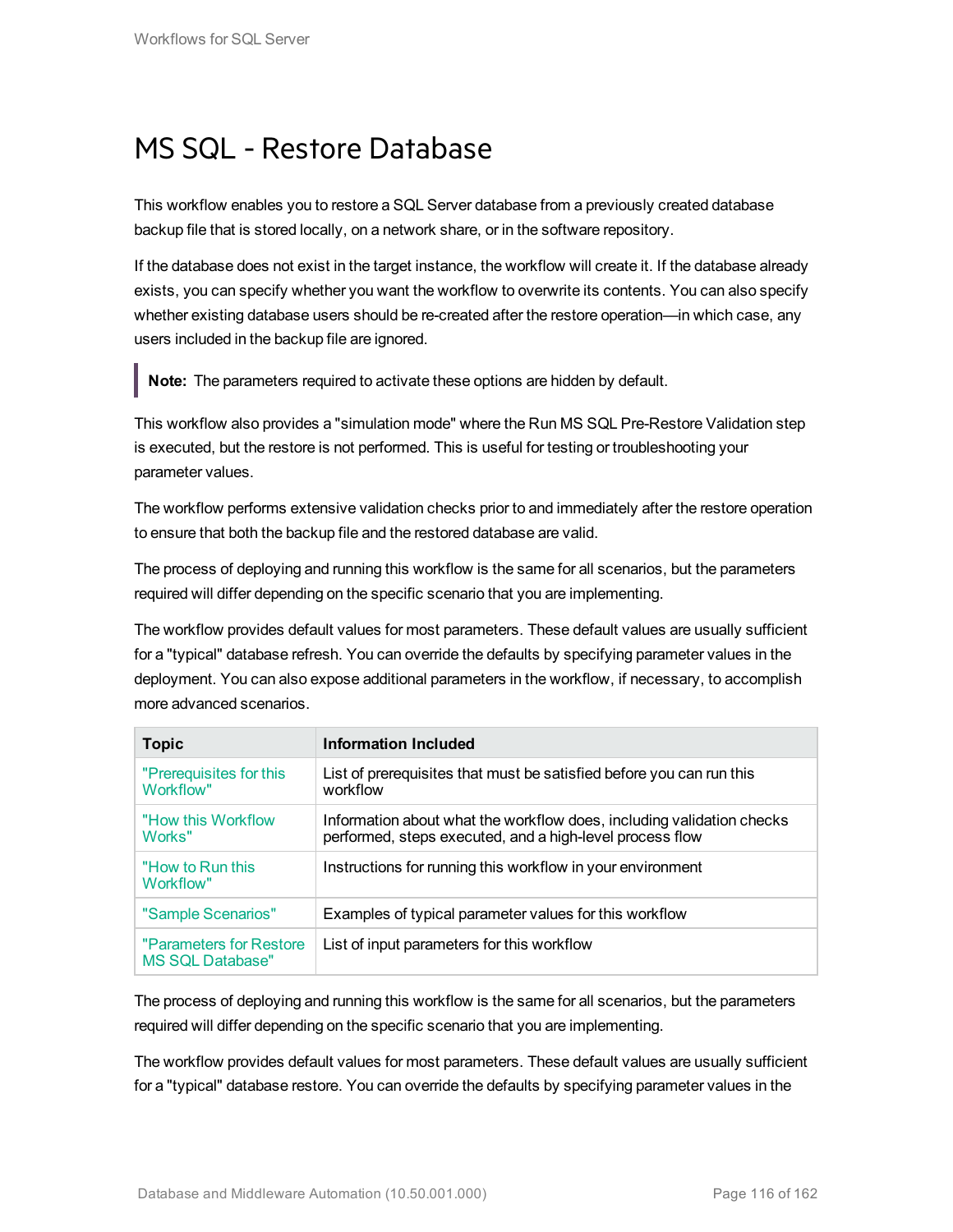deployment. You can also expose additional parameters in the workflow, if necessary, to accomplish more advanced scenarios.

Any parameters not explicitly specified in the deployment will have the default values listed in ["Parameters](#page-126-0) for Restore MS SQL Database" on page 127 .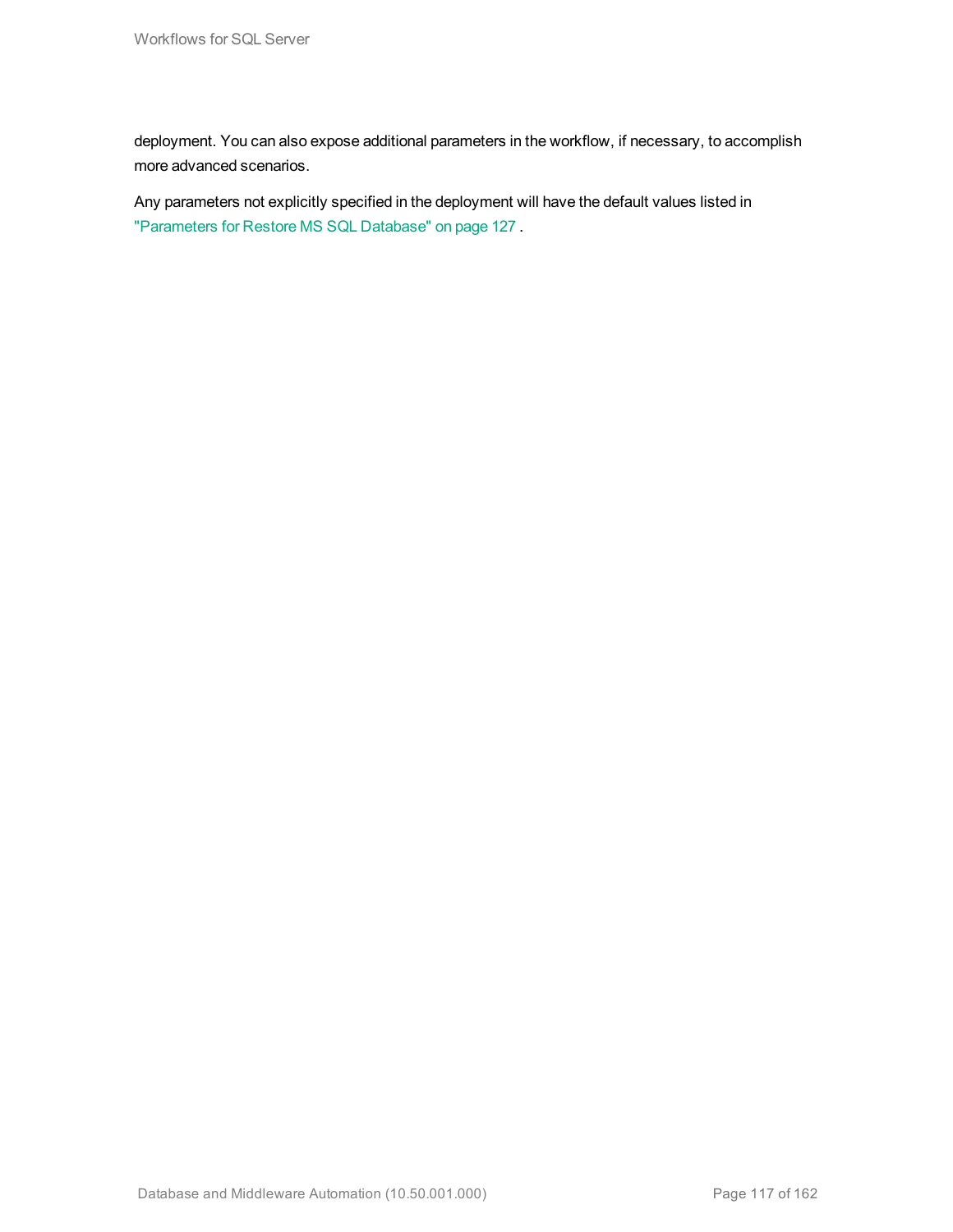# <span id="page-117-0"></span>Prerequisites for this Workflow

The following prerequisites must be satisfied before you can run the "MS SQL - Restore [Database"](#page-115-0) workflow:

- 1. The service login for the SQL Server service must have read and write permissions on the backup file.
- 2. The server management agent must have login access to the target SQL Server instance. It must also have permission to create a new database and perform database consistency check (DBCC) commands on the restored database.
- 3. There must be sufficient space available on the target data and log disks. The workflow checks for this, and will fail if sufficient space is not available.

### **Additional Considerations**

For information about prerequisites for SQL Server, refer to the SQL Server Product [Documentation](http://msdn.microsoft.com/en-us/library).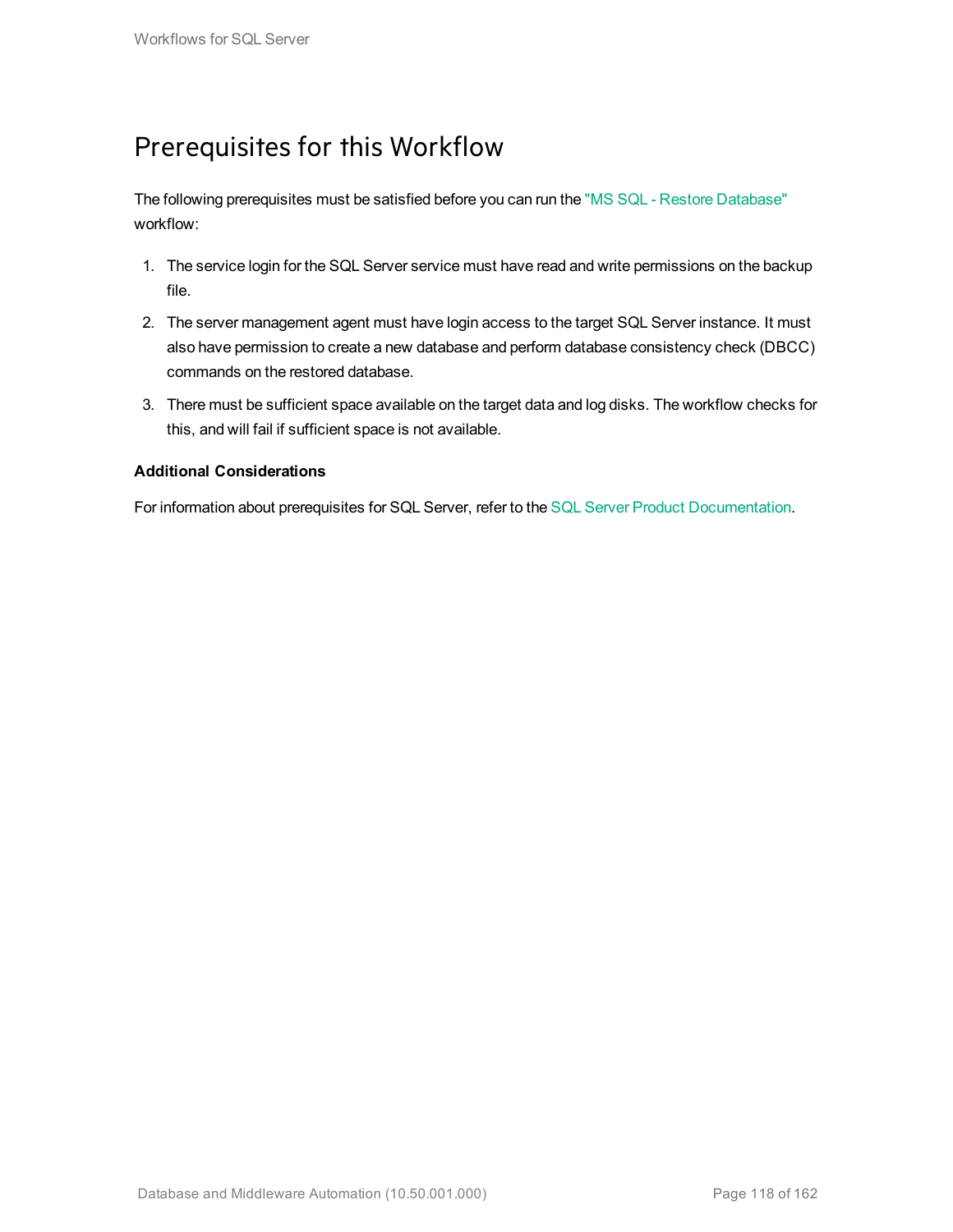# <span id="page-118-0"></span>How this Workflow Works

<span id="page-118-1"></span>This topic contains the following information about the "MS SQL - Restore [Database"](#page-115-0) workflow:

### **Validation Checks Performed**

The workflow checks the following things prior to dumping the database. If any of these checks fails, the workflow fails.

- 1. All required parameters have values. If any required parameter does not have a value—either a value that you specify or a default value—the workflow fails in the Run MS SQL Pre-Restore Validation step.
- 2. The specified backup file either exists in the Download Target Destination directory or can be downloaded from the software repository.
- 3. The backup file is compatible with the target instance.
- 4. If the Custom Database Name parameter is specified, this database name complies with SQL Server database naming conventions.
- 5. The Download Target Destination is accessible, either locally or on a network share.

If the Download Target Destination is on a network share, the Windows Share User has read and write access the to share.

- 6. The target instance exists, and the workflow can connect to it.
- 7. Adequate disk space is available to restore the data and log files.
- 8. If custom paths are specified for the data or log files, the Run MS SQL Pre-Restore Validation step checks that they exist (and creates them if they don't), and ensures that the quantity of paths specified match the quantity of files in the backup file.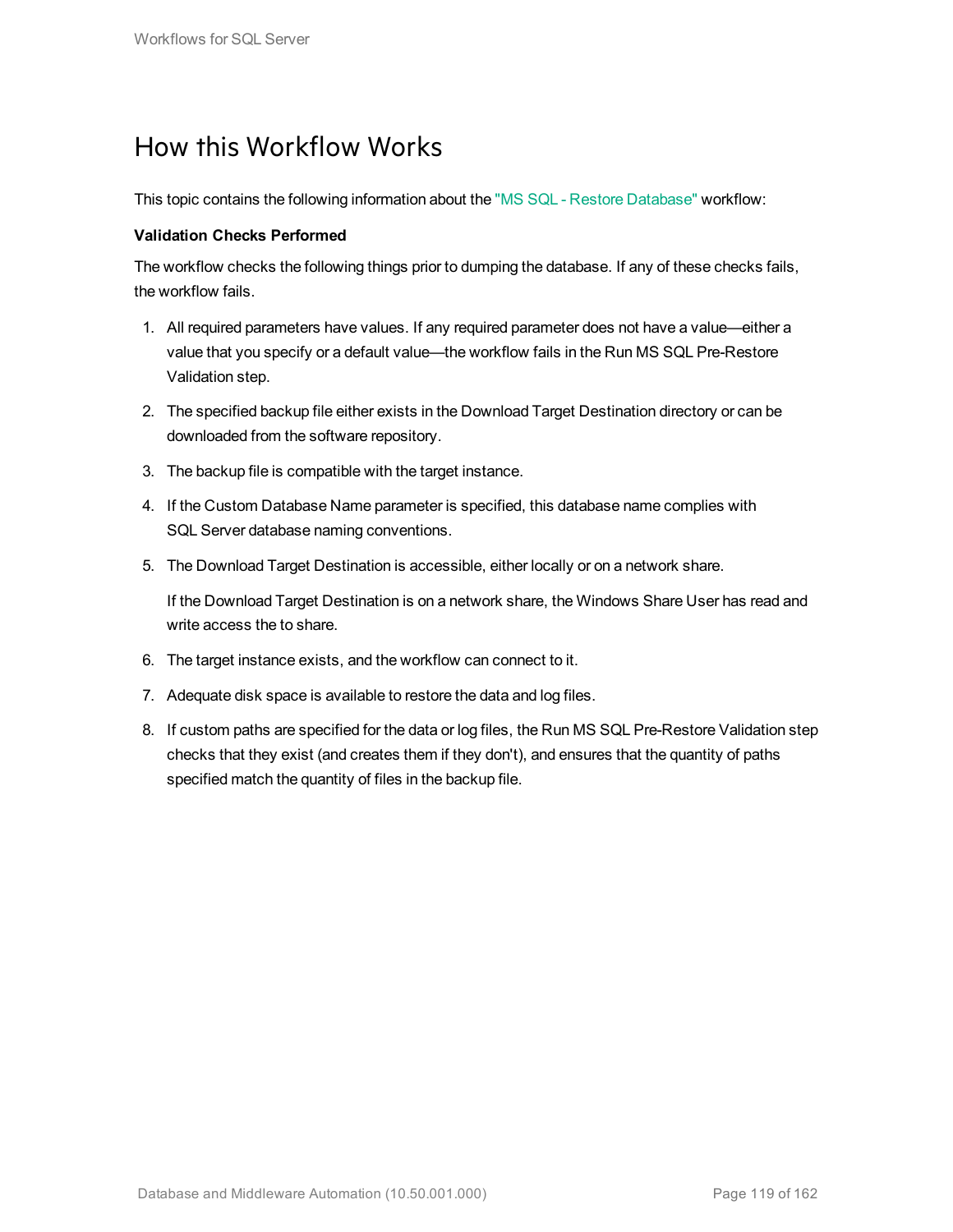#### **Steps Executed**

The "MS SQL - Restore [Database"](#page-115-0) workflow includes the following steps. Each step must complete successfully before the next step can start. If a step fails, the workflow reports a failure, and all subsequent steps are skipped.

Click each box in the diagram to view additional information about that step in a new window.

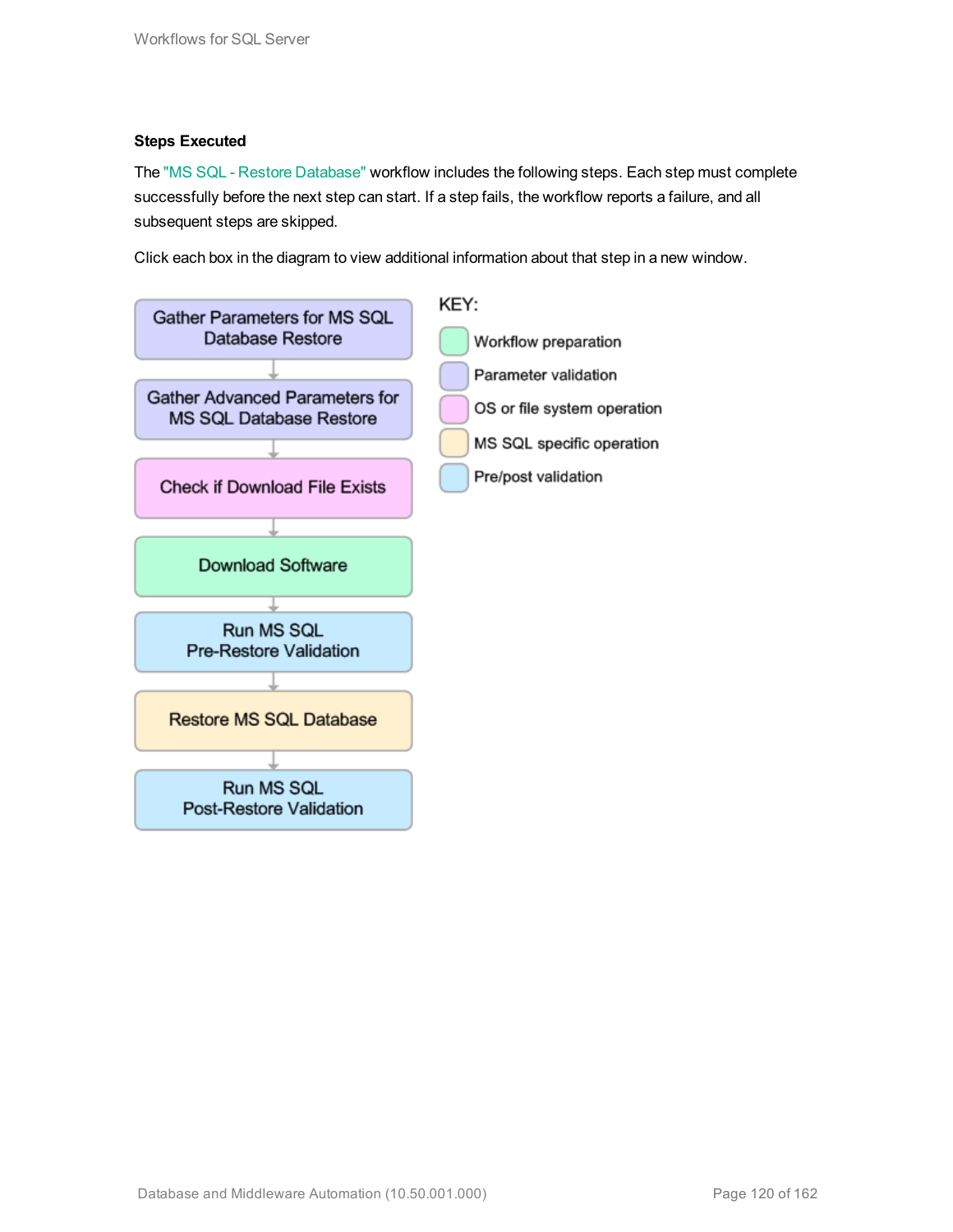

#### **Process Flow**

This workflow performs the following tasks:

- 1. Performs the preliminary [validation](#page-118-1) checks described above.
- 2. If Preserve Users and Roles was set to YES, creates the Roles Creation Script and the Users Creation Script script.
- 3. If not in simulation mode, performs the database restore operation to load the contents of the backup file.
- 4. Performs post-restore validation checks to ensure that the restored database is sound.
- 5. If Preserve Users and Roles was set to YES, re-creates any existing database users and roles.
- 6. If Reindex Restored Database was set to YES, re-indexes the database.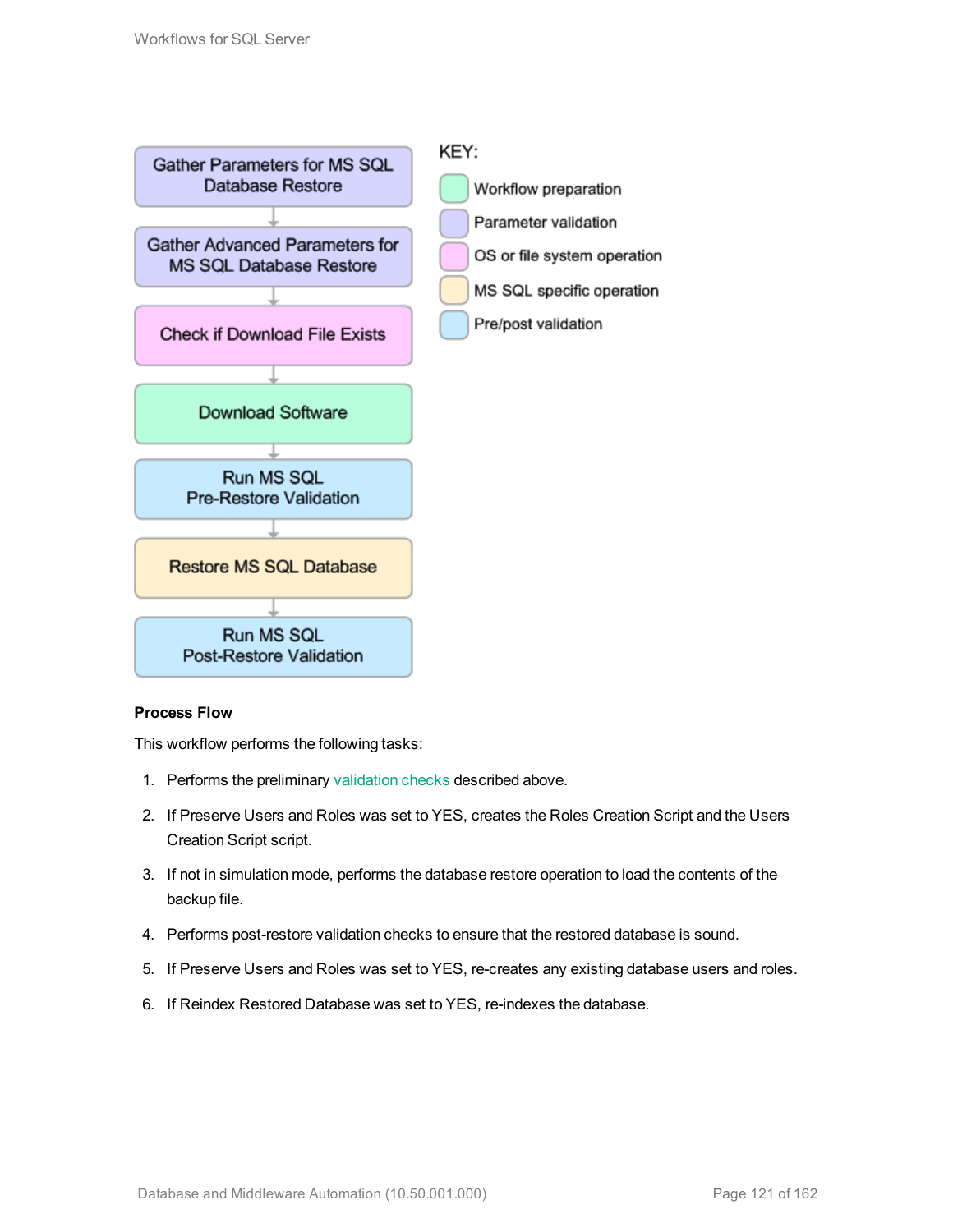#### **Tips and Best Practices**

It is good practice to run basic database consistency checks (DBCCs) on the source database before you create the database backup to ensure that there are no internal errors in the database.

If you find errors in the source database, be sure to fix them before you create the database backup. This workflow does not have the ability to diagnose or remediate problems in the database prior to performing the database backup.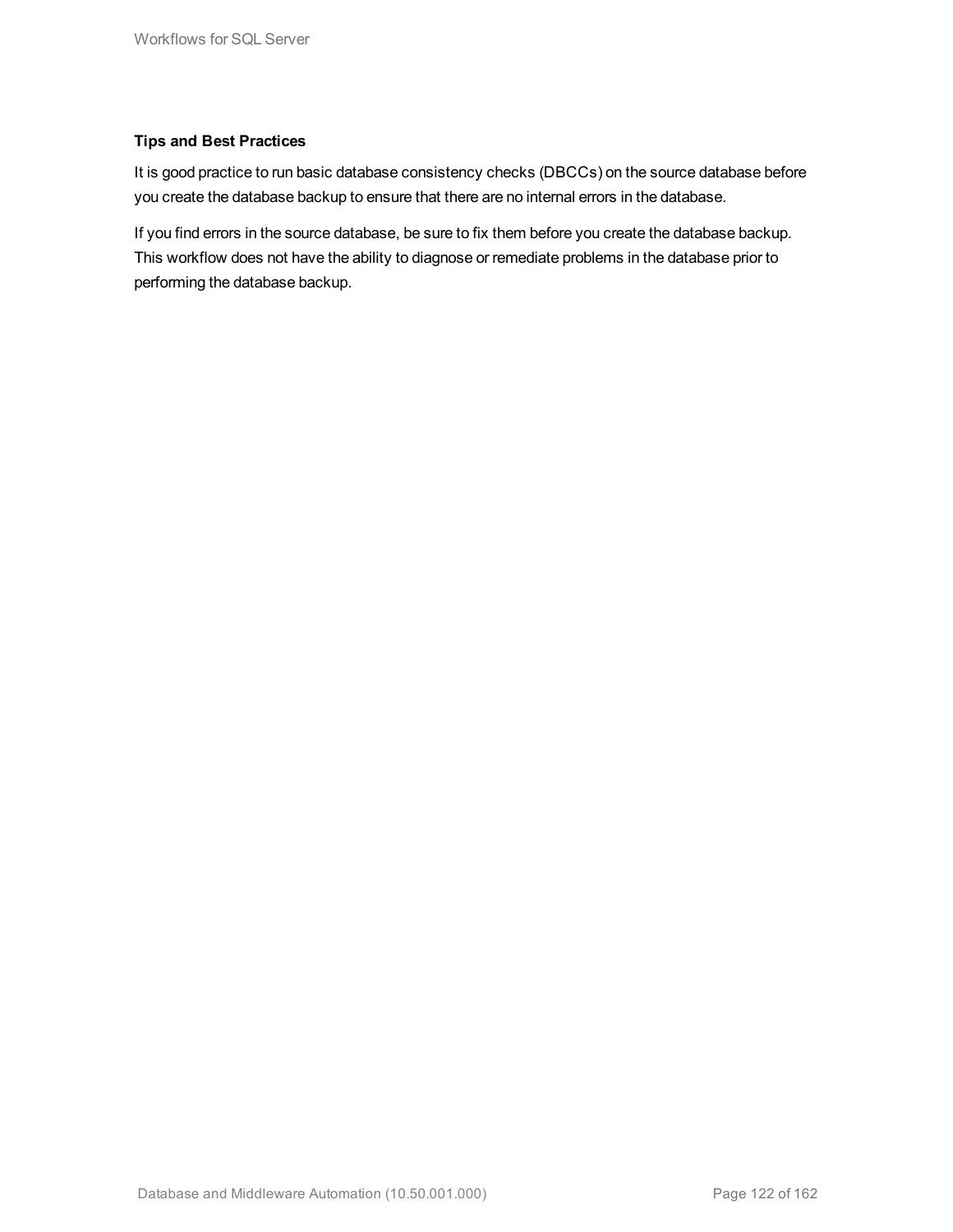# <span id="page-122-0"></span>How to Run this Workflow

This topic explains how to customize and run the "MS SQL - Restore [Database"](#page-115-0) workflow in your environment.

**Note:** Prior to running this workflow, review the ["Prerequisites](#page-117-0) for this Workflow", and ensure that all requirements are satisfied.

### **To customize and run the Restore MS SQL Database workflow:**

- 1. Create a deployable copy of the workflow (see "Create a Deployable Workflow" in DMA Quick Start Tutorial).
- 2. Determine the values that you will specify for the following parameters. This is the minimum set of parameters required to run this workflow.

| <b>Parameter</b><br><b>Name</b> | <b>Default</b><br>Value | <b>Description</b>                                                                                                                                                 |
|---------------------------------|-------------------------|--------------------------------------------------------------------------------------------------------------------------------------------------------------------|
| Database<br>Backup File         | no<br>default           | Path where the database backup file is (or will be) stored, either locally<br>or on a network share.                                                               |
|                                 |                         | If the file already exists locally or on a network share, specify the file<br>name in this parameter and the path in the Download Target<br>Destination parameter. |
|                                 |                         | If the file does not yet exist locally or on a network share, it will be<br>downloaded into this location from the software repository.                            |
|                                 |                         | If the file is (or will be) stored on a network share, the Windows Share<br>User must have read and write access to that share.                                    |
|                                 |                         | <b>Note:</b> Windows Share User and Windows Share Password are<br>not exposed by default.                                                                          |
| Download                        | no                      | The directory where the database backup file will be stored.                                                                                                       |
| Target<br>Destination           | default                 | If the database backup file does not yet exist in this directory, it will be<br>downloaded from the software repository and stored in this directory.              |

See ["Parameters](#page-126-0) for Restore MS SQL Database" on page 127 for detailed descriptions of all input parameters for this workflow, including default values.

- 3. In the workflow editor, expose any additional parameters that you need. You will specify values for those parameters when you create the deployment or at runtime.
- 4. Save the changes to the workflow (click **Save** in the lower right corner).
- 5. Create a new deployment.
- 6. On the Parameters tab, specify values (or set the type to Runtime Value) for the required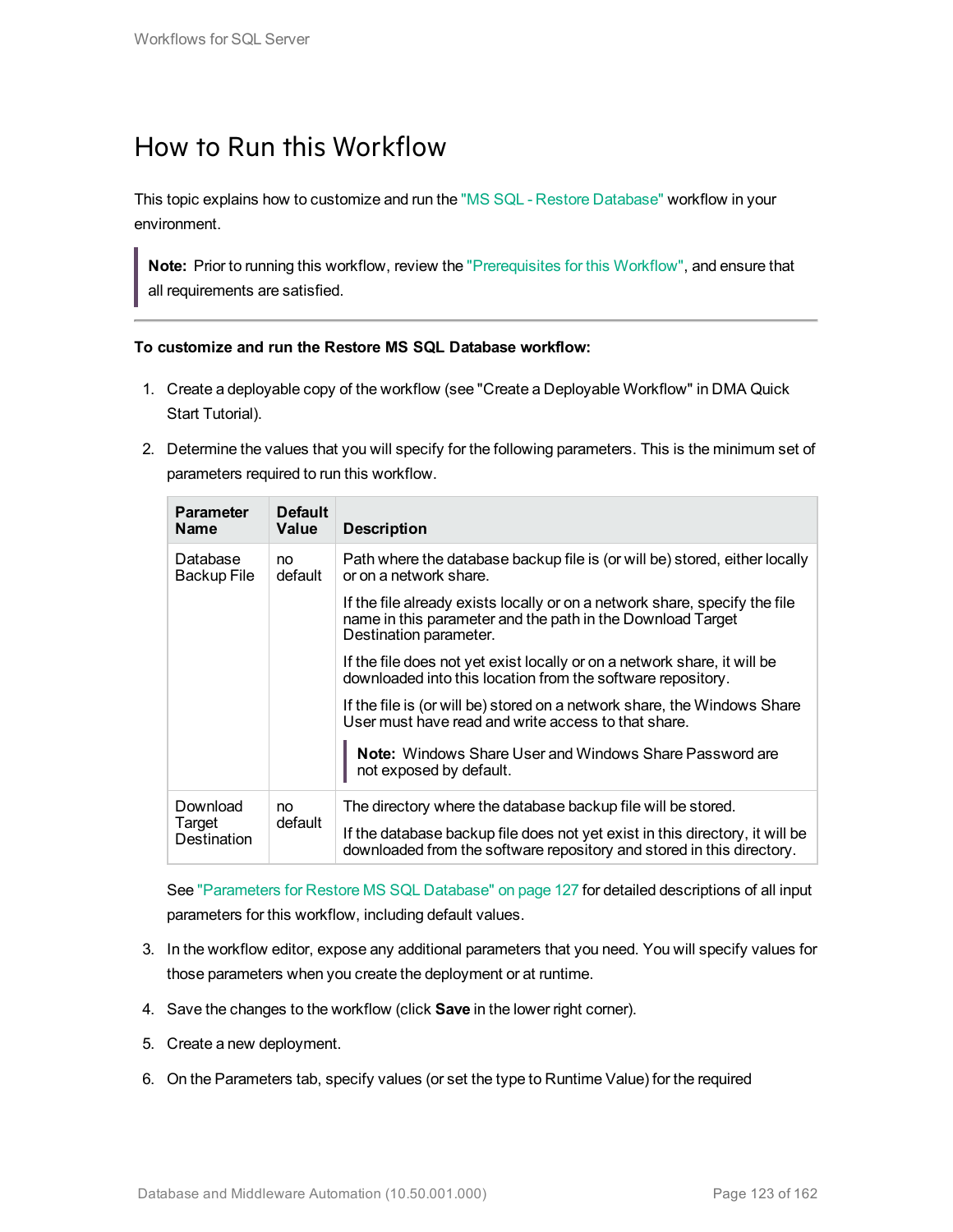parameters listed in step 2 and any additional parameters that you have exposed. You do not need to specify values for those parameters whose default values are appropriate for your environment.

- 7. On the Targets tab, specify one or more targets for this deployment.
- 8. Save the deployment (click **Save** in the lower right corner).
- 9. Run the workflow using this deployment, specifying any runtime parameters.

The workflow will complete and report "Success" on the Console if it has run successfully. If an invalid parameter value is specified, an error is logged, and the workflow terminates in the "Failure" state.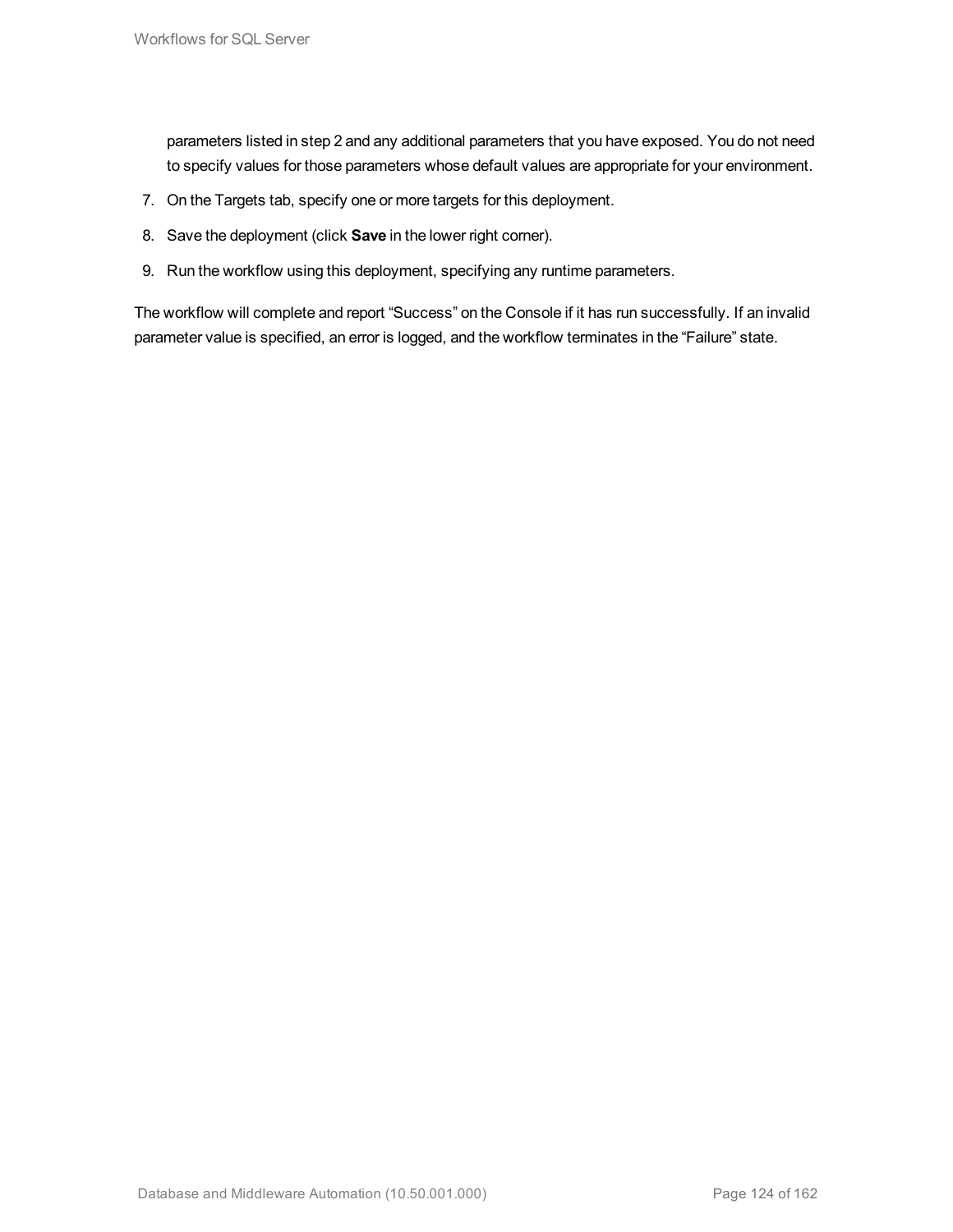# <span id="page-124-0"></span>Sample Scenarios

This topic shows you how to use various parameters to achieve the following database backup scenarios in your environment using the "MS SQL - Restore [Database"](#page-115-0) workflow:

### **Scenario 1: Restore from a Backup File that is Not Encrypted or Compressed**

This is the simplest SQL Server database restore scenario. In this example, the backup file has been stored on a network share (or will be downloaded from the software repository and stored on the share).

Note that the Windows Share User and Windows Share Password are specified in this scenario. This is not required, but it facilitates the disk space check on the network path. If you do not specify this parameter, this check is skipped.

| <b>Step Name</b>                                               | <b>Parameter</b><br>Name            | <b>Example Value</b>                                                                                                                                  |
|----------------------------------------------------------------|-------------------------------------|-------------------------------------------------------------------------------------------------------------------------------------------------------|
| <b>Gather Parameters for MS</b><br><b>SQL Database Restore</b> | Database<br>Backup File             | mytestdb 03122012.bak                                                                                                                                 |
|                                                                | Download<br>Target<br>Destination   | \\WIN-DOMAIN-CTRL\Backups                                                                                                                             |
| Gather Advanced<br>Parameters for MS SQL<br>Database Restore   | <b>Windows</b><br>Share<br>Password | WinSharePwd<br><b>Tip:</b> To avoid having to re-enter passwords<br>whenever they change, you can create a policy to<br>provide them to the workflow. |
|                                                                | <b>Windows</b><br>Share User        | WIN\Administrator                                                                                                                                     |

Be sure that the default values for all remaining parameters are appropriate for your environment (see ["Parameters](#page-126-0) for Restore MS SQL Database" on page 127).

### **Scenario 2: Restore from a Backup File that is Encrypted and Compressed**

This scenario requires you to specify the encryption password for the database backup file. The workflow automatically handles the compression, so there is no need to specify the compression parameter. In this example, the backup file is stored locally on the server where the target instance resides.

| <b>Step Name</b>                                          | <b>Parameter Name</b>                | <b>Example Value</b>                |
|-----------------------------------------------------------|--------------------------------------|-------------------------------------|
| Gather Parameters for MS SQL Database<br>Restore          | Database Backup<br>File              | c:\Backups\mytestdb<br>03122012.bak |
| Gather Advanced Parameters for MS SQL<br>Database Restore | <b>Backup Encryption</b><br>Password | EncryptMyBackup                     |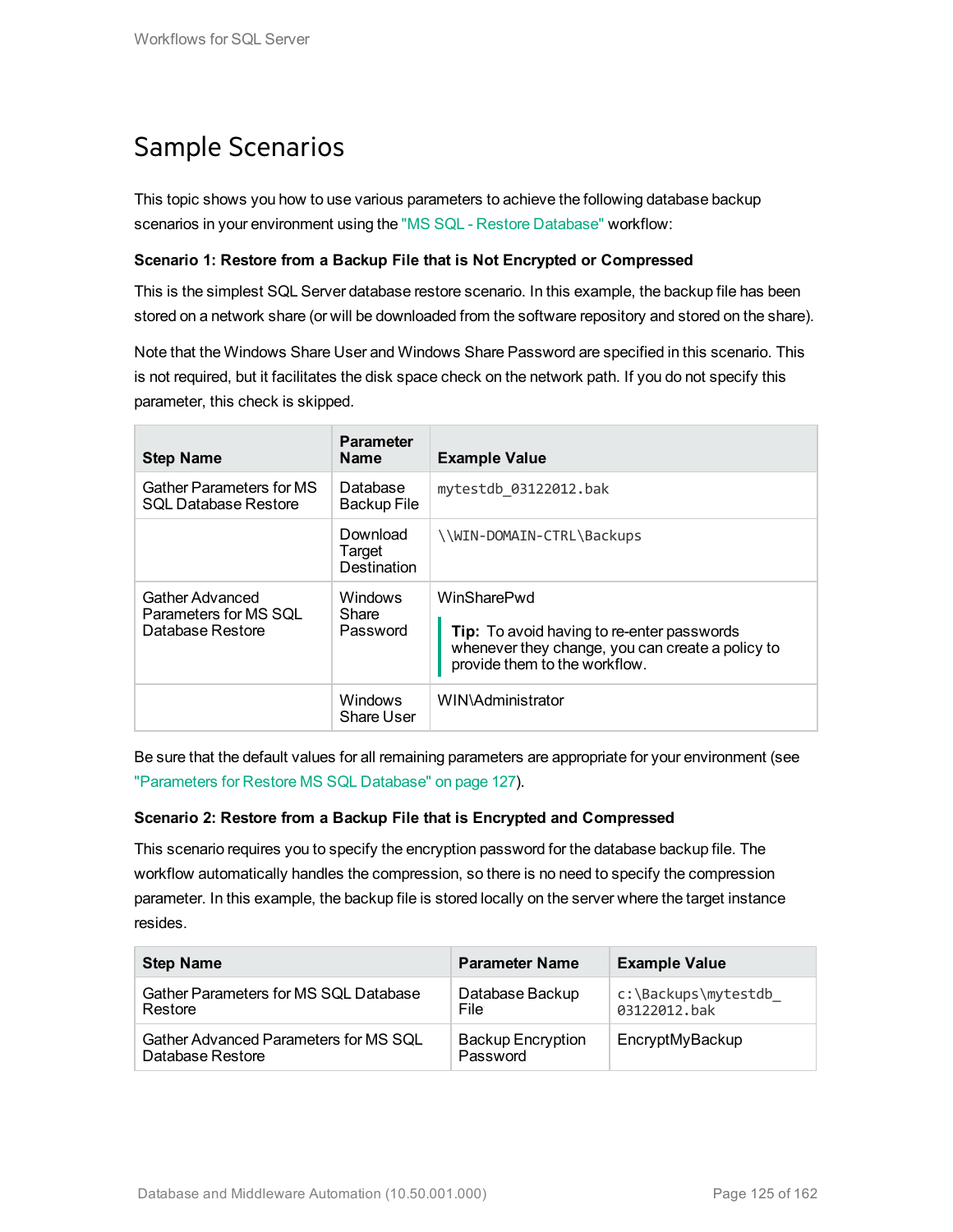Be sure that the default values for all remaining parameters are appropriate for your environment (see ["Parameters](#page-126-0) for Restore MS SQL Database" on the next page).

### **Scenario 3: Overwrite an Existing Database, Restore Users, and Configure Windows Domain User Using Runtime Parameters**

This scenario overwrites an existing database and restores any existing users after the restore is performed. In this example, the backup file is stored locally on the server where the target database resides.

**Note:** You may want to run this workflow against a MS SQL instance that can only be accessed by a Windows user with a temporary password. By using a runtime parameter for the password, you can ensure that the password used is always the latest.

To specify the Windows domain user at the time you execute a deployment with runtime parameters, perform the following additional steps:

- 1. When you make a copy of the workflow, expand the appropriate step, and then set the Windows domain user parameters—Instance Account and Instance Password—to **- User selected -**.
- 2. When you create a deployment from the copy of the workflow, set the parameter types to **Runtime Value**.
- 3. When you execute the deployment, specify the Windows domain user account and password.

| <b>Step Name</b>                                          | <b>Parameter Name</b>          | <b>Example Value</b>                             |
|-----------------------------------------------------------|--------------------------------|--------------------------------------------------|
| Gather Parameters for MS SQL Database<br>Restore          | Database Backup<br>File        | c:\Backups\mytestdb<br>03122012.bak              |
| Gather Advanced Parameters for MS SQL<br>Database Restore | Overwrite Existing<br>Database | <b>YES</b>                                       |
|                                                           | Preserve Users and<br>Roles    | <b>YES</b>                                       |
|                                                           | Instance Account               | Domain\DomainUserAcct<br>Note: Enter at runtime. |
|                                                           | Instance Password              | DomainUserPswd<br>Note: Enter at runtime.        |

Be sure that the default values for all remaining parameters are appropriate for your environment (see ["Parameters](#page-126-0) for Restore MS SQL Database" on the next page).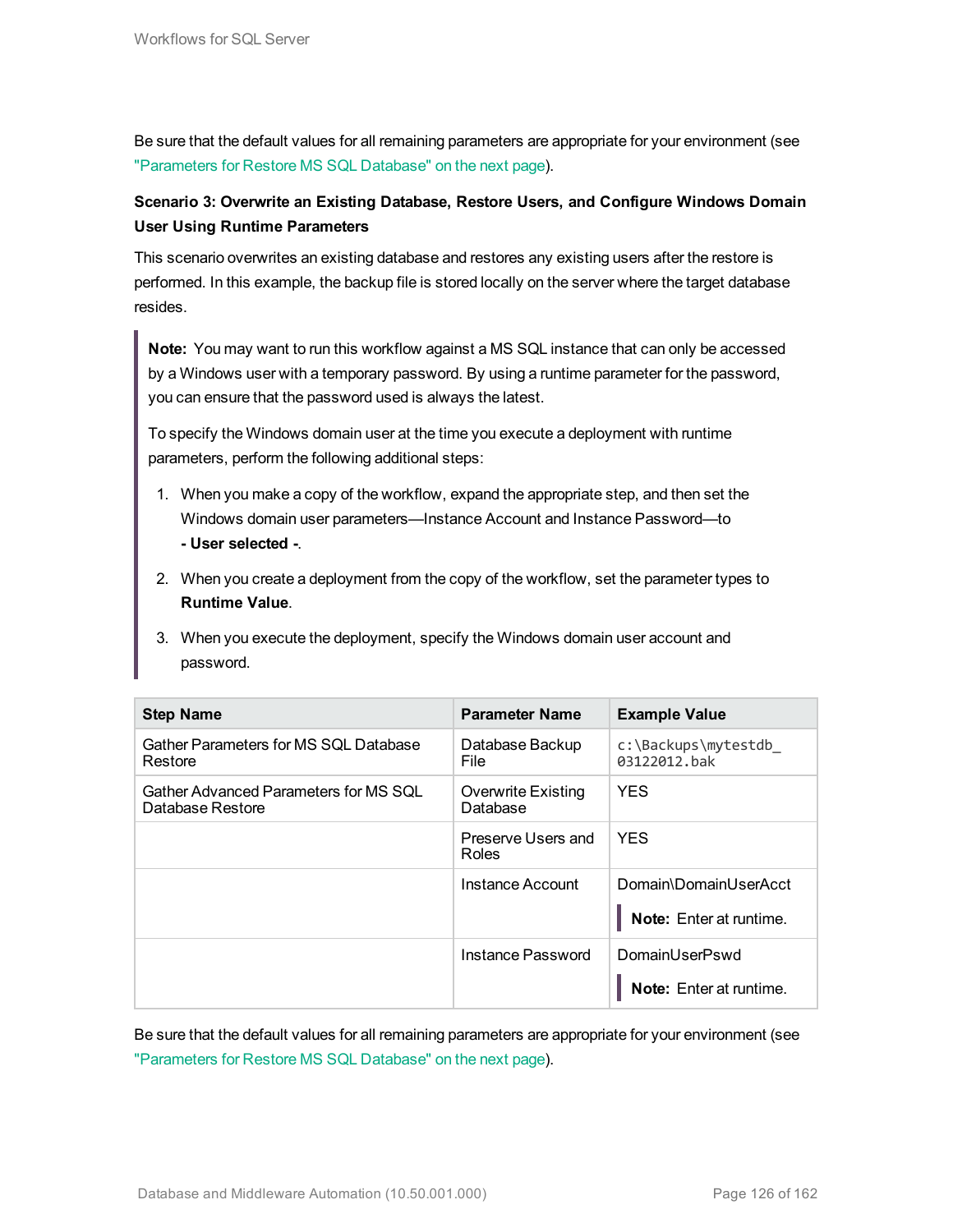# <span id="page-126-0"></span>Parameters for Restore MS SQL Database

The following tables describe the required and optional input parameters for this workflow. Most of these parameters are not initially visible in a deployment. For most parameters, if you do not specify a value for a parameter, a default value is assigned

| <b>Parameter</b><br>Name                 | <b>Default</b><br>Value | <b>Required</b> | <b>Description</b>                                                                                                                                                                                                       |
|------------------------------------------|-------------------------|-----------------|--------------------------------------------------------------------------------------------------------------------------------------------------------------------------------------------------------------------------|
| Database<br>Backup File                  | no<br>default           | required        | Path where the database backup file is (or will be) stored, either<br>locally or on a network share.                                                                                                                     |
|                                          |                         |                 | If the file already exists locally or on a network share, specify<br>the file name in this parameter and the path in the Download<br>Target Destination parameter.                                                       |
|                                          |                         |                 | If the file does not yet exist locally or on a network share, it will<br>be downloaded into this location from the software repository.                                                                                  |
|                                          |                         |                 | If the file is (or will be) stored on a network share, the Windows<br>Share User must have read and write access to that share.                                                                                          |
| Download<br>Target<br><b>Destination</b> | no<br>default           | required        | The directory where the database backup file will be stored.<br>If the database backup file does not yet exist in this directory, it<br>will be downloaded from the software repository and stored in<br>this directory. |
|                                          |                         |                 |                                                                                                                                                                                                                          |

### **Parameters Defined in this Step: Gather Parameters for MS SQL Database Restore**

#### **Additional Parameters Defined in this Step: Gather Advanced Parameters for MS SQL Database Restore**

| <b>Parameter</b><br><b>Name</b>  | <b>Default</b><br>Value | <b>Required</b> | <b>Description</b>                                                                                                                                                                                                                                                                       |
|----------------------------------|-------------------------|-----------------|------------------------------------------------------------------------------------------------------------------------------------------------------------------------------------------------------------------------------------------------------------------------------------------|
| Backup<br>Encryption<br>Password | no<br>default           | optional        | To decrypt a backup file that was encrypted with a password,<br>specify the password in this parameter.                                                                                                                                                                                  |
| Data File<br>Locations           | no<br>default           | optional        | Comma-delimited list of directories or full file paths for each<br>data file in the backup file.<br>Use Run Simulation Only mode to discover the number of<br>data files in the backup file. If this parameter is not specified,<br>the original data file names and paths will be used. |
| Database<br>Name                 | no<br>default           | optional        | To restore the database from the backup file using a different<br>database name, specify that name here. If this parameter is<br>not specified, the original database name will be used.                                                                                                 |
| Instance<br>Account              | no<br>default           | optional        | The Windows account that will perform the restore operation.                                                                                                                                                                                                                             |
| Instance<br>Password             | no<br>default           | optional        | The password for the Windows account that will perform the<br>restore operation.                                                                                                                                                                                                         |
| Log File<br>Locations            | no<br>default           | optional        | Comma-delimited list of directories or full file paths for each<br>log file in the backup file. Use Run Simulation Only mode to<br>discover the number of log files in backup file. If this                                                                                              |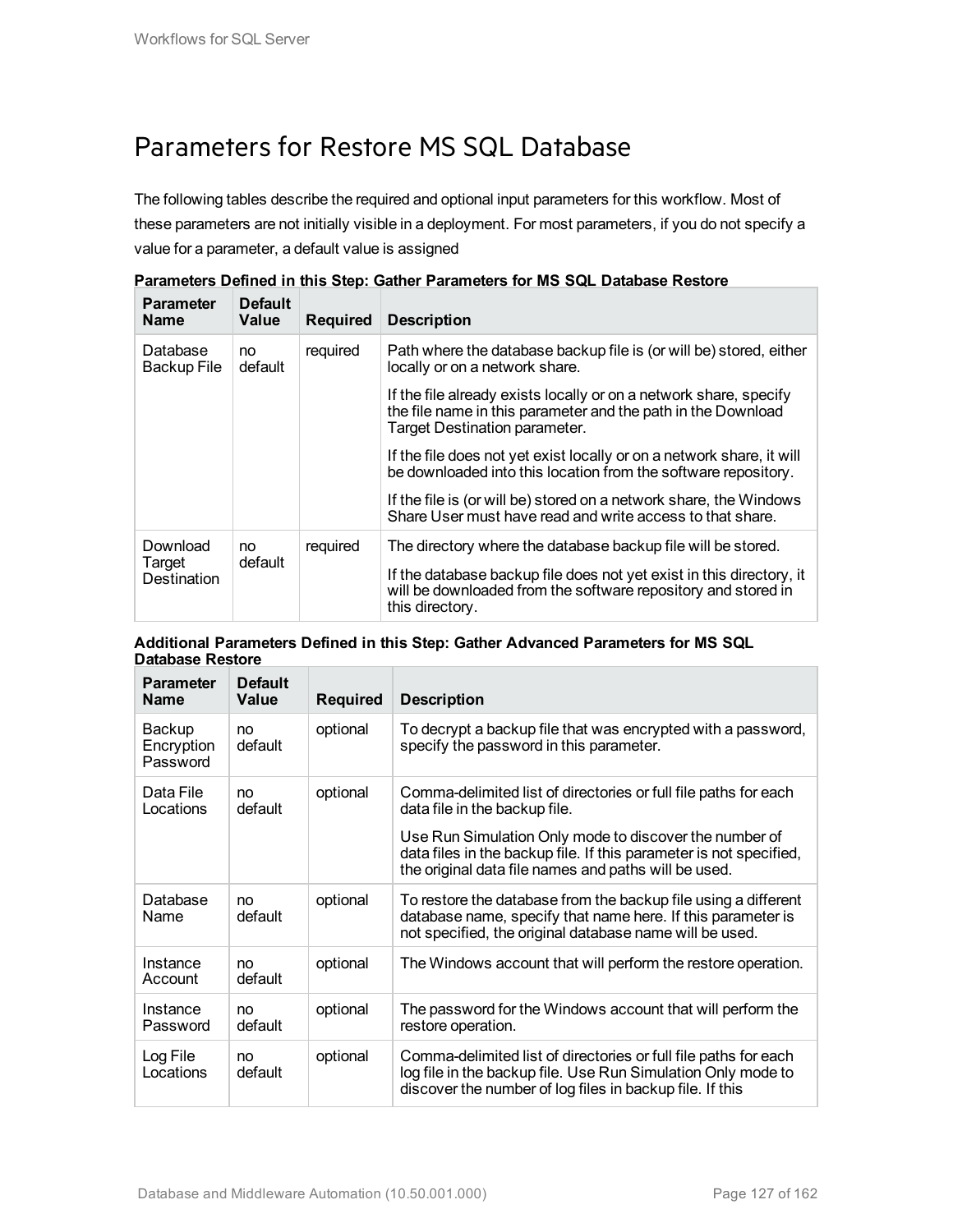|                         | Additional Parameters Defined in this Step: Gather Advanced Parameters for MS SQL Data- |  |
|-------------------------|-----------------------------------------------------------------------------------------|--|
| base Restore, continued |                                                                                         |  |

| <b>Parameter</b><br><b>Name</b>   | <b>Default</b><br>Value | <b>Required</b> | <b>Description</b>                                                                                                                                                                                                                                                                                                                                                                                                                 |
|-----------------------------------|-------------------------|-----------------|------------------------------------------------------------------------------------------------------------------------------------------------------------------------------------------------------------------------------------------------------------------------------------------------------------------------------------------------------------------------------------------------------------------------------------|
|                                   |                         |                 | parameter is not specified, the original log file names and<br>paths will be used.                                                                                                                                                                                                                                                                                                                                                 |
| Overwrite<br>Existing<br>Database | <b>NO</b>               | optional        | If set to YES, and the database already exists, the workflow<br>will overwrite the database. Valid values: YES or NO.<br>If set to NO, and the database already exists, the workflow<br>will fail.                                                                                                                                                                                                                                 |
| Preserve<br>Users and<br>Roles    | NO.                     | optional        | If set to YES, and the database already exists, the workflow<br>will try to preserve the database users and role. Valid values:<br>YES or NO.                                                                                                                                                                                                                                                                                      |
| Reindex<br>Restored<br>Database   | <b>NO</b>               | optional        | If set to YES, the workflow will re-index the database after the<br>restore operation is successfully completed. Valid values:<br>YES or NO.<br>Re-indexing improves database performance. More<br>specifically, it recreates all the table look-ups and<br>performance tunes them according to the new environment.<br>This is important when you are restoring a database in a new<br>environment that it has never seen before. |
| <b>Run</b><br>Simulation<br>Only  | NO.                     | optional        | If set to YES, the workflow will only run the Pre-Restore<br>Validation step. It will not attempt to restore the database.<br>Use this mode to discover the original data and log files used<br>for the database backup. Valid values: YES or NO.                                                                                                                                                                                  |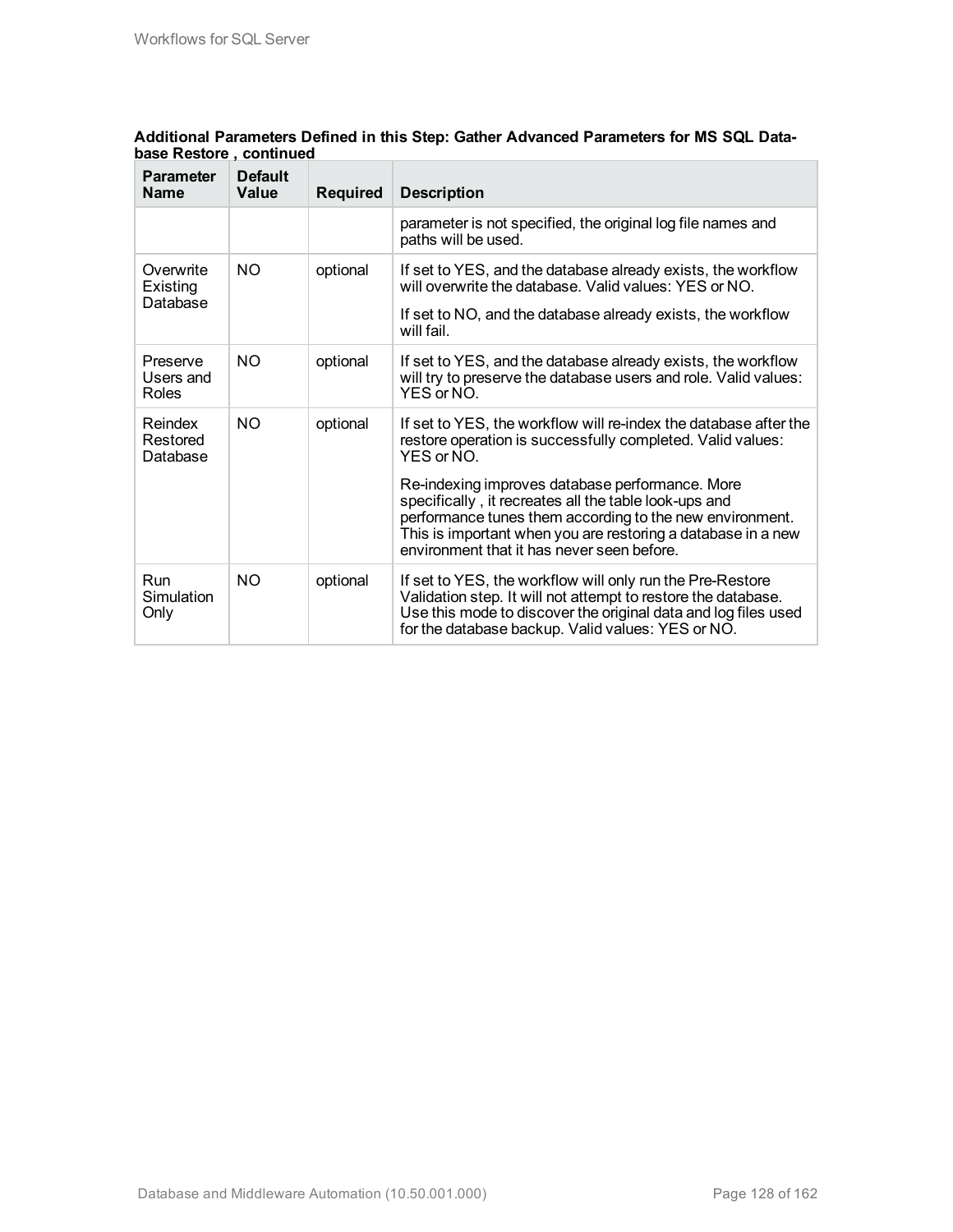# <span id="page-128-0"></span>MS SQL - Backup and Restore Database

This workflow enables you to backup the contents of a SQL Server database (the **source database**) into a file and restore a database in another instance (the **target instance**) using the contents of that backup file. The source database and target instance are specified at run time.

This is a **bridged execution** workflow. The first group of steps performs the backup on the specified source database. The second group of steps performs the restore on the specified database in the specified target instance.

You can specify various options, including whether the backup file is compressed or encrypted with a password.

**Note:** Bridged execution workflows work on one target level (server, instance, or database). This workflow runs on the database level at all times. When choosing a target instance at run time, you will actually see a list of databases that reside on each instance. You can select any database in the target instance where you want to perform the restore.

If you specify the RESTORE - Database Name parameter, the workflow will use that database. If you do not specify the RESTORE - Database Name parameter, the workflow will use the original database name from the backup.

If the database specified in the Database Name parameter does not exist in the target instance, the workflow will create it. If the database already exists, you can specify whether you want the workflow to overwrite its contents. You can also specify whether existing database users should be re-created after the restore operation—in which case, any users included in the backup file are ignored .

This workflow also provides a "simulation mode" where the Run MS SQL Pre-Restore Validation step is executed, but the restore is not performed. This is useful for testing or troubleshooting your parameter values.

The workflow performs extensive validation checks prior to and immediately after both the backup and restore operations to ensure that both the backup file and the restored database are valid.

See ["Parameters](#page-140-0) for Backup and Restore MS SQL Database" on page 141 for a list of backup and restore options that you can specify. Many of these parameters are hidden by default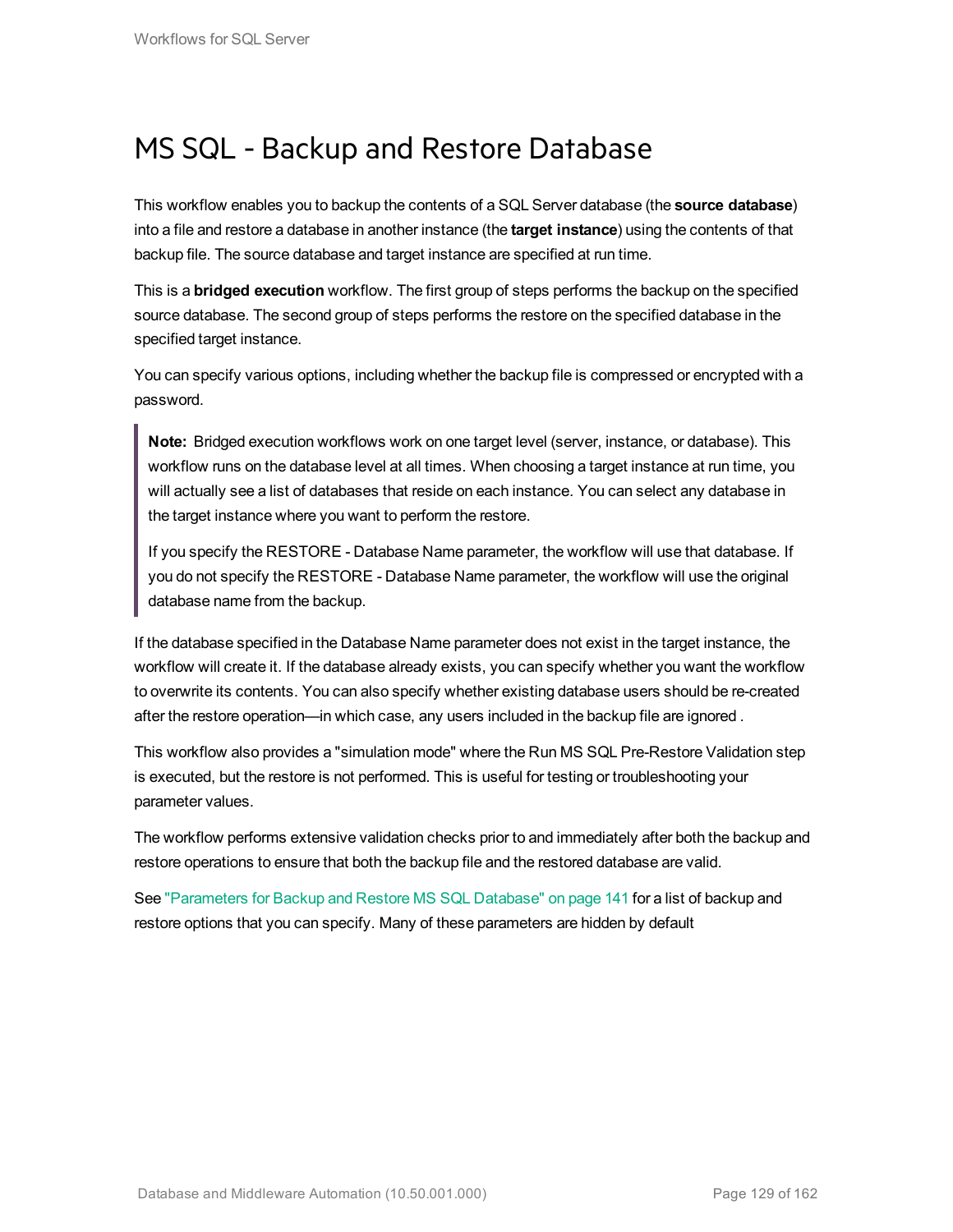The process of deploying and running this workflow is the same for all scenarios, but the parameters required will differ depending on the specific scenario that you are implementing.

The workflow provides default values for most parameters. These default values are usually sufficient for a "typical" database refresh. You can override the defaults by specifying parameter values in the deployment. You can also expose additional parameters in the workflow, if necessary, to accomplish more advanced scenarios.

| <b>Topic</b>                                           | <b>Information Included</b>                                                                                                       |
|--------------------------------------------------------|-----------------------------------------------------------------------------------------------------------------------------------|
| "Prerequisites for this<br>Workflow"                   | List of prerequisites that must be satisfied before you can run this<br>workflow                                                  |
| "How this Workflow Works"                              | Information about what the workflow does, including validation<br>checks performed, steps executed, and a high-level process flow |
| "How to Run this Workflow"                             | Instructions for running this workflow in your environment                                                                        |
| "Sample Scenarios"                                     | Examples of typical parameter values for this workflow                                                                            |
| "Parameters for Backup and<br>Restore MS SQL Database" | List of input parameters for this workflow                                                                                        |

The process of deploying and running this workflow is the same for all scenarios, but the parameters required will differ depending on the specific scenario that you are implementing.

The workflow provides default values for most parameters. These default values are usually sufficient for a "typical" database backup and restore. You can override the defaults by specifying parameter values in the deployment. You can also expose additional parameters in the workflow, if necessary, to accomplish more advanced scenarios.

Any parameters not explicitly specified in the deployment will have the default values listed in ["Parameters](#page-140-0) for Backup and Restore MS SQL Database" on page 141 .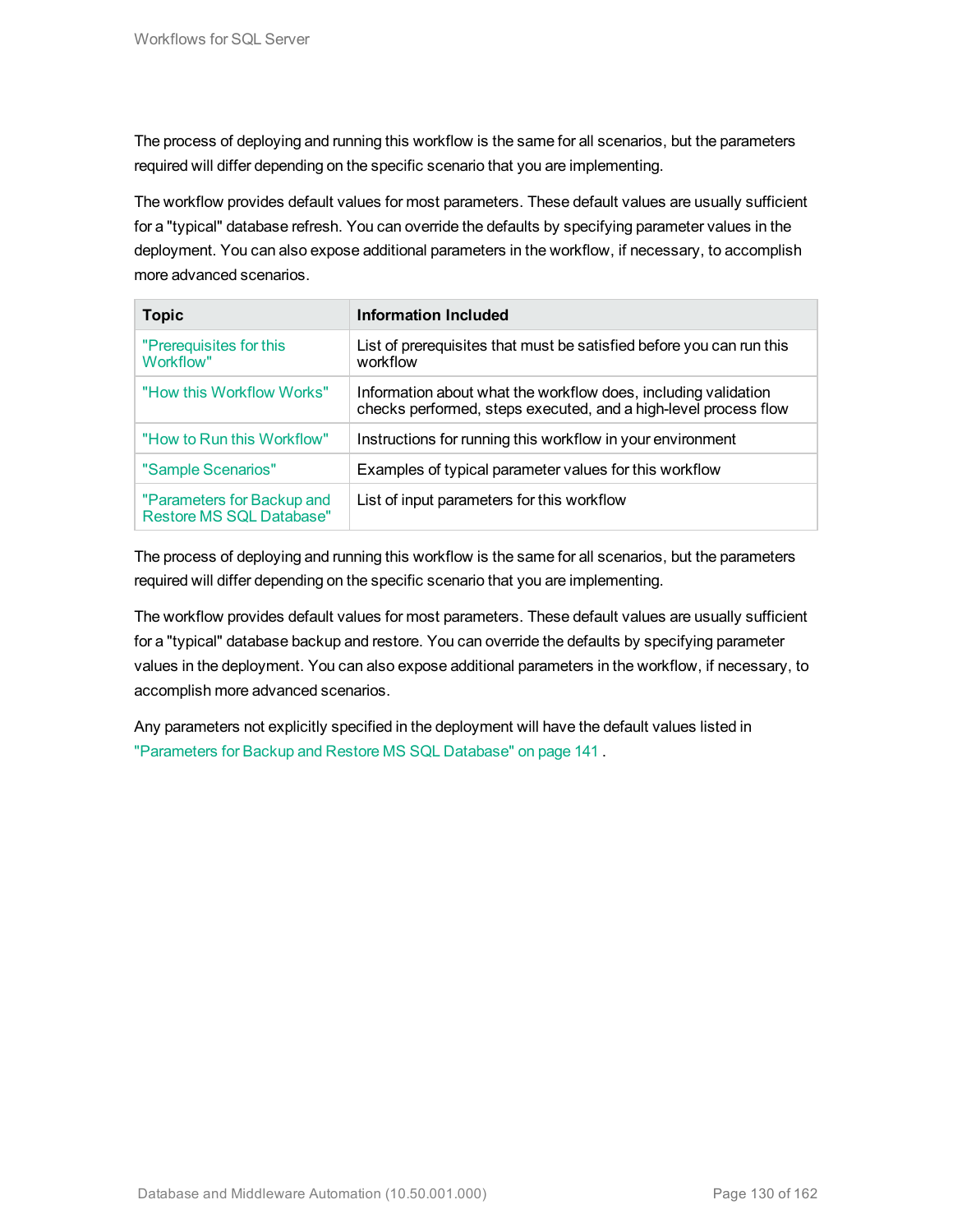# <span id="page-130-0"></span>Prerequisites for this Workflow

The following prerequisites must be satisfied before you can run the "MS SQL - Restore [Database"](#page-115-0) workflow:

- 1. The service login for the SQL Server service must have read and write permissions on the location where the backup file will be stored.
- 2. The server management agent must have login access to the target SQL Server instance. It must also have permission to create a new database and perform database consistency check (DBCC) commands on the restored database.
- 3. There must be sufficient space available to create the backup file and restore the database (including both data and logs). The workflow checks for this, and will fail if sufficient space is not available.

### **Additional Considerations**

For information about prerequisites for SQL Server, refer to the SQL Server Product [Documentation](http://msdn.microsoft.com/en-us/library).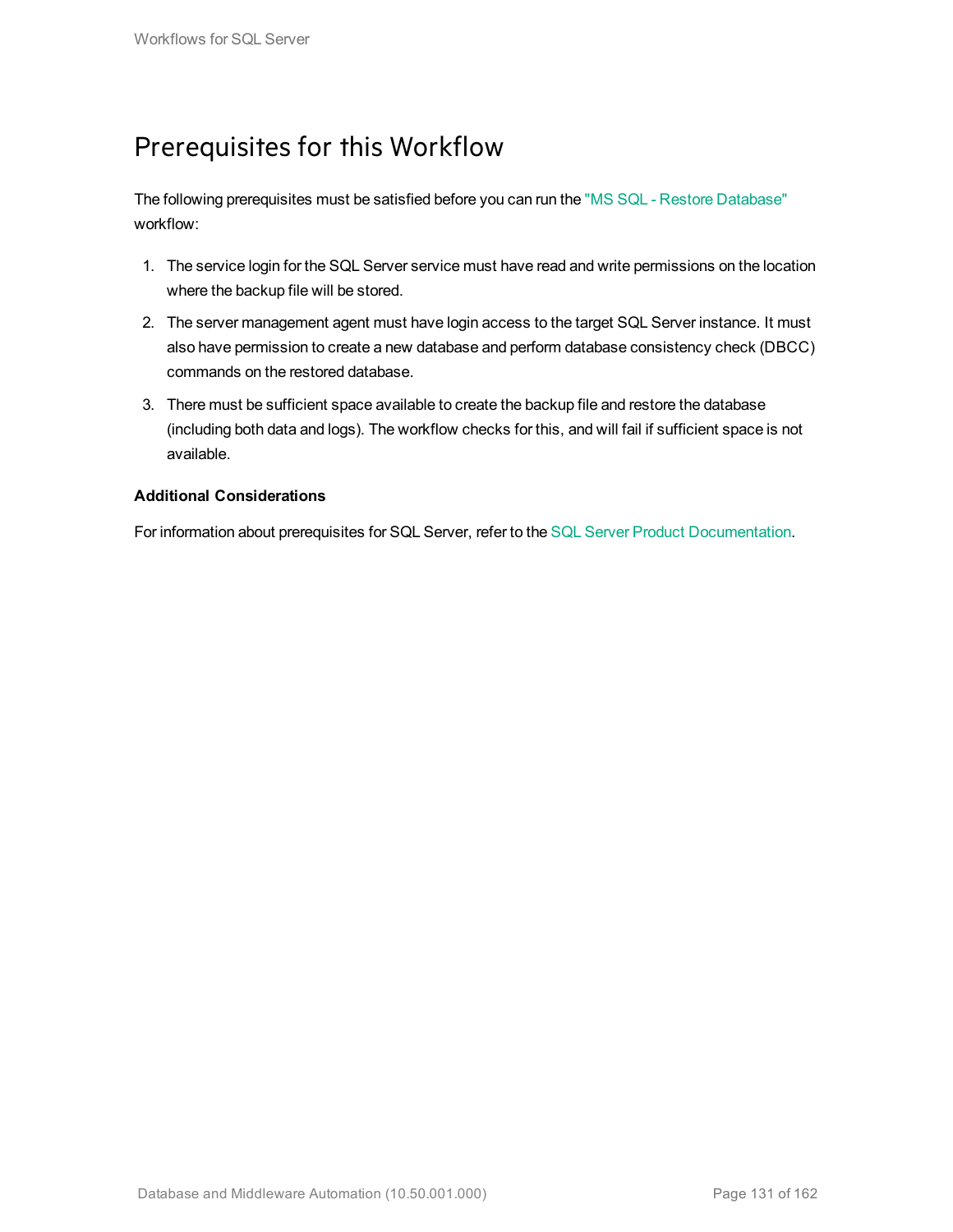# <span id="page-131-0"></span>How this Workflow Works

This topic contains the following information about the "MS SQL - Backup and Restore [Database"](#page-128-0) workflow:

### <span id="page-131-1"></span>**Validation Checks Performed**

The workflow checks the following things prior to dumping the database. If any of these checks fails, the workflow fails.

- 1. All required parameters have values. If any required parameter does not have a value—either a value that you specify or a default value—the workflow fails in either the Run MS SQL Pre-Backup Validation step or the Run MS SQL Pre-Restore Validation step.
- 2. The Working Path is accessible, either locally or on a network share.

If the Working Path is on a network share, the BACKUP - Windows Share User has read and write access the share.

- 3. The source database is compatible with the target instance.
- 4. If the RESTORE Database Name parameter is specified, this database name complies with SQL Server database naming conventions.
- 5. The target instance exists, and the workflow can connect to it.
- 6. Adequate disk space is available to backup and restore the data and log files.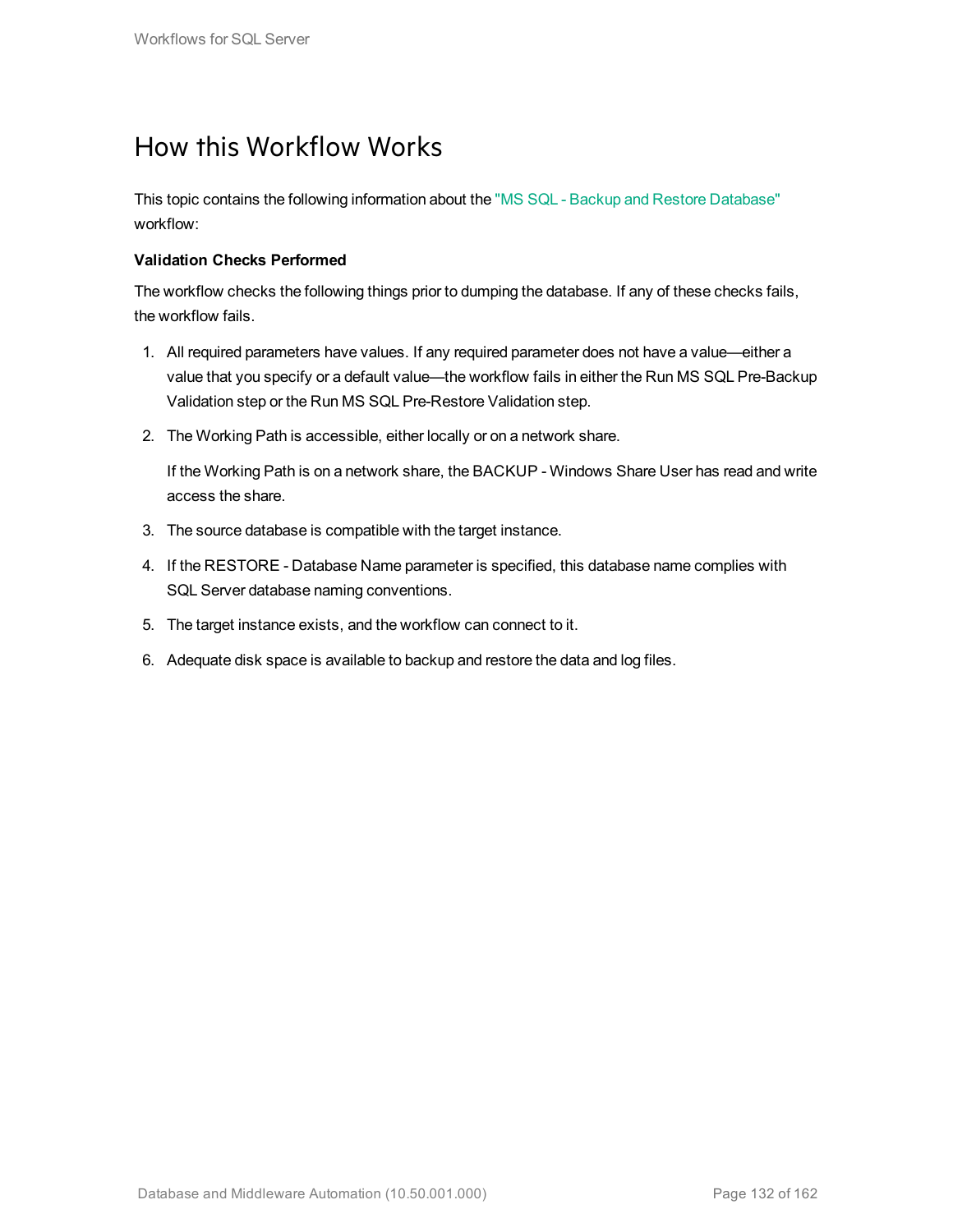#### **Steps Executed**

The "MS SQL - Backup and Restore [Database"](#page-128-0) workflow includes the following steps. Each step must complete successfully before the next step can start. If a step fails, the workflow reports a failure, and all subsequent steps are skipped.

Click each box in the diagram to view additional information about that step in a new window.

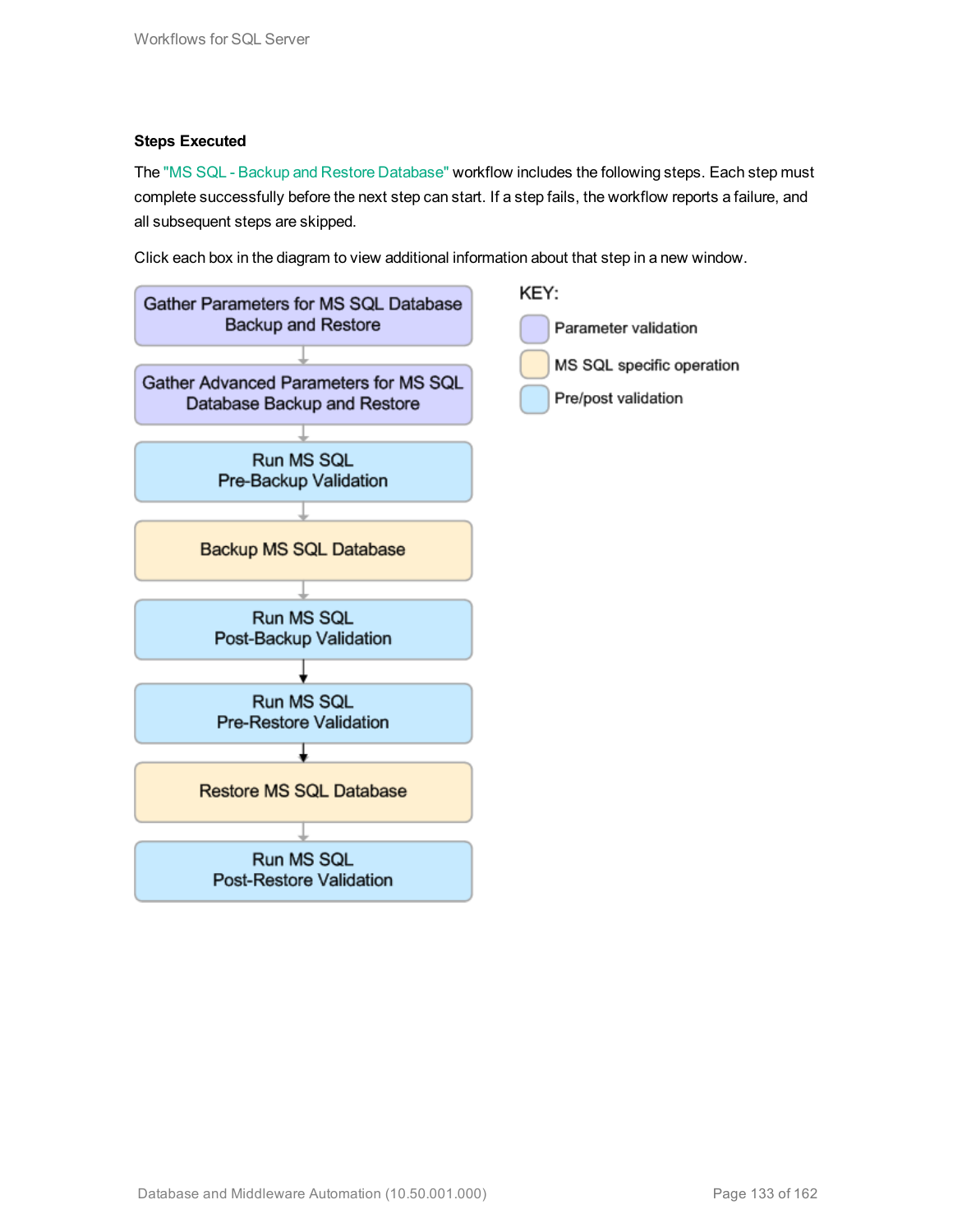#### **Process Flow**

This workflow performs the following tasks:

- 1. Performs the preliminary [validation](#page-131-1) checks described above.
- 2. If RESTORE Preserve Users and Roles was set to YES, creates the Roles Creation and Users Creation scripts.
- 3. Performs the database backup operation to create the backup file.
- 4. Performs post-backup validation checks to ensure that all required parameters had valid values.
- 5. If BACKUP Perform Integrity Check was set to YES, performs an integrity check on the backup file.
- 6. If not in simulation mode, performs the database restore operation to load the contents of the backup file.
- 7. Performs post-restore validation checks to ensure that the restored database is sound.
- 8. If RESTORE Preserve Users and Roles was set to YES, re-creates any existing database users and roles.
- 9. If RESTORE Reindex Restored Database was set to YES, re-indexes the database.

#### **Tips and Best Practices**

It is good practice to run basic database consistency checks (DBCCs) on the source database before you create the database backup to ensure that there are no internal errors in the database.

If you find errors in the source database, be sure to fix them before you run this workflow. This workflow does not have the ability to diagnose or remediate problems in the database prior to performing the database backup.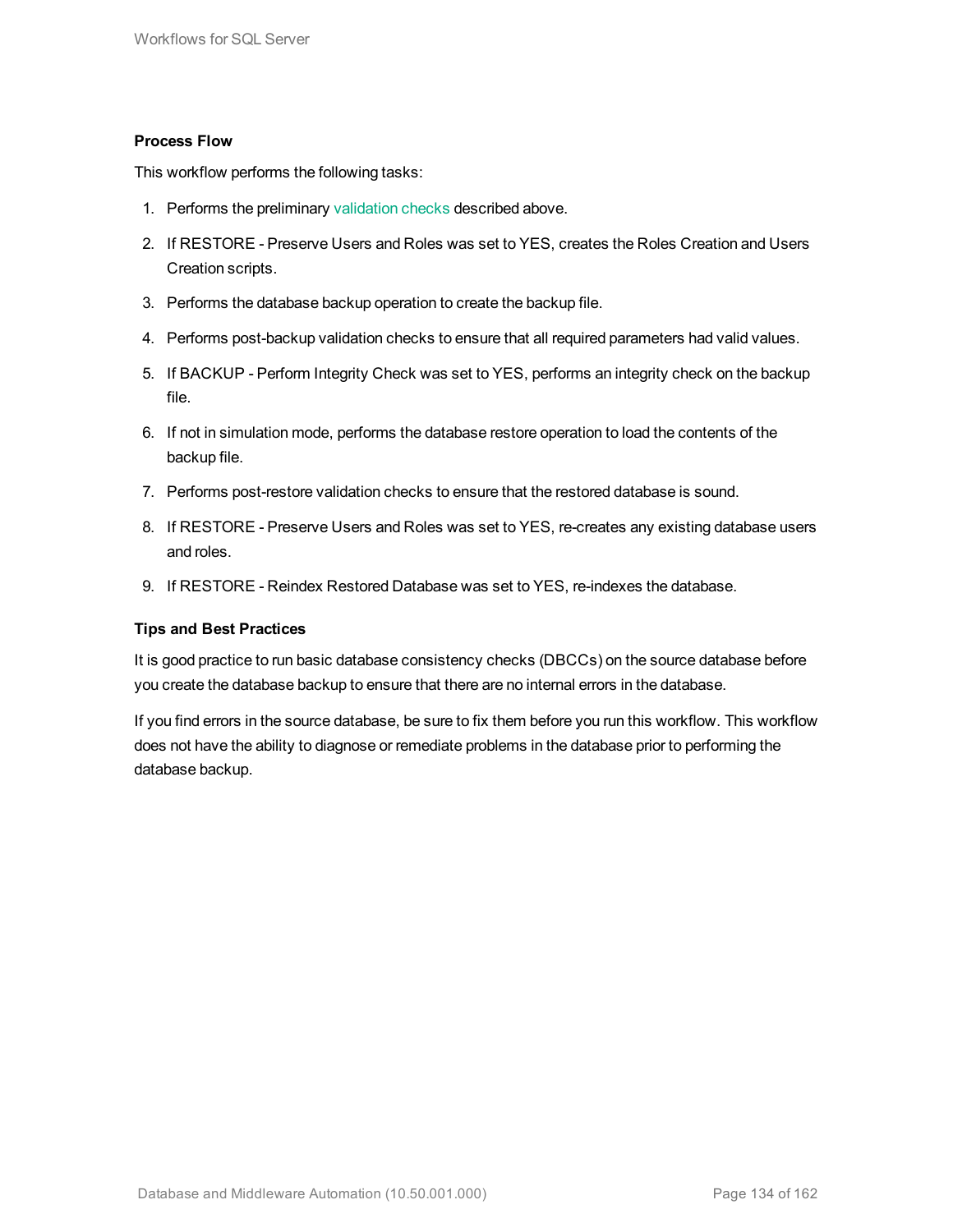# <span id="page-134-0"></span>How to Run this Workflow

This topic explains how to customize and run the "MS SQL - Backup and Restore [Database"](#page-128-0) workflow in your environment.

**Note:** Prior to running this workflow, review the ["Prerequisites](#page-130-0) for this Workflow", and ensure that all requirements are satisfied.

### **To customize and run the Backup and Restore MS SQL Database workflow:**

- <span id="page-134-1"></span>11. Create a deployable copy of the workflow.
- 2. Determine the values that you will specify for the following parameter. This is the minimum set of parameters required to run this workflow.

| <b>Parameter Name</b> | <b>Default Value</b> | <b>Description</b>                                                                                                                                                                                                                                                                                                                                                                    |
|-----------------------|----------------------|---------------------------------------------------------------------------------------------------------------------------------------------------------------------------------------------------------------------------------------------------------------------------------------------------------------------------------------------------------------------------------------|
| <b>Working Path</b>   | no default           | The directory where the database<br>backup file will be stored. This can be a<br>directory or a full file path. This path<br>must be accessible to both the source<br>and target servers.                                                                                                                                                                                             |
|                       |                      | Be sure to specify this parameter in<br>network share notation (for example:<br>\\ <network share="">\). A network path<br/>can be located on a target server, but it<br/>should always referenced using<br/>network share notation instead of local<br/>folder notation (for example:<br/><math>C:\c{folder}</math>.<br/>You specify this parameter in the<br/>deployment.</network> |

<span id="page-134-2"></span>See ["Parameters](#page-140-0) for Backup and Restore MS SQL Database" on page 141 for detailed descriptions of all input parameters for this workflow, including default values.

- 3. In the workflow editor, expose any additional parameters that you need. You will specify values for these parameters when you create the deployment or at runtime.
- 4. Save the changes to the workflow (click **Save** in the lower right corner).
- 5. Create a new deployment.
	- a. On the Targets tab, select all the target servers—both source and destination—that will participate in this database refresh. The targets that you select here will be available in the Target Parameters drop-down menus on the Run page (see [step](#page-135-0) 7).
	- b. On the Parameters tab, specify values (or set the type to Runtime Value) for the required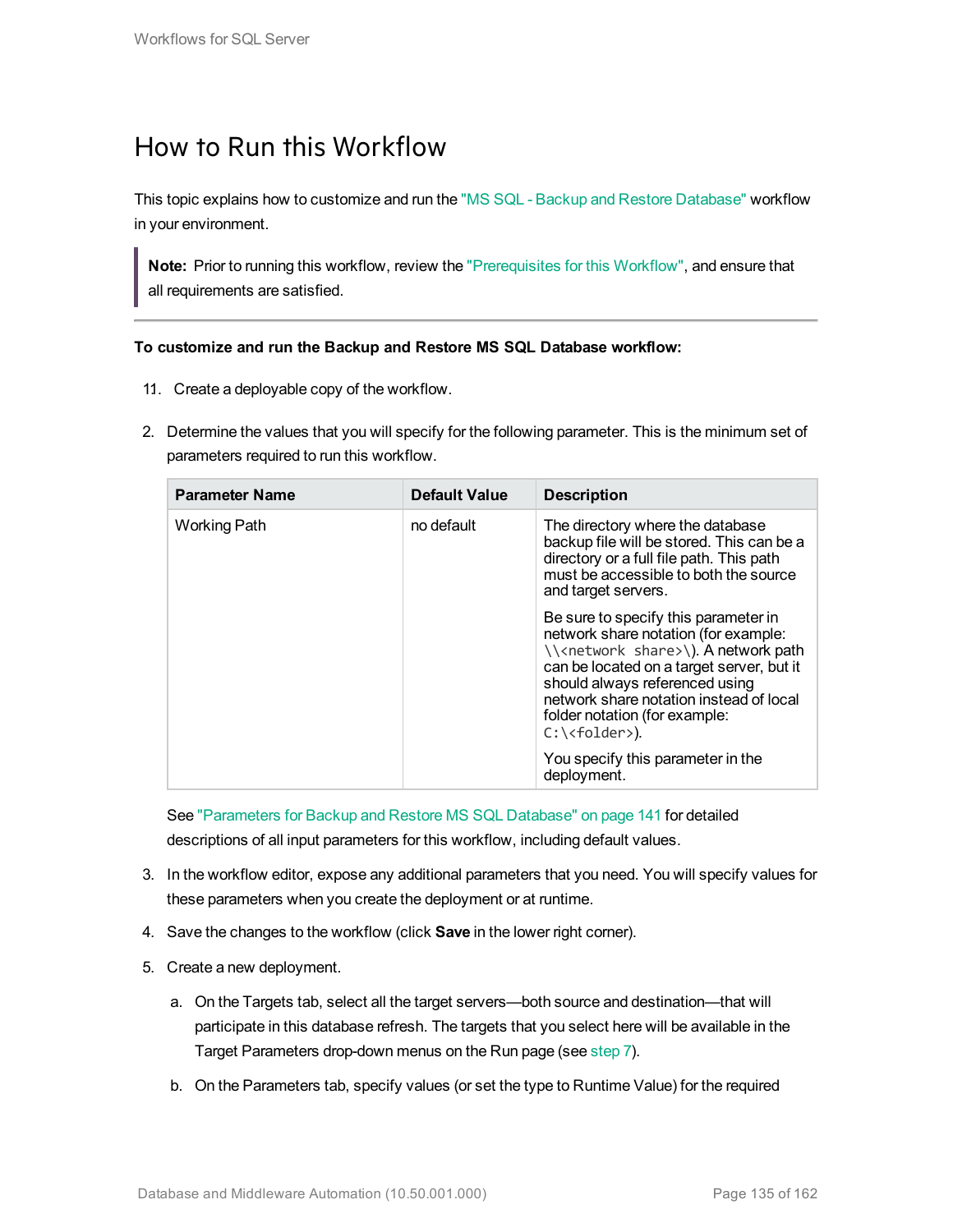parameters listed in [step](#page-134-1) 2 and any additional parameters that you exposed in [step](#page-134-2) 3.You do not need to specify values for those parameters whose default values are appropriate for your environment.

- <span id="page-135-0"></span>6. Save the deployment (click **Save** in the lower right corner).
- 7. Run the workflow using this deployment, specifying any runtime parameters .

On the Run page, select the following targets from the respective drop-down menus:

| <b>Parameter</b><br><b>Name</b> | <b>Default</b> | <b>Description</b>                                                                                                                                                                                                                                                                                                                                                               |  |  |
|---------------------------------|----------------|----------------------------------------------------------------------------------------------------------------------------------------------------------------------------------------------------------------------------------------------------------------------------------------------------------------------------------------------------------------------------------|--|--|
| Source<br>no.                   |                | The database from which the backup file will be created.                                                                                                                                                                                                                                                                                                                         |  |  |
| Database                        | default        | You specify this parameter at run time.                                                                                                                                                                                                                                                                                                                                          |  |  |
| Target                          | no.            | The instance where the database will be restored from the backup file.                                                                                                                                                                                                                                                                                                           |  |  |
| Instance                        | default        | You specify this parameter at run time.                                                                                                                                                                                                                                                                                                                                          |  |  |
|                                 |                | Note: Bridged execution workflows work on one target level<br>(server, instance, or database). This workflow runs on the database<br>level at all times. When choosing a target instance at run time, you<br>will actually see a list of databases that reside on each instance.<br>You can select any database in the target instance where you want<br>to perform the restore. |  |  |
|                                 |                | If you specify the RESTORE - Database Name parameter, the<br>workflow will use that database. If you do not specify the<br>RESTORE - Database Name parameter, the workflow will use the<br>original database name from the backup.                                                                                                                                               |  |  |

The workflow will complete and report "Success" on the Console if it has run successfully. If an invalid parameter value is specified, an error is logged, and the workflow terminates in the "Failure" state.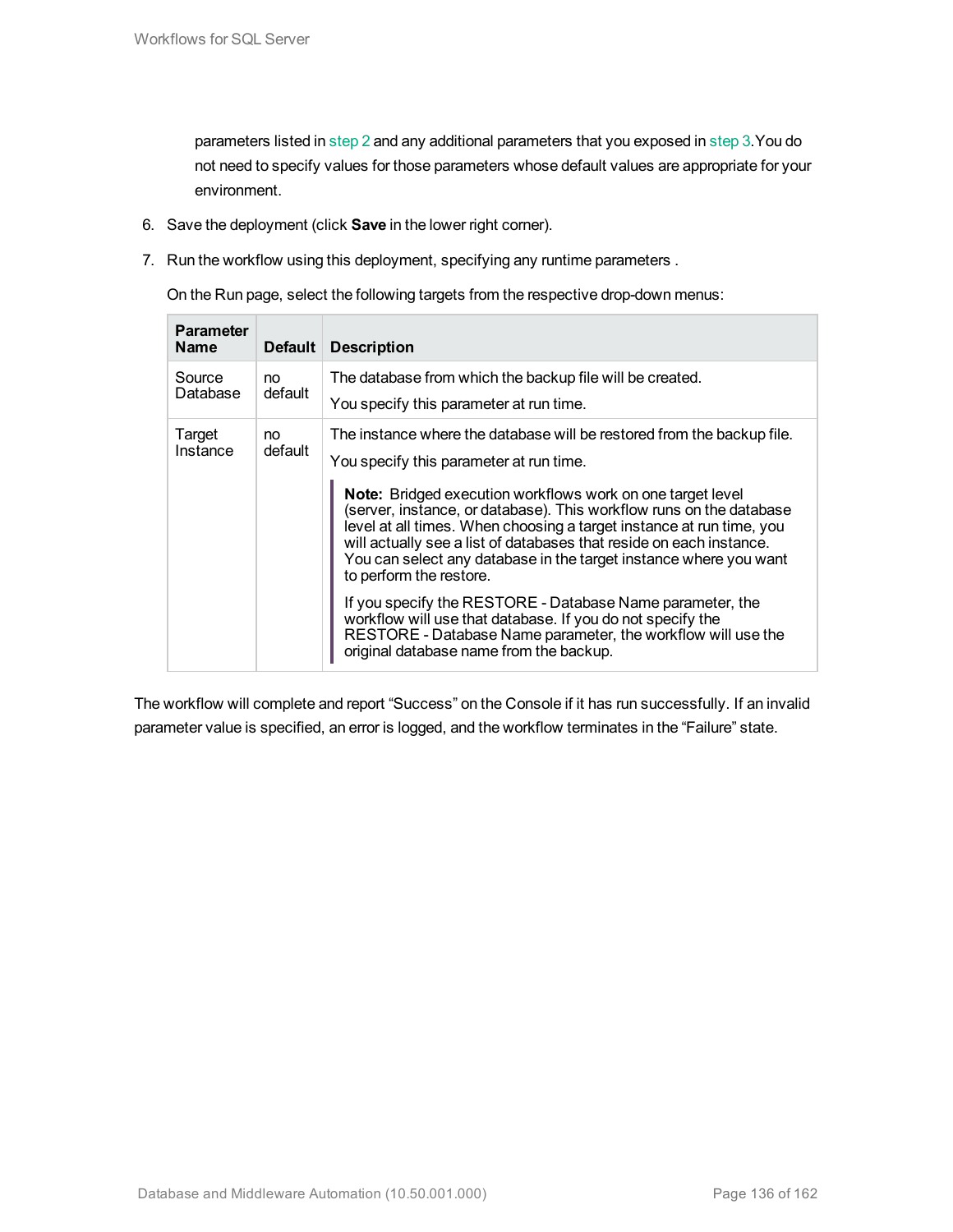# <span id="page-136-0"></span>Sample Scenarios

This topic shows you how to use various parameters to achieve the following database backup scenarios in your environment using the "MS SQL - Backup and Restore [Database"](#page-128-0) workflow:

#### **Scenario 1: Backup and Restore Using a Backup File that is Not Encrypted or Compressed**

This is the simplest SQL Server database backup and restore scenario. In this example, the backup file is stored on a network share.

| <b>Step Name</b>                                            | <b>Parameter</b><br><b>Name</b> | <b>Example Value</b>          |
|-------------------------------------------------------------|---------------------------------|-------------------------------|
| Gather Parameters for MS SQL Database Backup and<br>Restore | Source<br>Database              | Specified at run time.        |
|                                                             | Target<br>Instance              | Specified at run time.        |
|                                                             | <b>Working Path</b>             | \\WIN-DOMAIN-<br>CTRL\Backups |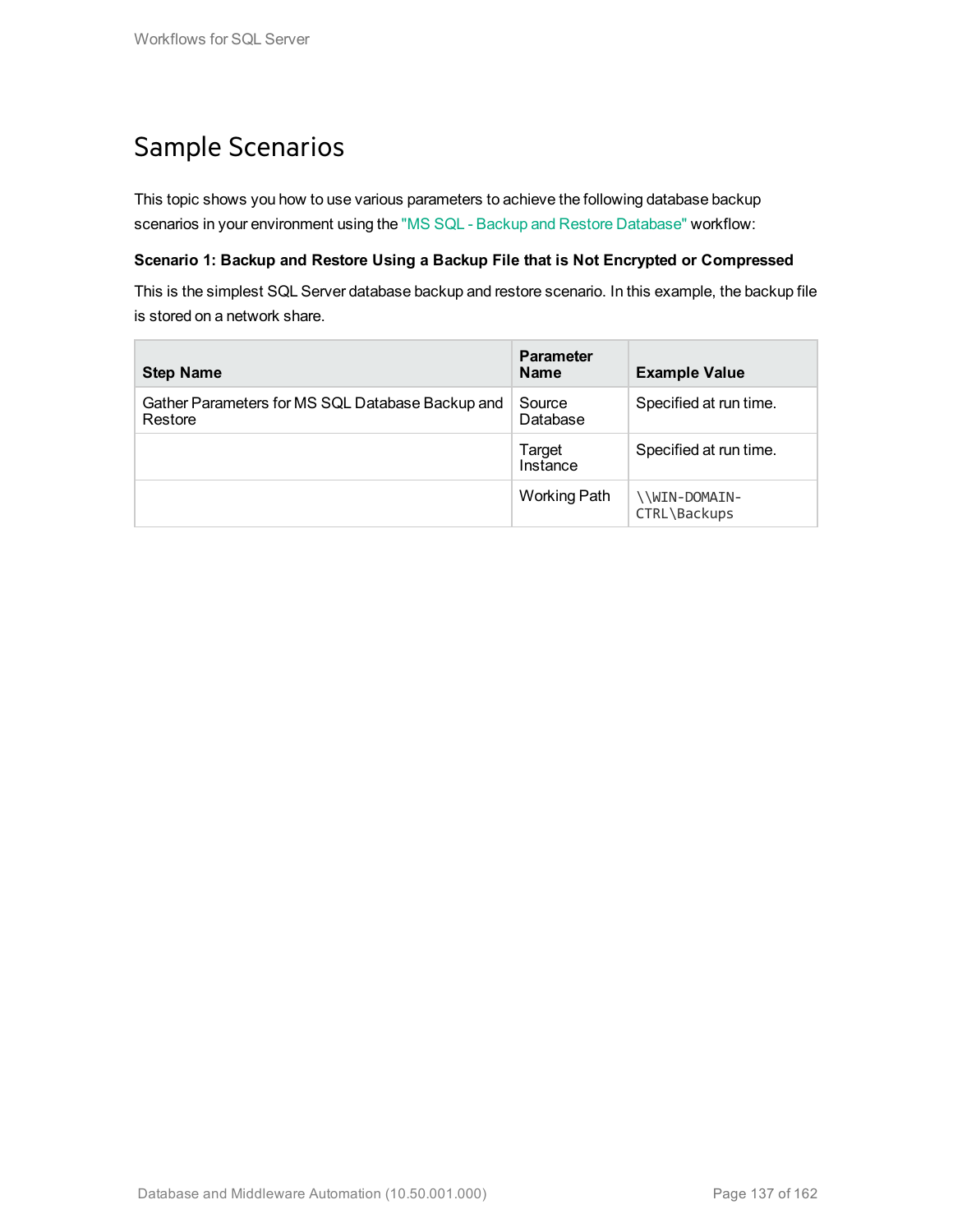### **Scenario 2: Backup and Restore—Overwrite Existing Database and Preserve Existing Users**

This scenario requires you to specify the two restore parameters that instruct the workflow to overwrite the existing database and then re-create existing users and roles. In this example, the backup file is stored on a network share.

Note that the BACKUP - Windows Share User and BACKUP - Windows Share Password are specified. This is not required, but it facilitates the disk space check on the network path. If you do not specify this parameter, this check is skipped.

| <b>Step Name</b>                                                     | <b>Parameter</b><br><b>Name</b>                       | <b>Example Value</b>          |
|----------------------------------------------------------------------|-------------------------------------------------------|-------------------------------|
| Gather Parameters for MS SQL Database Backup and Restore             | Source<br>Database                                    | Selected at run<br>time.      |
|                                                                      | Target<br>Instance                                    | Selected at run<br>time.      |
|                                                                      | Working<br>Path                                       | \\WIN-DOMAIN-<br>CTRL\Backups |
| Gather Advanced Parameters for MS SQL Database Backup and<br>Restore | <b>BACKUP-</b><br>Windows<br>Share User               | WIN\Administrator             |
|                                                                      | <b>BACKUP-</b><br>Windows<br>Share<br>Password        | WinSharePwd                   |
|                                                                      | <b>RESTORE</b><br>- Overwrite<br>Existing<br>Database | <b>YES</b>                    |
|                                                                      | <b>RESTORE</b><br>- Preserve<br>Users and<br>Roles    | <b>YES</b>                    |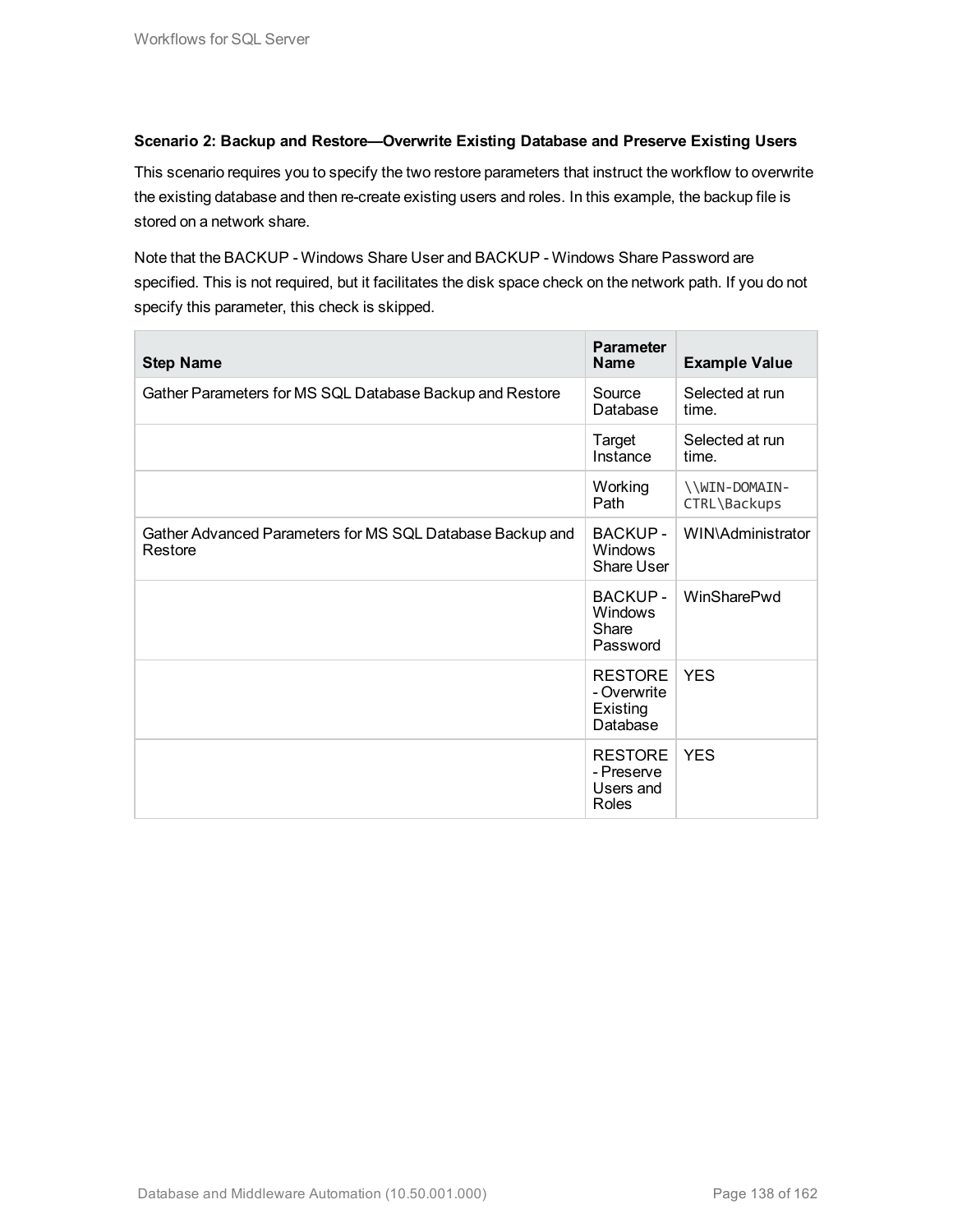### **Scenario 3: Perform a Backup, Simulate a Restore, and Configure Windows Domain User Using Runtime Parameters**

This scenario overwrites an existing database and restores any existing users after the restore is performed. In this example, the backup file is stored on a network share.

**Note:** You may want to run this workflow against a MS SQL instance that can only be accessed by a Windows user with a temporary password. By using a runtime parameter for the password, you can ensure that the password used is always the latest.

To specify the Windows domain user at the time you execute a deployment with runtime parameters, perform the following additional steps:

1. When you make a copy of the workflow, expand the appropriate step, and then set the following Windows domain user parameters to **- User selected -**:

BACKUP - Instance Account BACKUP - Instance Password RESTORE - Instance Account RESTORE - Instance password

- 2. When you create a deployment from the copy of the workflow, set the parameter types to **Runtime Value**.
- 3. When you execute the deployment, specify the Windows domain user account and password.

| <b>Step Name</b>                                                               | <b>Parameter</b><br><b>Name</b>                 | <b>Example Value</b>                                                                                                                                  |
|--------------------------------------------------------------------------------|-------------------------------------------------|-------------------------------------------------------------------------------------------------------------------------------------------------------|
| <b>Gather Parameters for MS</b><br>SQL Database Backup and<br>Restore          | Source<br>Database                              | Selected at run time.                                                                                                                                 |
|                                                                                | Target<br>Instance                              | Selected at run time.                                                                                                                                 |
|                                                                                | <b>Working Path</b>                             | \\WIN-DOMAIN-CTRL\Backups                                                                                                                             |
| Gather Advanced Parameters<br>for MS SQL Database<br><b>Backup and Restore</b> | BACKUP-<br><b>Windows</b><br>Share User         | WIN\Administrator                                                                                                                                     |
|                                                                                | BACKUP -<br><b>Windows</b><br>Share<br>Password | WinSharePwd<br><b>Tip:</b> To avoid having to re-enter passwords<br>whenever they change, you can create a<br>policy to provide them to the workflow. |
|                                                                                | ALL - Run<br>Simulation                         | <b>YES</b>                                                                                                                                            |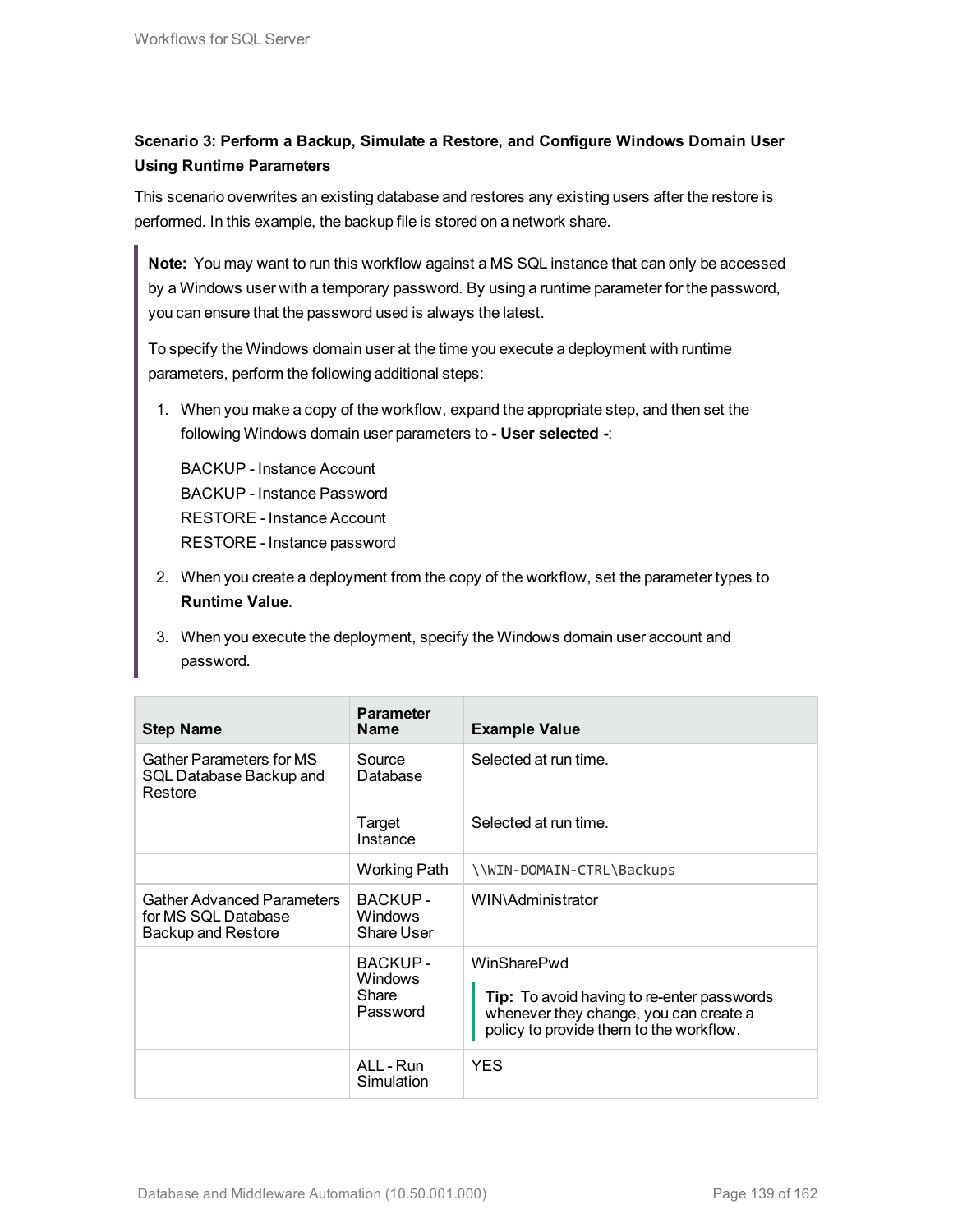| <b>Step Name</b> | <b>Parameter</b><br><b>Name</b>          | <b>Example Value</b>                             |  |  |
|------------------|------------------------------------------|--------------------------------------------------|--|--|
|                  | Only                                     |                                                  |  |  |
|                  | <b>BACKUP-</b><br>Instance<br>Account    | Domain\DomainUserAcct<br>Note: Enter at runtime. |  |  |
|                  | BACKUP-<br>Instance<br>Password          | DomainUserPswd<br><b>Note:</b> Enter at runtime. |  |  |
|                  | <b>RESTORE -</b><br>Instance<br>Account  | Domain\DomainUserAcct<br>Note: Enter at runtime. |  |  |
|                  | <b>RESTORE -</b><br>Instance<br>Password | DomainUserPswd<br><b>Note:</b> Enter at runtime. |  |  |

Be sure that the default values for all remaining parameters are appropriate for your environment (see Parameters for Backup and Restore MS SQL Database).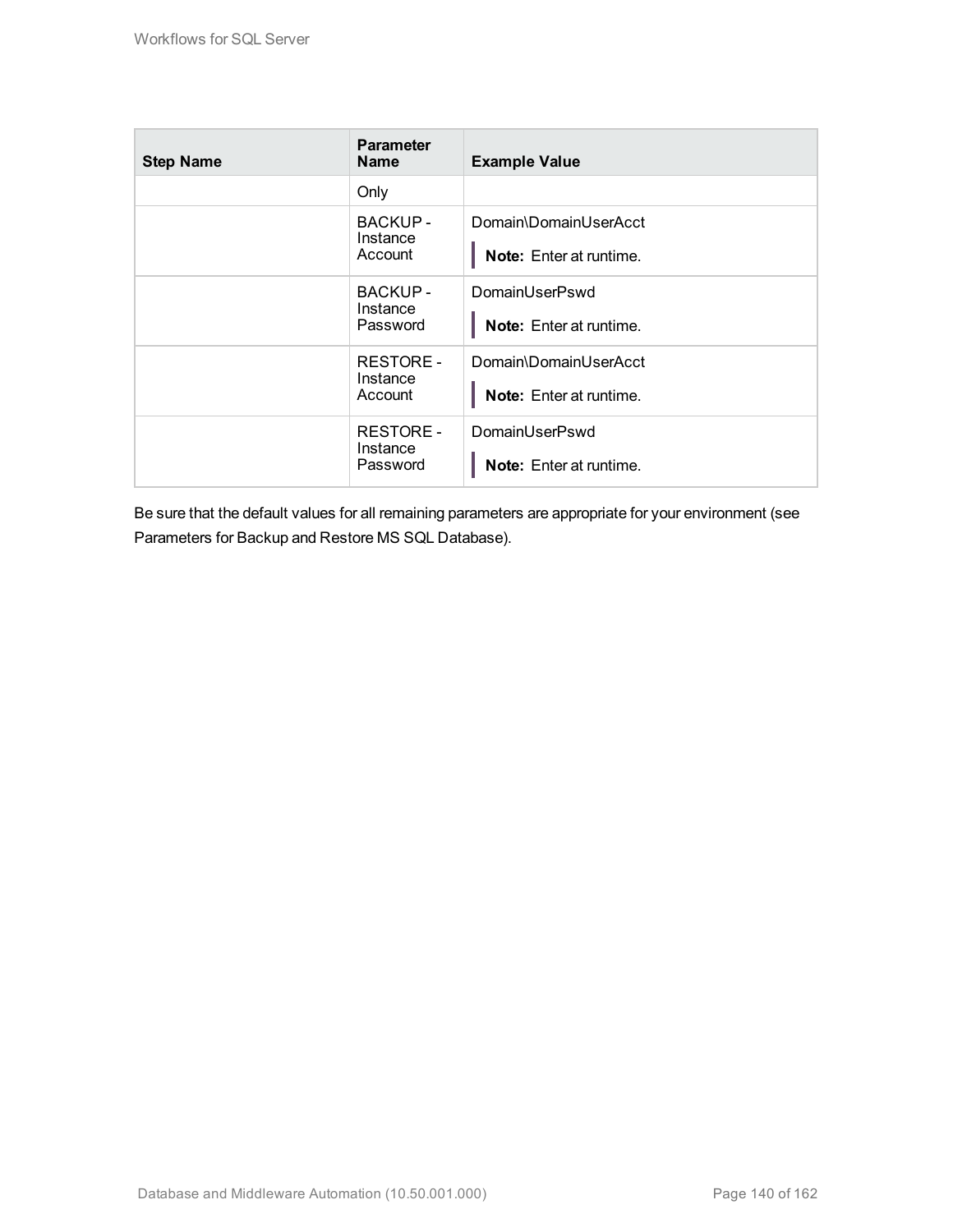# <span id="page-140-0"></span>Parameters for Backup and Restore MS SQL Database

The following tables describe the required and optional input parameters for this workflow. Most of these parameters are not initially visible in a deployment. For most parameters, if you do not specify a value for a parameter, a default value is assigned

| <b>Parameter</b><br><b>Name</b> | <b>Default</b><br>Value | <b>Required</b> | <b>Description</b>                                                                                                                                                                                                                                                                                                                                                               |  |  |
|---------------------------------|-------------------------|-----------------|----------------------------------------------------------------------------------------------------------------------------------------------------------------------------------------------------------------------------------------------------------------------------------------------------------------------------------------------------------------------------------|--|--|
| Source                          | no                      | required        | The database from which the backup file will be created.                                                                                                                                                                                                                                                                                                                         |  |  |
| Database                        | default                 |                 | You specify this parameter at run time.                                                                                                                                                                                                                                                                                                                                          |  |  |
| Target<br>Instance              | no<br>default           | required        | The instance where the database will be restored from the<br>backup file.<br>You specify this parameter at run time.                                                                                                                                                                                                                                                             |  |  |
|                                 |                         |                 | Note: Bridged execution workflows work on one target level<br>(server, instance, or database). This workflow runs on the<br>database level at all times. When choosing a target instance<br>at run time, you will actually see a list of databases that<br>reside on each instance. You can select any database in the<br>target instance where you want to perform the restore. |  |  |
|                                 |                         |                 | If you specify the RESTORE - Database Name parameter,<br>the workflow will use that database. If you do not specify the<br>RESTORE - Database Name parameter, the workflow will<br>use the original database name from the backup.                                                                                                                                               |  |  |
| Working<br>Path                 | no<br>default           | required        | The directory where the database backup file will be stored. This<br>can be a directory or a full file path. This path must be accessible<br>to both the source and target servers.                                                                                                                                                                                              |  |  |
|                                 |                         |                 | Be sure to specify this parameter in network share notation (for<br>example: \\ <network share="">\). A network path can be located<br/>on a target server, but it should always referenced using network<br/>share notation instead of local folder notation (for example:<br/><math>C:\c{folder}</math>).</network>                                                            |  |  |
|                                 |                         |                 | You specify this parameter in the deployment.                                                                                                                                                                                                                                                                                                                                    |  |  |

| Parameters Defined in this Step: Gather Parameters for Backup and Restore |  |  |
|---------------------------------------------------------------------------|--|--|
| <b>MS SQL Database</b>                                                    |  |  |

#### **Additional Parameters Defined in this Step: Gather Advanced Parameters for Backup and Restore MS SQL Database**

| <b>Parameter Name</b>            | <b>Default</b><br>Value | <b>Required</b> | <b>Description</b>                                                                                                                                                              |
|----------------------------------|-------------------------|-----------------|---------------------------------------------------------------------------------------------------------------------------------------------------------------------------------|
| <b>ALL - Encryption Password</b> | no<br>default           | optional        | Password used to encrypt<br>and decrypt the backup<br>file.<br>To decrypt a backup file<br>that was encrypted with a<br>password, specify the<br>password in this<br>parameter. |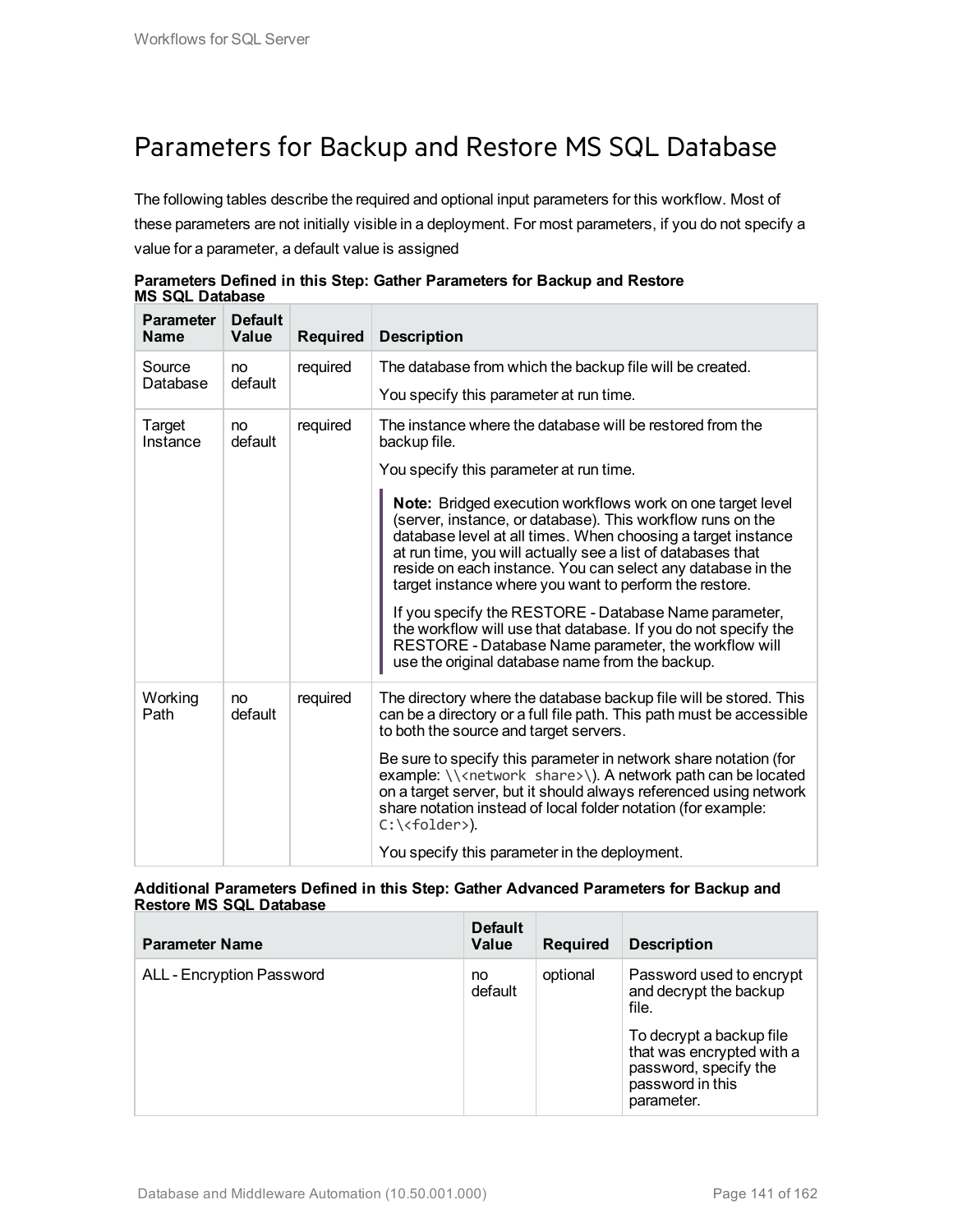#### **Additional Parameters Defined in this Step: Gather Advanced Parameters for Backup and Restore MS SQL Database, continued**

| <b>Parameter Name</b>              | <b>Default</b><br>Value | <b>Required</b> | <b>Description</b>                                                                                                                                                                                                                                                                                                                                                                                                                                                                                            |
|------------------------------------|-------------------------|-----------------|---------------------------------------------------------------------------------------------------------------------------------------------------------------------------------------------------------------------------------------------------------------------------------------------------------------------------------------------------------------------------------------------------------------------------------------------------------------------------------------------------------------|
| ALL - Run Simulation Only          | No                      | optional        | If set to YES, the workflow<br>will only run the Pre-<br>Restore Validation step. It<br>will not attempt to restore<br>the database. Use this<br>mode to discover the<br>original data and log files<br>used for the database<br>backup. Valid values:<br>YES or NO.                                                                                                                                                                                                                                          |
| <b>BACKUP - Backup Description</b> | no<br>default           | optional        | Text that describes this<br>backup (up to 255<br>characters).                                                                                                                                                                                                                                                                                                                                                                                                                                                 |
| BACKUP - Backup Name               | no<br>default           | optional        | The name of this backup<br>(up to 128 characters).                                                                                                                                                                                                                                                                                                                                                                                                                                                            |
| BACKUP - Compress Backup File      | <b>NO</b>               | optional        | If you specify YES, the<br>backup file will be<br>compressed. Valid values:<br>YES or NO.<br>Compression is supported<br>on SQL Server 2008                                                                                                                                                                                                                                                                                                                                                                   |
| <b>BACKUP - Expiration Date</b>    | no<br>default           | optional        | Enterprise and later.<br>Date and time when the<br>backup file expires and the<br>backup data is no longer<br>considered relevant. After<br>this date and time,<br>SQL Server is not<br>prevented from overwriting<br>this backup file.<br>The Expiration Date must<br>be specified in a format<br>compatible with the<br>configured system<br>datetime format.<br>If both the Retention Days<br>and the Expiration Date<br>parameters are specified,<br>the Retention Days<br>parameter takes<br>precedence. |
| BACKUP - Instance Account          | no<br>default           | optional        | The Windows account that<br>will perform the backup<br>operation.                                                                                                                                                                                                                                                                                                                                                                                                                                             |
| <b>BACKUP - Instance Password</b>  | no<br>default           | optional        | The password for the<br>Windows account that will<br>perform the backup                                                                                                                                                                                                                                                                                                                                                                                                                                       |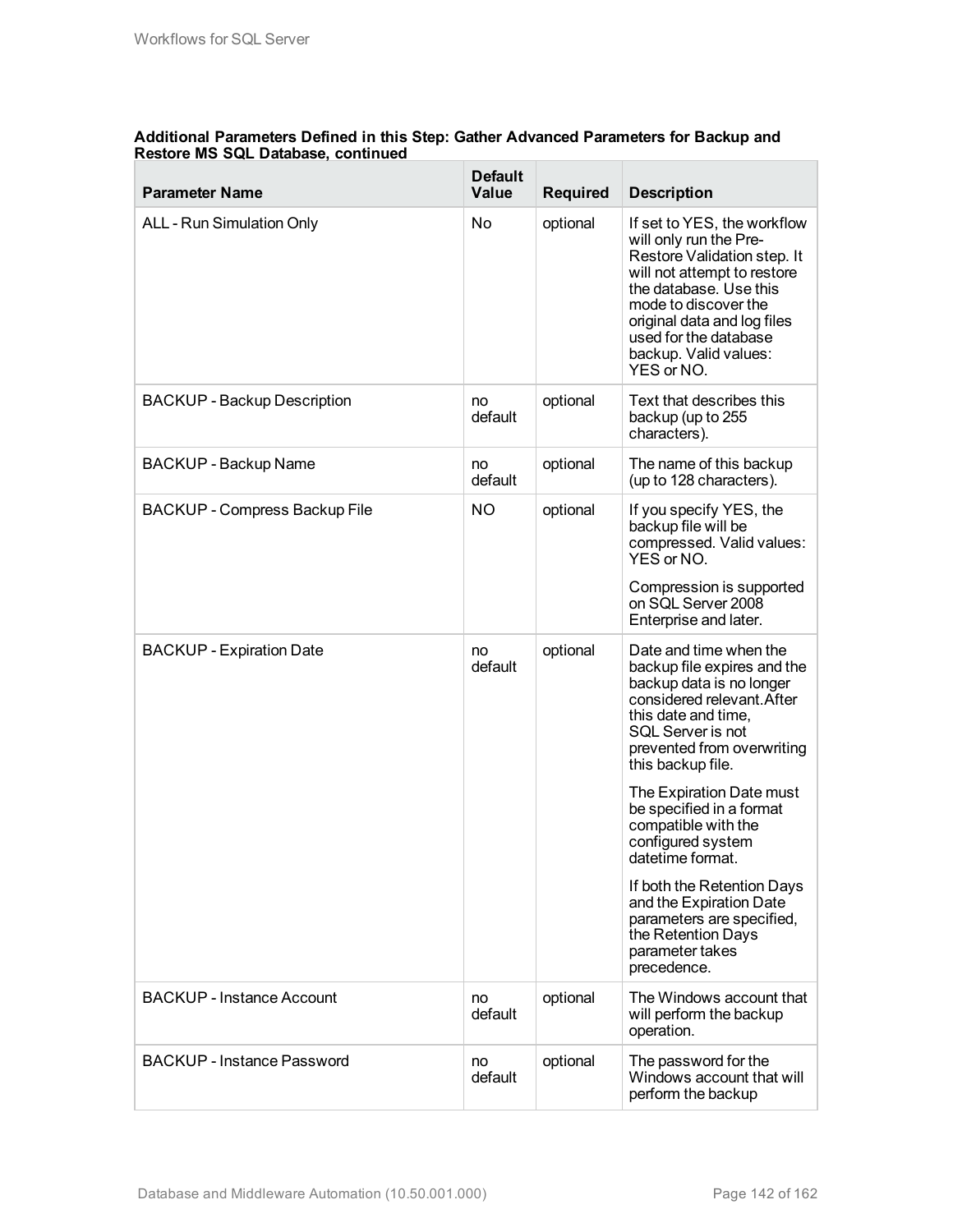#### **Additional Parameters Defined in this Step: Gather Advanced Parameters for Backup and Restore MS SQL Database, continued**

| <b>Parameter Name</b>                        | <b>Default</b><br>Value | <b>Required</b> | <b>Description</b>                                                                                                                                                                                                                                                                  |
|----------------------------------------------|-------------------------|-----------------|-------------------------------------------------------------------------------------------------------------------------------------------------------------------------------------------------------------------------------------------------------------------------------------|
|                                              |                         |                 | operation.                                                                                                                                                                                                                                                                          |
| <b>BACKUP - Perform Integrity Check</b>      | NO.                     | optional        | If you specify YES, the<br>workflow will perform an<br>integrity check on the<br>database backup file. Valid<br>values: YES or NO.                                                                                                                                                  |
| <b>BACKUP - Retention Days</b>               | no<br>default           | optional        | Number of days that must<br>elapse before this backup<br>file can be overwritten by<br><b>SQL Server.</b><br>If both the Retention Days<br>and the Expiration Date<br>parameters are specified,<br>the Retention Days<br>parameter takes<br>precedence.                             |
| <b>BACKUP - Windows Share Password</b>       | no<br>default           | optional        | Password for the user<br>specified in Windows<br>Share User.                                                                                                                                                                                                                        |
| <b>BACKUP - Windows Share User</b>           | no<br>default           | optional        | Windows user who can<br>access the specified<br>Windows network share<br>and who will own (and<br>write) the backup file.                                                                                                                                                           |
| <b>RESTORE - Data File Locations</b>         | no<br>default           | optional        | Comma-delimited list of<br>directories or full file paths<br>for each data file in the<br>backup file.<br>Use Run Simulation Only<br>to discover the number of<br>data files in backup file. If<br>this parameter is not<br>specified, the original data<br>file name will be used. |
| RESTORE - Database Name                      | no<br>default           | optional        | To restore the database<br>from the backup file using<br>a different database name,<br>specify that name here. If<br>this parameter is not<br>specified, the original<br>database name will be<br>used.                                                                             |
| <b>RESTORE - Download Target Destination</b> | no<br>default           | optional        | The directory where the<br>database backup file will<br>be stored.                                                                                                                                                                                                                  |
| <b>RESTORE - Instance Account</b>            | no                      | optional        | The Windows account that                                                                                                                                                                                                                                                            |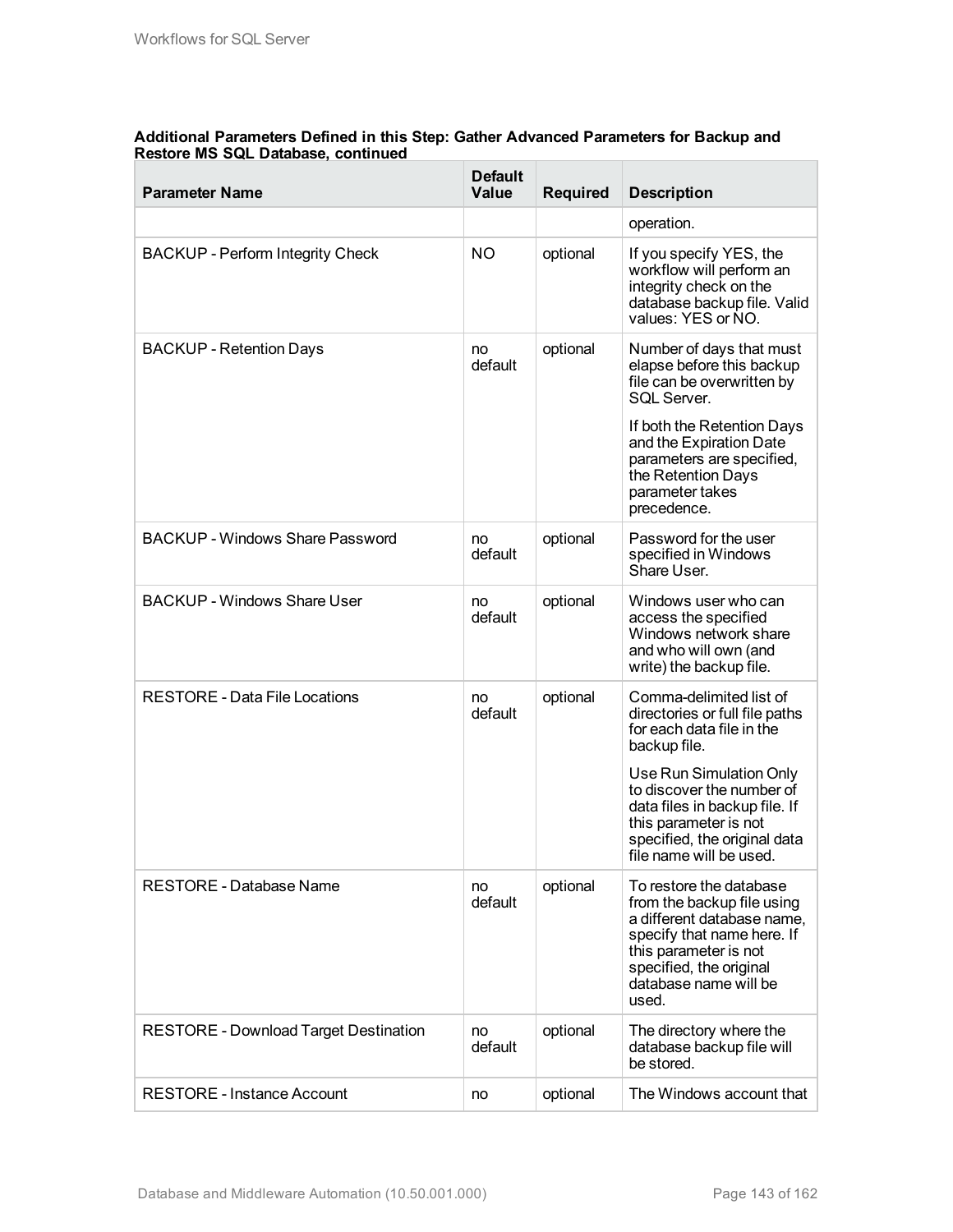#### **Additional Parameters Defined in this Step: Gather Advanced Parameters for Backup and Restore MS SQL Database, continued**

| <b>Parameter Name</b>                        | <b>Default</b><br>Value | <b>Required</b> | <b>Description</b>                                                                                                                                                                                                                                                                                    |
|----------------------------------------------|-------------------------|-----------------|-------------------------------------------------------------------------------------------------------------------------------------------------------------------------------------------------------------------------------------------------------------------------------------------------------|
|                                              | default                 |                 | will perform the restore<br>operation.                                                                                                                                                                                                                                                                |
| <b>RESTORE - Instance Password</b>           | no<br>default           | optional        | The password for the<br>Windows account that will<br>perform the restore<br>operation.                                                                                                                                                                                                                |
| <b>RESTORE - Log File Locations</b>          | no<br>default           | optional        | Comma-delimited list of<br>directories or full file paths<br>for each log file in the<br>backup file. Use Run<br>Simulation Only mode to<br>discover the number of log<br>files in backup file. If this<br>parameter is not specified,<br>the original log file name<br>will be used.                 |
| <b>RESTORE - Overwrite Existing Database</b> | <b>NO</b>               | optional        | If set to YES, and the<br>database already exists,<br>the workflow will overwrite<br>the database. Valid<br>values: YES or NO.                                                                                                                                                                        |
| <b>RESTORE - Preserve Users and Roles</b>    | <b>NO</b>               | optional        | If set to YES, and the<br>database already exists,<br>the workflow will overwrite<br>the database. Valid<br>values: YES or NO.                                                                                                                                                                        |
| <b>RESTORE - Reindex Restored Database</b>   | <b>NO</b>               | optional        | If set to YES, the workflow<br>will re-index the database<br>after the restore operation<br>is successfully completed.<br>Valid values: YES or NO.                                                                                                                                                    |
|                                              |                         |                 | Re-indexing improves<br>database performance.<br>More specifically, it<br>recreates all the table look-<br>ups and performance<br>tunes them according to<br>the new environment. This<br>is important when you are<br>restoring a database in a<br>new environment that it<br>has never seen before. |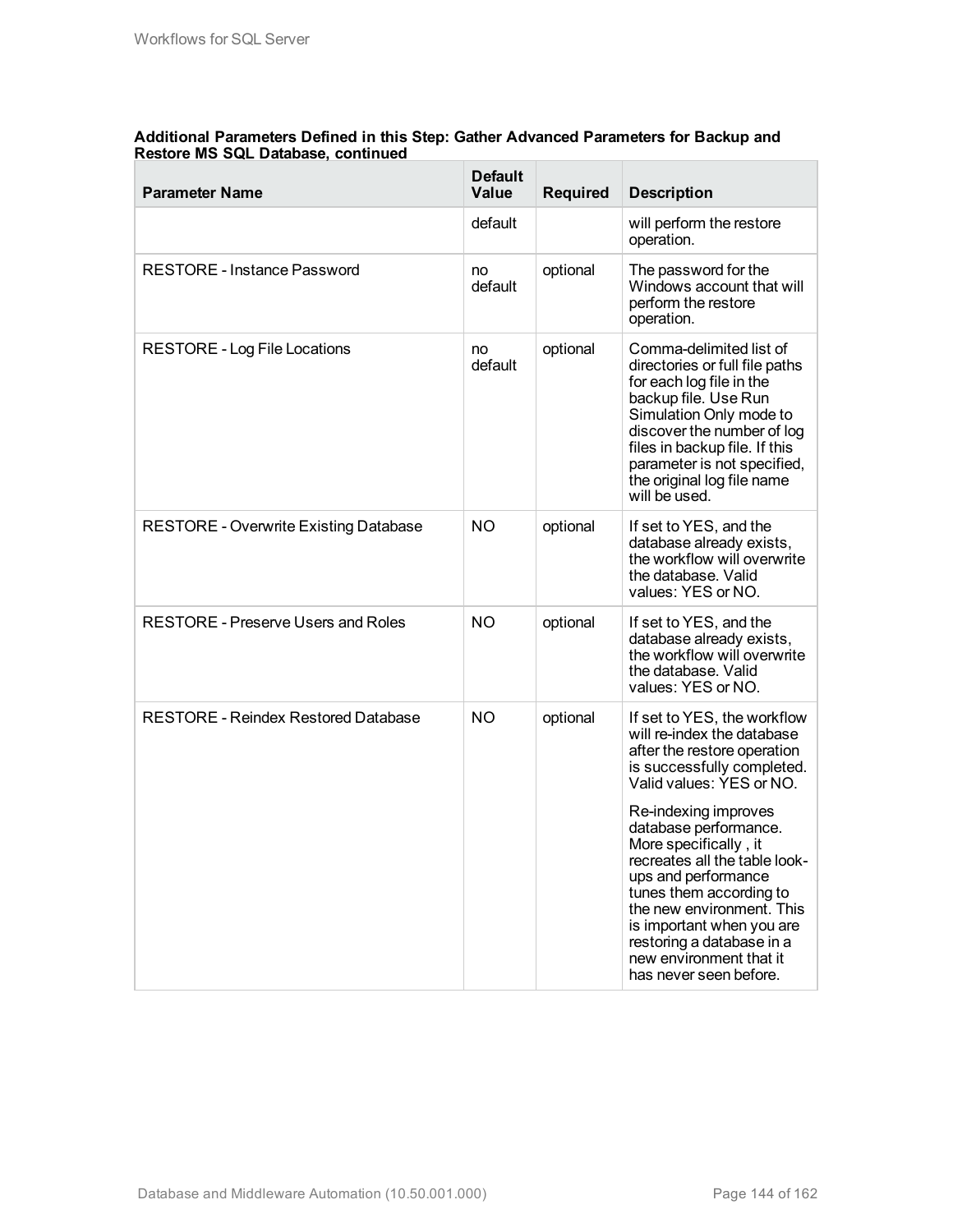## <span id="page-144-0"></span>DB Release for SQL Server v2

This workflow will check a list of T-SQL script and embedded SQL files for disallowed commands, check the syntax, then execute the files on the targetMicrosoft SQL Server Microsoft SQL Server databases if they pass all required tests.

This workflow is designed for SQL script transactions to be deployed and executed against target SQL Server databases. SQL scripts are stored and downloaded from the DMA software repository.

If the SQL scripts are embedded within a SQL script, this workflow has the ability to download the embedded scripts from SA core, provided the location of the sub-script is same as the staging directory. This workflow can download only one level of embedded SQL scripts.

Before running the DB Release for SQL Server workflow you need to create the SQL script file (or files). For example: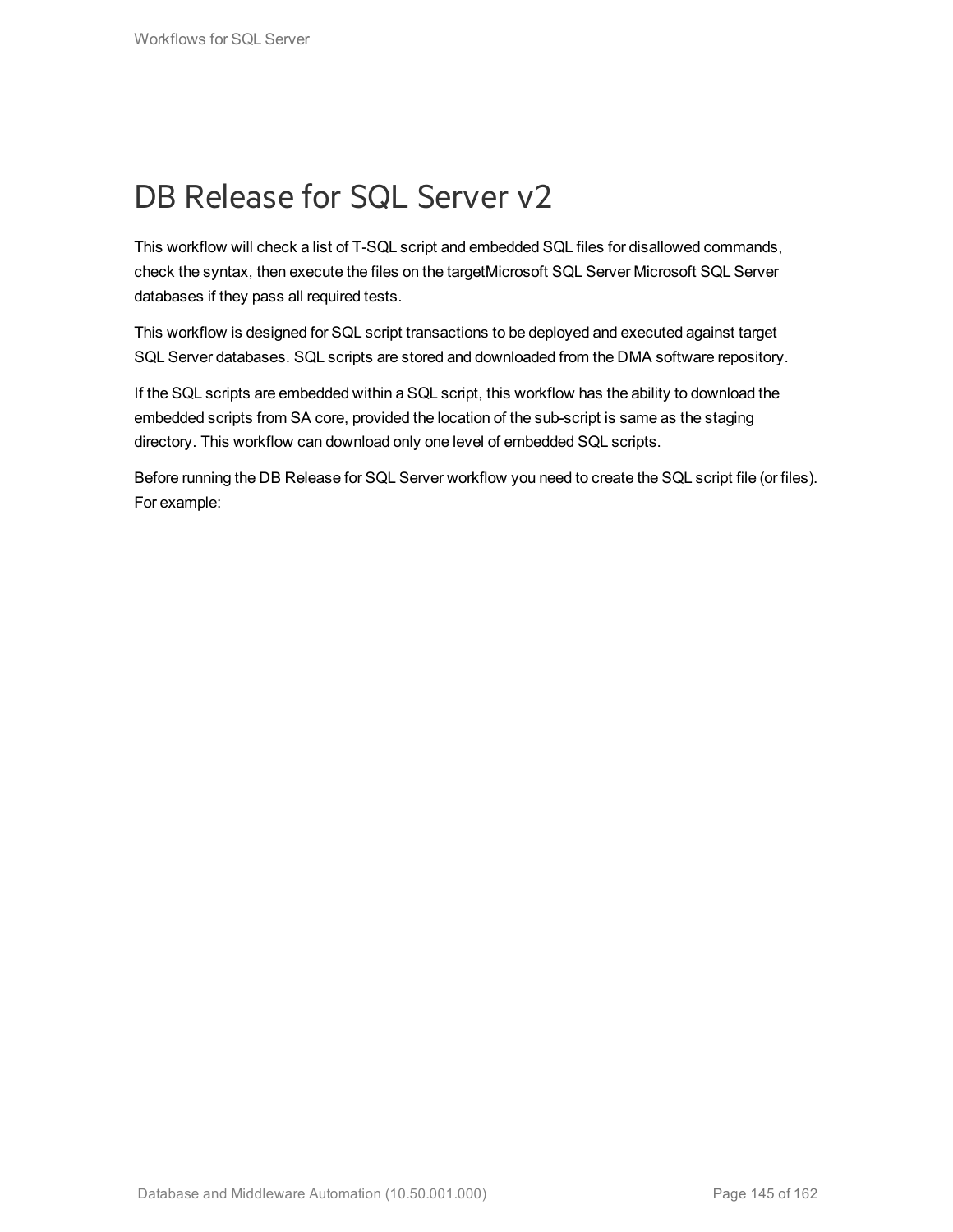| $\Box$ e<br>SQLServerScript.sql - Notepad              | $\overline{\mathbf{x}}$ |
|--------------------------------------------------------|-------------------------|
| File Edit Format View Help                             |                         |
| -----<br>- Create Users needed for TEST environment    | À                       |
| <b>USE MASTER</b><br>GO                                |                         |
| -- Create ESPN User                                    |                         |
| CREATE LOGIN ESPN WITH PASSWORD = 'P@s\$w0rD'<br>GO    |                         |
| <b>GRANT LOGIN TO ESPN</b><br>GO                       |                         |
| <b>GRANT ALTER VIEW TO ESPN</b><br>GO                  |                         |
| GRANT ALTER SYNONYM TO ESPN<br>GO                      | Ξ                       |
| EXEC sp_addsrvrole 'ESPN', 'dbcreator'<br>GO           |                         |
| -------------<br>-- Create ESPNMgr User                |                         |
| CREATE LOGIN ESPNMGR WITH PASSWORD = 'P@s\$w0rD'<br>GO |                         |
| <b>GRANT LOGIN TO ESPNMGR</b><br>GO                    |                         |
| GRANT ALTER VIEW TO ESPNMGR<br>GO                      |                         |
| GRANT ALTER SYNONYM TO ESPNMGR<br>GO                   |                         |
| EXEC sp_addsrvrole 'ESPNMGR', 'sysadmin'<br>GO         |                         |
| $\blacktriangleleft$                                   | þ                       |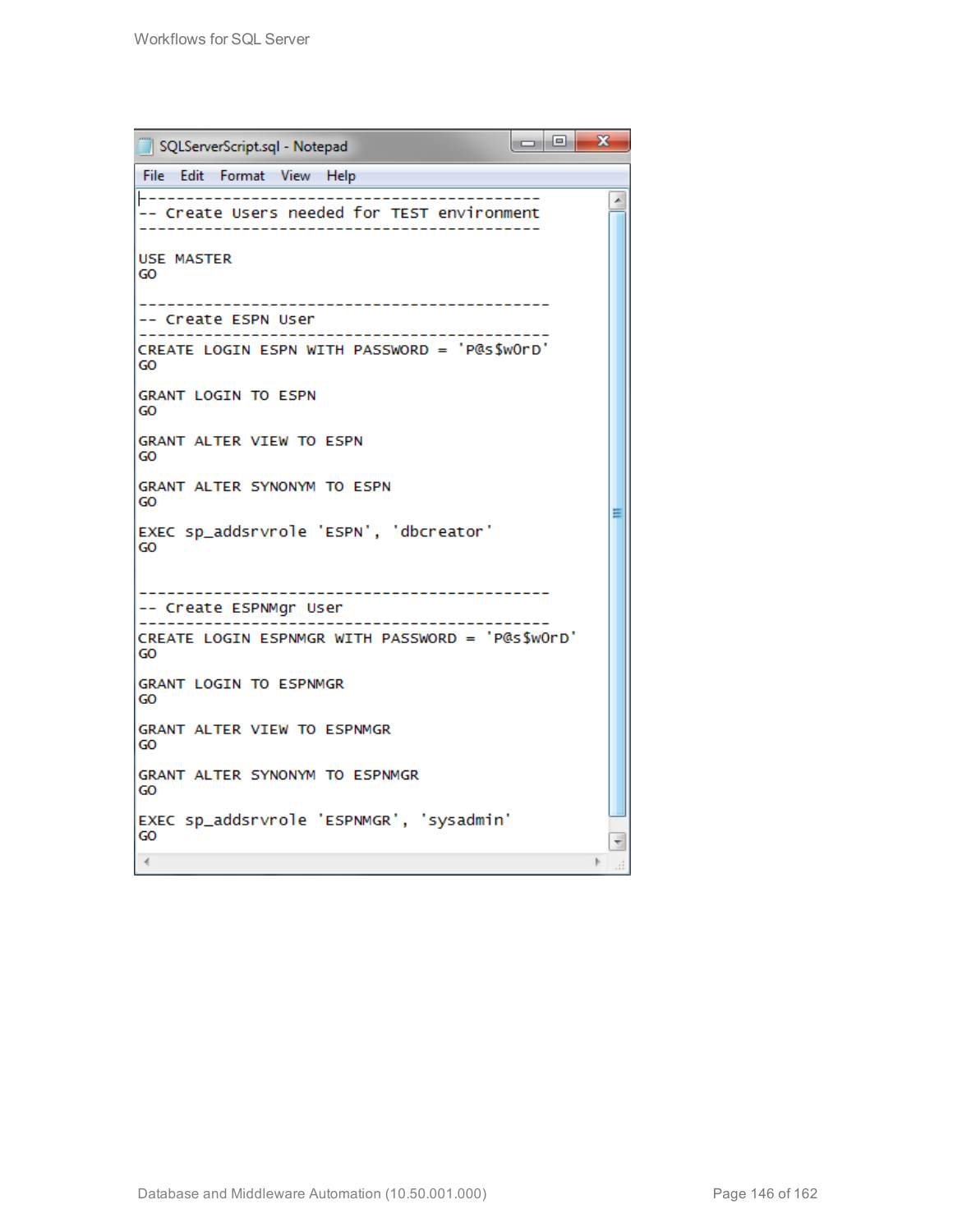You can customize what the workflow checks in the SQL scripts:

- SQL advanced features
- SQL database commands
- SQL database links
- SQL syntax
- SQL system grants
- A regular expression

If all the tests pass, the SQL scripts may be deployed and executed against the target SQL Server databases.

**Note:** This workflow does not provide any rollback capability.

To use this workflow in your environment, see the following information:

| <b>Topic</b>                                                 | Information Included                                                                                   |
|--------------------------------------------------------------|--------------------------------------------------------------------------------------------------------|
| "Prerequisites for this Workflow" on<br>the next page        | List of prerequisites that must be satisfied before you can run<br>this workflow                       |
| "How this Workflow Works" on<br>page 149                     | Information about what the workflow does, including<br>validation checks performed, and steps executed |
| "How to Run this Workflow" on<br>page 152                    | Instructions for running this workflow in your environment                                             |
| "Sample Scenarios" on page 156                               | Examples of typical parameter values for this workflow                                                 |
| "Parameters for DB Release for<br>SQL Server v2" on page 159 | List of input parameters for this workflow                                                             |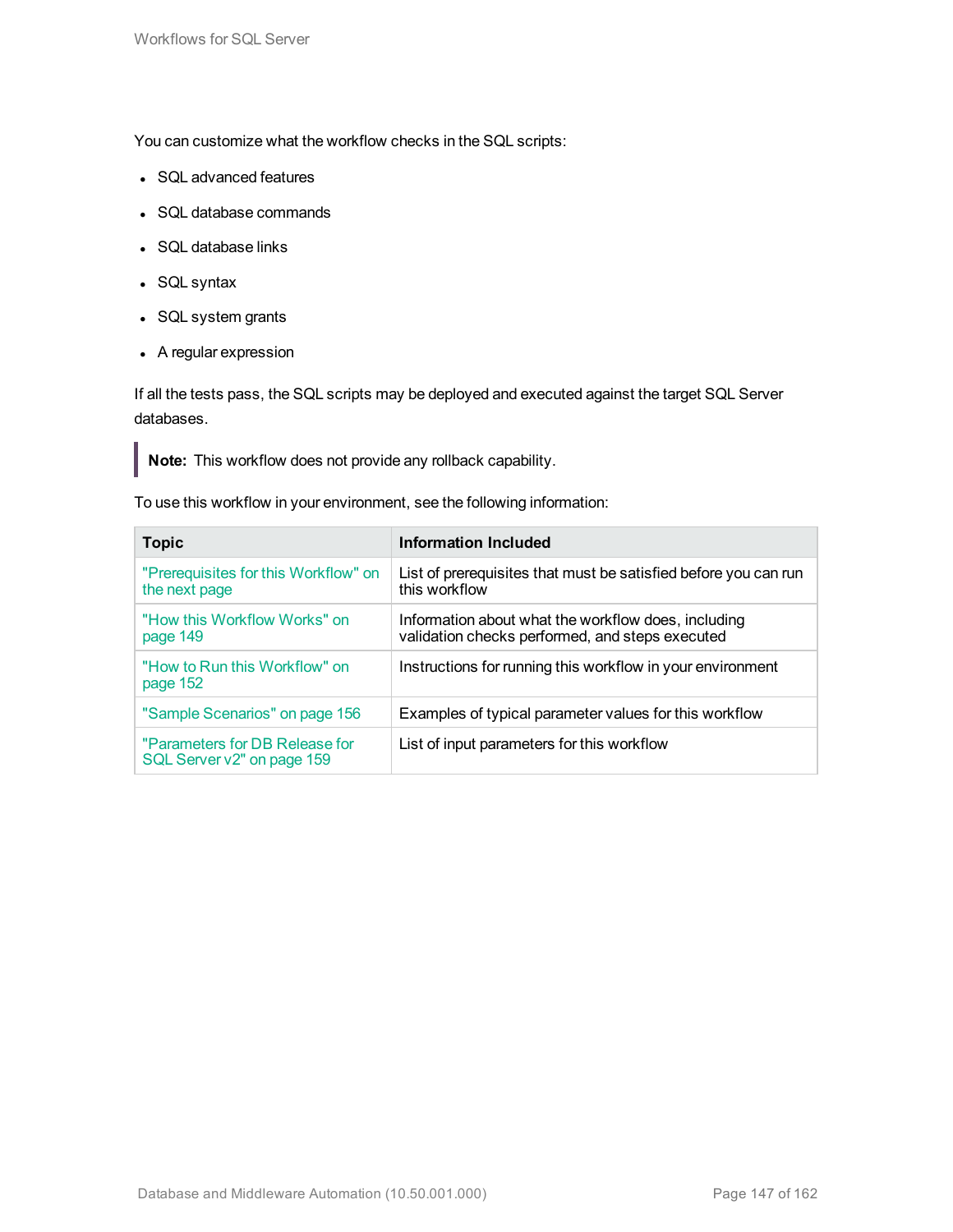## <span id="page-147-0"></span>Prerequisites for this Workflow

Be sure that the following prerequisites are satisfied before you run the "DB [Release](#page-144-0) for SQL Server [v2"](#page-144-0) workflow.

#### **Dependencies**

• This solution requires DMA version 10.40 (or later).

The latest DMA solution packs require the latest DMA platform. To use the latest solution packs, update the DMA platform. DMA10.50.001.000 solution packs are supported on DMA10.50.001.000 (and later).

- You have installed the Database Compliance solution pack.
- An SQL Server instance and its databases should already be provisioned and added to the Environment section—this can be accomplished by using Discovery.
- The SQL scripts must be available in the DMA software repository.
- You have installed the osq1 or SQLCMD utility and made it accessible via the user/password settings stored in the metadata. Check the Environment page for those settings. If there is no metadata, the connection will use Windows authentication.
- You need an SA ( System Administrator) role to perform any server level or database level updates.

#### **Supported Versions of SQL Server**

2008, 2008 R2, 2012, 2014

#### **SQL Scripts**

You need to create the SQL scripts that manage the release. The files may contain the normal SQL Server DML and DDL commands.

**Tip:** List the SQL scripts in the SQL scripts parameter in the order in which they need to be executed.

#### **SQL Server Documentation**

For more information about prerequisites for SQL Server, refer to the [Microsoft SQL Server](http://msdn.microsoft.com/en-us/library) [Documentation](http://msdn.microsoft.com/en-us/library).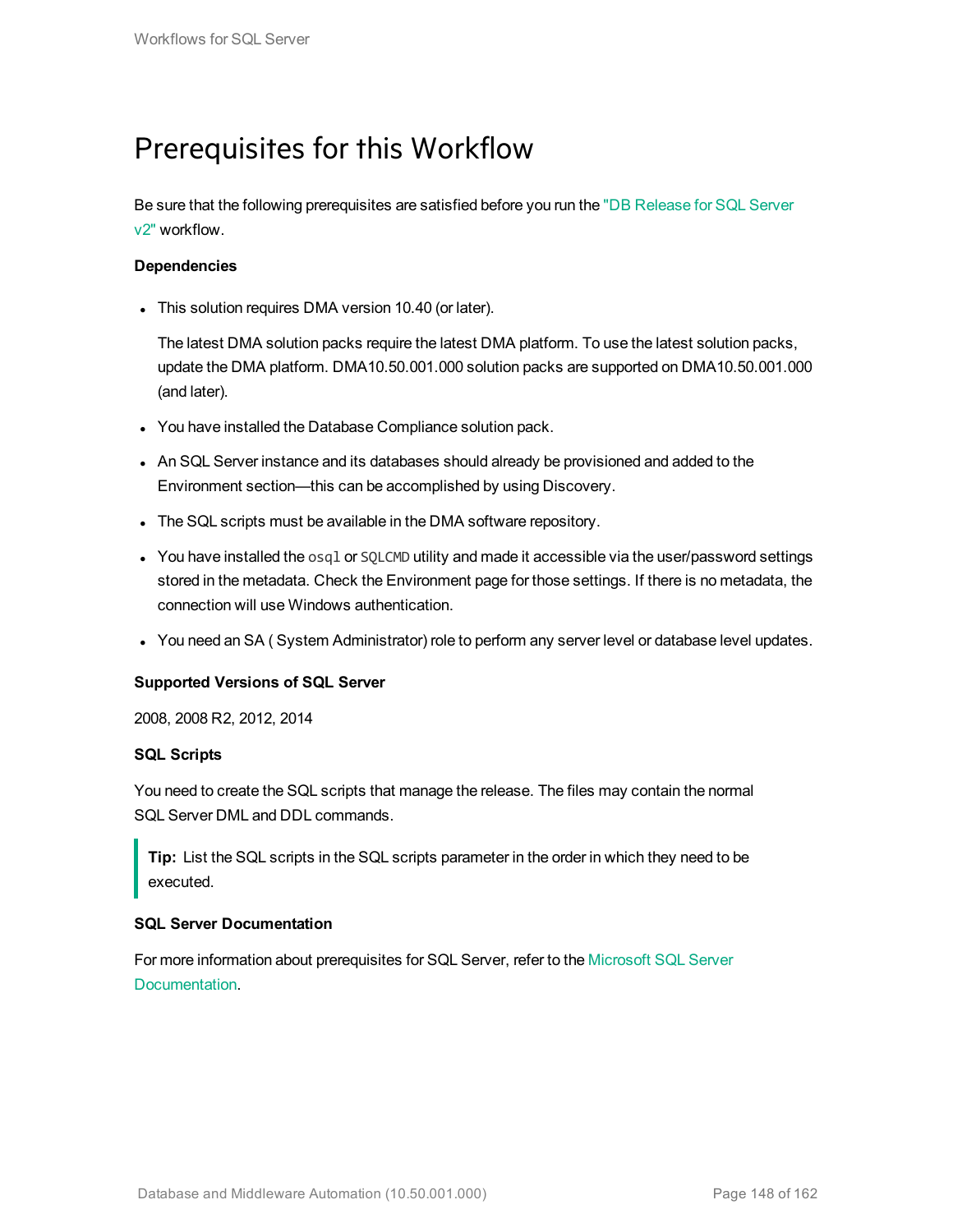## <span id="page-148-0"></span>How this Workflow Works

The following information describes how the "DB [Release](#page-144-0) for SQL Server v2" workflow works.

#### **Overview** show

The workflow starts by gathering input parameters.

If the SQL scripts do not exist on the specified target location, they are downloaded from the software repository.

Based on the parameters you set when you create your deployment, the workflow will do the following:

- Check the SQL code for SQL advanced features—unless specified in the exception list. If any are found, the workflow will exit with a failure code.
- Check the SQL code for SQL database commands—unless specified in SQL commands to be excluded from the check. If any are found, the workflow will exit with a failure code.
- Check the SQL code for any SQL database links—if any are found, the workflow will exit with a failure code.
- Check the SQL code for syntax errors—if any are found, the workflow will exit with a failure code.
- Check the SQL code for any SQL system grants—unless specified in the exception list. If any are found, the workflow will exit with a failure code.
- Check the SQL code for a regular expression that you specify—if any matches are found, the workflow will exit with a failure code.

If there were no errors in the checks and the Run Flag is set, the workflow uses the osql or SQLCMD utility to execute the SQL script files.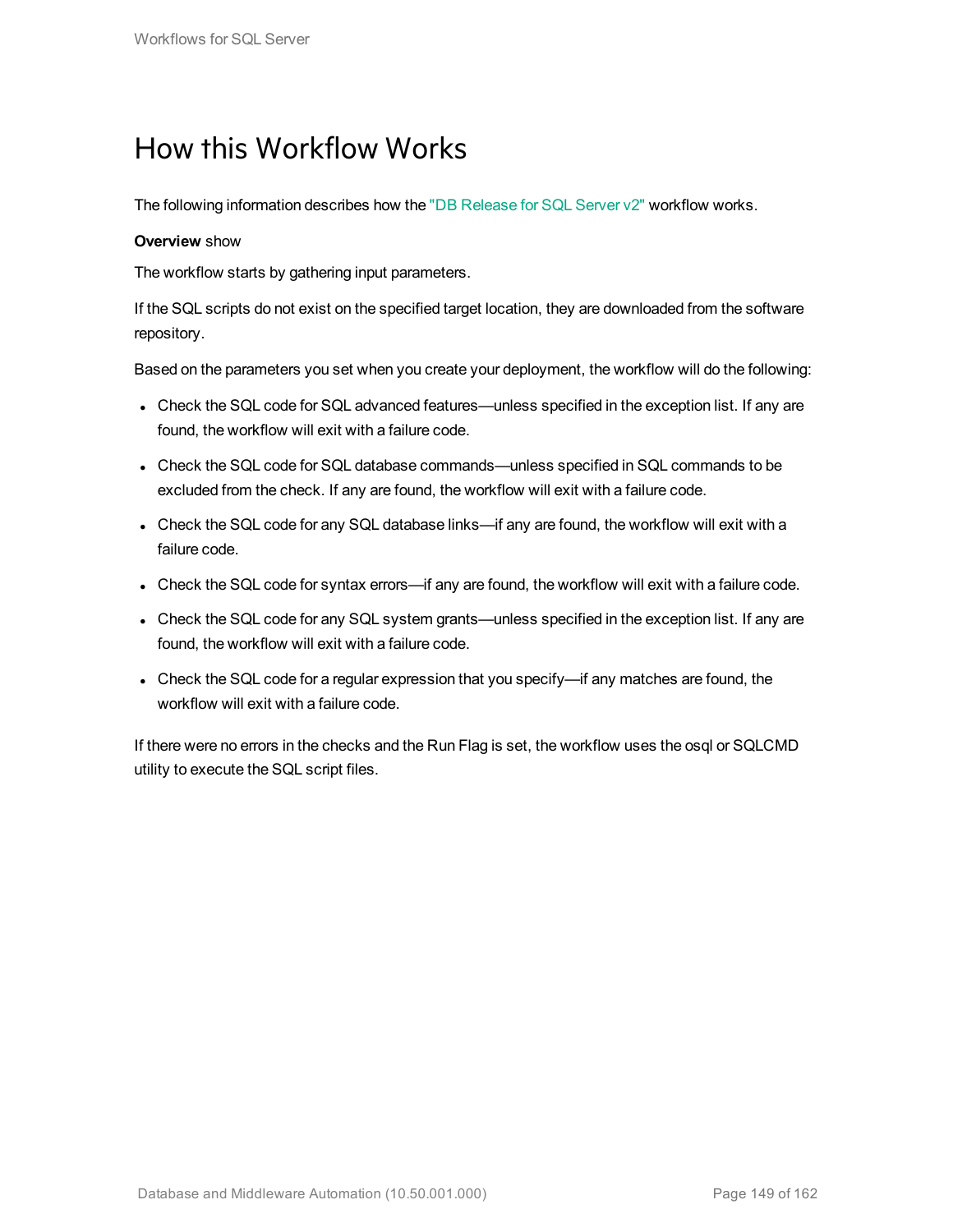#### **Validation Checks Performed** show

This workflow validates the SQL scripts in the following ways:

- 1. If you set the Run Flag to Check SQL Advanced Features, the workflow searches for any instance configuration options—unless included in your exclusion list. These are instance level settings that most users shouldn't be changing, for example, startup procs and xp\_cmdshell.
- 2. If you set the Run Flag to Check SQL Database Commands, the workflow searches the SQL statements for the commands that you specify in SQL Commands.
- 3. If you set the Run Flag to Check SQL Database Links, the workflow searches the SQL statements for OPENQUERY, OPENROWSET, and OPENDATASOURCE statements. It also checks for this pattern: [server].[instance].[owner].[database]
- 4. If you set the Run Flag to Check SQL Syntax, the workflow verifies that all the SQL statements have valid syntax.
- 5. If you set the Run Flag to Check SQL System Grants, the workflow searches the SQL statements for any system level (server role) grants—unless included in your exclusion list. For example: GRANT CONTROL SERVER TO SOMEUSER
- 6. If you set the Run Flag to Match Regular Expression to SQL Server Scripts and you specify a regular expression, the workflow searches the SQL statements for any regex matches.

If any of the validations fail, the workflow will output the offending SQL line to stdout, return an error status, and the SQL scripts will not be executed.

#### **Steps Executed** show

The "DB [Release](#page-144-0) for SQL Server v2" workflow includes the following steps. Each step must complete successfully before the next step can start. If a step fails, the workflow reports a failure and all subsequent steps are skipped.

| <b>Workflow Step</b>                                  | <b>Description</b>                                                                                                 |
|-------------------------------------------------------|--------------------------------------------------------------------------------------------------------------------|
| MS SQL - Parameters<br>- DB Release for SQL<br>Server | This step accepts the basic input parameters for the workflow. The<br>parameters will be used in subsequent steps. |
| Check if Download<br><b>File Exists</b>               | This step determines whether one or more specified files already exist on<br>the target server.                    |
| Check For Nested<br>SQL files in MSSQL<br>SQL file    | This step checks for embedded SQL scripts.                                                                         |
| Download Software                                     | This step downloads a list of files to a specified location on the target<br>server.                               |
| Check SQL Advanced                                    | This step checks the SQL scripts for any advanced feature non-default                                              |

#### **Steps Used in DB Release for SQL Server**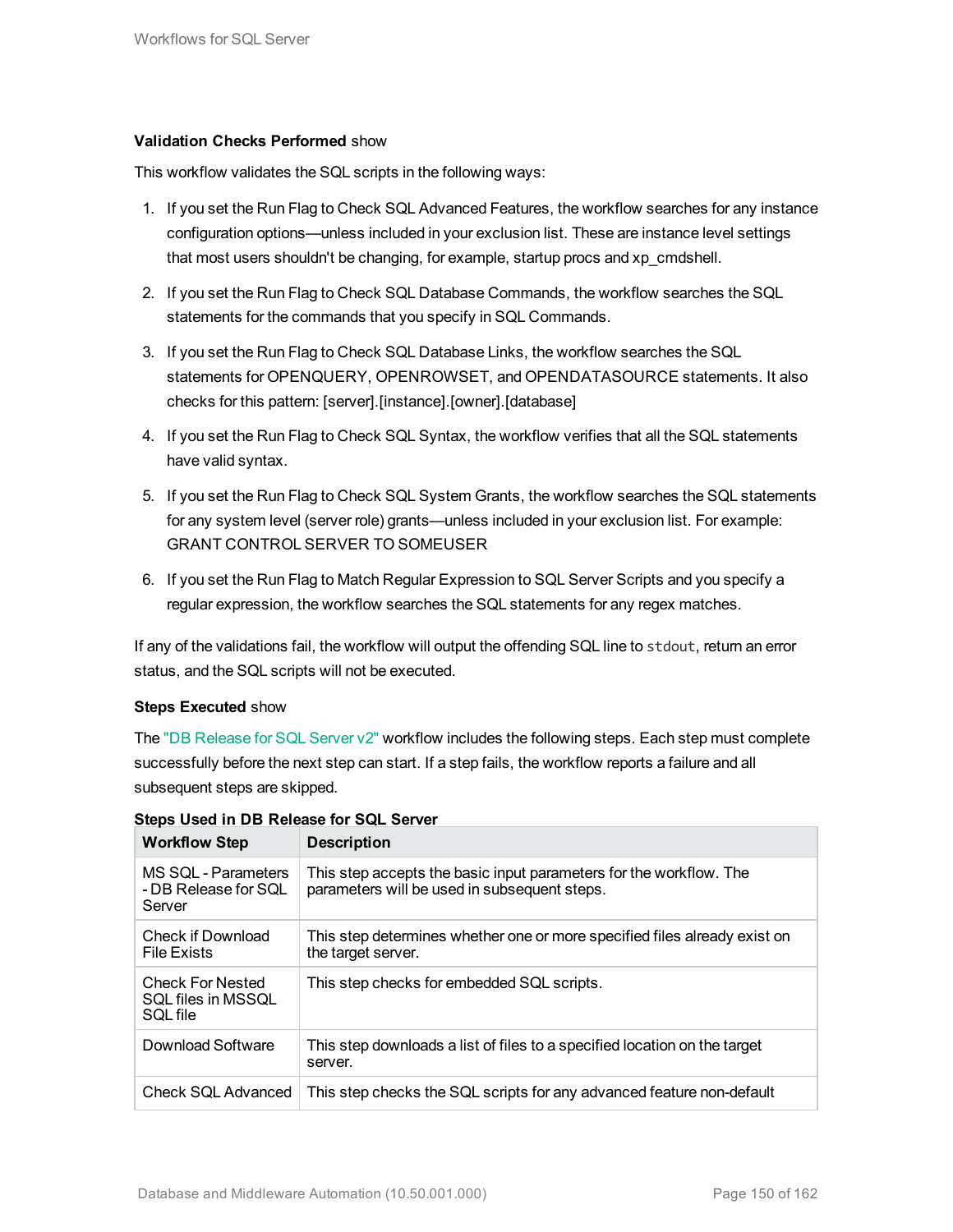| <b>Workflow Step</b>                                        | <b>Description</b>                                                                                                                                                            |
|-------------------------------------------------------------|-------------------------------------------------------------------------------------------------------------------------------------------------------------------------------|
| <b>Features</b>                                             | setting. An exception list can be specified to exclude specific advanced<br>features from the check.                                                                          |
| Check SQL Database<br>Commands                              | This step checks the SQL scripts to ensure that specific types of SQL<br>database commands-as specified in the SQL Commands parameter-are<br>not included.                    |
| Check SQL Database<br>Links                                 | This step checks an SQL Script for any database link usage.                                                                                                                   |
| Check SQL System<br>Grants                                  | This step checks an SQL Script for any system level (server role) grants.<br>An exception list can be specified to exclude specific privileges from the<br>check.             |
| Match Regular<br>Expression to SQL<br><b>Server Scripts</b> | This step applies a regular expression to each SQL statement in an SQL<br>Script file. If any regex matches are found, they are output to stdout and<br>an error is returned. |
| Check SQL Syntax                                            | This step verifies the syntax of an SQL Server Script. The step assumes<br>that a go statement on its own line signifies the end of a code block.                             |
| Run SQL Server<br>Script v2                                 | This step executes SQL Scripts using osql.exe. This step is only executed<br>if all the previous checks passed.                                                               |

#### **Steps Used in DB Release for SQL Server, continued**

**Note:** For input parameter descriptions and defaults, see ["Parameters](#page-158-0) for DB Release for SQL [Server](#page-158-0) v2" on page 159.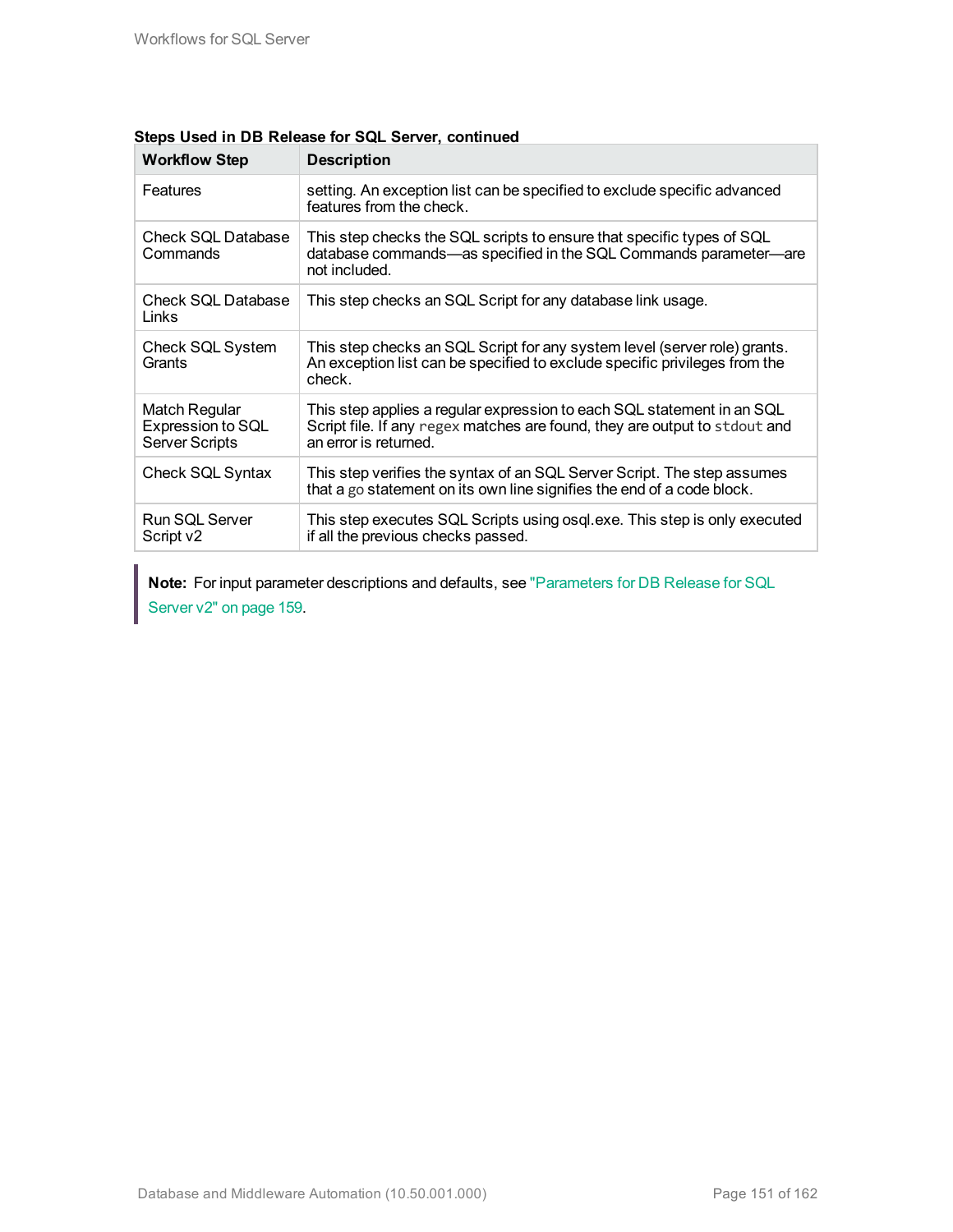## <span id="page-151-0"></span>How to Run this Workflow

The following instructions show you how to customize and run the "DB [Release](#page-144-0) for SQL Server v2" workflow in your environment.

The workflow provides default values for some parameters. These default values are usually sufficient for a "typical" installation. You can override the defaults by specifying parameter values in the deployment. You can also expose additional parameters in the workflow, if necessary, to accomplish more advanced scenarios. Any parameters not explicitly specified in the deployment will have the default values listed in ["Parameters](#page-158-0) for DB Release for SQL Server v2" on page 159.

**Note:** Before following this procedure, review the ["Prerequisites](#page-147-0) for this Workflow" on page 148, and ensure that all requirements are satisfied.

#### **To use the DB Release for SQL Server workflow:**

- 1. Create a deployable copy of the workflow.
- 2. Determine the values that you will specify for the following parameters:

| <b>Parameter</b><br><b>Name</b> | <b>Default</b><br>Value | <b>Required</b> | <b>Description</b>                                                                                                                                                                                                |
|---------------------------------|-------------------------|-----------------|-------------------------------------------------------------------------------------------------------------------------------------------------------------------------------------------------------------------|
| <b>Display</b><br>SQL<br>Length | 2000                    | optional        | The number of characters of a SQL batch that is<br>displayed when an error occurs. Enter "0" to display the<br>entire code.<br>Note: Displaying the entire code may cause<br>performance issues for your browser. |
| File List                       | no default              | required        | Comma-separated list of the files that contain the SQL<br>scripts that will be checked.<br>Note: List the SQL script files in the order in which<br>they need to be executed.                                     |
| Staging<br>Directory            | $C:\$ Temp              | optional        | The directory that contains the SQL scripts that will be<br>checked.                                                                                                                                              |

#### **Input Parameters for MS SQL - Parameters - DB Release for SQL Server**

#### **Input Parameters for Check SQL Advanced Features**

| <b>Parameter Name</b> | <b>Default</b><br>Value | <b>Required</b> | <b>Description</b>                                                                                                                                   |
|-----------------------|-------------------------|-----------------|------------------------------------------------------------------------------------------------------------------------------------------------------|
| <b>Exception List</b> | see<br>description      | optional        | Comma-separated list of<br>advanced features that will be<br>allowed. For example, if you<br>specify CURSOR THRESHOLD,<br>QUERY WAIT, those advanced |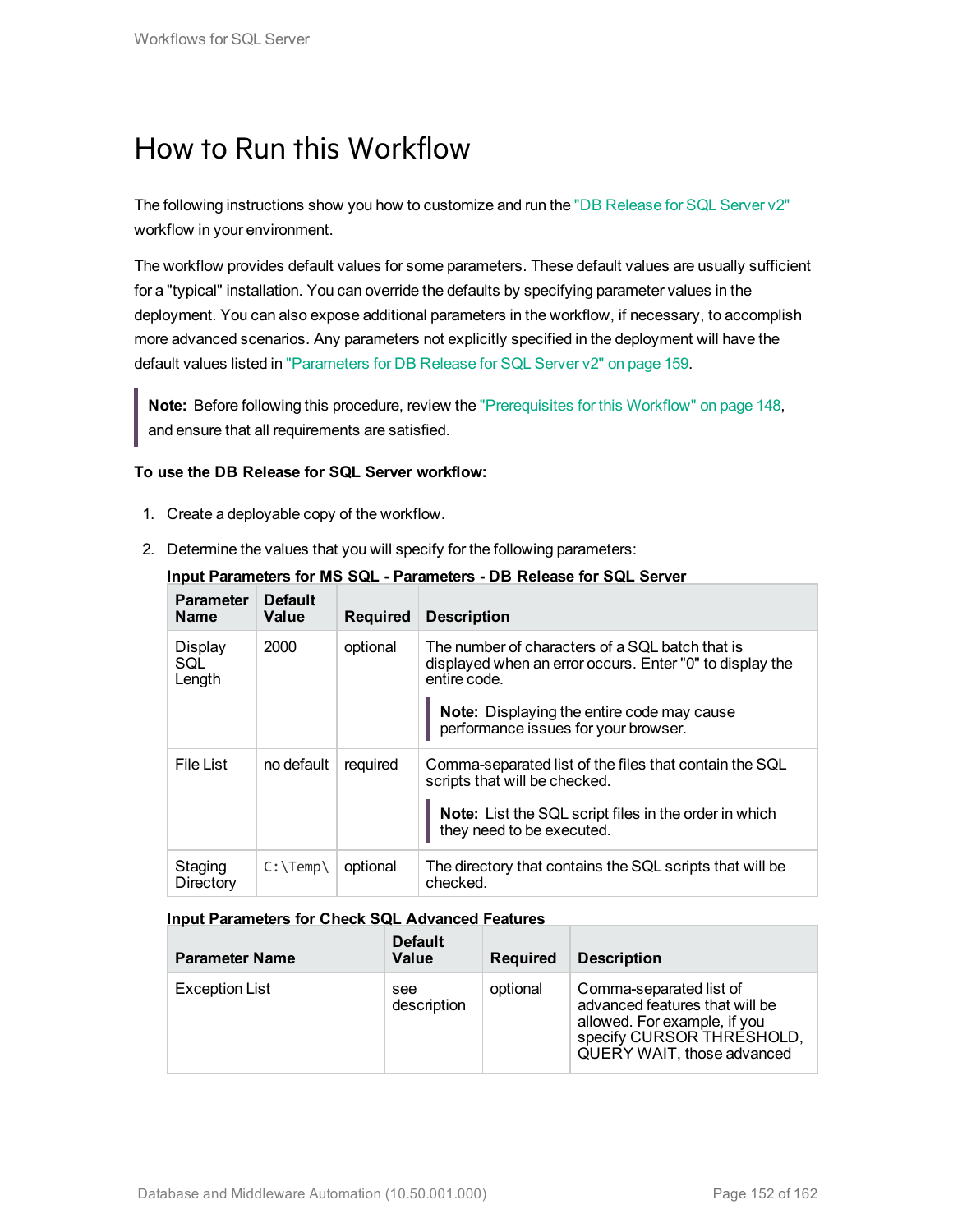| <b>Parameter Name</b> | <b>Default</b><br>Value | <b>Required</b> | <b>Description</b>                                                                                                                    |
|-----------------------|-------------------------|-----------------|---------------------------------------------------------------------------------------------------------------------------------------|
|                       |                         |                 | features will be allowed—any other<br>advanced features that occur in<br>the code will cause the workflow to<br>fail.                 |
|                       |                         |                 | The default is to check all of the<br>normal advanced features.                                                                       |
| Run Flag              | Υ                       | optional        | Flag to indicate whether the<br>workflow should run this check.<br>Valid values are Y (run the check)<br>or N (do not run the check). |

#### **Input Parameters for Check SQL Advanced Features, continued**

#### **Input Parameters for Check SQL Database Commands**

| <b>Parameter Name</b> | <b>Default Value</b>                                                                                                                                                     | <b>Required</b> | <b>Description</b>                                                                                                                                                                                          |
|-----------------------|--------------------------------------------------------------------------------------------------------------------------------------------------------------------------|-----------------|-------------------------------------------------------------------------------------------------------------------------------------------------------------------------------------------------------------|
| Run Flag              | Y                                                                                                                                                                        | optional        | Flag to indicate<br>whether the workflow<br>should run this<br>check. Valid values<br>are Y (run the check)<br>or N (do not run the<br>check).                                                              |
| <b>SQL Commands</b>   | shutdown, sp_configure,<br>create database, drop<br>database, create login,<br>create user, drop login,<br>drop user, sp_<br>grantdbaccess, sp<br>addlogin, sp droplogin | optional        | Comma-separated<br>list of SQL<br>commands that are<br>not allowed.<br>The default shows an<br>example of how to fill<br>out the list. You may<br>want to customize<br>this list for your<br>configuration. |

#### **Input Parameters for Check SQL Database Links**

| <b>Parameter Name</b> | <b>Default</b><br>Value | <b>Required</b> | <b>Description</b>                                                                                                                    |
|-----------------------|-------------------------|-----------------|---------------------------------------------------------------------------------------------------------------------------------------|
| Run Flag              | v                       | optional        | Flag to indicate whether the workflow<br>should run this check. Valid values are<br>Y (run the check) or N (do not run the<br>check). |

#### **Input Parameters for Check SQL Syntax**

| <b>Parameter Name</b> | <b>Default</b><br>Value | Reguired | <b>Description</b>                                              |
|-----------------------|-------------------------|----------|-----------------------------------------------------------------|
| Run Flag              |                         | optional | Flag to indicate whether the<br>workflow should run this check. |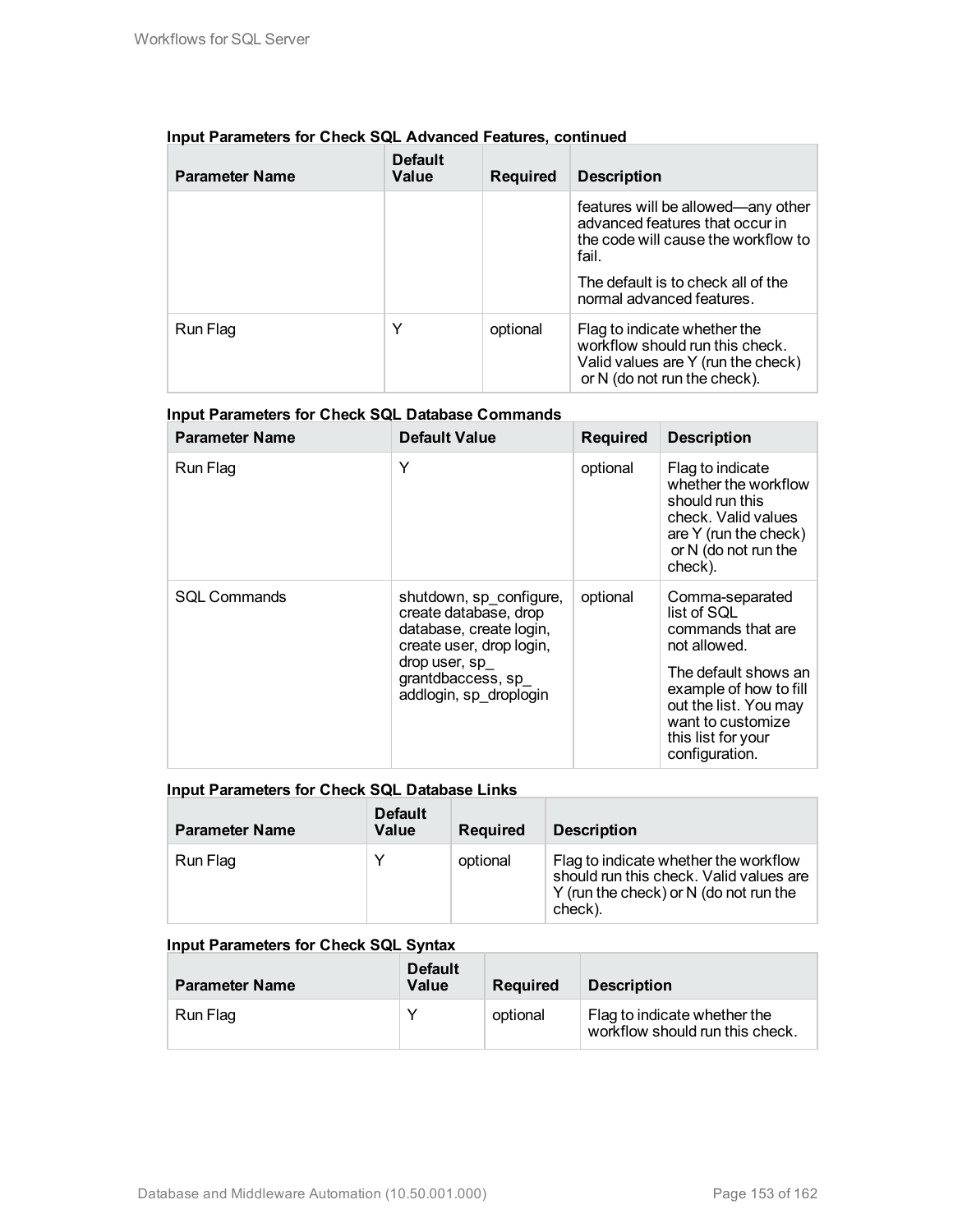| <b>Parameter Name</b> | <b>Default</b><br>Value | Reguired | <b>Description</b>                                                    |
|-----------------------|-------------------------|----------|-----------------------------------------------------------------------|
|                       |                         |          | Valid values are Y (run the<br>check) or N (do not run the<br>check). |

#### **Input Parameters for Check SQL Syntax, continued**

#### **Input Parameters for Check SQL System Grants**

| <b>Parameter Name</b> | <b>Default Value</b>                                                                                                                                              | <b>Required</b> | <b>Description</b>                                                                                                                                                                                                                                         |
|-----------------------|-------------------------------------------------------------------------------------------------------------------------------------------------------------------|-----------------|------------------------------------------------------------------------------------------------------------------------------------------------------------------------------------------------------------------------------------------------------------|
| <b>Exception List</b> | grant db_owner, grant<br>ddladmin, grant<br>sysadmin, grant<br>securityadmin, grant<br>serveradmin, grant<br>processadmin, grant<br>diskadmin, grant<br>dbcreator | optional        | Comma-separated list<br>of SQL system<br>privileges that will be<br>allowed. For example,<br>if you specify, those<br>system privileges will<br>be allowed—any other<br>system privileges that<br>occur in the code will<br>cause the workflow to<br>fail. |
|                       |                                                                                                                                                                   |                 | The default shows an<br>example of how to fill<br>out the list. You may<br>want to customize<br>this list for your<br>configuration.                                                                                                                       |
| Run Flag              | Y                                                                                                                                                                 | optional        | Flag to indicate<br>whether the workflow<br>should run this check.<br>Valid values are Y<br>(run the check) or N<br>(do not run the check).                                                                                                                |

#### **Input Parameters for Match Regular Expression to SQL Server Scripts**

| <b>Parameter Name</b> | <b>Default</b><br>Value | <b>Required</b> | <b>Description</b>                                                                                                                                                                                                                                        |
|-----------------------|-------------------------|-----------------|-----------------------------------------------------------------------------------------------------------------------------------------------------------------------------------------------------------------------------------------------------------|
| Regular Expression    |                         | optional        | The regular expression to be<br>searched for in all of the SQL<br>scripts to be deployed. If the<br>specified regular expression is<br>found, the workflow exits with a<br>failure.<br>For example: drop\s+table will<br>match all statements that drop a |
|                       |                         |                 | table.                                                                                                                                                                                                                                                    |
| Run Flag              | Y                       | optional        | Flag to indicate whether the<br>workflow should run this check.<br>Valid values are Y (run the check)<br>or N (do not run the check).                                                                                                                     |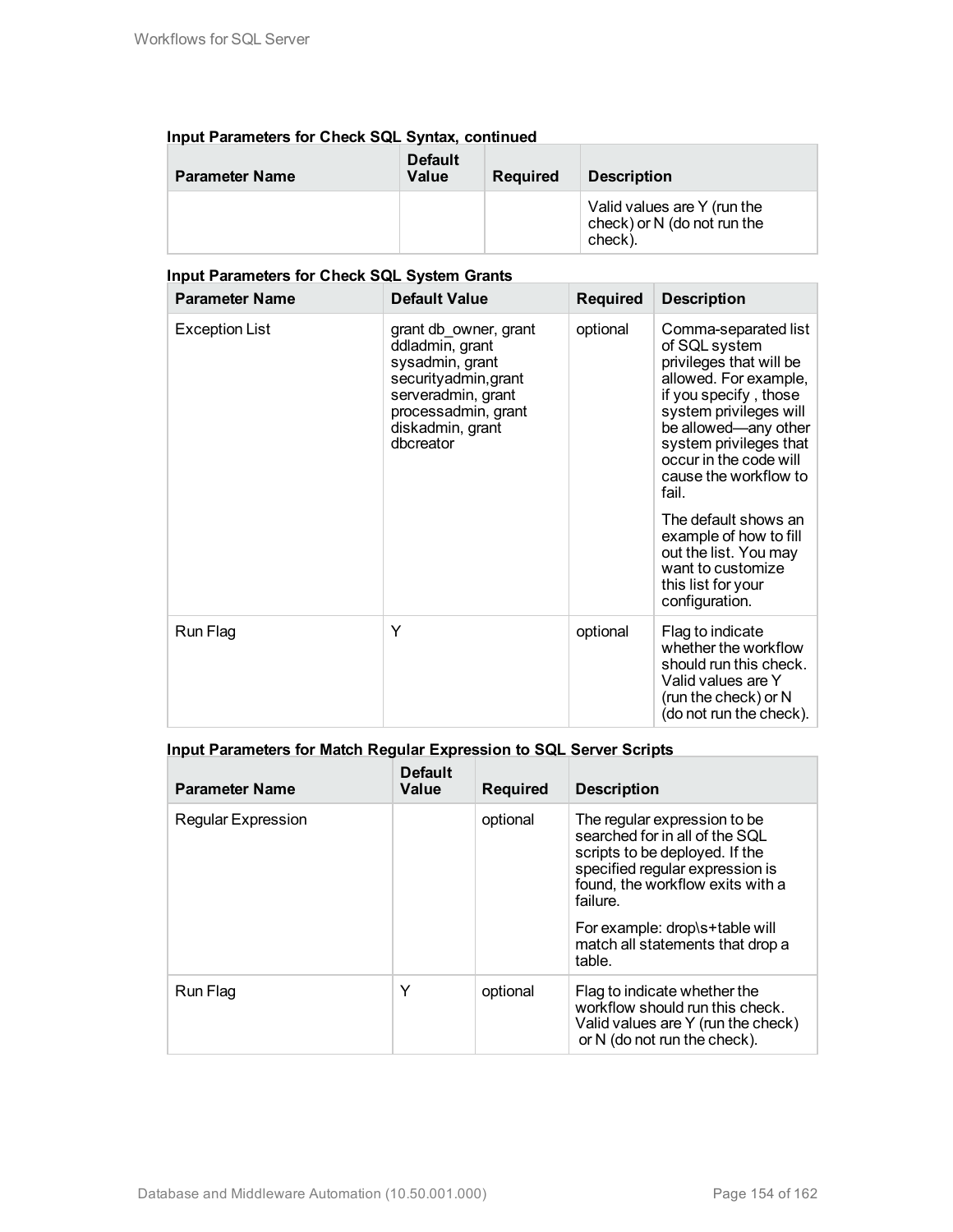| <b>Parameter</b><br><b>Name</b> | <b>Default</b><br>Value | <b>Required</b> | <b>Description</b>                                                                                                                            |
|---------------------------------|-------------------------|-----------------|-----------------------------------------------------------------------------------------------------------------------------------------------|
| Database<br>Name                | master                  | optional        | The name of the database to which the specified<br>SQL scripts will be applied.                                                               |
| Run Flag                        |                         | optional        | Flag to indicate whether the workflow should run the<br>SQL Server script. Valid values are Y (run the check) or N<br>(do not run the check). |

#### **Input Parameters for Run SQL Server Script**

**Note:** See ["Parameters](#page-158-0) for DB Release for SQL Server v2" on page 159 for detailed descriptions of all input parameters for this workflow, including default values.

- 3. In the workflow editor, expose any additional parameters that you need. You will specify values for those parameters when you create the deployment or at runtime.
- 4. Save the changes to the workflow (click **Save** in the lower right corner).
- 5. Create a new deployment.
- 6. On the Parameters tab, specify values (or set the type to Runtime Value) for the required parameters listed in step 2 and any additional parameters that you have exposed. You do not need to specify values for those parameters whose default values are appropriate for your environment.
- 7. On the Targets tab, specify one or more targets for this deployment.
- 8. Save the deployment (click **Save** in the lower right corner).
- 9. Run the workflow using this deployment, specifying any runtime parameters.

#### **To verify the results:**

The workflow will complete and report SUCCESS on the Console if it has run successfully. If an error occurs during workflow execution, the error is logged, and the workflow terminates in the FAILURE state.

*Optional:* If you want to further verify the results:

Log in to your database to make sure that whatever you created or modified was actually done.

#### **To view the output:**

The workflow writes the execution output for SQL script execution in the DMA Steplog.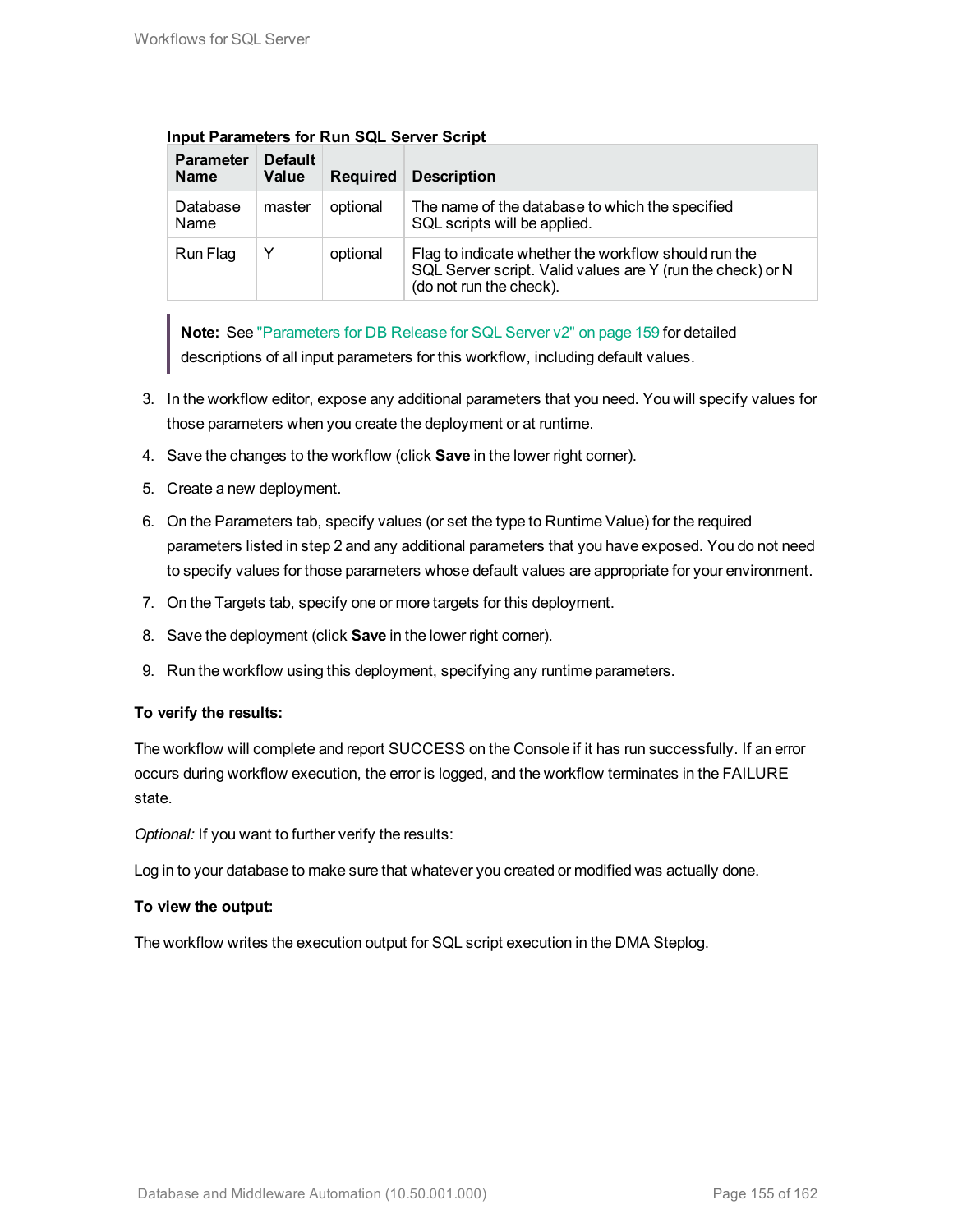## <span id="page-155-0"></span>Sample Scenarios

This topic shows you typical parameter values for different use cases for the "DB [Release](#page-144-0) for SQL [Server](#page-144-0) v2" workflow.

### **Scenario 1: Check the SQL script files for disallowed commands, check the syntax, then deploy and execute the scripts** show

You only need to specify the File List and the Staging Directory since this scenario takes advantage of many parameter defaults. The workflow will check the SQL script files for:

- All of the normal advanced features
- All of the SQL database commands that are in the default SQL Commands parameter
- SQL database links
- SQL syntax
- All the SQL system grants—except those in the default Exception List parameter
- No regular expression—since none is specified by default

As long as no error is discovered in the checks, the SQL scripts will be deployed and executed on the target SQL Server databases.

Determine the values that you will specify for the following parameters:

|  |  | Input Parameters for MS SQL - Parameters - DB Release for SQL Server |  |  |  |
|--|--|----------------------------------------------------------------------|--|--|--|
|  |  |                                                                      |  |  |  |

| <b>Parameter</b><br><b>Name</b> | <b>Example Value</b> | <b>Description</b>                                                                      |
|---------------------------------|----------------------|-----------------------------------------------------------------------------------------|
| File List                       | sqlserverscript.sql  | Comma-separated list of the files that contain the SQL scripts<br>that will be checked. |
|                                 |                      | <b>Note:</b> List the SQL script files in the order in which they need to be executed.  |
| Staging<br>Directory            | $C:\Temp\$           | The directory that contains the SQL scripts that will be<br>checked.                    |

Be sure that the default values for all remaining input parameters are appropriate for your environment (see ["Parameters](#page-158-0) for DB Release for SQL Server v2" on page 159).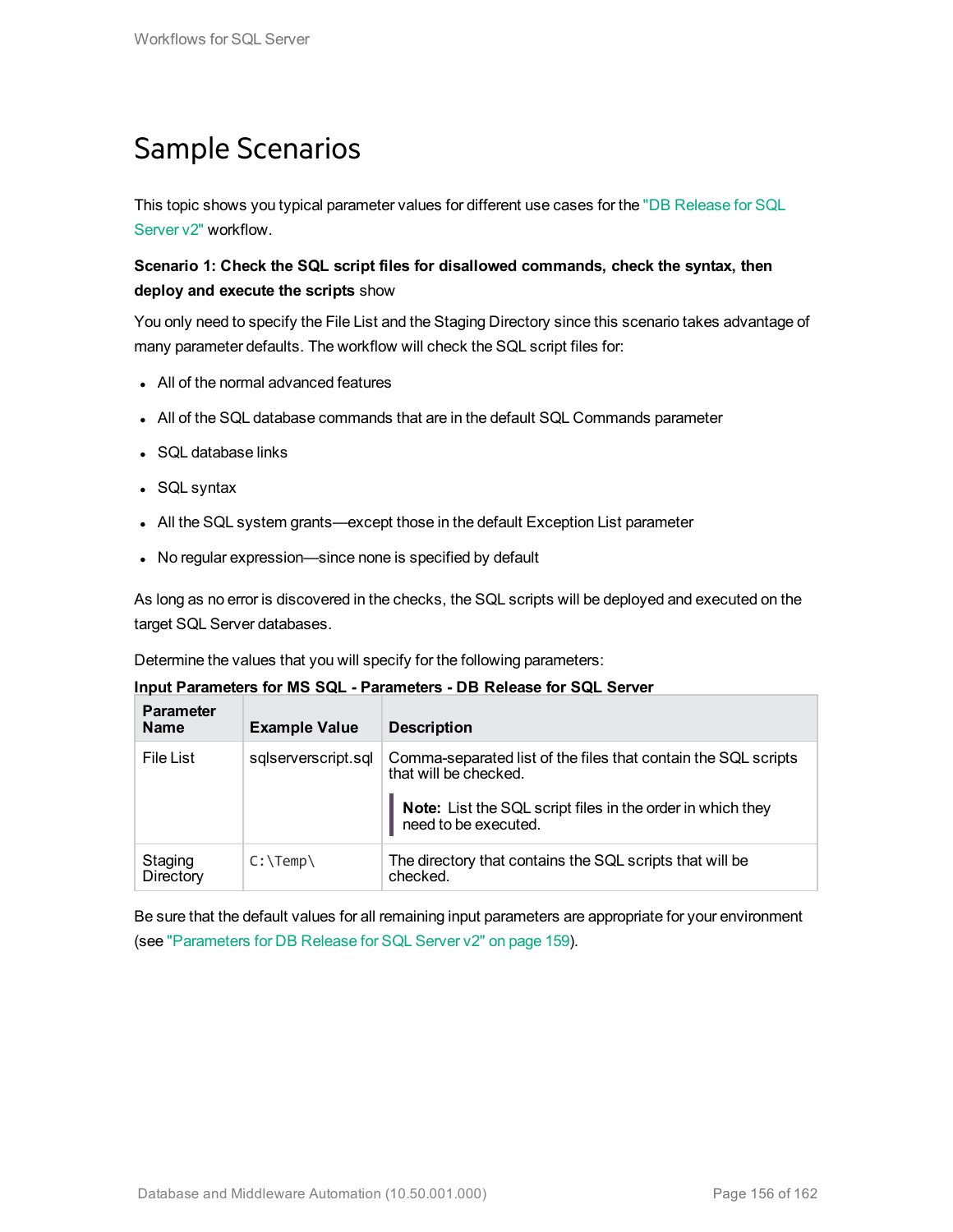### **Scenario 2: Check the SQL script files for disallowed commands, check the syntax, configure Windows domain user using runtime parameters, but do not deploy and execute the scripts** show

This scenario takes advantage of many parameter defaults and also demonstrates some optional parameters. The workflow will check the SQL script files for:

- All of the SQL database commands that are in the default SQL Commands parameter
- SQL database links
- SQL syntax
- All the SQL system grants—except those in the default Exception List parameter
- The regular expression drop $\s+$ table
- A database to which the SQL scripts will be applied

**Note:** You may want to run this workflow against a MS SQL instance that can only be accessed by a Windows user with a temporary password. By using a runtime parameter for the password, you can ensure that the password used is always the latest.

To specify the Windows domain user at the time you execute a deployment with runtime parameters, perform the following additional steps:

- 1. When you make a copy of the workflow, expand the appropriate step, and then set the Windows domain user parameters—Instance Account and Instance Password—to **- User selected -**.
- 2. When you create a deployment from the copy of the workflow, set the parameter types to **Runtime Value**.
- 3. When you execute the deployment, specify the Windows domain user account and password.

This workflow run will only report the results of the checks. The SQL scripts will NOT be deployed and executed on the target SQL Server databases.

Determine the values that you will specify for the following parameters:

| <b>Parameter</b><br><b>Name</b> | <b>Example Value</b> | <b>Description</b>                                                                      |
|---------------------------------|----------------------|-----------------------------------------------------------------------------------------|
| File List                       | sqlserverscript.sql  | Comma-separated list of the files that contain the SQL<br>scripts that will be checked. |
|                                 |                      | Note: List the SQL script files in the order in which                                   |

#### **Input Parameters for MS SQL - Parameters - DB Release for SQL Server**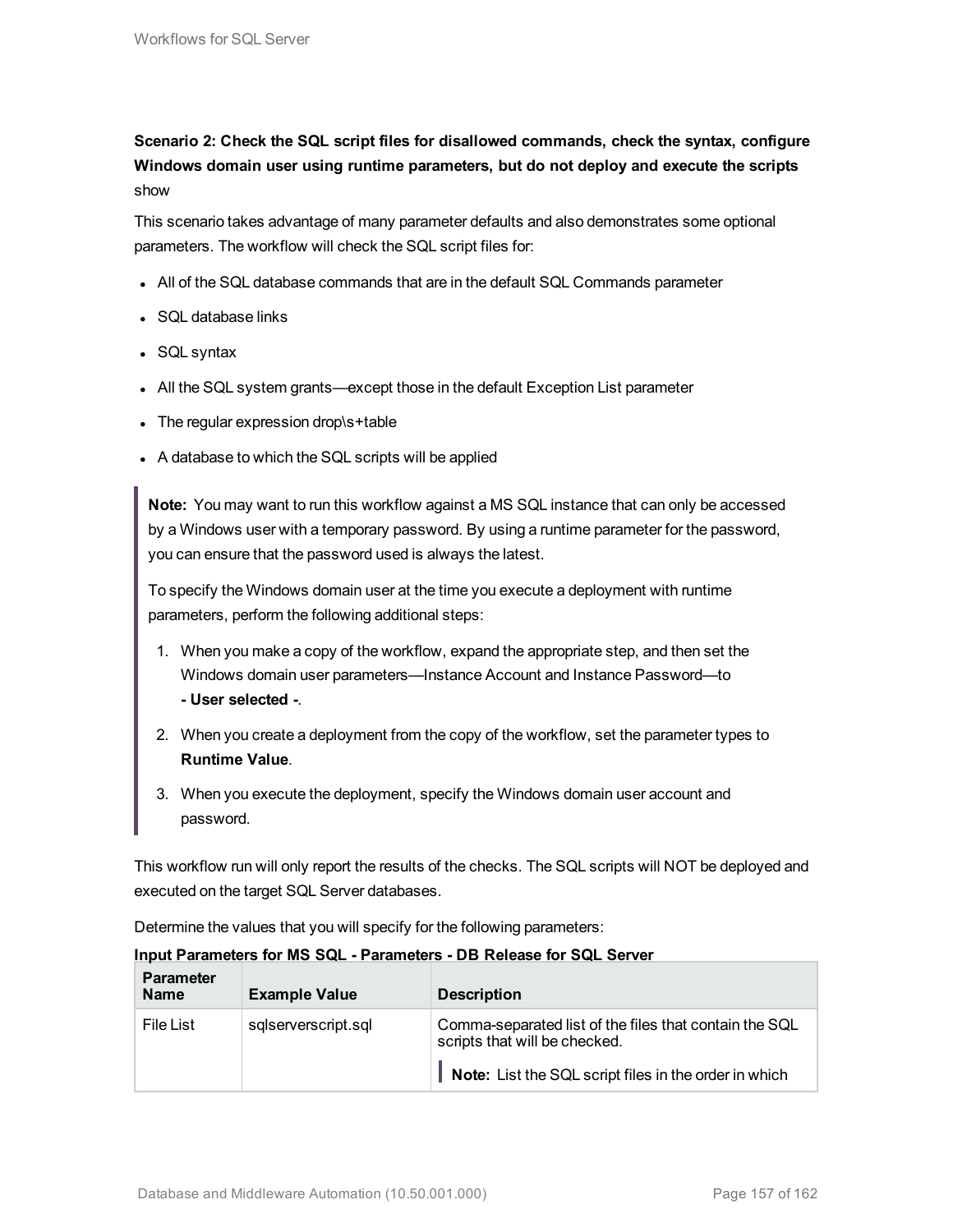| <b>Parameter</b><br><b>Name</b> | <b>Example Value</b>                                | <b>Description</b>                                                                |
|---------------------------------|-----------------------------------------------------|-----------------------------------------------------------------------------------|
|                                 |                                                     | they need to be executed.                                                         |
| Instance<br>Account             | Domain\DomainUserAcct<br>Note: Enter at<br>runtime. | The Windows account that will perform the release<br>management.                  |
| Instance<br>Password            | DomainUserPswd<br>Note: Enter at<br>runtime.        | The password for the Windows account that will<br>perform the release management. |
| Staging<br>Directory            | $C:\$ Temp                                          | The directory that contains the SQL scripts that will be<br>checked.              |

#### **Input Parameters for MS SQL - Parameters - DB Release for SQL Server, continued**

|  |  | Input Parameters for Match Regular Expression to SQL Server Scripts |
|--|--|---------------------------------------------------------------------|
|  |  |                                                                     |

| <b>Parameter Name</b>     | <b>Example</b><br>Value | <b>Description</b>                                                                                                                                                                                                                   |
|---------------------------|-------------------------|--------------------------------------------------------------------------------------------------------------------------------------------------------------------------------------------------------------------------------------|
| <b>Regular Expression</b> | drop\s+table            | The regular expression to be searched for in all of<br>the SQL scripts to be deployed. If the specified<br>regular expression is found, the workflow exits with<br>a failure.<br>For example: drop\s+table will match all statements |
|                           |                         | that drop a table.                                                                                                                                                                                                                   |
| Run Flag                  | Y                       | Flag to indicate whether the workflow should run<br>this check. Valid values are Y (run the check) or N<br>(do not run the check).                                                                                                   |

#### **Input Parameters for Run SQL Server Script**

| <b>Parameter</b><br><b>Name</b> | <b>Example</b><br>Value | <b>Description</b>                                                                                                                         |
|---------------------------------|-------------------------|--------------------------------------------------------------------------------------------------------------------------------------------|
| Database<br>Name                | mydb                    | The name of the database to which the specified SQL scripts will be<br>applied.                                                            |
| Run Flag                        | N                       | Flag to indicate whether the workflow should run the SQL Server script.<br>Valid values are Y (run the check) or N (do not run the check). |

**Note:** Some of these parameters are not exposed by default in the deployment.

Be sure that the default values for all remaining input parameters are appropriate for your environment (see ["Parameters](#page-158-0) for DB Release for SQL Server v2" on the next page).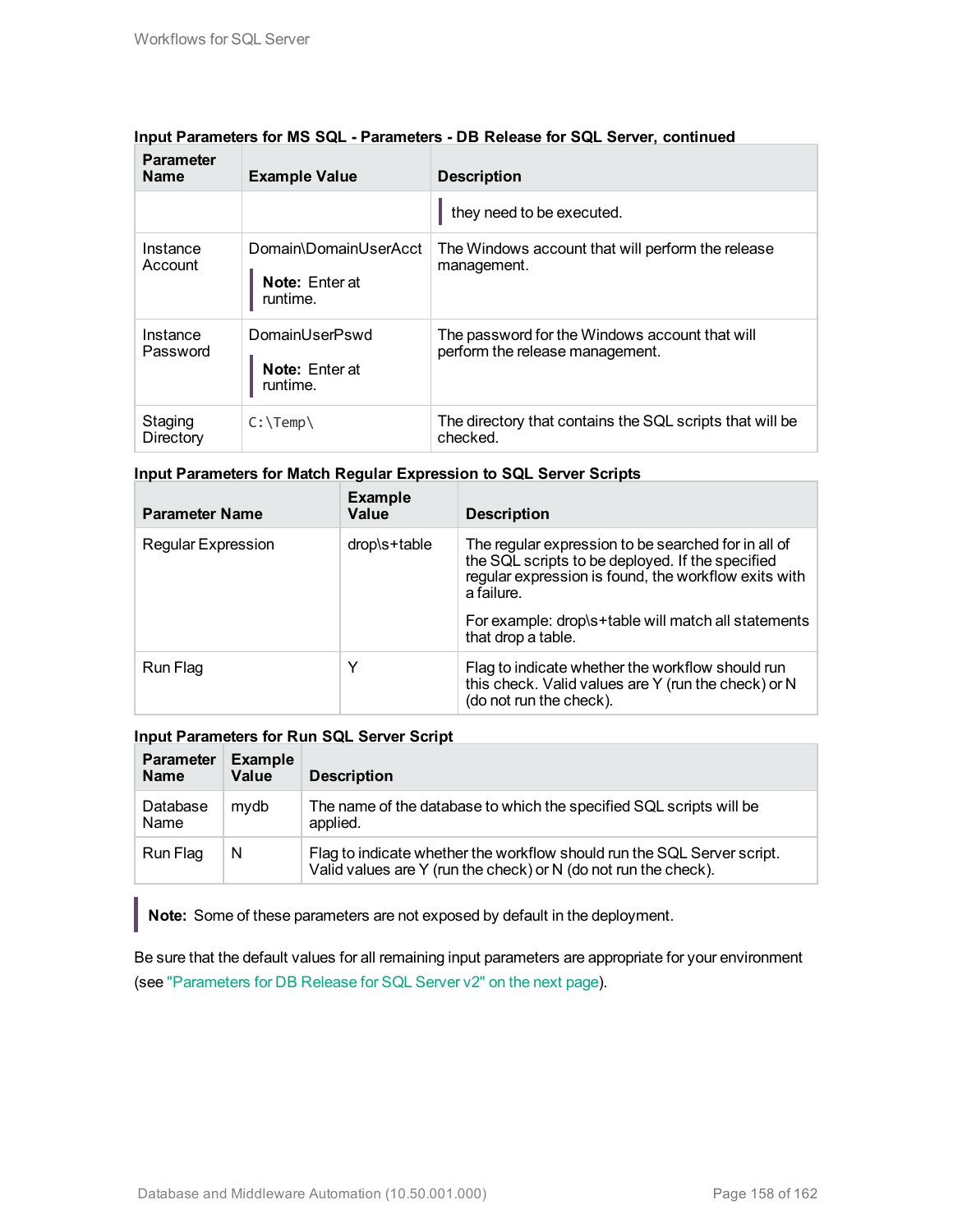## <span id="page-158-0"></span>Parameters for DB Release for SQL Server v2

The following tables describe the required and optional input parameters for this workflow. Some of these parameters may not be initially visible in a deployment. For some parameters, if you do not specify a value for a parameter, a default value is assigned.

**Note:** Only those parameters that are configurable in a standard deployment are listed here. Input parameters that must be mapped to output parameters of previous steps are not listed.

| <b>Parameter</b><br>Name | <b>Default</b><br>Value | <b>Required</b> | <b>Description</b>                                                                                                       |
|--------------------------|-------------------------|-----------------|--------------------------------------------------------------------------------------------------------------------------|
| <b>Display</b><br>SQL    | 2000                    | optional        | The number of characters of a SQL batch that is displayed<br>when an error occurs. Enter "0" to display the entire code. |
| Length                   |                         |                 | <b>Note:</b> Displaying the entire code may cause performance<br>issues for your browser.                                |
| File List                | no default              | required        | Comma-separated list of the files that contain the SQL scripts<br>that will be checked.                                  |
|                          |                         |                 | <b>Note:</b> List the SQL script files in the order in which they<br>need to be executed.                                |
| Instance<br>Account      | no default              | optional        | The Windows account that will perform the release<br>management.                                                         |
| Instance<br>Password     | no default              | optional        | The password for the Windows account that will perform the<br>release management.                                        |
| Staging<br>Directory     | $C:\$ Temp              | optional        | The directory that contains the SQL scripts that will be<br>checked.                                                     |

**Input Parameters Defined in this Step: MS SQL - Parameters - DB Release for SQL Server**

#### **Additional Input Parameters Defined in this Step: Check SQL Advanced Features**

| <b>Parameter Name</b> | <b>Default</b><br>Value | <b>Required</b> | <b>Description</b>                                                                                                                                                                                                                                                                                                                             |
|-----------------------|-------------------------|-----------------|------------------------------------------------------------------------------------------------------------------------------------------------------------------------------------------------------------------------------------------------------------------------------------------------------------------------------------------------|
| <b>Exception List</b> | see<br>description      | optional        | Comma-separated list of advanced<br>features that will be allowed. For<br>example, if you specify CURSOR<br>THRESHOLD, QUERY WAIT, those<br>advanced features will be allowed-<br>any other advanced features that<br>occur in the code will cause the<br>workflow to fail.<br>The default is to check all of the<br>normal advanced features. |
| Run Flag              | Υ                       | optional        | Flag to indicate whether the workflow<br>should run this check. Valid values<br>are Y (run the check) or N (do not run<br>the check).                                                                                                                                                                                                          |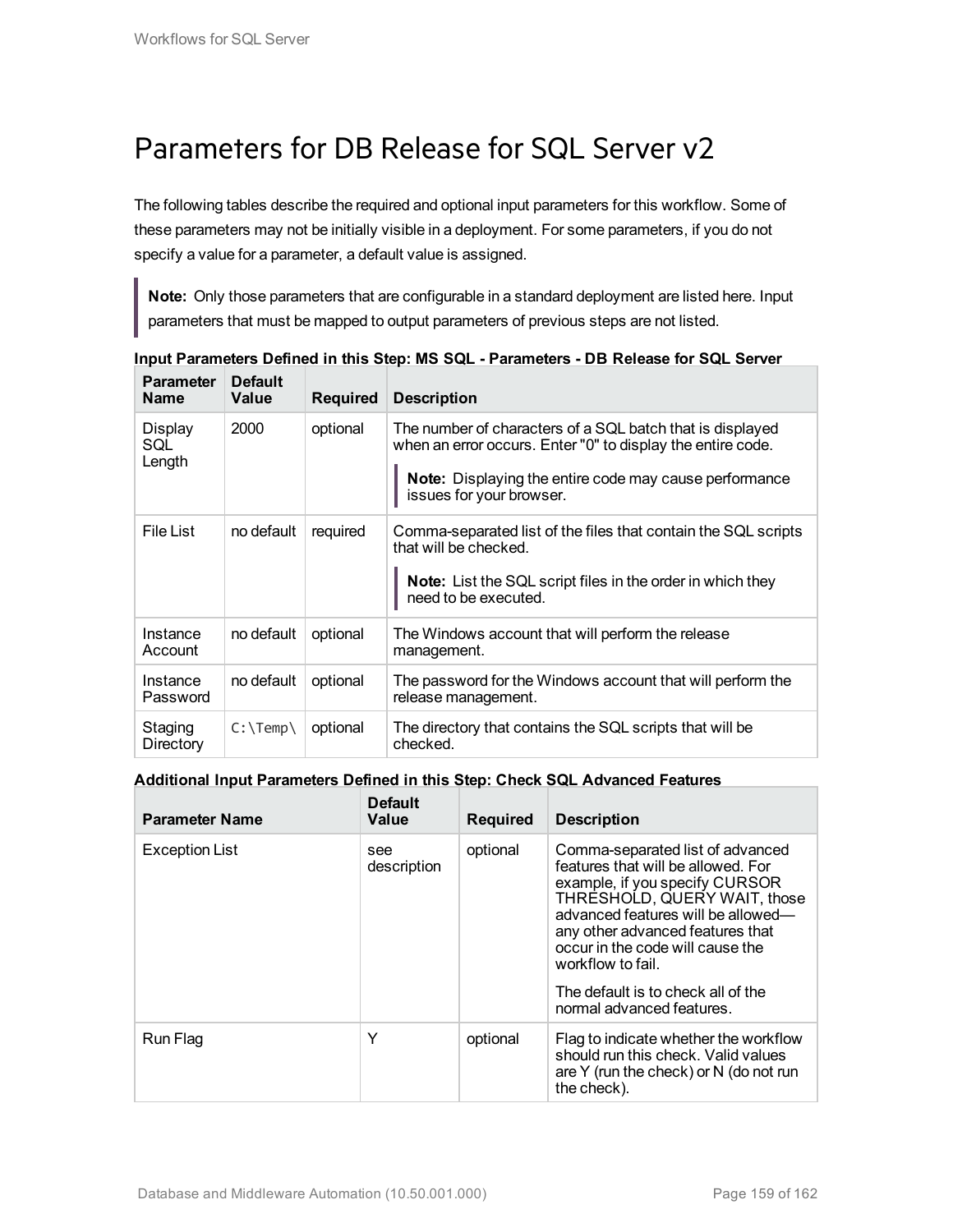| <b>Parameter Name</b> | <b>Default Value</b>                                                                                                                                                      | <b>Required</b> | <b>Description</b>                                                                                                                                                                                       |
|-----------------------|---------------------------------------------------------------------------------------------------------------------------------------------------------------------------|-----------------|----------------------------------------------------------------------------------------------------------------------------------------------------------------------------------------------------------|
| Run Flag              | Υ                                                                                                                                                                         | optional        | Flag to indicate<br>whether the workflow<br>should run this check.<br>Valid values are Y (run<br>the check) or N (do not<br>run the check).                                                              |
| <b>SQL Commands</b>   | shutdown, sp configure,<br>create database, drop<br>database, create login,<br>create user, drop login,<br>drop user, sp_<br>grantdbaccess, sp_<br>addlogin, sp_droplogin | optional        | Comma-separated list<br>of SQL commands<br>that are not allowed.<br>The default shows an<br>example of how to fill<br>out the list. You may<br>want to customize this<br>list for your<br>configuration. |

### **Additional Input Parameters Defined in this Step: Check SQL Database Commands**

|  |  | Additional Input Parameters Defined in this Step: Check SQL Database Links |
|--|--|----------------------------------------------------------------------------|
|  |  |                                                                            |

| <b>Parameter Name</b> | <b>Default</b><br>Value | Required | <b>Description</b>                                                                                                                    |
|-----------------------|-------------------------|----------|---------------------------------------------------------------------------------------------------------------------------------------|
| Run Flag              |                         | optional | Flag to indicate whether the workflow<br>should run this check. Valid values<br>are Y (run the check) or N (do not run<br>the check). |

#### **Additional Input Parameters Defined in this Step: Check SQL Syntax**

| <b>Parameter Name</b> | <b>Default</b><br>Value | <b>Required</b> | <b>Description</b>                                                                                                                    |
|-----------------------|-------------------------|-----------------|---------------------------------------------------------------------------------------------------------------------------------------|
| Run Flag              |                         | optional        | Flag to indicate whether the workflow<br>should run this check. Valid values<br>are Y (run the check) or N (do not run<br>the check). |

### **Additional Input Parameters Defined in this Step: Check SQL System Grants**

| <b>Parameter Name</b> | <b>Default Value</b>                                                                                                                                        | <b>Required</b> | <b>Description</b>                                                                                                                                                                                                                                |
|-----------------------|-------------------------------------------------------------------------------------------------------------------------------------------------------------|-----------------|---------------------------------------------------------------------------------------------------------------------------------------------------------------------------------------------------------------------------------------------------|
| <b>Exception List</b> | grant db owner, grant<br>ddladmin, grant sysadmin,<br>grant securityadmin, grant<br>serveradmin, grant<br>processadmin, grant<br>diskadmin, grant dbcreator | optional        | Comma-separated list of<br>SQL system privileges that<br>will be allowed. For example, if<br>you specify, those system<br>privileges will be allowed—any<br>other system privileges that<br>occur in the code will cause<br>the workflow to fail. |
|                       |                                                                                                                                                             |                 | The default shows an example<br>of how to fill out the list. You<br>may want to customize this<br>list for your configuration.                                                                                                                    |
| Run Flag              | Υ                                                                                                                                                           | optional        | Flag to indicate whether the<br>workflow should run this                                                                                                                                                                                          |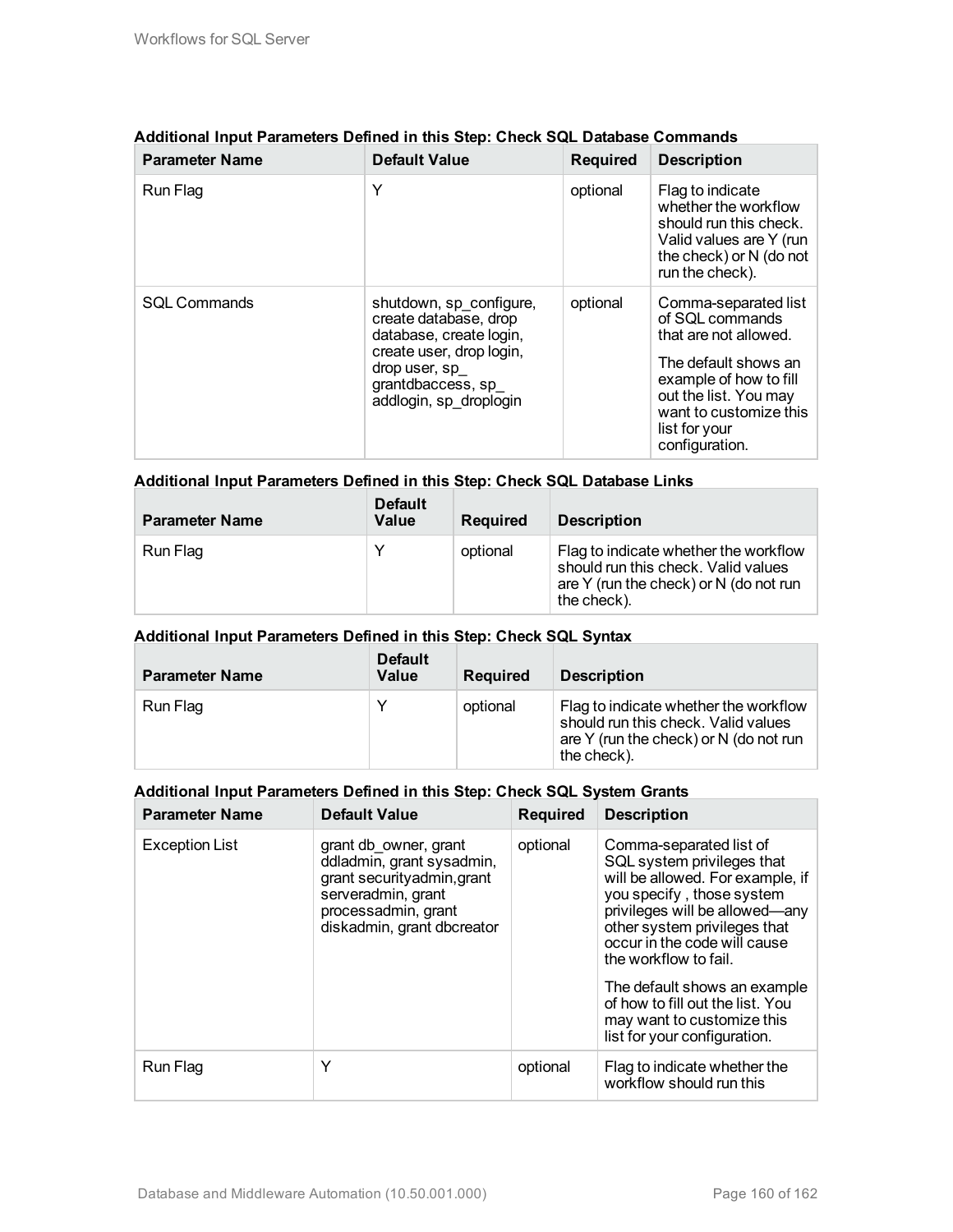| <b>Default Value</b><br><b>Parameter Name</b> |  | Required | <b>Description</b>                                                           |
|-----------------------------------------------|--|----------|------------------------------------------------------------------------------|
|                                               |  |          | check. Valid values are Y (run<br>the check) or N (do not run the<br>check). |

#### **Additional Input Parameters Defined in this Step: Check SQL System Grants, continued**

#### **Additional Input Parameters Defined in this Step: Match Regular Expression to SQL Server Scripts**

| <b>Parameter Name</b>     | <b>Default</b><br>Value | <b>Required</b> | <b>Description</b>                                                                                                                                                                                                                                         |
|---------------------------|-------------------------|-----------------|------------------------------------------------------------------------------------------------------------------------------------------------------------------------------------------------------------------------------------------------------------|
| <b>Regular Expression</b> |                         | optional        | The regular expression to be searched for in<br>all of the SQL scripts to be deployed. If the<br>specified regular expression is found, the<br>workflow exits with a failure.<br>For example: drop\s+table will match all<br>statements that drop a table. |
| Run Flag                  | Y                       | optional        | Flag to indicate whether the workflow should<br>run this check. Valid values are Y (run the<br>check) or N (do not run the check).                                                                                                                         |

### **Additional Input Parameters Defined in this Step: Run SQL Server Script**

| <b>Parameter</b><br><b>Name</b> | <b>Default</b><br>Value | <b>Required</b> | <b>Description</b>                                                                                                                            |
|---------------------------------|-------------------------|-----------------|-----------------------------------------------------------------------------------------------------------------------------------------------|
| Database<br>Name                | master                  | optional        | The name of the database to which the specified SQL scripts will<br>be applied.                                                               |
| Run Flag                        | Y                       | optional        | Flag to indicate whether the workflow should run the SQL Server<br>script. Valid values are Y (run the check) or N (do not run the<br>check). |